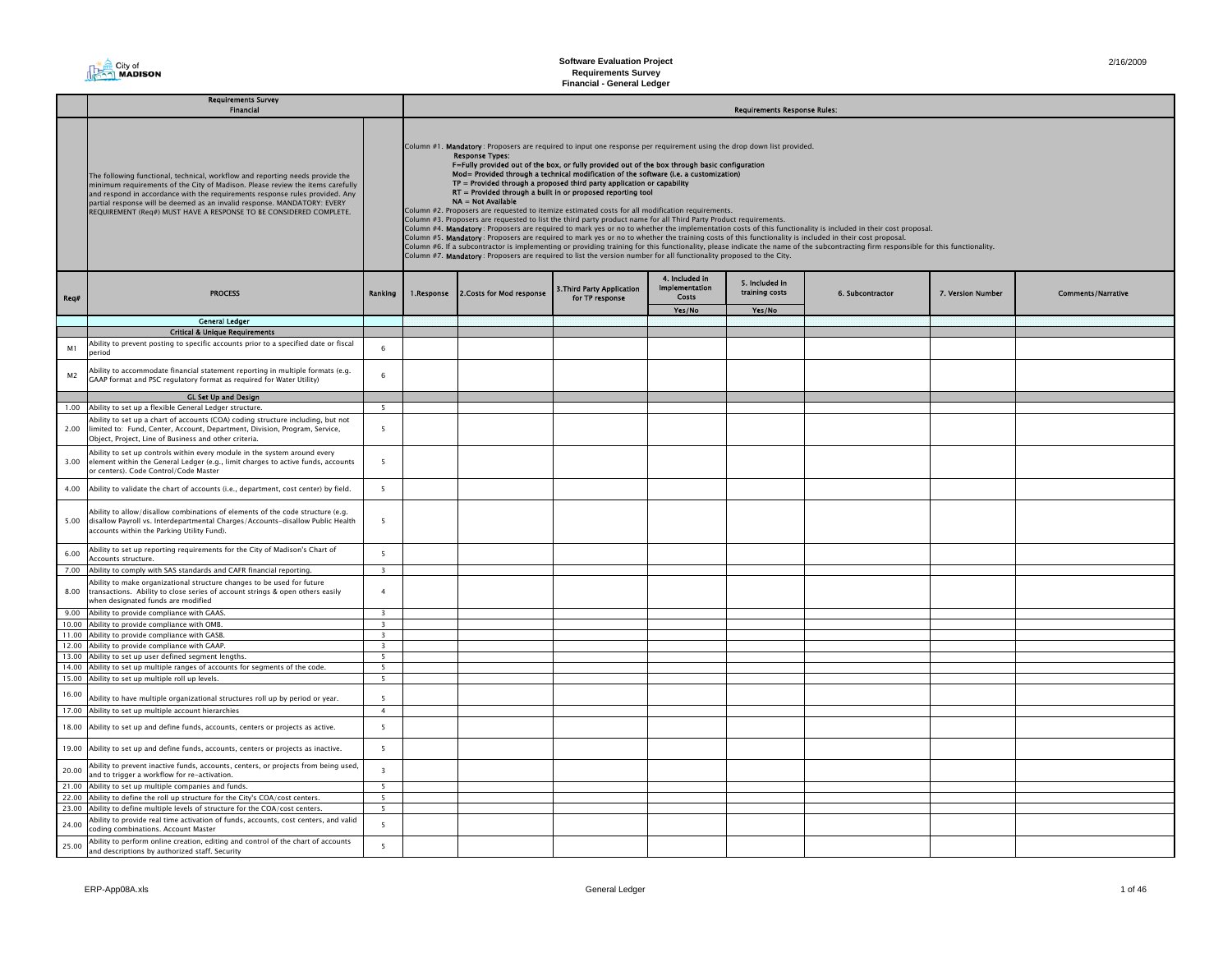| City of<br><b>A<sub>222</sub>1 MADISON</b> |
|--------------------------------------------|
|                                            |

| Req#           | <b>PROCESS</b>                                                                                                                                                                                                                                                     | Ranking                                    | 1.Response | 2. Costs for Mod response | 3. Third Party Application<br>for TP response | 4. Included in<br><b>Implementation</b><br>Costs | 5. Included in<br>training costs | 6. Subcontractor | 7. Version Number | <b>Comments/Narrative</b> |
|----------------|--------------------------------------------------------------------------------------------------------------------------------------------------------------------------------------------------------------------------------------------------------------------|--------------------------------------------|------------|---------------------------|-----------------------------------------------|--------------------------------------------------|----------------------------------|------------------|-------------------|---------------------------|
|                |                                                                                                                                                                                                                                                                    |                                            |            |                           |                                               | Yes/No                                           | Yes/No                           |                  |                   |                           |
|                | <b>General Ledger</b>                                                                                                                                                                                                                                              |                                            |            |                           |                                               |                                                  |                                  |                  |                   |                           |
| 26.00          | Ability to provide real time input of COA changes and requests with workflow<br>and approval                                                                                                                                                                       | $\overline{\mathbf{3}}$                    |            |                           |                                               |                                                  |                                  |                  |                   |                           |
| 27.00          | Ability to look up chart of account number, title, and description information<br>online, in all modules, while performing any transaction.                                                                                                                        | 5                                          |            |                           |                                               |                                                  |                                  |                  |                   |                           |
| 28.00          | Ability to specify the number of fields in the code structure and the number of<br>characters within each field.                                                                                                                                                   | $\overline{5}$                             |            |                           |                                               |                                                  |                                  |                  |                   |                           |
| 29.00          | Ability to manage a flexible account structure, customizable to City<br>requirements with ability to record and maintain data at the City defined<br>segment lengths and details.                                                                                  | 5                                          |            |                           |                                               |                                                  |                                  |                  |                   |                           |
| 30.00          | Ability to specify consolidation hierarchy and level for each department, cost<br>center, fund, account, project and other criteria at time of set up and modify<br>based upon user security.                                                                      | $\overline{5}$                             |            |                           |                                               |                                                  |                                  |                  |                   |                           |
| 31.00          | Ability to generate new segment combinations based on user defined rules.                                                                                                                                                                                          | 5                                          |            |                           |                                               |                                                  |                                  |                  |                   |                           |
| 32.00          | Ability to designate core balance sheet accounts which must be used in all<br>funds, and other balance sheet accounts which can be used in specified funds.                                                                                                        | $\overline{4}$                             |            |                           |                                               |                                                  |                                  |                  |                   |                           |
| 33.00          | Ability to have all transactions involving balance sheet accounts to allow<br>program cost centers in the coding so that balance sheet transactions can be<br>tracked back to their program of origination and program level balance sheets<br>can be constructed. | 5                                          |            |                           |                                               |                                                  |                                  |                  |                   |                           |
| 34.00          | Ability to confirm that all chart of account transaction information used is valid<br>at the time each transaction is entered.                                                                                                                                     | $\overline{\phantom{a}}$                   |            |                           |                                               |                                                  |                                  |                  |                   |                           |
| 35.00          | Ability to deactivate chart of account codes to restrict future transaction<br>postings based on user defined rules and effective dating.                                                                                                                          | 5                                          |            |                           |                                               |                                                  |                                  |                  |                   |                           |
| 36.00          | Ability to carry a user identifier number, date and time stamp on all created,<br>modified or deleted transactions.                                                                                                                                                | $\overline{5}$                             |            |                           |                                               |                                                  |                                  |                  |                   |                           |
|                | Ability to establish a chart of accounts that allows the definition of hierarchical<br>37.00 structures that provide reporting capability of individual accounts and major<br>account series as well as aggregating revenues and expenditures.                     | $\overline{5}$                             |            |                           |                                               |                                                  |                                  |                  |                   |                           |
| 38.00          | Ability to define and administer external report codes to the chart of accounts<br>for reporting to external agencies.                                                                                                                                             | 5                                          |            |                           |                                               |                                                  |                                  |                  |                   |                           |
| 39.00          | Ability to maintain a file of archived items containing archived date which is<br>available for online inquiry through the fiscal year end.                                                                                                                        | $\overline{2}$                             |            |                           |                                               |                                                  |                                  |                  |                   |                           |
|                | 40.00 Ability to track organization structure changes over multiple years.                                                                                                                                                                                         | $\overline{\mathbf{3}}$                    |            |                           |                                               |                                                  |                                  |                  |                   |                           |
| 41.00          | Ability to move prior years' history (including detail of transactions) with<br>organization structure changes.                                                                                                                                                    | $\overline{\mathbf{3}}$                    |            |                           |                                               |                                                  |                                  |                  |                   |                           |
| 42.00          | Ability to retain the history of a cost center, including historical names, previous<br>roll-up or tree structure, financial data and other data.                                                                                                                  | $\overline{\mathbf{3}}$                    |            |                           |                                               |                                                  |                                  |                  |                   |                           |
| 43.00          | Ability to put effective date in cost center name changes.                                                                                                                                                                                                         | $\overline{\mathbf{3}}$                    |            |                           |                                               |                                                  |                                  |                  |                   |                           |
| 44.00          | Ability to automatically back out and reapply transactions affected by midyear<br>organization structure changes.                                                                                                                                                  | $\overline{4}$                             |            |                           |                                               |                                                  |                                  |                  |                   |                           |
| 45.00          | Ability to designate a chart of accounts and program structure that are specific<br>to a fiscal year.                                                                                                                                                              | $\overline{4}$                             |            |                           |                                               |                                                  |                                  |                  |                   |                           |
| 46.00          | Ability to define the following segments and accounts:                                                                                                                                                                                                             |                                            |            |                           |                                               |                                                  |                                  |                  |                   |                           |
| 47.00          | Multiple legal entities (e.g., City, Ball Park, Regional Rail Authority and<br>others)                                                                                                                                                                             | 5                                          |            |                           |                                               |                                                  |                                  |                  |                   |                           |
| 48.00          | City                                                                                                                                                                                                                                                               | 5                                          |            |                           |                                               |                                                  |                                  |                  |                   |                           |
| 49.00          | Multiple funds                                                                                                                                                                                                                                                     | 5                                          |            |                           |                                               |                                                  |                                  |                  |                   |                           |
| 50.00          | <b>Multiple Departments</b>                                                                                                                                                                                                                                        | $\overline{5}$<br>$\overline{\phantom{0}}$ |            |                           |                                               |                                                  |                                  |                  |                   |                           |
| 51.00          | <b>Multiple Divisions</b>                                                                                                                                                                                                                                          | 5                                          |            |                           |                                               |                                                  |                                  |                  |                   |                           |
| 52.00<br>53.00 | Multiple Locations<br>Multiple Units                                                                                                                                                                                                                               | $\overline{\phantom{a}}$                   |            |                           |                                               |                                                  |                                  |                  |                   |                           |
| 54.00          | Multiple budget groups                                                                                                                                                                                                                                             | 5                                          |            |                           |                                               |                                                  |                                  |                  |                   |                           |
| 55.00          | <b>Multiple Cost Centers</b>                                                                                                                                                                                                                                       | $\overline{5}$                             |            |                           |                                               |                                                  |                                  |                  |                   |                           |
| 56.00          | Multiple Projects                                                                                                                                                                                                                                                  | $\overline{5}$                             |            |                           |                                               |                                                  |                                  |                  |                   |                           |
| 57.00          | Multiple grants                                                                                                                                                                                                                                                    | - 5                                        |            |                           |                                               |                                                  |                                  |                  |                   |                           |
| 58.00          | Ability to set up and define periods, including:                                                                                                                                                                                                                   |                                            |            |                           |                                               |                                                  |                                  |                  |                   |                           |
| 59.00          | <b>Fiscal Calendar</b>                                                                                                                                                                                                                                             | 5                                          |            |                           |                                               |                                                  |                                  |                  |                   |                           |
| 60.00          | Calendar Year                                                                                                                                                                                                                                                      | $\overline{\phantom{0}}$                   |            |                           |                                               |                                                  |                                  |                  |                   |                           |
| 61.00          | <b>Multiple Calendars</b>                                                                                                                                                                                                                                          | $\overline{5}$                             |            |                           |                                               |                                                  |                                  |                  |                   |                           |
| 62.00          | <b>Monthly Calendars</b>                                                                                                                                                                                                                                           | 5                                          |            |                           |                                               |                                                  |                                  |                  |                   |                           |
| 63.00<br>64.00 | Pay period calendars<br>Other                                                                                                                                                                                                                                      | 5                                          |            |                           |                                               |                                                  |                                  |                  |                   |                           |
| 65.00          | Ability to require transactions to be two sided and balanced.                                                                                                                                                                                                      |                                            |            |                           |                                               |                                                  |                                  |                  |                   |                           |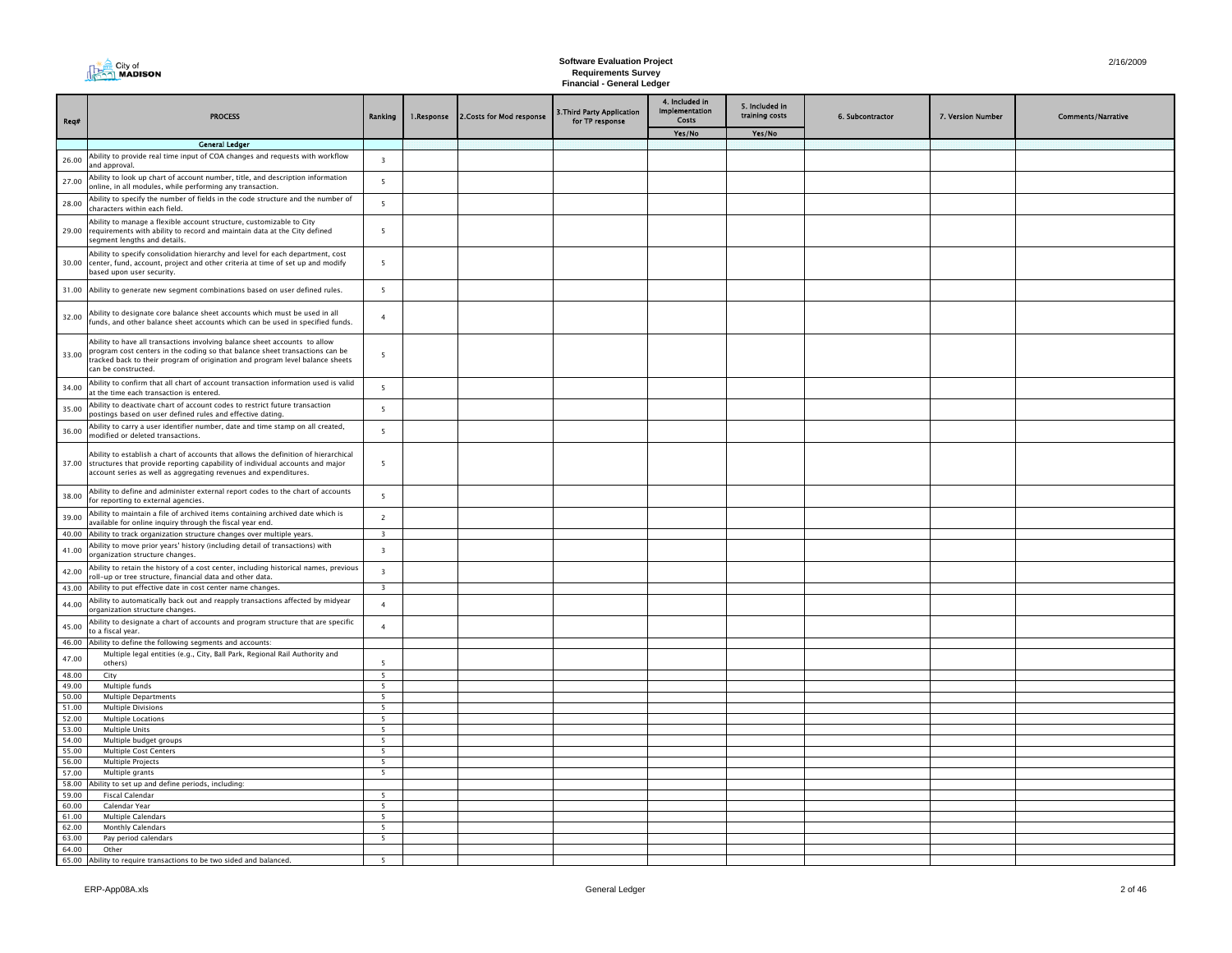|                  | City of<br>$\overline{\eta}$ MADISON                                                                                                                                                                                |                         |            |                           | <b>Software Evaluation Project</b><br><b>Requirements Survey</b><br><b>Financial - General Ledger</b> |                                           |                                  |                  |                   | 2/16/2009                 |
|------------------|---------------------------------------------------------------------------------------------------------------------------------------------------------------------------------------------------------------------|-------------------------|------------|---------------------------|-------------------------------------------------------------------------------------------------------|-------------------------------------------|----------------------------------|------------------|-------------------|---------------------------|
| Req#             | <b>PROCESS</b>                                                                                                                                                                                                      | Ranking                 | 1.Response | 2. Costs for Mod response | .Third Party Application<br>for TP response                                                           | 4. Included in<br>Implementation<br>Costs | 5. Included in<br>training costs | 6. Subcontractor | 7. Version Number | <b>Comments/Narrative</b> |
|                  | <b>General Ledger</b>                                                                                                                                                                                               |                         |            |                           |                                                                                                       | Yes/No                                    | Yes/No                           |                  |                   |                           |
|                  | 66.00 Ability to mark fields as optional or required.                                                                                                                                                               | 5                       |            |                           |                                                                                                       |                                           |                                  |                  |                   |                           |
| 67.00            | Ability to make optional fields required for certain funds or cost centers (e.g.,<br>require project coding in capital improvement funds, or for certain cost centers).                                             | 5                       |            |                           |                                                                                                       |                                           |                                  |                  |                   |                           |
|                  | 68.00 Ability to set up and notify users of hard and soft stops.                                                                                                                                                    | 5 <sup>5</sup>          |            |                           |                                                                                                       |                                           |                                  |                  |                   |                           |
| 69.00            | Ability to set up and control security for user's charges (e.g. limit the ability to<br>charge to certain cost centers based on position, department, cost centers,<br>dollar limit thresholds and other criteria). | 5                       |            |                           |                                                                                                       |                                           |                                  |                  |                   |                           |
| 70.00            | Ability to notify other departments when transactions will be charged to<br>department specific cost centers.                                                                                                       | 5                       |            |                           |                                                                                                       |                                           |                                  |                  |                   |                           |
| 71.00            | Ability to set up assets as current (Cash) and non current assets (Capital).                                                                                                                                        | 5                       |            |                           |                                                                                                       |                                           |                                  |                  |                   |                           |
| 72.00            | Ability to set up liability accounts and define current and non current liabilities.                                                                                                                                | 5                       |            |                           |                                                                                                       |                                           |                                  |                  |                   |                           |
|                  | 73.00 Ability to set up account types, including:                                                                                                                                                                   |                         |            |                           |                                                                                                       |                                           |                                  |                  |                   |                           |
| 74.00            | Asset account                                                                                                                                                                                                       | 5                       |            |                           |                                                                                                       |                                           |                                  |                  |                   |                           |
| 75.00<br>76.00   | Liability account                                                                                                                                                                                                   | 5 <sup>5</sup>          |            |                           |                                                                                                       |                                           |                                  |                  |                   |                           |
| 77.00            | Fund equity account<br>Revenue account                                                                                                                                                                              | -5<br>5 <sup>5</sup>    |            |                           |                                                                                                       |                                           |                                  |                  |                   |                           |
| 78.00            | Expense or expenditure account                                                                                                                                                                                      | - 5                     |            |                           |                                                                                                       |                                           |                                  |                  |                   |                           |
| 79.00            | Appropriations/estimated revenue                                                                                                                                                                                    | 5                       |            |                           |                                                                                                       |                                           |                                  |                  |                   |                           |
| 80.00            | Transfers In/Out                                                                                                                                                                                                    | - 5                     |            |                           |                                                                                                       |                                           |                                  |                  |                   |                           |
| 81.00            | Allocation accounts?                                                                                                                                                                                                | - 5                     |            |                           |                                                                                                       |                                           |                                  |                  |                   |                           |
| 82.00            | Encumbrances?                                                                                                                                                                                                       | - 5                     |            |                           |                                                                                                       |                                           |                                  |                  |                   |                           |
| 83.00            | Other-Statistical Accounts                                                                                                                                                                                          | - 5                     |            |                           |                                                                                                       |                                           |                                  |                  |                   |                           |
| 84.00            | Ability to set up a long description and short description for chart of account                                                                                                                                     | $\overline{\mathbf{3}}$ |            |                           |                                                                                                       |                                           |                                  |                  |                   |                           |
|                  | elements.                                                                                                                                                                                                           |                         |            |                           |                                                                                                       |                                           |                                  |                  |                   |                           |
|                  | <b>GL Processing</b>                                                                                                                                                                                                |                         |            |                           |                                                                                                       |                                           |                                  |                  |                   |                           |
|                  | 85.00 Ability to set up electronic journal entry posting and approvals.<br>86.00 Ability to attach documents, comments, and notes to journal entries.                                                               | -5<br>- 5               |            |                           |                                                                                                       |                                           |                                  |                  |                   |                           |
| 87.00            | Ability to automate regular and recurring journal entries at user defined flexible<br>periods (quarterly, monthly, pay period) and user defined flexible amounts.                                                   | 5                       |            |                           |                                                                                                       |                                           |                                  |                  |                   |                           |
| 88.00            | Ability to set up and administer workflow notifications of upcoming regular and<br>recurring and one-time journal entries based on line of business, fund, cost<br>center, or other user defined criteria.          | 5                       |            |                           |                                                                                                       |                                           |                                  |                  |                   |                           |
| 89.00            | Ability to automate internal transfers (system generates transfer with user<br>approval and posting).                                                                                                               | $\overline{a}$          |            |                           |                                                                                                       |                                           |                                  |                  |                   |                           |
| 90.00            | Ability to ensure that interfund loans, transfers and advances between funds<br>should balance to zero.                                                                                                             | $\overline{5}$          |            |                           |                                                                                                       |                                           |                                  |                  |                   |                           |
| 91.00            | Ability to track incorrect transfers or errors (e.g. track errors needing correction<br>for reconciliation).                                                                                                        | $\overline{\mathbf{3}}$ |            |                           |                                                                                                       |                                           |                                  |                  |                   |                           |
| 92.00            | Ability to track real time information with the option for batch updates and<br>processina.                                                                                                                         | $\overline{5}$          |            |                           |                                                                                                       |                                           |                                  |                  |                   |                           |
|                  | 93.00 Ability to view pending transactions after they are entered.                                                                                                                                                  | 5                       |            |                           |                                                                                                       |                                           |                                  |                  |                   |                           |
| 94.00            | Ability to post journal entries either immediately (real time) or in batch.                                                                                                                                         | $5\phantom{a}$          |            |                           |                                                                                                       |                                           |                                  |                  |                   |                           |
|                  | 95.00 Ability to have effective dating of transactions.                                                                                                                                                             | -5                      |            |                           |                                                                                                       |                                           |                                  |                  |                   |                           |
|                  | 96.00 Ability to have multiple accounting periods open.                                                                                                                                                             | - 5                     |            |                           |                                                                                                       |                                           |                                  |                  |                   |                           |
|                  | 97.00 Allow for concurrent period processing of financial transactions.                                                                                                                                             | 5                       |            |                           |                                                                                                       |                                           |                                  |                  |                   |                           |
| 98.00            | Ability to reverse journal entries, with security; and audit trail for user id, time,<br>and date.                                                                                                                  | 5                       |            |                           |                                                                                                       |                                           |                                  |                  |                   |                           |
| 99.00            | Ability to utilize different accounting bases for different fund types as required<br>by generally accepted accounting principles:                                                                                  |                         |            |                           |                                                                                                       |                                           |                                  |                  |                   |                           |
| 100.00           | Cash basis                                                                                                                                                                                                          | - 5                     |            |                           |                                                                                                       |                                           |                                  |                  |                   |                           |
| 101.00           | Modified accrual basis                                                                                                                                                                                              | 5                       |            |                           |                                                                                                       |                                           |                                  |                  |                   |                           |
| 102.00           | Accrual basis                                                                                                                                                                                                       | - 5                     |            |                           |                                                                                                       |                                           |                                  |                  |                   |                           |
| 103.00           | Ability to perform online creation, control, and maintenance of balanced journal<br>vouchers with unique numbers and description fields by authorized staff.                                                        | 5                       |            |                           |                                                                                                       |                                           |                                  |                  |                   |                           |
| 104.00           | Ability to maintain the following information for journal entries and batch<br>interface transactions:                                                                                                              |                         |            |                           |                                                                                                       |                                           |                                  |                  |                   |                           |
| 105.00           | Description                                                                                                                                                                                                         | 5                       |            |                           |                                                                                                       |                                           |                                  |                  |                   |                           |
| 106.00           | Account code                                                                                                                                                                                                        | - 5                     |            |                           |                                                                                                       |                                           |                                  |                  |                   |                           |
| 107.00<br>108.00 | Debit amount<br>Credit amount                                                                                                                                                                                       | -5<br>5                 |            |                           |                                                                                                       |                                           |                                  |                  |                   |                           |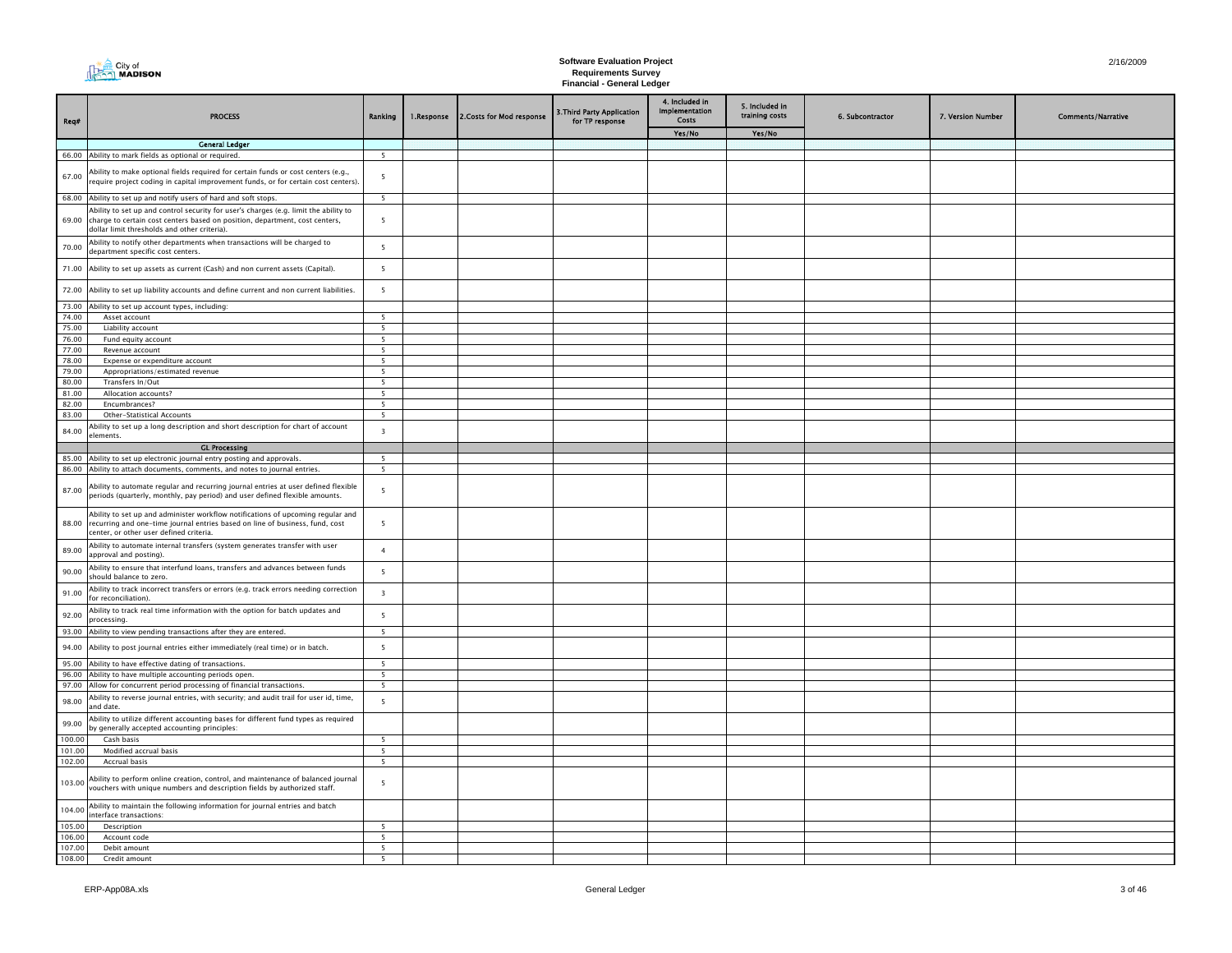| Req#             | <b>PROCESS</b>                                                                                                                                                                                                                                       | Ranking                  | 1.Response | 2. Costs for Mod response | 3. Third Party Application<br>for TP response | 4. Included in<br>Implementation<br>Costs | 5. Included in<br>training costs | 6. Subcontractor | 7. Version Number | <b>Comments/Narrative</b> |
|------------------|------------------------------------------------------------------------------------------------------------------------------------------------------------------------------------------------------------------------------------------------------|--------------------------|------------|---------------------------|-----------------------------------------------|-------------------------------------------|----------------------------------|------------------|-------------------|---------------------------|
|                  |                                                                                                                                                                                                                                                      |                          |            |                           |                                               | Yes/No                                    | Yes/No                           |                  |                   |                           |
|                  | <b>General Ledger</b>                                                                                                                                                                                                                                |                          |            |                           |                                               |                                           |                                  |                  |                   |                           |
| 109.00           | Document reference number (system generated)                                                                                                                                                                                                         | $\overline{5}$           |            |                           |                                               |                                           |                                  |                  |                   |                           |
| 110.00           | Transaction creation date (system generated)                                                                                                                                                                                                         | $\overline{5}$           |            |                           |                                               |                                           |                                  |                  |                   |                           |
| 111.00<br>112.00 | Accounting period date<br>Posting date                                                                                                                                                                                                               | 5<br>5                   |            |                           |                                               |                                           |                                  |                  |                   |                           |
| 113.00           | Effective dates (e.g., reversal date)                                                                                                                                                                                                                | 5                        |            |                           |                                               |                                           |                                  |                  |                   |                           |
| 114.00           | Transaction source (user, system)                                                                                                                                                                                                                    | 5                        |            |                           |                                               |                                           |                                  |                  |                   |                           |
| 115.00           | Authorization                                                                                                                                                                                                                                        | 5                        |            |                           |                                               |                                           |                                  |                  |                   |                           |
| 116.00           | Preparer ID                                                                                                                                                                                                                                          | 5                        |            |                           |                                               |                                           |                                  |                  |                   |                           |
| 117.00           | Comments field                                                                                                                                                                                                                                       | 5                        |            |                           |                                               |                                           |                                  |                  |                   |                           |
| 118.00           | User name                                                                                                                                                                                                                                            | $\overline{\phantom{a}}$ |            |                           |                                               |                                           |                                  |                  |                   |                           |
| 119.00           | User phone number                                                                                                                                                                                                                                    | $\overline{2}$           |            |                           |                                               |                                           |                                  |                  |                   |                           |
| 120.00           | Approver ID                                                                                                                                                                                                                                          | 5                        |            |                           |                                               |                                           |                                  |                  |                   |                           |
| 121.00           | Reviewed by ID                                                                                                                                                                                                                                       | 5<br>- 5                 |            |                           |                                               |                                           |                                  |                  |                   |                           |
| 122.00           | Recurring or non recurring J/E                                                                                                                                                                                                                       |                          |            |                           |                                               |                                           |                                  |                  |                   |                           |
| 123.00           | Document Attachment to Journal Entry                                                                                                                                                                                                                 | 5                        |            |                           |                                               |                                           |                                  |                  |                   |                           |
| 124.00           | Ability to accept and post balanced journal entry transactions by authorized<br>staff.                                                                                                                                                               | 5                        |            |                           |                                               |                                           |                                  |                  |                   |                           |
|                  | 125.00 Ability to allow for journal entries to be created for open and future periods.                                                                                                                                                               | 5                        |            |                           |                                               |                                           |                                  |                  |                   |                           |
|                  | 126.00 Ability to maintain all journal entry information at a detail level for all years.                                                                                                                                                            | 5                        |            |                           |                                               |                                           |                                  |                  |                   |                           |
|                  | Ability to import and post journal entries from financial information subsystems<br>127.00 as well as other systems external to the financial information system (e.g., the<br>subsystem for IT charges).                                            | 5                        |            |                           |                                               |                                           |                                  |                  |                   |                           |
|                  | Ability to create recurring journal entries where dollar amount and account<br>128.00 coding are fixed but user can specify number of periods to post entry by<br>identifying starting and ending dates.                                             | 5                        |            |                           |                                               |                                           |                                  |                  |                   |                           |
|                  | Ability to define the accounts and descriptions that a journal entry will be<br>129.00 posted to for specific types of transactions. (i.e., restrict transactions to only<br>authorized and approved accounts on interdepartmental journal entries). | $\overline{\mathbf{3}}$  |            |                           |                                               |                                           |                                  |                  |                   |                           |
| 130.00           | Ability to process intra City (interdepartmental) journal entry payment<br>transactions, and track activity totals for year end financial reporting.                                                                                                 | $\overline{\mathbf{3}}$  |            |                           |                                               |                                           |                                  |                  |                   |                           |
|                  | 131.00 Ability to create automatic accrual with an automatic reversal on specified dates.                                                                                                                                                            | 5                        |            |                           |                                               |                                           |                                  |                  |                   |                           |
| 132.00           | Ability to add or edit chart of account coding during transaction entry with<br>appropriate security authorization.                                                                                                                                  | 5                        |            |                           |                                               |                                           |                                  |                  |                   |                           |
| 133.00           | Ability to create and save template journal entries for subsequent editing to<br>expedite entry.                                                                                                                                                     | 5                        |            |                           |                                               |                                           |                                  |                  |                   |                           |
| 134.00           | Ability to automatically void journal entries within an open period with an audit<br>trail available at a detail transaction line.                                                                                                                   | 5                        |            |                           |                                               |                                           |                                  |                  |                   |                           |
| 135.00           | Ability to submit entered journal vouchers (interdepartmental) for approval<br>electronically, prior to acceptance for posting to the general ledger.                                                                                                | 5                        |            |                           |                                               |                                           |                                  |                  |                   |                           |
| 136.00           | Ability to generate journal voucher numbering with a minimum of length of ten<br>characters including:                                                                                                                                               |                          |            |                           |                                               |                                           |                                  |                  |                   |                           |
| 137.00           | Origination, department designation                                                                                                                                                                                                                  | 5                        |            |                           |                                               |                                           |                                  |                  |                   |                           |
| 138.00           | Period                                                                                                                                                                                                                                               | 5                        |            |                           |                                               |                                           |                                  |                  |                   |                           |
| 139.00           | Reason code (type) of entry                                                                                                                                                                                                                          | $\overline{\mathbf{3}}$  |            |                           |                                               |                                           |                                  |                  |                   |                           |
| 140.00           | Ability to automatically or batch processing post the board approved budget<br>rom the budget module.                                                                                                                                                | 5                        |            |                           |                                               |                                           |                                  |                  |                   |                           |
| 141.00<br>142.00 | Ability to input and track the following:<br>Account code                                                                                                                                                                                            | 5                        |            |                           |                                               |                                           |                                  |                  |                   |                           |
| 143.00           | Accounts payable                                                                                                                                                                                                                                     | 5                        |            |                           |                                               |                                           |                                  |                  |                   |                           |
| 144.00           | Accounts receivable                                                                                                                                                                                                                                  | $5\overline{ }$          |            |                           |                                               |                                           |                                  |                  |                   |                           |
| 145.00           | Accruals                                                                                                                                                                                                                                             | 5                        |            |                           |                                               |                                           |                                  |                  |                   |                           |
| 146.00           | Accrual descriptions                                                                                                                                                                                                                                 | 5                        |            |                           |                                               |                                           |                                  |                  |                   |                           |
| 147.00           | <b>Balance sheet classifications</b>                                                                                                                                                                                                                 | 5                        |            |                           |                                               |                                           |                                  |                  |                   |                           |
| 148.00           | Budgets, both revenue and expenditure                                                                                                                                                                                                                | $\overline{\phantom{a}}$ |            |                           |                                               |                                           |                                  |                  |                   |                           |
| 149.00           | <b>Budget variances</b>                                                                                                                                                                                                                              | $\overline{\phantom{0}}$ |            |                           |                                               |                                           |                                  |                  |                   |                           |
| 150.00           | Cash disbursements                                                                                                                                                                                                                                   | $5\overline{ }$          |            |                           |                                               |                                           |                                  |                  |                   |                           |
| 151.00           | Cash receipts                                                                                                                                                                                                                                        | 5                        |            |                           |                                               |                                           |                                  |                  |                   |                           |
| 152.00<br>153.00 | Opening and closing balances monthly and annually<br>Document numbers                                                                                                                                                                                | 5<br>5                   |            |                           |                                               |                                           |                                  |                  |                   |                           |
| 154.00           | Pre-encumbrances-Commitments                                                                                                                                                                                                                         | 5                        |            |                           |                                               |                                           |                                  |                  |                   |                           |
| 155.00           | <b>Fncumbrances</b>                                                                                                                                                                                                                                  | 5                        |            |                           |                                               |                                           |                                  |                  |                   |                           |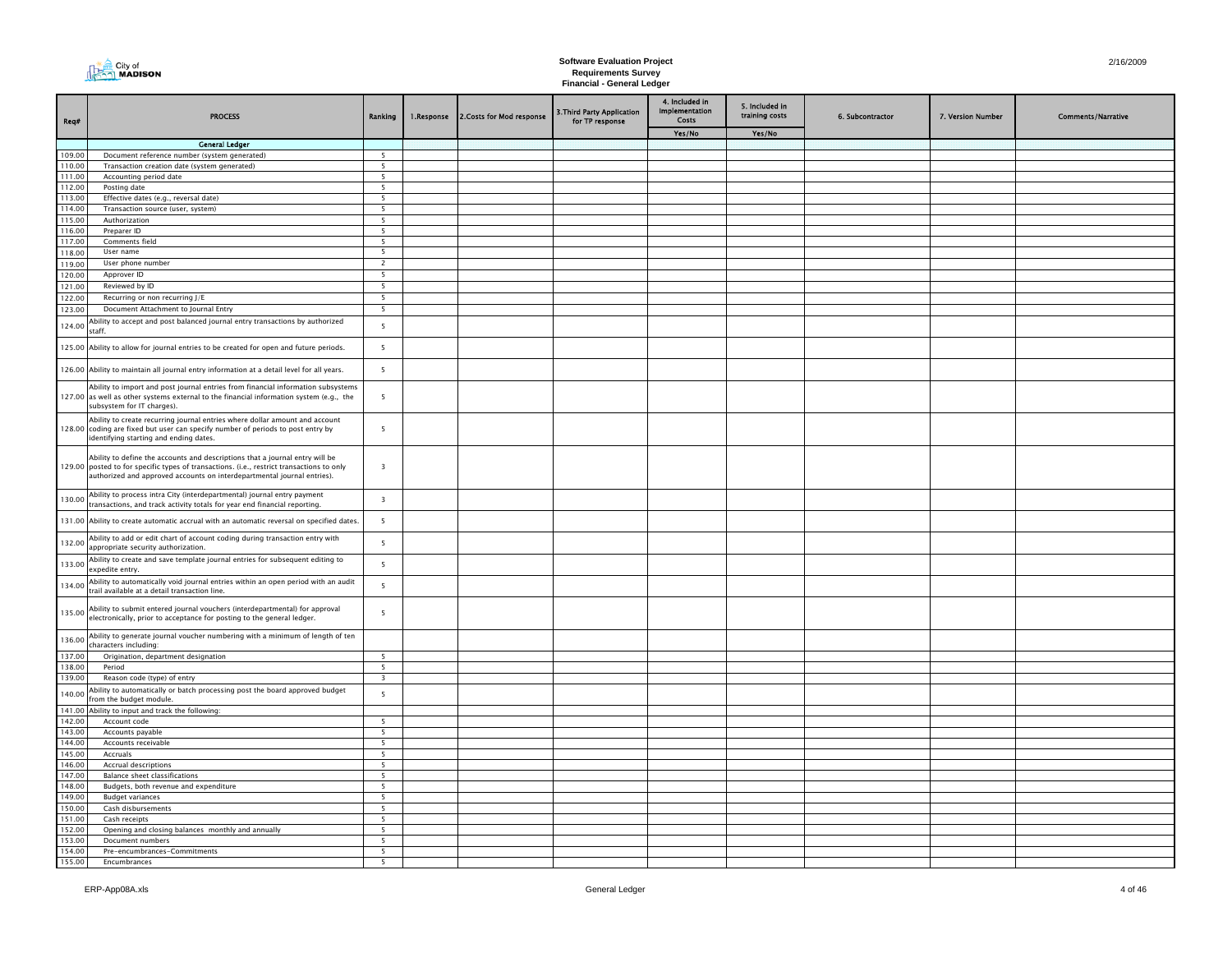| City of<br>$\sim$ Madison |
|---------------------------|
|                           |

| Req#             | <b>PROCESS</b>                                                                                                                                                                       | Ranking                       | 1.Response | 2. Costs for Mod response | 3. Third Party Application<br>for TP response | 4. Included in<br>Implementation<br>Costs | 5. Included in<br>training costs | 6. Subcontractor | 7. Version Number | <b>Comments/Narrative</b> |
|------------------|--------------------------------------------------------------------------------------------------------------------------------------------------------------------------------------|-------------------------------|------------|---------------------------|-----------------------------------------------|-------------------------------------------|----------------------------------|------------------|-------------------|---------------------------|
|                  |                                                                                                                                                                                      |                               |            |                           |                                               | Yes/No                                    | Yes/No                           |                  |                   |                           |
|                  | <b>General Ledger</b>                                                                                                                                                                |                               |            |                           |                                               |                                           |                                  |                  |                   |                           |
| 156.00<br>157.00 | Monthly credits and debits<br>Statistical data                                                                                                                                       | 5<br>5                        |            |                           |                                               |                                           |                                  |                  |                   |                           |
| 158.00           | Memo data                                                                                                                                                                            | $5\overline{ }$               |            |                           |                                               |                                           |                                  |                  |                   |                           |
| 159.00           | User Defined Data Fields                                                                                                                                                             | $5^{\circ}$                   |            |                           |                                               |                                           |                                  |                  |                   |                           |
| 160.00           | Ability to set up and input pre-encumbrances/commitments and encumbrances<br>in transaction format (similar to journal entry); including cancellation dates.                         | 5                             |            |                           |                                               |                                           |                                  |                  |                   |                           |
| 161.00           | Ability to impose budget controls for pre-encumbrance/commitments and<br>encumbrance transactions.                                                                                   | $\overline{\phantom{a}}$      |            |                           |                                               |                                           |                                  |                  |                   |                           |
| 162.00           | Ability to link pre-encumbrance/commitments and encumbrance transactions<br>(e.g. posting the encumbrance lifts the pre-encumbrance).                                                | 5                             |            |                           |                                               |                                           |                                  |                  |                   |                           |
| 163.00           | Ability to link encumbrance transactions to actuals (e.g. posting an actual lifts<br>he encumbrance).                                                                                | 5                             |            |                           |                                               |                                           |                                  |                  |                   |                           |
| 164.00           | Ability to define pre-encumbrances/commitments and encumbrance balances as<br>carry forward or not.                                                                                  | 5                             |            |                           |                                               |                                           |                                  |                  |                   |                           |
| 165.00           | Ability to inquire about pre-encumbrance/commitments, encumbrance and<br>actual transactions and balances.                                                                           | 5                             |            |                           |                                               |                                           |                                  |                  |                   |                           |
| 166.00           | Ability to drill down from a pre-encumbrance/commitments balance and drill up<br>from transactions to the pre-encumbrance/commitments activity.                                      | 5                             |            |                           |                                               |                                           |                                  |                  |                   |                           |
| 167.00           | Ability to drill down from an encumbrance balance and drill up from the<br>transactions to the encumbrance activity.                                                                 | 5                             |            |                           |                                               |                                           |                                  |                  |                   |                           |
|                  | Ability to track, report and rollup revenues, liabilities, expenditures, and other<br>168.00 criteria on a Fund & Company Basis by various and multiple roll ups of cost<br>centers. | $\overline{5}$                |            |                           |                                               |                                           |                                  |                  |                   |                           |
|                  | 169.00 Ability to track and separate restricted and non restricted assets.                                                                                                           | $\overline{\mathbf{3}}$       |            |                           |                                               |                                           |                                  |                  |                   |                           |
|                  | 170.00 Ability to have more than 12 months open in fiscal year.                                                                                                                      | 5                             |            |                           |                                               |                                           |                                  |                  |                   |                           |
| 171.00           | Ability to have drill down capability from report to transaction and during<br>transaction inquiry.                                                                                  | $\overline{5}$                |            |                           |                                               |                                           |                                  |                  |                   |                           |
| 172.00           | Ability to allocate a portion of actual overhead expenses to departments at<br>different levels (including the service level) based on predetermined drivers.                        | 5                             |            |                           |                                               |                                           |                                  |                  |                   |                           |
|                  | 173.00 Ability to set up and have multiple financial statement formats.                                                                                                              | 5                             |            |                           |                                               |                                           |                                  |                  |                   |                           |
| 174.00           | Ability to have budget maintenance and audit trail at user defined levels (e.g. by<br>GL account, by period, operating, capital & grant).                                            | 5                             |            |                           |                                               |                                           |                                  |                  |                   |                           |
|                  | 175.00 Ability to set up a workflow checklist for financial closures.                                                                                                                | $\overline{\mathbf{3}}$       |            |                           |                                               |                                           |                                  |                  |                   |                           |
| 177.00           | 176.00 Ability to track, report, and rollup assets by:<br><b>Current Assets</b>                                                                                                      | 5                             |            |                           |                                               |                                           |                                  |                  |                   |                           |
| 178.00           | Cash & Investments                                                                                                                                                                   | 5                             |            |                           |                                               |                                           |                                  |                  |                   |                           |
| 179.00           | Receivables, net                                                                                                                                                                     | 5                             |            |                           |                                               |                                           |                                  |                  |                   |                           |
| 180.00           | Internal balances                                                                                                                                                                    | 5                             |            |                           |                                               |                                           |                                  |                  |                   |                           |
| 181.00           | Prepaid items                                                                                                                                                                        | 5                             |            |                           |                                               |                                           |                                  |                  |                   |                           |
| 182.00<br>183.00 | Inventories                                                                                                                                                                          | 5<br>$\overline{\phantom{a}}$ |            |                           |                                               |                                           |                                  |                  |                   |                           |
| 184.00           | Restricted assets<br>Non current Assets                                                                                                                                              | 5                             |            |                           |                                               |                                           |                                  |                  |                   |                           |
| 185.00           | Deferred issuance costs                                                                                                                                                              | 5                             |            |                           |                                               |                                           |                                  |                  |                   |                           |
| 186.00           | Advances to (from) other funds                                                                                                                                                       | 5                             |            |                           |                                               |                                           |                                  |                  |                   |                           |
| 187.00           | Capital Assets                                                                                                                                                                       | 5                             |            |                           |                                               |                                           |                                  |                  |                   |                           |
| 188.00           | Land                                                                                                                                                                                 | $5^{\circ}$                   |            |                           |                                               |                                           |                                  |                  |                   |                           |
| 189.00           | Land improvements                                                                                                                                                                    | 5                             |            |                           |                                               |                                           |                                  |                  |                   |                           |
| 190.00<br>191.00 | <b>Buildings</b><br>Construction in process buildings                                                                                                                                | $5\overline{ }$<br>5          |            |                           |                                               |                                           |                                  |                  |                   |                           |
| 192.00           | Furnishings and equipment                                                                                                                                                            | 5                             |            |                           |                                               |                                           |                                  |                  |                   |                           |
| 193.00           | Library books and other media                                                                                                                                                        | $\overline{5}$                |            |                           |                                               |                                           |                                  |                  |                   |                           |
| 194.00           | Leasehold improvements                                                                                                                                                               | $\overline{\phantom{a}}$      |            |                           |                                               |                                           |                                  |                  |                   |                           |
| 195.00           | Infrastructure                                                                                                                                                                       | 5                             |            |                           |                                               |                                           |                                  |                  |                   |                           |
| 196.00           | Construction in process infrastructure                                                                                                                                               | 5                             |            |                           |                                               |                                           |                                  |                  |                   |                           |
| 197.00<br>198.00 | Less accumulated depreciation and amortization<br>Ability to track, report and rollup liabilities by:                                                                                | 5<br>$\overline{\phantom{0}}$ |            |                           |                                               |                                           |                                  |                  |                   |                           |
| 199.00           | <b>Current Liabilities</b>                                                                                                                                                           | 5                             |            |                           |                                               |                                           |                                  |                  |                   |                           |
| 200.00           | Non current Liabilities                                                                                                                                                              | 5                             |            |                           |                                               |                                           |                                  |                  |                   |                           |
| 201.00           | Ability to track, report and rollup Governmental Activities on a Fund Basis by:                                                                                                      |                               |            |                           |                                               |                                           |                                  |                  |                   |                           |
| 202.00           | <b>General Government</b>                                                                                                                                                            | 5                             |            |                           |                                               |                                           |                                  |                  |                   |                           |
| 203.00           | Human Services                                                                                                                                                                       | $\overline{\phantom{0}}$      |            |                           |                                               |                                           |                                  |                  |                   |                           |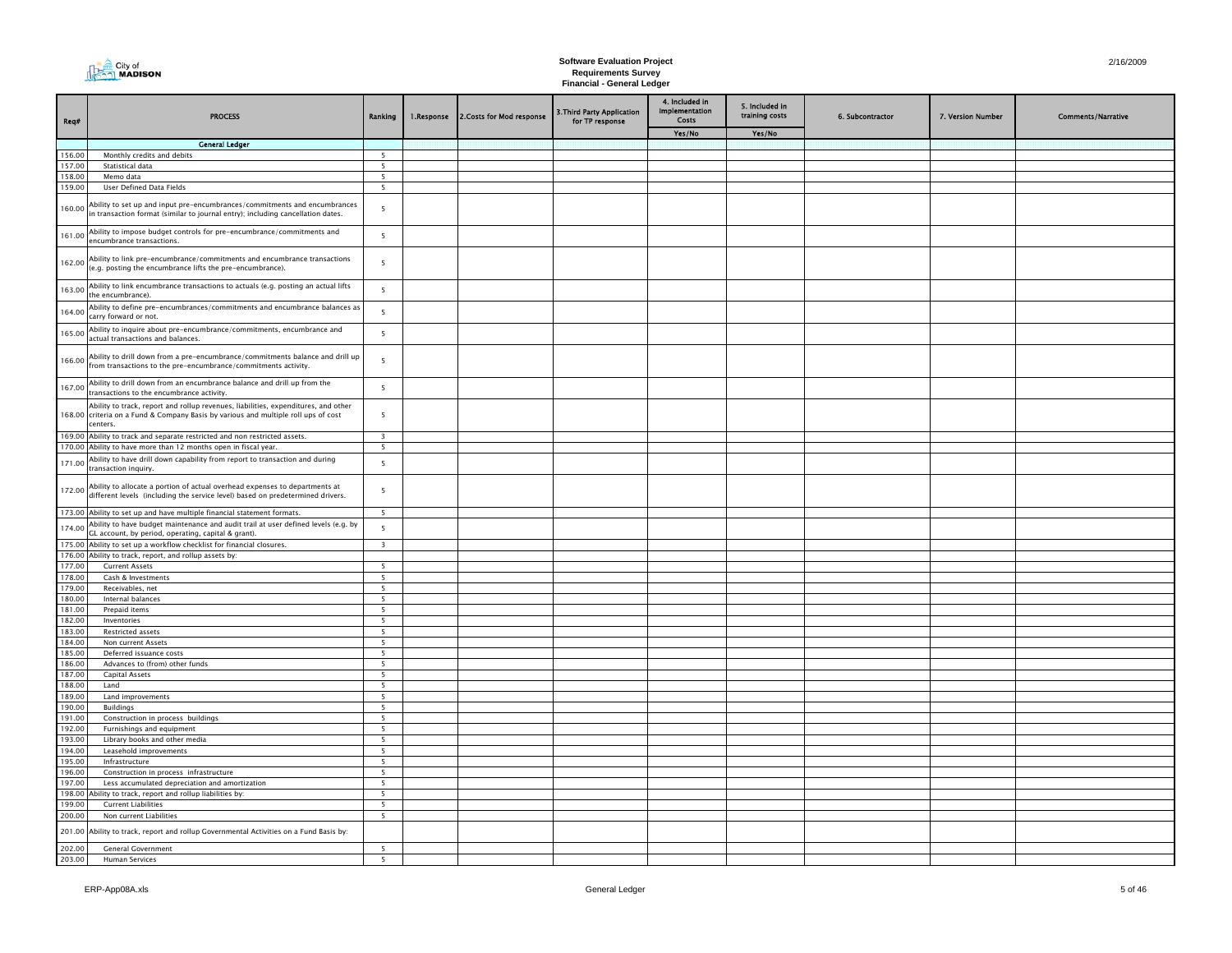| City of<br>ร\ MADISON |
|-----------------------|
|-----------------------|

| Req#             | <b>PROCESS</b>                                                                                                                                      | Ranking                  | 1.Response | 2.Costs for Mod response | 3. Third Party Application<br>for TP response | 4. Included in<br>Implementation<br><b>Costs</b> | 5. Included in<br>training costs | 6. Subcontractor | 7. Version Number | <b>Comments/Narrative</b> |
|------------------|-----------------------------------------------------------------------------------------------------------------------------------------------------|--------------------------|------------|--------------------------|-----------------------------------------------|--------------------------------------------------|----------------------------------|------------------|-------------------|---------------------------|
|                  |                                                                                                                                                     |                          |            |                          |                                               | Yes/No                                           | Yes/No                           |                  |                   |                           |
|                  | <b>General Ledger</b>                                                                                                                               |                          |            |                          |                                               |                                                  |                                  |                  |                   |                           |
| 204.00           | Health                                                                                                                                              | 5                        |            |                          |                                               |                                                  |                                  |                  |                   |                           |
| 205.00           | <b>Public Safety</b>                                                                                                                                | 5                        |            |                          |                                               |                                                  |                                  |                  |                   |                           |
| 206.00<br>207.00 | <b>Public Works</b>                                                                                                                                 | 5                        |            |                          |                                               |                                                  |                                  |                  |                   |                           |
| 208.00           | Libraries<br>Community Development & Housing Authority                                                                                              | 5<br>5                   |            |                          |                                               |                                                  |                                  |                  |                   |                           |
| 209.00           | Other Funds (BID, Unified Health, Madison Library Foundation etc.)                                                                                  | $\overline{5}$           |            |                          |                                               |                                                  |                                  |                  |                   |                           |
| 210.00           | Ability to track, report and rollup business type activities by:                                                                                    |                          |            |                          |                                               |                                                  |                                  |                  |                   |                           |
| 211.00           | Water                                                                                                                                               | 5                        |            |                          |                                               |                                                  |                                  |                  |                   |                           |
| 212.00           | Sewer                                                                                                                                               | $\overline{\phantom{0}}$ |            |                          |                                               |                                                  |                                  |                  |                   |                           |
| 213.00           | Storm                                                                                                                                               | 5                        |            |                          |                                               |                                                  |                                  |                  |                   |                           |
| 214.00           | Parking                                                                                                                                             | 5                        |            |                          |                                               |                                                  |                                  |                  |                   |                           |
| 215.00           | Transit                                                                                                                                             | 5                        |            |                          |                                               |                                                  |                                  |                  |                   |                           |
| 216.00           | <b>Convention Center</b>                                                                                                                            | 5                        |            |                          |                                               |                                                  |                                  |                  |                   |                           |
| 217.00           | <b>Golf Courses</b>                                                                                                                                 | 5                        |            |                          |                                               |                                                  |                                  |                  |                   |                           |
| 218.00           | Overture-MCAD                                                                                                                                       | $5\overline{ }$          |            |                          |                                               |                                                  |                                  |                  |                   |                           |
| 219.00           | Other                                                                                                                                               | 5                        |            |                          |                                               |                                                  |                                  |                  |                   |                           |
|                  | <b>GL and Project Accounting</b>                                                                                                                    |                          |            |                          |                                               |                                                  |                                  |                  |                   |                           |
|                  | 220.00 Ability to provide project accounting module/functionality                                                                                   | 5                        |            |                          |                                               |                                                  |                                  |                  |                   |                           |
|                  | 221.00 Ability to have grant funding tie to grant project expenses.                                                                                 | 5                        |            |                          |                                               |                                                  |                                  |                  |                   |                           |
|                  | 222.00 Ability to have multiple grants charged to one project.                                                                                      | 5<br>5                   |            |                          |                                               |                                                  |                                  |                  |                   |                           |
|                  | 223.00 Ability to have multiple projects charged to one grant.                                                                                      | $\overline{\phantom{0}}$ |            |                          |                                               |                                                  |                                  |                  |                   |                           |
|                  | 224.00 Ability to have project inception to date reporting.<br>Ability to track start, end and other critical grant dates required and effective in |                          |            |                          |                                               |                                                  |                                  |                  |                   |                           |
| 225.00           | period.                                                                                                                                             | 5                        |            |                          |                                               |                                                  |                                  |                  |                   |                           |
|                  | 226.00 Ability to record transactions against a contracted amount.                                                                                  | 5                        |            |                          |                                               |                                                  |                                  |                  |                   |                           |
|                  | 227.00 Ability to track and charge against upfront grant funding.                                                                                   | $5\overline{ }$          |            |                          |                                               |                                                  |                                  |                  |                   |                           |
|                  | <b>GL and Asset Accounting</b>                                                                                                                      |                          |            |                          |                                               |                                                  |                                  |                  |                   |                           |
|                  | 228.00 Ability to track and inquire about asset accounting data in real time.                                                                       | 5                        |            |                          |                                               |                                                  |                                  |                  |                   |                           |
| 229.00           | Ability to input, track and generate depreciation by any segment of the account<br>code/string.                                                     | 5                        |            |                          |                                               |                                                  |                                  |                  |                   |                           |
|                  | 230.00 Ability to dispose of assets.                                                                                                                | 5                        |            |                          |                                               |                                                  |                                  |                  |                   |                           |
|                  | 231.00 Ability to transfer assets between asset classes.                                                                                            | 5                        |            |                          |                                               |                                                  |                                  |                  |                   |                           |
|                  | 232.00 Ability to transfer assets between account code/strings.                                                                                     | 5                        |            |                          |                                               |                                                  |                                  |                  |                   |                           |
|                  | 233.00 Ability to process new assets and asset changes.                                                                                             | $\overline{5}$           |            |                          |                                               |                                                  |                                  |                  |                   |                           |
|                  | 234.00 Ability to post asset financial data to the General Ledger-Conversion Entries.                                                               | 5                        |            |                          |                                               |                                                  |                                  |                  |                   |                           |
|                  | 235.00 Ability to post audit adjustments to assets.                                                                                                 | 5                        |            |                          |                                               |                                                  |                                  |                  |                   |                           |
|                  | 236.00 Ability to mass change or update multiple assets                                                                                             | $\overline{\mathbf{3}}$  |            |                          |                                               |                                                  |                                  |                  |                   |                           |
|                  | 237.00 Ability to flag assets purchased with grant funding.                                                                                         | $5^{\circ}$              |            |                          |                                               |                                                  |                                  |                  |                   |                           |
|                  | <b>GL Period and Year End Closing</b>                                                                                                               |                          |            |                          |                                               |                                                  |                                  |                  |                   |                           |
| 238.00           | Ability to create, configure, and customize workflow for complete period and<br>year end closing processes.                                         | $\overline{\mathbf{c}}$  |            |                          |                                               |                                                  |                                  |                  |                   |                           |
|                  | 239.00 Ability to automate period and year end closing.                                                                                             | $\overline{\mathbf{3}}$  |            |                          |                                               |                                                  |                                  |                  |                   |                           |
|                  | 240.00 Ability to set up and change period and year end closing dates.                                                                              | $\overline{\mathbf{3}}$  |            |                          |                                               |                                                  |                                  |                  |                   |                           |
|                  | 241.00 Ability to initiate period and year end closing prior to end of period or year.                                                              | 5                        |            |                          |                                               |                                                  |                                  |                  |                   |                           |
| 242.00           | Ability to build required steps/checklists and inputs to period and year end<br>closing.                                                            | $\overline{2}$           |            |                          |                                               |                                                  |                                  |                  |                   |                           |
| 243.00           | Ability to roll information forward for period and year end closing.                                                                                | 5                        |            |                          |                                               |                                                  |                                  |                  |                   |                           |
|                  | Ability to select the information to roll forward and restrict items that cannot                                                                    |                          |            |                          |                                               |                                                  |                                  |                  |                   |                           |
| 244.00           | roll forward.<br>245.00 Ability for hard and soft closes for period and year end closing.                                                           | 5<br>$5\overline{5}$     |            |                          |                                               |                                                  |                                  |                  |                   |                           |
|                  | Ability to input and track new period/year information and transactions prior to                                                                    |                          |            |                          |                                               |                                                  |                                  |                  |                   |                           |
| 246.00           | final closing of prior period/year.<br>247.00 Ability to reopen a closed period/year with appropriate security.                                     | $5\phantom{.0}$<br>5     |            |                          |                                               |                                                  |                                  |                  |                   |                           |
|                  | Reports, Analysis and Inquiries                                                                                                                     |                          |            |                          |                                               |                                                  |                                  |                  |                   |                           |
|                  | 248.00 Ability to utilize multiple reporting periods, including:                                                                                    |                          |            |                          |                                               |                                                  |                                  |                  |                   |                           |
| 249.00           | Pay period                                                                                                                                          | 5                        |            |                          |                                               |                                                  |                                  |                  |                   |                           |
| 250.00           | Monthly                                                                                                                                             | 5                        |            |                          |                                               |                                                  |                                  |                  |                   |                           |
| 251.00           | Quarterly                                                                                                                                           | 5                        |            |                          |                                               |                                                  |                                  |                  |                   |                           |
| 252.00           | Annual                                                                                                                                              | 5                        |            |                          |                                               |                                                  |                                  |                  |                   |                           |
| 253.00           | Multiyear                                                                                                                                           | $5\overline{5}$          |            |                          |                                               |                                                  |                                  |                  |                   |                           |
| 254.00           | User defined start and end dates                                                                                                                    | 5                        |            |                          |                                               |                                                  |                                  |                  |                   |                           |
| 255.00           | Other User Defined                                                                                                                                  | 5                        |            |                          |                                               |                                                  |                                  |                  |                   |                           |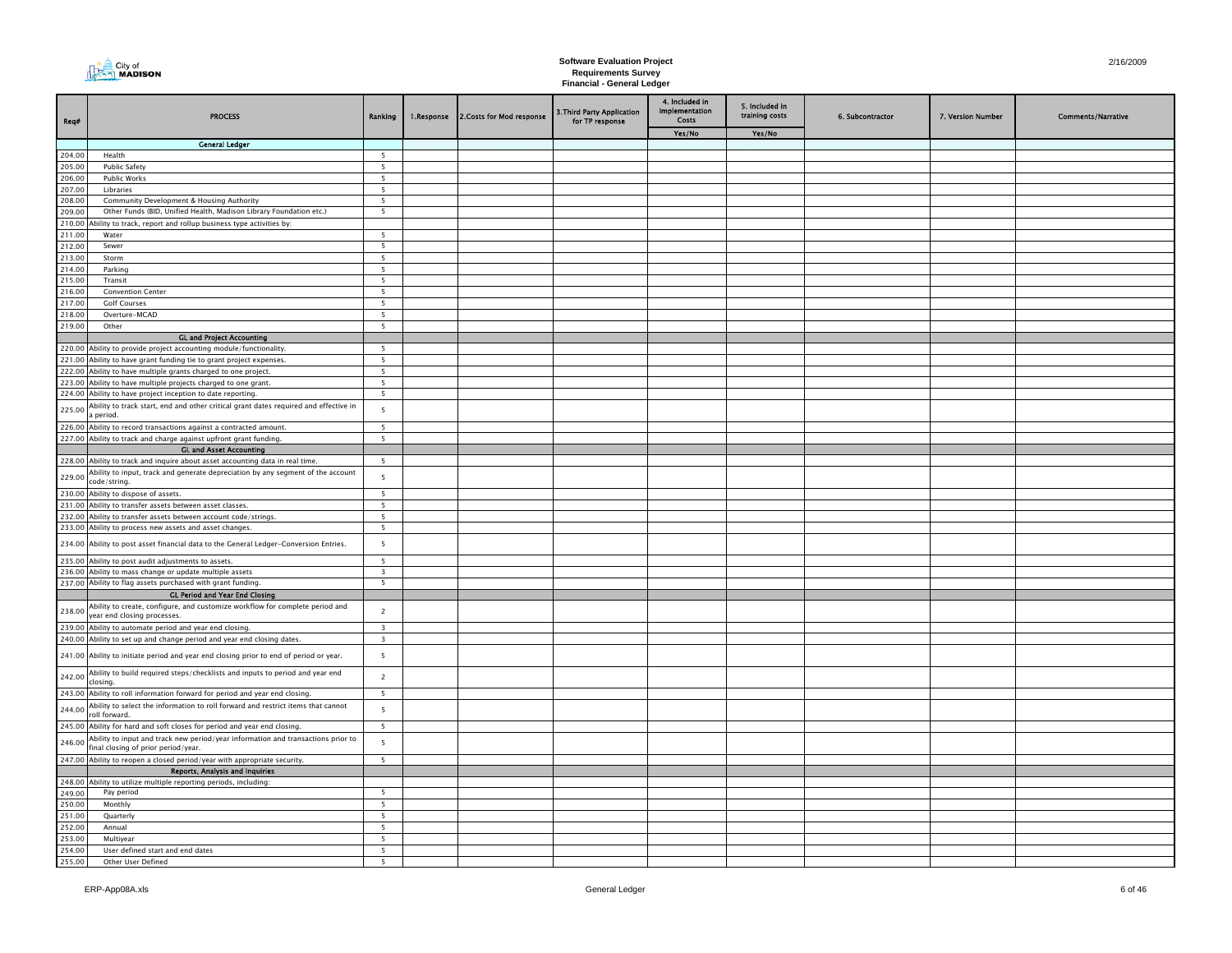| Req#             | <b>PROCESS</b>                                                                                                                                                                                                                   | Ranking                  | 1.Response | 2.Costs for Mod response | 3. Third Party Application<br>for TP response | 4. Included in<br>Implementation<br>Costs | 5. Included in<br>training costs | 6. Subcontractor | 7. Version Number | <b>Comments/Narrative</b> |
|------------------|----------------------------------------------------------------------------------------------------------------------------------------------------------------------------------------------------------------------------------|--------------------------|------------|--------------------------|-----------------------------------------------|-------------------------------------------|----------------------------------|------------------|-------------------|---------------------------|
|                  |                                                                                                                                                                                                                                  |                          |            |                          |                                               | Yes/No                                    | Yes/No                           |                  |                   |                           |
|                  | <b>General Ledger</b><br>256.00 Ability to run interim financial reports.                                                                                                                                                        | 5                        |            |                          |                                               |                                           |                                  |                  |                   |                           |
|                  | 257.00 Ability to report only on specific line items.                                                                                                                                                                            | 5                        |            |                          |                                               |                                           |                                  |                  |                   |                           |
| 258.00           | Ability to provide exception reports for out of balance postings, with search<br>capabilities and audit trails.                                                                                                                  | $\overline{\mathbf{3}}$  |            |                          |                                               |                                           |                                  |                  |                   |                           |
| 259.00           | Ability to perform online inquiry and reporting of financial information by the<br>following transaction type:                                                                                                                   |                          |            |                          |                                               |                                           |                                  |                  |                   |                           |
| 260.00           | Board approved budget, amended budget, budget carryovers, remaining<br>budget, and future budget                                                                                                                                 | 5                        |            |                          |                                               |                                           |                                  |                  |                   |                           |
| 261.00           | Expenditure/revenue projections compared to budget at flexible user<br>defined time periods                                                                                                                                      | 5                        |            |                          |                                               |                                           |                                  |                  |                   |                           |
| 262.00           | Pre-encumbrances/Commitments, encumbrances, expenditures and<br>disbursement account balances                                                                                                                                    | 5                        |            |                          |                                               |                                           |                                  |                  |                   |                           |
| 263.00           | Unencumbered appropriations                                                                                                                                                                                                      | $\overline{5}$           |            |                          |                                               |                                           |                                  |                  |                   |                           |
| 264.00<br>265.00 | Changes to appropriation and estimated revenue<br>Revenue and receipts account balances                                                                                                                                          | 5<br>5                   |            |                          |                                               |                                           |                                  |                  |                   |                           |
| 266.00           | Balance sheet account balances                                                                                                                                                                                                   | $\overline{\phantom{0}}$ |            |                          |                                               |                                           |                                  |                  |                   |                           |
| 267.00           | bility to report on Board approved budget amendments:                                                                                                                                                                            |                          |            |                          |                                               |                                           |                                  |                  |                   |                           |
| 268,00           | <b>By Resolution Number</b>                                                                                                                                                                                                      | $\overline{\mathbf{3}}$  |            |                          |                                               |                                           |                                  |                  |                   |                           |
| 269.00           | By category: Supplemental appropriation, contingency transfer, or budget<br>transfer between departments                                                                                                                         | $\overline{2}$           |            |                          |                                               |                                           |                                  |                  |                   |                           |
| 270.00           | Ability to provide standard reports at any level of transaction detail, for any<br>period stored, online with user defined consolidation of the data:                                                                            |                          |            |                          |                                               |                                           |                                  |                  |                   |                           |
| 271.00           | Trial Balance of Accounts                                                                                                                                                                                                        | $\overline{\phantom{0}}$ |            |                          |                                               |                                           |                                  |                  |                   |                           |
| 272.00           | General Ledger Detail Report-Transaction Register                                                                                                                                                                                | 5                        |            |                          |                                               |                                           |                                  |                  |                   |                           |
| 273.00<br>274.00 | Journal Entry Listing                                                                                                                                                                                                            | 5                        |            |                          |                                               |                                           |                                  |                  |                   |                           |
| 275.00           | <b>Departmental Charge Reports</b><br>Statement of Revenue, Expense and Budget                                                                                                                                                   | 5<br>5                   |            |                          |                                               |                                           |                                  |                  |                   |                           |
| 276.00           | <b>Budget Variance Reports</b>                                                                                                                                                                                                   | $\overline{5}$           |            |                          |                                               |                                           |                                  |                  |                   |                           |
| 277.00           | Financial Statement Information                                                                                                                                                                                                  | 5                        |            |                          |                                               |                                           |                                  |                  |                   |                           |
| 278.00           | <b>Statistical Accounts</b>                                                                                                                                                                                                      | 5                        |            |                          |                                               |                                           |                                  |                  |                   |                           |
| 279.00           | <b>FTE Accounts</b>                                                                                                                                                                                                              | - 5                      |            |                          |                                               |                                           |                                  |                  |                   |                           |
| 280.00           | Ability to report on a cash, modified and an accrual basis at all levels of<br>reportina.                                                                                                                                        | $\overline{\mathbf{3}}$  |            |                          |                                               |                                           |                                  |                  |                   |                           |
| 281.00           | Ability to produce financial statements by user defined levels of the account<br>string and multiple periods/years.                                                                                                              | 5                        |            |                          |                                               |                                           |                                  |                  |                   |                           |
|                  | 282.00 Ability to track the original budget vs. the amended budget.                                                                                                                                                              | 5                        |            |                          |                                               |                                           |                                  |                  |                   |                           |
| 283.00           | Ability to track budget carryover amounts separate from current budgeted<br>amounts.                                                                                                                                             | 5                        |            |                          |                                               |                                           |                                  |                  |                   |                           |
|                  | 284.00 Ability to report a Statement of Net Assets.                                                                                                                                                                              | 5                        |            |                          |                                               |                                           |                                  |                  |                   |                           |
| 285.00           | Ability to report a Statement of Activities based on Functions/Programs<br>(government activities and business type activities).                                                                                                 | 5                        |            |                          |                                               |                                           |                                  |                  |                   |                           |
|                  | 286.00 Ability to report a Balance Sheet for Governmental Funds.                                                                                                                                                                 | 5                        |            |                          |                                               |                                           |                                  |                  |                   |                           |
| 287.00           | Ability to report a Statement of Revenue, Expenditures, and Changes in Fund<br>Balances for Governmental Funds.                                                                                                                  | 5                        |            |                          |                                               |                                           |                                  |                  |                   |                           |
| 288.00           | Ability to report a Reconciliation of the Statement of Revenues, Expenditures,<br>and Changes.                                                                                                                                   | 5                        |            |                          |                                               |                                           |                                  |                  |                   |                           |
| 289.00           | Ability to report a Comparative Schedule of Revenues, Expenditures, and<br>Changes in Fund Balance Budget and Actual.                                                                                                            | 5                        |            |                          |                                               |                                           |                                  |                  |                   |                           |
|                  | 290.00 Ability to report a statement of Cash Flows for Proprietary Funds.                                                                                                                                                        | 5                        |            |                          |                                               |                                           |                                  |                  |                   |                           |
|                  | 291.00 Ability to report a Statement of Fiduciary Net Assets for the Agency Fund.                                                                                                                                                | 5                        |            |                          |                                               |                                           |                                  |                  |                   |                           |
|                  | 292.00 Ability to report financial statements by Special Revenue Funds.<br>293.00 Ability to report financial statements by Internal Service Funds.                                                                              | 5<br>5                   |            |                          |                                               |                                           |                                  |                  |                   |                           |
|                  | Ability to produce combined or stand-alone financial statements for Component                                                                                                                                                    |                          |            |                          |                                               |                                           |                                  |                  |                   |                           |
| 294.00           | Units.<br>Ability to report a Comparative Balance Sheet (comparing current and previous                                                                                                                                          | 5                        |            |                          |                                               |                                           |                                  |                  |                   |                           |
| 295.00           | year).<br>Ability to report a Statement of Changes in Assets and Liabilities (comparing                                                                                                                                          | 5                        |            |                          |                                               |                                           |                                  |                  |                   |                           |
|                  | 296.00 current year beginning balance and current year ending balance) based on:<br>Assets, Liabilities for the Agency Fund.                                                                                                     | 5                        |            |                          |                                               |                                           |                                  |                  |                   |                           |
|                  | Ability to store statistical information for the CAFR (up to ten years), e.g.,<br>297.00 property tax information, principal taxpayers, debt capacity ratios, demographic<br>and economic information, various operating ratios. | $\overline{3}$           |            |                          |                                               |                                           |                                  |                  |                   |                           |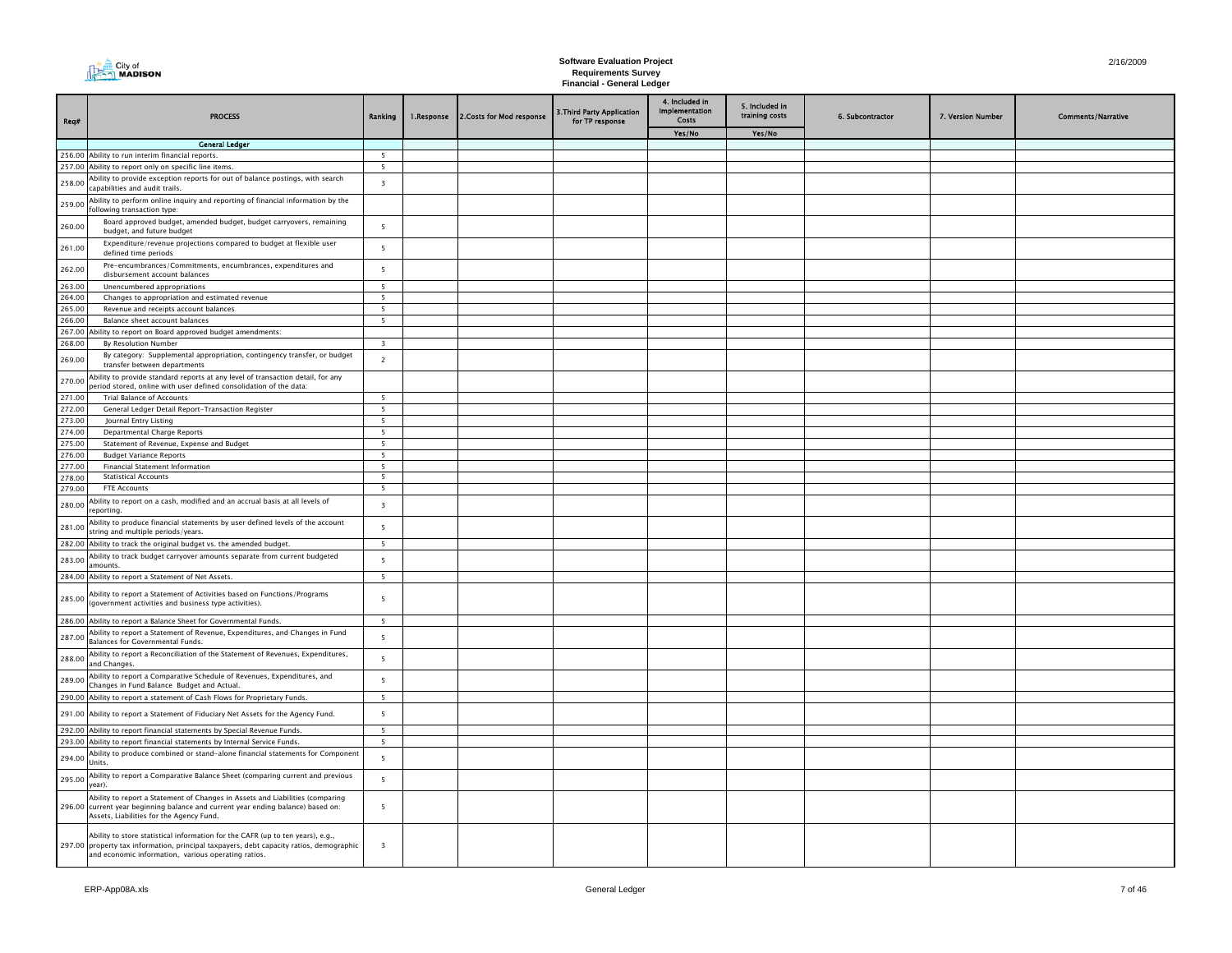**Requirements Survey Financial - Budget**

|                | Requirements Survey<br>Financial                                                                                                                                                                                                                                                                                                                                                                  |         | <b>Requirements Response Rules:</b> |                                                                                                                                                                                                                                                                                                                                                                                                                                                                                                                                                                                                                                                                                                                                                                                                                                                                                                                                                                                                                                                                                                                                                                                                                                                                                                                                                                           |                                               |                                           |                                  |                  |                   |                           |  |  |
|----------------|---------------------------------------------------------------------------------------------------------------------------------------------------------------------------------------------------------------------------------------------------------------------------------------------------------------------------------------------------------------------------------------------------|---------|-------------------------------------|---------------------------------------------------------------------------------------------------------------------------------------------------------------------------------------------------------------------------------------------------------------------------------------------------------------------------------------------------------------------------------------------------------------------------------------------------------------------------------------------------------------------------------------------------------------------------------------------------------------------------------------------------------------------------------------------------------------------------------------------------------------------------------------------------------------------------------------------------------------------------------------------------------------------------------------------------------------------------------------------------------------------------------------------------------------------------------------------------------------------------------------------------------------------------------------------------------------------------------------------------------------------------------------------------------------------------------------------------------------------------|-----------------------------------------------|-------------------------------------------|----------------------------------|------------------|-------------------|---------------------------|--|--|
|                | The following functional, technical, workflow and reporting needs provide the<br>minimum requirements of the City of Madison. Please review the items carefully<br>and respond in accordance with the requirements response rules provided. Any<br>partial response will be deemed as an invalid response. MANDATORY: EVERY<br>REQUIREMENT (Req#) MUST HAVE A RESPONSE TO BE CONSIDERED COMPLETE. |         |                                     | Column #1. Mandatory: Proposers are required to input one response per requirement using the drop down list provided.<br><b>Response Types:</b><br>F=Fully provided out of the box, or fully provided out of the box through basic configuration<br>Mod= Provided through a technical modification of the software (i.e. a customization)<br>TP = Provided through a proposed third party application or capability<br>RT = Provided through a built in or proposed reporting tool<br>NA = Not Available<br>Column #2. Proposers are requested to itemize estimated costs for all modification requirements.<br>Column #3. Proposers are requested to list the third party product name for all Third Party Product requirements.<br>Column #4. Mandatory: Proposers are required to mark yes or no to whether the implementation costs of this functionality is included in their cost proposal.<br>Column #5. Mandatory: Proposers are required to mark yes or no to whether the training costs of this functionality is included in their cost proposal.<br>Column #6. If a subcontractor is implementing or providing training for this functionality, please indicate the name of the subcontracting firm responsible for this functionality.<br>Column #7. Mandatory: Proposers are required to list the version number for all functionality proposed to the City. |                                               |                                           |                                  |                  |                   |                           |  |  |
| Req#           | <b>PROCESS</b>                                                                                                                                                                                                                                                                                                                                                                                    | Ranking | 1.Response                          | 2. Costs for Mod response                                                                                                                                                                                                                                                                                                                                                                                                                                                                                                                                                                                                                                                                                                                                                                                                                                                                                                                                                                                                                                                                                                                                                                                                                                                                                                                                                 | 3. Third Party Application<br>for TP response | 4. Included in<br>Implementation<br>Costs | 5. Included in<br>training costs | 6. Subcontractor | 7. Version Number | <b>Comments/Narrative</b> |  |  |
|                |                                                                                                                                                                                                                                                                                                                                                                                                   |         |                                     |                                                                                                                                                                                                                                                                                                                                                                                                                                                                                                                                                                                                                                                                                                                                                                                                                                                                                                                                                                                                                                                                                                                                                                                                                                                                                                                                                                           |                                               | Yes/No                                    | Yes/No                           |                  |                   |                           |  |  |
|                | <b>Budget</b>                                                                                                                                                                                                                                                                                                                                                                                     |         |                                     |                                                                                                                                                                                                                                                                                                                                                                                                                                                                                                                                                                                                                                                                                                                                                                                                                                                                                                                                                                                                                                                                                                                                                                                                                                                                                                                                                                           |                                               |                                           |                                  |                  |                   |                           |  |  |
| M1             | <b>Critical &amp; Unique Requirements</b><br>Ability to set Budget controls to automate notification of exhausted funds within<br>set date parameters with the ability to set budget controls at various levels<br>(account, department, etc.)                                                                                                                                                    | 6       |                                     |                                                                                                                                                                                                                                                                                                                                                                                                                                                                                                                                                                                                                                                                                                                                                                                                                                                                                                                                                                                                                                                                                                                                                                                                                                                                                                                                                                           |                                               |                                           |                                  |                  |                   |                           |  |  |
| M <sub>2</sub> | Ability to produce Proformance and "what if" budget scenarios enterprise-wide.<br>Upon performing a scenario, system would provide ability to load as a new<br>budget iteration/phase.                                                                                                                                                                                                            | 6       |                                     |                                                                                                                                                                                                                                                                                                                                                                                                                                                                                                                                                                                                                                                                                                                                                                                                                                                                                                                                                                                                                                                                                                                                                                                                                                                                                                                                                                           |                                               |                                           |                                  |                  |                   |                           |  |  |
| M <sub>3</sub> | Ability to incorporate fund beginning and ending balances into budget<br>reporting. Applies to General Fund and various other funds across all accounts.                                                                                                                                                                                                                                          | 6       |                                     |                                                                                                                                                                                                                                                                                                                                                                                                                                                                                                                                                                                                                                                                                                                                                                                                                                                                                                                                                                                                                                                                                                                                                                                                                                                                                                                                                                           |                                               |                                           |                                  |                  |                   |                           |  |  |
| M4             | Ability to enter notes/comments in the system why budget changes were made<br>through budget iterations                                                                                                                                                                                                                                                                                           | 6       |                                     |                                                                                                                                                                                                                                                                                                                                                                                                                                                                                                                                                                                                                                                                                                                                                                                                                                                                                                                                                                                                                                                                                                                                                                                                                                                                                                                                                                           |                                               |                                           |                                  |                  |                   |                           |  |  |
| M5             | Ability to design layout and print one comprehensive budget document using a<br>desktop publishing like tool. Budget document would need to include<br>narratives, financial budgeting data (tables/charts), etc.                                                                                                                                                                                 | 6       |                                     |                                                                                                                                                                                                                                                                                                                                                                                                                                                                                                                                                                                                                                                                                                                                                                                                                                                                                                                                                                                                                                                                                                                                                                                                                                                                                                                                                                           |                                               |                                           |                                  |                  |                   |                           |  |  |
| M6             | Ability to track audit trail of changes to budget iterations and identify the data<br>changed, change author, and date                                                                                                                                                                                                                                                                            | 6       |                                     |                                                                                                                                                                                                                                                                                                                                                                                                                                                                                                                                                                                                                                                                                                                                                                                                                                                                                                                                                                                                                                                                                                                                                                                                                                                                                                                                                                           |                                               |                                           |                                  |                  |                   |                           |  |  |
| M <sub>7</sub> | Ability to load external budget data into the system from Excel                                                                                                                                                                                                                                                                                                                                   | 6       |                                     |                                                                                                                                                                                                                                                                                                                                                                                                                                                                                                                                                                                                                                                                                                                                                                                                                                                                                                                                                                                                                                                                                                                                                                                                                                                                                                                                                                           |                                               |                                           |                                  |                  |                   |                           |  |  |
| M8             | Ability to identify and report on capital and operating expense projects that<br>can/will be funded fully or partially (percentage) with Federal or State grants.                                                                                                                                                                                                                                 | 6       |                                     |                                                                                                                                                                                                                                                                                                                                                                                                                                                                                                                                                                                                                                                                                                                                                                                                                                                                                                                                                                                                                                                                                                                                                                                                                                                                                                                                                                           |                                               |                                           |                                  |                  |                   |                           |  |  |
| M9             | Ability to produce a separate budget for each fund with separate time periods<br>specified.                                                                                                                                                                                                                                                                                                       | 6       |                                     |                                                                                                                                                                                                                                                                                                                                                                                                                                                                                                                                                                                                                                                                                                                                                                                                                                                                                                                                                                                                                                                                                                                                                                                                                                                                                                                                                                           |                                               |                                           |                                  |                  |                   |                           |  |  |
| M10            | Ability to track projections of City revenues for budgeting process: investment<br>ncome, loan repayment, TIF, 5-year fund condition, Lease payments received,<br>Impact Fees, etc.                                                                                                                                                                                                               | 6       |                                     |                                                                                                                                                                                                                                                                                                                                                                                                                                                                                                                                                                                                                                                                                                                                                                                                                                                                                                                                                                                                                                                                                                                                                                                                                                                                                                                                                                           |                                               |                                           |                                  |                  |                   |                           |  |  |
| M11            | Ability to provide a Budget module in ERP which supports collaborative budget<br>development and review from many users                                                                                                                                                                                                                                                                           | 6       |                                     |                                                                                                                                                                                                                                                                                                                                                                                                                                                                                                                                                                                                                                                                                                                                                                                                                                                                                                                                                                                                                                                                                                                                                                                                                                                                                                                                                                           |                                               |                                           |                                  |                  |                   |                           |  |  |
| M12            | Ability for the HR module to integrate with Position Tracking for budgeting<br>purposes                                                                                                                                                                                                                                                                                                           | 6       |                                     |                                                                                                                                                                                                                                                                                                                                                                                                                                                                                                                                                                                                                                                                                                                                                                                                                                                                                                                                                                                                                                                                                                                                                                                                                                                                                                                                                                           |                                               |                                           |                                  |                  |                   |                           |  |  |
| M13            | Ability to support multiple budget types (or ID's) in the system for analysis and<br>projections                                                                                                                                                                                                                                                                                                  | 6       |                                     |                                                                                                                                                                                                                                                                                                                                                                                                                                                                                                                                                                                                                                                                                                                                                                                                                                                                                                                                                                                                                                                                                                                                                                                                                                                                                                                                                                           |                                               |                                           |                                  |                  |                   |                           |  |  |
| M14            | Ability to support multiple budget iterations/phases in the system, with the<br>ability to "lock" in an iteration/phase at a specific point in time to prevent<br>changes.                                                                                                                                                                                                                        | 6       |                                     |                                                                                                                                                                                                                                                                                                                                                                                                                                                                                                                                                                                                                                                                                                                                                                                                                                                                                                                                                                                                                                                                                                                                                                                                                                                                                                                                                                           |                                               |                                           |                                  |                  |                   |                           |  |  |
| M15            | Ability to manage Budget Amendment Process - Ability to record a proposed<br>budget amendment in ERP, print a formatted report/summary, utilize Workflow<br>approval/deny. Once a Budget Amendment is approved, the system would<br>automatically update the budget.                                                                                                                              | 6       |                                     |                                                                                                                                                                                                                                                                                                                                                                                                                                                                                                                                                                                                                                                                                                                                                                                                                                                                                                                                                                                                                                                                                                                                                                                                                                                                                                                                                                           |                                               |                                           |                                  |                  |                   |                           |  |  |
| M16            | Ability to process a Mass change or update within the system - related to<br>budget changes or funding changes.                                                                                                                                                                                                                                                                                   | 6       |                                     |                                                                                                                                                                                                                                                                                                                                                                                                                                                                                                                                                                                                                                                                                                                                                                                                                                                                                                                                                                                                                                                                                                                                                                                                                                                                                                                                                                           |                                               |                                           |                                  |                  |                   |                           |  |  |
| M17            | Ability for the system to perform financial projections to analyze reserves and<br>mpact on utility rates. Projections would need to include:<br>- Depreciation<br>- Equipment/Plant replacement assumptions<br>- Fixed Costs<br>- Variable Costs (based on budget/assumptions)                                                                                                                   | 6       |                                     |                                                                                                                                                                                                                                                                                                                                                                                                                                                                                                                                                                                                                                                                                                                                                                                                                                                                                                                                                                                                                                                                                                                                                                                                                                                                                                                                                                           |                                               |                                           |                                  |                  |                   |                           |  |  |

**The City of**<br>The MADISON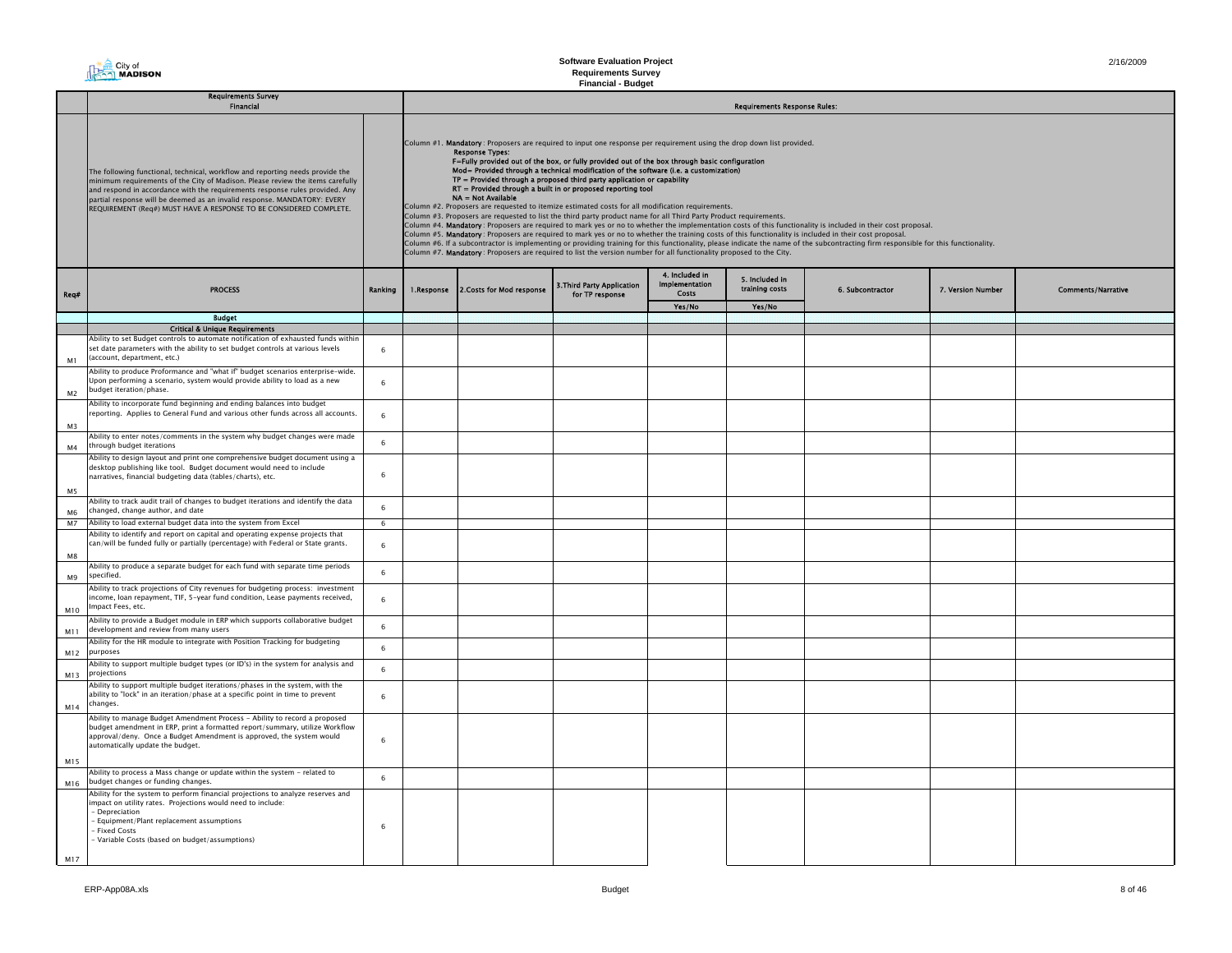|                | MADISON<br><b>Requirements Survey</b><br><b>Financial - Budget</b>                                                                                                                                                                              |                              |            |                           |                                               |                                                     |                                            |                  |                   |                           |
|----------------|-------------------------------------------------------------------------------------------------------------------------------------------------------------------------------------------------------------------------------------------------|------------------------------|------------|---------------------------|-----------------------------------------------|-----------------------------------------------------|--------------------------------------------|------------------|-------------------|---------------------------|
| Req#           | <b>PROCESS</b>                                                                                                                                                                                                                                  | Ranking                      | 1.Response | 2. Costs for Mod response | 3. Third Party Application<br>for TP response | 4. Included in<br>Implementation<br>Costs<br>Yes/No | 5. Included in<br>training costs<br>Yes/No | 6. Subcontractor | 7. Version Number | <b>Comments/Narrative</b> |
|                | <b>Budget</b>                                                                                                                                                                                                                                   |                              |            |                           |                                               |                                                     |                                            |                  |                   |                           |
|                | Ability for Projection/Forecasting of future employee compensation/benefits<br>costs by employee for setting budgets<br>Ability to perform projections based upon: All units, by department, by Union,<br>by classification, by pay group, etc. | 6                            |            |                           |                                               |                                                     |                                            |                  |                   |                           |
| M18            |                                                                                                                                                                                                                                                 |                              |            |                           |                                               |                                                     |                                            |                  |                   |                           |
|                | <b>Budget Set Up and Controls</b>                                                                                                                                                                                                               |                              |            |                           |                                               |                                                     |                                            |                  |                   |                           |
| 1.00           | Ability to set up multiple budget creation, review and approval processes.                                                                                                                                                                      | $\overline{5}$               |            |                           |                                               |                                                     |                                            |                  |                   |                           |
| 2.00           | Ability to set controls and approvals for each stage of the budget process<br>including budget transfers and adjustments.                                                                                                                       | 5                            |            |                           |                                               |                                                     |                                            |                  |                   |                           |
|                | 3.00 Ability to integrate with chart of accounts data.                                                                                                                                                                                          | 5                            |            |                           |                                               |                                                     |                                            |                  |                   |                           |
| 4.00           | Ability to rollup chart of account cost centers and to report against budget and<br>actuals                                                                                                                                                     | 5                            |            |                           |                                               |                                                     |                                            |                  |                   |                           |
| 5.00           | Ability to track audit trail of changes during the budgeting maintenance and<br>approval processes.                                                                                                                                             | 5                            |            |                           |                                               |                                                     |                                            |                  |                   |                           |
| 6.00           | Ability to set up security for editing budgets based on account or cost center<br>(chart of account).                                                                                                                                           | 5                            |            |                           |                                               |                                                     |                                            |                  |                   |                           |
|                | 7.00 Ability to set up restrictions by view only, and edit.                                                                                                                                                                                     | 5                            |            |                           |                                               |                                                     |                                            |                  |                   |                           |
|                | 8.00 Ability to set up various roll up structures for budgeting.                                                                                                                                                                                | - 5                          |            |                           |                                               |                                                     |                                            |                  |                   |                           |
| 9.00           | Ability to recast prior year budget and actuals in current year rollup structure.                                                                                                                                                               | 5                            |            |                           |                                               |                                                     |                                            |                  |                   |                           |
| 10.00          | Ability to tie budgeting to financial and non-financial performance indicators.                                                                                                                                                                 | $\overline{4}$               |            |                           |                                               |                                                     |                                            |                  |                   |                           |
| 11.00          | Ability to budget by major revenue category (Federal, State, Local, Fees and<br>Services, and other user defined revenues).                                                                                                                     | 5                            |            |                           |                                               |                                                     |                                            |                  |                   |                           |
|                | 12.00 Ability to budget by expenditure chart of accounts.                                                                                                                                                                                       | $\overline{5}$               |            |                           |                                               |                                                     |                                            |                  |                   |                           |
|                | Ability to tie budgeting process to major perspectives, such as customer service,<br>13.00 employees, community, and other perspectives.                                                                                                        | $\overline{\mathbf{3}}$      |            |                           |                                               |                                                     |                                            |                  |                   |                           |
|                | 14.00 Ability to budget over multiple years.                                                                                                                                                                                                    | 5                            |            |                           |                                               |                                                     |                                            |                  |                   |                           |
| 15.00 budget.  | Ability to define different requirements for an operating budget and a capital                                                                                                                                                                  | 5                            |            |                           |                                               |                                                     |                                            |                  |                   |                           |
| 16.00          | Ability to require matching revenues and expenses at the cost center level                                                                                                                                                                      | 5                            |            |                           |                                               |                                                     |                                            |                  |                   |                           |
|                | 17.00 Ability to set up and classify City and Non City funds.<br>18.00 Ability to set up personnel services budgeting.                                                                                                                          | 5<br>5                       |            |                           |                                               |                                                     |                                            |                  |                   |                           |
| 19.00          | Ability to identify personnel services costs by categories, including but not<br>imited to:                                                                                                                                                     |                              |            |                           |                                               |                                                     |                                            |                  |                   |                           |
| 20.00          | Recruitment and selection                                                                                                                                                                                                                       | $\overline{\mathbf{3}}$      |            |                           |                                               |                                                     |                                            |                  |                   |                           |
| 21.00          | Salary, Compensation, and Pay Types                                                                                                                                                                                                             | -5                           |            |                           |                                               |                                                     |                                            |                  |                   |                           |
| 22.00<br>23.00 | <b>Benefit Plan Costs</b>                                                                                                                                                                                                                       | 5                            |            |                           |                                               |                                                     |                                            |                  |                   |                           |
| 24.00          | PTO, Sick Leave, Vacation Leave and Other Leave<br><b>Employee Services</b>                                                                                                                                                                     | 5<br>$\overline{\mathbf{3}}$ |            |                           |                                               |                                                     |                                            |                  |                   |                           |
| 25.00          | Training                                                                                                                                                                                                                                        | 5                            |            |                           |                                               |                                                     |                                            |                  |                   |                           |
| 26.00          | Health, safety, welfare and occupational health                                                                                                                                                                                                 | 5                            |            |                           |                                               |                                                     |                                            |                  |                   |                           |
| 27.00          | Other user defined costs                                                                                                                                                                                                                        | 5                            |            |                           |                                               |                                                     |                                            |                  |                   |                           |
| 28.00          | bility to set up capital budgeting by Project, Program and Revenue Source.                                                                                                                                                                      | 5                            |            |                           |                                               |                                                     |                                            |                  |                   |                           |
|                | 29.00 Ability to set up project budgets spanning multiple years.                                                                                                                                                                                | $\overline{5}$               |            |                           |                                               |                                                     |                                            |                  |                   |                           |
|                | 30.00 Ability to set up grant budgets.                                                                                                                                                                                                          | 5                            |            |                           |                                               |                                                     |                                            |                  |                   |                           |
|                | Ability to track project and grant controls that verify available project and/or<br>31.00 grant funds.                                                                                                                                          | 5                            |            |                           |                                               |                                                     |                                            |                  |                   |                           |
|                | 32.00 Ability to carry forward unspent funds from grants.                                                                                                                                                                                       | 5                            |            |                           |                                               |                                                     |                                            |                  |                   |                           |
|                | 33.00 Ability to set up and enforce hard or soft controls.                                                                                                                                                                                      | $\overline{\phantom{0}}$     |            |                           |                                               |                                                     |                                            |                  |                   |                           |
|                | Ability to set up budgeting deadlines based upon budget phase, version, and<br>34.00 other criteria.                                                                                                                                            | 5                            |            |                           |                                               |                                                     |                                            |                  |                   |                           |
|                | 35.00 Ability to set up budgeting deadlines by user defined criteria.                                                                                                                                                                           | 5                            |            |                           |                                               |                                                     |                                            |                  |                   |                           |
| 36.00          | bility to secure (lock down) various budget versions on specified dates.                                                                                                                                                                        | 5                            |            |                           |                                               |                                                     |                                            |                  |                   |                           |
|                | Ability to edit and change budget controls, with security and workflow<br>37.00 approvals.                                                                                                                                                      | 5                            |            |                           |                                               |                                                     |                                            |                  |                   |                           |
|                | <b>Budget Preparation and Templates</b>                                                                                                                                                                                                         |                              |            |                           |                                               |                                                     |                                            |                  |                   |                           |
|                | 38.00 Ability to create budget preparation templates.                                                                                                                                                                                           | -5                           |            |                           |                                               |                                                     |                                            |                  |                   |                           |
| 39.00          | Ability for departments to create their initial budget template using any of the<br>ollowing:                                                                                                                                                   |                              |            |                           |                                               |                                                     |                                            |                  |                   |                           |
| 40.00          | Zero balance in all accounts                                                                                                                                                                                                                    | - 5                          |            |                           |                                               |                                                     |                                            |                  |                   |                           |
| 41.00          | Current year's original budget                                                                                                                                                                                                                  | $5\overline{5}$              |            |                           |                                               |                                                     |                                            |                  |                   |                           |

├

**The City of**<br> **The City of**<br> **MADISON**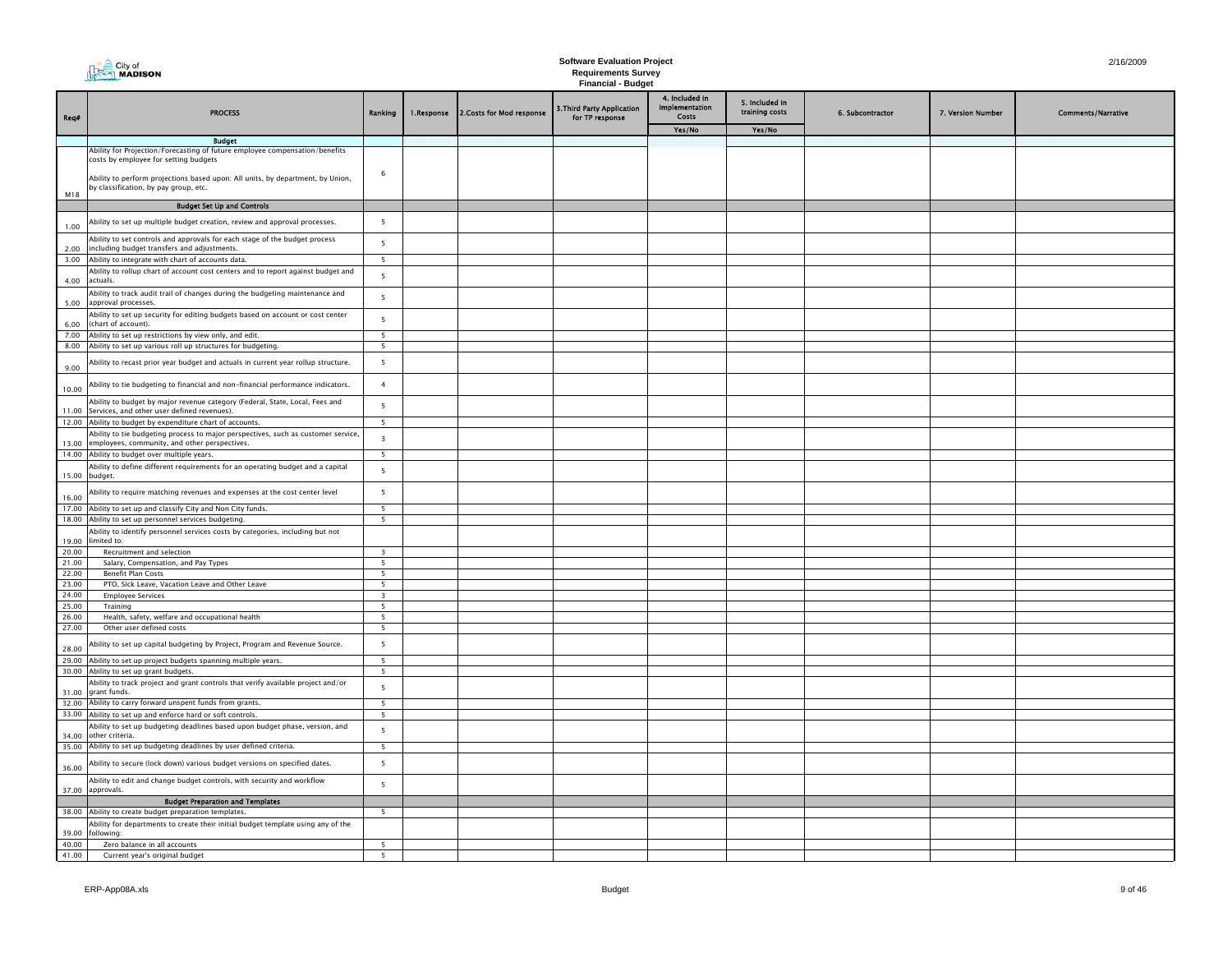|                | MADISON<br><b>Requirements Survey</b><br><b>Financial - Budget</b>                                                                                                                                        |                          |            |                           |                                               |                                           |                                  |                  |                   |                           |
|----------------|-----------------------------------------------------------------------------------------------------------------------------------------------------------------------------------------------------------|--------------------------|------------|---------------------------|-----------------------------------------------|-------------------------------------------|----------------------------------|------------------|-------------------|---------------------------|
| Req#           | <b>PROCESS</b>                                                                                                                                                                                            | Ranking                  | 1.Response | 2. Costs for Mod response | 3. Third Party Application<br>for TP response | 4. Included in<br>Implementation<br>Costs | 5. Included in<br>training costs | 6. Subcontractor | 7. Version Number | <b>Comments/Narrative</b> |
|                |                                                                                                                                                                                                           |                          |            |                           |                                               | Yes/No                                    | Yes/No                           |                  |                   |                           |
| 42.00          | <b>Budget</b><br>Current year's amended budget                                                                                                                                                            | 5                        |            |                           |                                               |                                           |                                  |                  |                   |                           |
|                |                                                                                                                                                                                                           | 5                        |            |                           |                                               |                                           |                                  |                  |                   |                           |
| 43.00<br>44.00 | Current year's budget or actual plus or minus a percentage or fixed amount                                                                                                                                | $\overline{5}$           |            |                           |                                               |                                           |                                  |                  |                   |                           |
|                | Multiple prior years of both budget and actual                                                                                                                                                            |                          |            |                           |                                               |                                           |                                  |                  |                   |                           |
| 45.00          | Ability to use multiple methods of budget development by department.                                                                                                                                      | 5                        |            |                           |                                               |                                           |                                  |                  |                   |                           |
| 46.00          | Ability to upload budget detail (accounts) from other sources (e.g., Excel).                                                                                                                              | 5                        |            |                           |                                               |                                           |                                  |                  |                   |                           |
|                | 47.00 Ability to set up and track budget preparation checklists.                                                                                                                                          | $\overline{\mathbf{3}}$  |            |                           |                                               |                                           |                                  |                  |                   |                           |
| 48.00          | Ability to set up online budget resources, such as online budget instructions,<br>online request forms, online budget books, and other financial information.                                             | - 5                      |            |                           |                                               |                                           |                                  |                  |                   |                           |
|                | Ability to set up budgeted personal services rates for reference and use during<br>49.00 the budget preparation process.                                                                                  | 5                        |            |                           |                                               |                                           |                                  |                  |                   |                           |
| 50.00          | Ability to set up information technology and central services rates and usage<br>projections for reference and use during the budget preparation process.                                                 | - 5                      |            |                           |                                               |                                           |                                  |                  |                   |                           |
|                | 51.00 Ability for the budget template to include the following information:                                                                                                                               |                          |            |                           |                                               |                                           |                                  |                  |                   |                           |
| 52.00          | Project information                                                                                                                                                                                       | 5                        |            |                           |                                               |                                           |                                  |                  |                   |                           |
| 53.00          | FTE information                                                                                                                                                                                           | $\overline{5}$           |            |                           |                                               |                                           |                                  |                  |                   |                           |
| 54.00          | Position information (full time, part time, temp, seasonal, and other<br>information)                                                                                                                     | $\overline{5}$           |            |                           |                                               |                                           |                                  |                  |                   |                           |
| 55.00          | Overtime information                                                                                                                                                                                      | $\overline{5}$           |            |                           |                                               |                                           |                                  |                  |                   |                           |
| 56.00          | Seasonal patterns of expenditures                                                                                                                                                                         | $\overline{\phantom{a}}$ |            |                           |                                               |                                           |                                  |                  |                   |                           |
| 57.00          | Detailed listing of Equipment and rates (fleet management)                                                                                                                                                | 3                        |            |                           |                                               |                                           |                                  |                  |                   |                           |
| 58.00          | Detailed listing of various expenditure/revenue object accounts budgeted<br>within one account                                                                                                            | 5                        |            |                           |                                               |                                           |                                  |                  |                   |                           |
| 59.00          | Other user defined data                                                                                                                                                                                   | 5                        |            |                           |                                               |                                           |                                  |                  |                   |                           |
|                | 60.00 Ability to capture multiple levels of review.                                                                                                                                                       | - 5                      |            |                           |                                               |                                           |                                  |                  |                   |                           |
|                | 61.00 Ability to capture multiple versions of the budget.                                                                                                                                                 | $\overline{5}$           |            |                           |                                               |                                           |                                  |                  |                   |                           |
|                | Ability to incorporate Long Term and Short Term City plans in the initial<br>62.00 planning.                                                                                                              | $\overline{\mathbf{3}}$  |            |                           |                                               |                                           |                                  |                  |                   |                           |
|                | 63.00 Ability to set department and division financial targets.                                                                                                                                           | 5                        |            |                           |                                               |                                           |                                  |                  |                   |                           |
|                | 64.00 Ability to set up and calculate not-to-exceed guidelines.                                                                                                                                           | 5                        |            |                           |                                               |                                           |                                  |                  |                   |                           |
| 65.00          | Ability to set up and track the development stage of budget preparation (e.g.<br>initial budget drafts between departments & divisions).                                                                  | 5                        |            |                           |                                               |                                           |                                  |                  |                   |                           |
|                | Ability to approve, deny, edit or change any budget element at any time in the<br>66.00 budget process, with audit trail.                                                                                 | 5                        |            |                           |                                               |                                           |                                  |                  |                   |                           |
|                | Ability to communicate budget templates/form changes, edits, approvals,<br>67.00 denials online.                                                                                                          | 5                        |            |                           |                                               |                                           |                                  |                  |                   |                           |
| 68.00 process. | Ability to input project and grant non-financial information in the budgeting                                                                                                                             | $\overline{4}$           |            |                           |                                               |                                           |                                  |                  |                   |                           |
|                | Ability to identify positions supported by grants and note the date the grant is<br>69.00 scheduled to expire.                                                                                            | $\overline{4}$           |            |                           |                                               |                                           |                                  |                  |                   |                           |
|                | 70.00 Ability to identify limited term positions with expiration dates.                                                                                                                                   | $\overline{4}$           |            |                           |                                               |                                           |                                  |                  |                   |                           |
|                | Ability to request new positions or request conversion of existing grant or<br>limited term positions to permanent status, when a grant is not anticipated to<br>71.00 continue beyond a budget year.     | 5                        |            |                           |                                               |                                           |                                  |                  |                   |                           |
|                | Ability to allocate a portion of budgeted overhead expenses to departments at<br>different levels (including the service level) based on predetermined drivers such<br>72.00 as # of units or percentage. | 5                        |            |                           |                                               |                                           |                                  |                  |                   |                           |
|                | 73.00 Ability to budget for vacancies and factor in turnover.                                                                                                                                             | - 5                      |            |                           |                                               |                                           |                                  |                  |                   |                           |
|                | Ability to attach Excel, Word, PowerPoint, Visio or .PDF files to any budget<br>74.00 element throughout the budget preparation cycle.                                                                    | 5                        |            |                           |                                               |                                           |                                  |                  |                   |                           |
|                | Ability to input free text justification or comments or summary information to<br>75.00 any budget element.                                                                                               | 5                        |            |                           |                                               |                                           |                                  |                  |                   |                           |
|                | Ability to collaborate with other departments if more than one department<br>76.00 needs to agree on revenue and expenditure estimates.                                                                   | 5                        |            |                           |                                               |                                           |                                  |                  |                   |                           |
|                | 77.00 Ability to define formulas by data element (e.g., cost).                                                                                                                                            | 5                        |            |                           |                                               |                                           |                                  |                  |                   |                           |
|                | 78.00 Ability to perform calculations at the data element.                                                                                                                                                | - 5                      |            |                           |                                               |                                           |                                  |                  |                   |                           |
|                | Ability to maintain various budgets and multiple versions of the following<br>79.00 budgets:                                                                                                              |                          |            |                           |                                               |                                           |                                  |                  |                   |                           |
| 80.00          | Agency/Cost Centers                                                                                                                                                                                       | - 5                      |            |                           |                                               |                                           |                                  |                  |                   |                           |
| 81.00<br>82.00 | Division                                                                                                                                                                                                  | 5                        |            |                           |                                               |                                           |                                  |                  |                   |                           |
|                | Department working budget                                                                                                                                                                                 | -5                       |            |                           |                                               |                                           |                                  |                  |                   |                           |

**The City of**<br> **The City of**<br> **MADISON**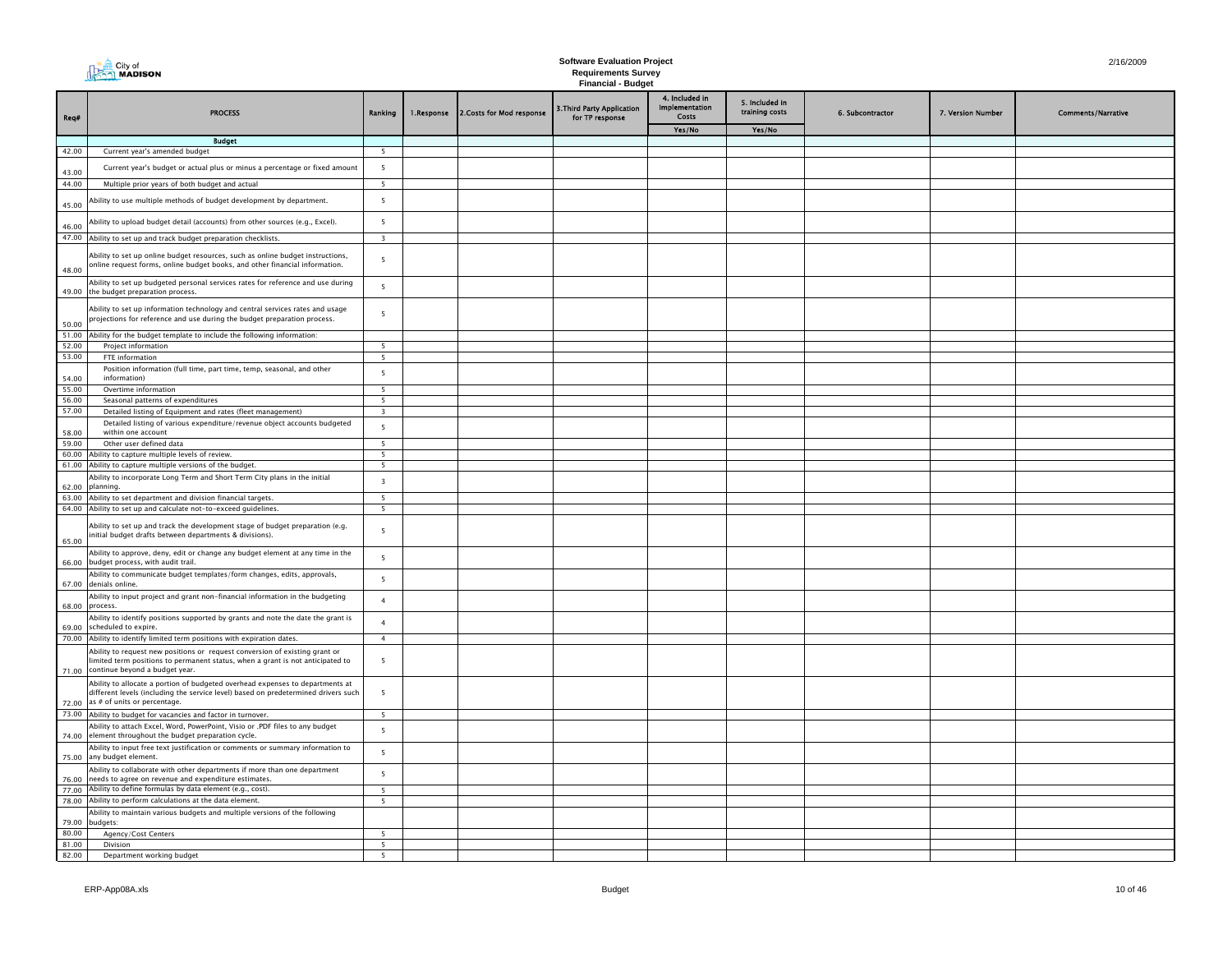| City of<br><b>AAMADISON</b> |
|-----------------------------|
|-----------------------------|

| Req#           | <b>PROCESS</b>                                                                                                                                                                                                                            | Ranking                                    | 1.Response | 2. Costs for Mod response | 3. Third Party Application<br>for TP response | 4. Included in<br>Implementation<br>Costs | 5. Included in<br>training costs | 6. Subcontractor | 7. Version Number | <b>Comments/Narrative</b> |
|----------------|-------------------------------------------------------------------------------------------------------------------------------------------------------------------------------------------------------------------------------------------|--------------------------------------------|------------|---------------------------|-----------------------------------------------|-------------------------------------------|----------------------------------|------------------|-------------------|---------------------------|
|                |                                                                                                                                                                                                                                           |                                            |            |                           |                                               | Yes/No                                    | Yes/No                           |                  |                   |                           |
|                | <b>Budget</b>                                                                                                                                                                                                                             |                                            |            |                           |                                               |                                           |                                  |                  |                   |                           |
| 83.00          | Department requested budget (submitted to budget office)                                                                                                                                                                                  | $\overline{\phantom{0}}$<br>$\overline{5}$ |            |                           |                                               |                                           |                                  |                  |                   |                           |
| 84.00<br>85.00 | City Comptroller proposed capital budget<br>Executive approved budget                                                                                                                                                                     | $5\overline{5}$                            |            |                           |                                               |                                           |                                  |                  |                   |                           |
| 86.00          | Board of Estimates Approved Budget as amended                                                                                                                                                                                             | 5                                          |            |                           |                                               |                                           |                                  |                  |                   |                           |
| 87.00          | Council Final Adopted Budget                                                                                                                                                                                                              | 5                                          |            |                           |                                               |                                           |                                  |                  |                   |                           |
| 88.00          | Other user defined versions                                                                                                                                                                                                               | 5                                          |            |                           |                                               |                                           |                                  |                  |                   |                           |
|                | Ability to track changes in FTE's, expenditures, revenues, non-property tax                                                                                                                                                               | $\overline{\phantom{0}}$                   |            |                           |                                               |                                           |                                  |                  |                   |                           |
| 89.00          | revenue, property tax, and other information.                                                                                                                                                                                             |                                            |            |                           |                                               |                                           |                                  |                  |                   |                           |
|                | 90.00 Ability to budget negative (contra) amounts (e.g., salary savings).                                                                                                                                                                 | 5                                          |            |                           |                                               |                                           |                                  |                  |                   |                           |
| 91.00          | Ability to produce itemized budget supplements list (revenues and expenditures<br>not in requested budget because they're above budget guidelines, but may be<br>added back to the proposed budget at various stages by decision makers). | 5                                          |            |                           |                                               |                                           |                                  |                  |                   |                           |
| 92.00          | Ability to produce itemized add-back list for revenues and expenditures at the<br>account level                                                                                                                                           | 5                                          |            |                           |                                               |                                           |                                  |                  |                   |                           |
|                | Ability to provide status of add-back and amount (approved, not approved or<br>93.00 partially approved).                                                                                                                                 | 5                                          |            |                           |                                               |                                           |                                  |                  |                   |                           |
|                | 94.00 Ability to track add-back approvers and results at each budget process phase.                                                                                                                                                       | $5\overline{5}$                            |            |                           |                                               |                                           |                                  |                  |                   |                           |
|                | 95.00 Ability to indicate 'one-time' expenditures by line item.                                                                                                                                                                           | $\overline{4}$                             |            |                           |                                               |                                           |                                  |                  |                   |                           |
|                | Ability to apply a percentage, fixed amount or other formula driven increase or<br>decrease to a budgeted figure on a line-by-line basis, at City, department,<br>96.00 division and line of business levels.                             | 5                                          |            |                           |                                               |                                           |                                  |                  |                   |                           |
|                | Ability to set up predefined formulas based upon an account (e.g., sick leave<br>97.00 payout).                                                                                                                                           | $5\overline{5}$                            |            |                           |                                               |                                           |                                  |                  |                   |                           |
| 98.00          | Ability to enter budgeted amounts by month, by quarter, or by pay period.                                                                                                                                                                 | $\overline{\mathbf{3}}$                    |            |                           |                                               |                                           |                                  |                  |                   |                           |
|                | Ability to incorporate sunset/expired information into budgeting grant funded<br>99.00 or limited term positions.                                                                                                                         | 5                                          |            |                           |                                               |                                           |                                  |                  |                   |                           |
|                | Personal Services Budgeting and Tracking<br>100.00 Ability to import time and attendance in the budgeting process.                                                                                                                        | $\mathbf{1}$                               |            |                           |                                               |                                           |                                  |                  |                   |                           |
|                | 101.00 Ability to budget by position.                                                                                                                                                                                                     | 5                                          |            |                           |                                               |                                           |                                  |                  |                   |                           |
|                | Ability to distribute a % of wages and fringe benefits to multiple cost<br>102.00 centers/services.                                                                                                                                       | $5\overline{5}$                            |            |                           |                                               |                                           |                                  |                  |                   |                           |
|                | Ability to set up and import budgeted personal services rates (e.g. FICA, WRS,<br>103.00 and other salary, deduction and benefit rates).                                                                                                  | $5\overline{5}$                            |            |                           |                                               |                                           |                                  |                  |                   |                           |
| 104.00         | Ability to set up and import budgeted information technology and central<br>services rates (e.g. general communications, phone lines, printing and other<br>rates), and budget according to number of positions.                          | $\overline{\mathbf{3}}$                    |            |                           |                                               |                                           |                                  |                  |                   |                           |
|                | Ability to set up and import other miscellaneous rates, such as workers<br>105.00 compensation or mileage reimbursement.                                                                                                                  | $\overline{\phantom{0}}$                   |            |                           |                                               |                                           |                                  |                  |                   |                           |
|                | Ability to import from general ledger prior year actual expenditures for mileage,<br>transportation, and other user identified expenditures at an individual employee<br>106.00 level.                                                    | $\overline{\mathbf{3}}$                    |            |                           |                                               |                                           |                                  |                  |                   |                           |
|                | Ability to project staffing budget based on key assumptions such as COLA<br>107.00 increase and benefit changes per union status.                                                                                                         | $5\overline{5}$                            |            |                           |                                               |                                           |                                  |                  |                   |                           |
|                | Ability to incorporate supplemental, special pay, and longevity information into<br>108.00 the budget preparation.                                                                                                                        | 5                                          |            |                           |                                               |                                           |                                  |                  |                   |                           |
| 109.00         | Ability to capture promotion and merit increase assumptions including cash<br>merit in budget preparation, including scheduled performance review/merit<br>increase date and job class specific step schedules.                           | 5                                          |            |                           |                                               |                                           |                                  |                  |                   |                           |
| 110.00         | Ability to incorporate bargaining unions assumptions in the budget template.                                                                                                                                                              | 5                                          |            |                           |                                               |                                           |                                  |                  |                   |                           |
|                | Ability to incorporate training, education, and certification requirements in the<br>111.00 budget template.                                                                                                                              | $\overline{\mathbf{3}}$                    |            |                           |                                               |                                           |                                  |                  |                   |                           |
|                | Ability to incorporate pay codes and special pay code assumptions into the<br>112.00 budgeting preparation.                                                                                                                               | 5                                          |            |                           |                                               |                                           |                                  |                  |                   |                           |
|                | Ability to budget for WRS and post-employment benefit costs by employee or in<br>113.00 aggregate.                                                                                                                                        | 5                                          |            |                           |                                               |                                           |                                  |                  |                   |                           |
|                | Ability to budget for premiums (e.g., short term disability, long term disability,<br>114.00 and health insurance).                                                                                                                       | 5                                          |            |                           |                                               |                                           |                                  |                  |                   |                           |
| 115.00         | Ability to budget for miscellaneous benefit expenses (e.g., bus passes).                                                                                                                                                                  | 5                                          |            |                           |                                               |                                           |                                  |                  |                   |                           |
|                | 116.00 Ability to budget for paid time off.                                                                                                                                                                                               | $\overline{4}$                             |            |                           |                                               |                                           |                                  |                  |                   |                           |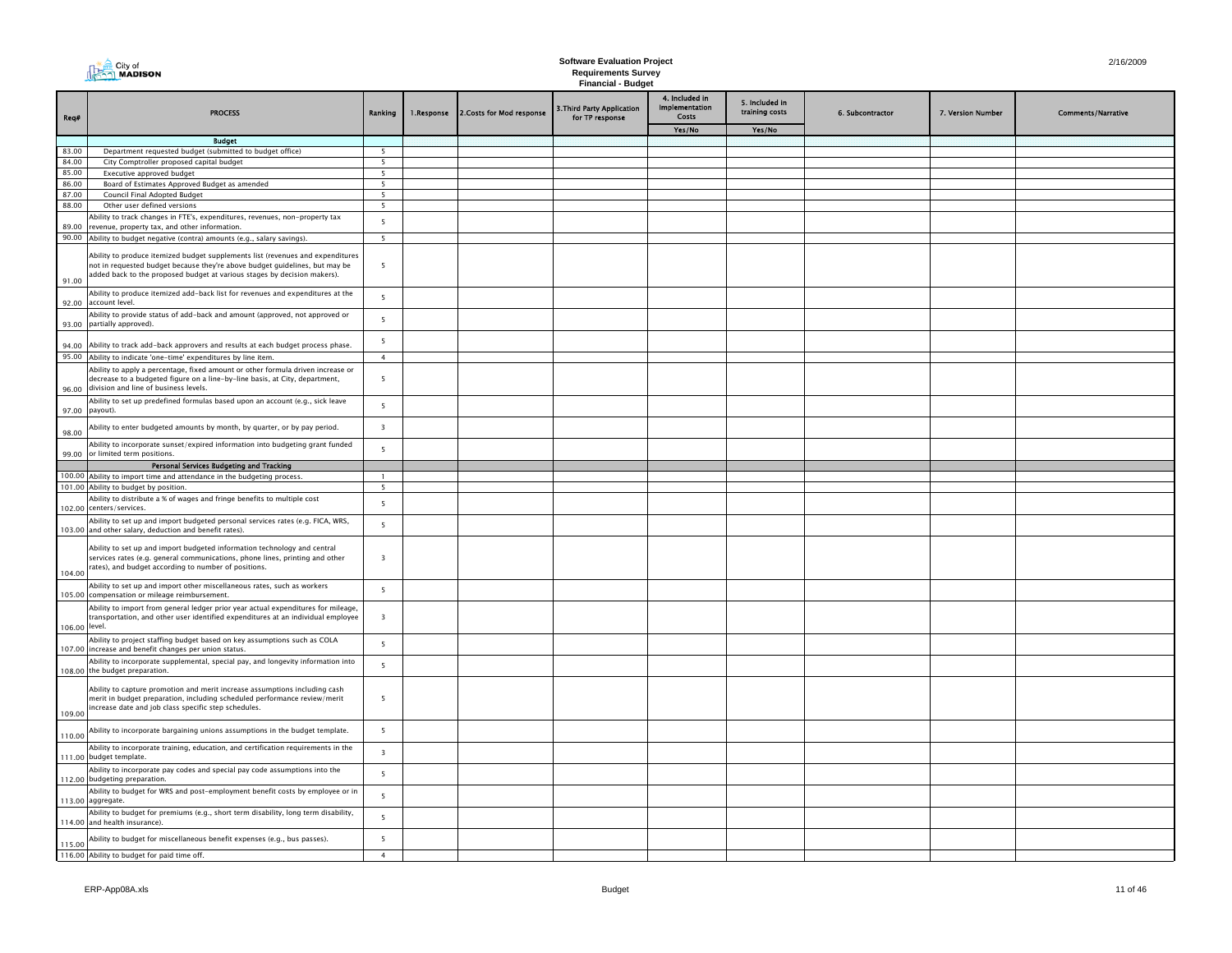|                  | <b>DEAR</b> City of<br><b>MADISON</b>                                                                                                                   |                                   |            |                           | <b>Software Evaluation Project</b>                      |                                                  |                                  |                  |                   | 2/16/2009                 |
|------------------|---------------------------------------------------------------------------------------------------------------------------------------------------------|-----------------------------------|------------|---------------------------|---------------------------------------------------------|--------------------------------------------------|----------------------------------|------------------|-------------------|---------------------------|
|                  |                                                                                                                                                         |                                   |            |                           | <b>Requirements Survey</b><br><b>Financial - Budget</b> |                                                  |                                  |                  |                   |                           |
| Req#             | <b>PROCESS</b>                                                                                                                                          | Ranking                           | 1.Response | 2. Costs for Mod response | 3. Third Party Application<br>for TP response           | 4. Included in<br><b>Implementation</b><br>Costs | 5. Included in<br>training costs | 6. Subcontractor | 7. Version Number | <b>Comments/Narrative</b> |
|                  |                                                                                                                                                         |                                   |            |                           |                                                         | Yes/No                                           | Yes/No                           |                  |                   |                           |
|                  | <b>Budget</b>                                                                                                                                           | $\overline{4}$                    |            |                           |                                                         |                                                  |                                  |                  |                   |                           |
|                  | 117.00 Ability to budget for backfilling positions.<br>118.00 Ability to budget for shift factors (e.g., 24/7 departments).                             | 5                                 |            |                           |                                                         |                                                  |                                  |                  |                   |                           |
|                  | 119.00 Ability to project salary & benefits based on the following:                                                                                     |                                   |            |                           |                                                         |                                                  |                                  |                  |                   |                           |
| 120.00           | <b>Budgeted position</b>                                                                                                                                | -5                                |            |                           |                                                         |                                                  |                                  |                  |                   |                           |
| 121.00           | Filled position                                                                                                                                         | -5                                |            |                           |                                                         |                                                  |                                  |                  |                   |                           |
| 122.00           | Vacant position                                                                                                                                         | - 5                               |            |                           |                                                         |                                                  |                                  |                  |                   |                           |
| 123.00           | New position<br>Transfer position                                                                                                                       | $5\overline{5}$                   |            |                           |                                                         |                                                  |                                  |                  |                   |                           |
| 124.00<br>125.00 | Reallocated position                                                                                                                                    | -5<br>5                           |            |                           |                                                         |                                                  |                                  |                  |                   |                           |
| 126.00           | Deleted position                                                                                                                                        | - 5                               |            |                           |                                                         |                                                  |                                  |                  |                   |                           |
| 127.00           | Temporary appointments                                                                                                                                  | $\overline{5}$                    |            |                           |                                                         |                                                  |                                  |                  |                   |                           |
| 128.00           | Acting positions                                                                                                                                        | 5                                 |            |                           |                                                         |                                                  |                                  |                  |                   |                           |
| 129.00           | Other user defined position types                                                                                                                       | 5                                 |            |                           |                                                         |                                                  |                                  |                  |                   |                           |
|                  | Ability to tie budgeting to position control to run "what if" scenarios for budget<br>130.00 forecast.                                                  | $5\overline{5}$                   |            |                           |                                                         |                                                  |                                  |                  |                   |                           |
| 132.00           | 131.00 Ability to track and budget positions by the following:                                                                                          | $\overline{5}$                    |            |                           |                                                         |                                                  |                                  |                  |                   |                           |
| 133.00           | Budgeted<br>Authorized                                                                                                                                  | 5                                 |            |                           |                                                         |                                                  |                                  |                  |                   |                           |
| 134.00           | Filled                                                                                                                                                  | 5                                 |            |                           |                                                         |                                                  |                                  |                  |                   |                           |
| 135.00           | Vacant                                                                                                                                                  | 5                                 |            |                           |                                                         |                                                  |                                  |                  |                   |                           |
| 136.00           | Under filled                                                                                                                                            | 5                                 |            |                           |                                                         |                                                  |                                  |                  |                   |                           |
| 137.00           | Overfilled                                                                                                                                              | -5                                |            |                           |                                                         |                                                  |                                  |                  |                   |                           |
| 138.00<br>139.00 | Over Hires-Fire (filled but not authorized)<br>Limited term                                                                                             | - 5<br>- 5                        |            |                           |                                                         |                                                  |                                  |                  |                   |                           |
| 140.00           | Job class                                                                                                                                               | - 5                               |            |                           |                                                         |                                                  |                                  |                  |                   |                           |
| 141.00           | Position                                                                                                                                                | 5                                 |            |                           |                                                         |                                                  |                                  |                  |                   |                           |
| 142.00           | FTF                                                                                                                                                     | 5                                 |            |                           |                                                         |                                                  |                                  |                  |                   |                           |
| 143.00           | Employee                                                                                                                                                | - 5                               |            |                           |                                                         |                                                  |                                  |                  |                   |                           |
| 144.00           | Current year annual salary                                                                                                                              | 5                                 |            |                           |                                                         |                                                  |                                  |                  |                   |                           |
| 145.00<br>146.00 | Next year projected step<br>Next year annual salary                                                                                                     | $\overline{5}$<br>$5\overline{5}$ |            |                           |                                                         |                                                  |                                  |                  |                   |                           |
| 147.00           | <b>LTD</b>                                                                                                                                              | $\overline{\phantom{a}}$          |            |                           |                                                         |                                                  |                                  |                  |                   |                           |
| 148.00           | STD                                                                                                                                                     | $\overline{5}$                    |            |                           |                                                         |                                                  |                                  |                  |                   |                           |
| 149.00           | Life Insurance                                                                                                                                          | $\overline{5}$                    |            |                           |                                                         |                                                  |                                  |                  |                   |                           |
| 150.00           | Health                                                                                                                                                  | $\overline{\phantom{0}}$          |            |                           |                                                         |                                                  |                                  |                  |                   |                           |
| 151.00           | Dental                                                                                                                                                  | $\overline{5}$                    |            |                           |                                                         |                                                  |                                  |                  |                   |                           |
| 152.00           | <b>FICA</b><br>WRS                                                                                                                                      | $\overline{5}$                    |            |                           |                                                         |                                                  |                                  |                  |                   |                           |
| 153.00<br>154.00 | Retiree Sick/Vac/Comp Payout Accruals                                                                                                                   | 5                                 |            |                           |                                                         |                                                  |                                  |                  |                   |                           |
| 155.00           | Retiree Health Accrual                                                                                                                                  | 5                                 |            |                           |                                                         |                                                  |                                  |                  |                   |                           |
| 156.00           | Longevity                                                                                                                                               | 5                                 |            |                           |                                                         |                                                  |                                  |                  |                   |                           |
| 157.00           | Other User Defined                                                                                                                                      | - 5                               |            |                           |                                                         |                                                  |                                  |                  |                   |                           |
|                  | <b>Capital Budgeting</b>                                                                                                                                |                                   |            |                           |                                                         |                                                  |                                  |                  |                   |                           |
|                  | Ability for departments to budget at an asset and asset category level with five<br>158.00 year view for capital budgeting.                             | 5                                 |            |                           |                                                         |                                                  |                                  |                  |                   |                           |
|                  | 159.00 Ability to track asset costs by multiple user defined categories                                                                                 | - 5                               |            |                           |                                                         |                                                  |                                  |                  |                   |                           |
|                  | 160.00 Ability to track asset costs by multiple sub-categories                                                                                          | - 5                               |            |                           |                                                         |                                                  |                                  |                  |                   |                           |
|                  | 161.00 Ability to roll up asset sub-categories to a major category.                                                                                     | $5\overline{5}$                   |            |                           |                                                         |                                                  |                                  |                  |                   |                           |
|                  | 162.00 Ability to budget revenue by multiple user defined categories                                                                                    | 5                                 |            |                           |                                                         |                                                  |                                  |                  |                   |                           |
|                  | Ability to track year to date and inception to date actuals for capital projects<br>163.00 against project year to date and inception to date budgets.  | 5                                 |            |                           |                                                         |                                                  |                                  |                  |                   |                           |
| 164.00           | Ability to track funded budget and total project budgets by capital project.                                                                            | $\overline{\mathbf{3}}$           |            |                           |                                                         |                                                  |                                  |                  |                   |                           |
|                  | 165.00 Ability to generate capital project level or task level reports                                                                                  | $\overline{3}$<br>$\overline{z}$  |            |                           |                                                         |                                                  |                                  |                  |                   |                           |
|                  | 166.00 Ability to generate Project P&L reporting<br>167.00 Ability to track remaining capital project budgets over multiple years.                      | $\overline{5}$                    |            |                           |                                                         |                                                  |                                  |                  |                   |                           |
|                  | Ability to project future bonding requirements and property tax revenue<br>168.00 requirements.                                                         | $\overline{4}$                    |            |                           |                                                         |                                                  |                                  |                  |                   |                           |
|                  | 169.00 Ability to track capital line item expenses.                                                                                                     | 5                                 |            |                           |                                                         |                                                  |                                  |                  |                   |                           |
|                  | Ability to have a recurring item in the budget based on replacement schedule of                                                                         |                                   |            |                           |                                                         |                                                  |                                  |                  |                   |                           |
|                  | 170.00 capital item.                                                                                                                                    | 5                                 |            |                           |                                                         |                                                  |                                  |                  |                   |                           |
|                  | Revenue & Expenditure Budget Tracking                                                                                                                   |                                   |            |                           |                                                         |                                                  |                                  |                  |                   |                           |
|                  | 171.00 Ability to track budget elements against actuals and/or estimates.                                                                               | -5                                |            |                           |                                                         |                                                  |                                  |                  |                   |                           |
|                  | Ability to track summary and detailed budget information by City, department,<br>172.00 division, line of business, location, unit, and other criteria. | 5                                 |            |                           |                                                         |                                                  |                                  |                  |                   |                           |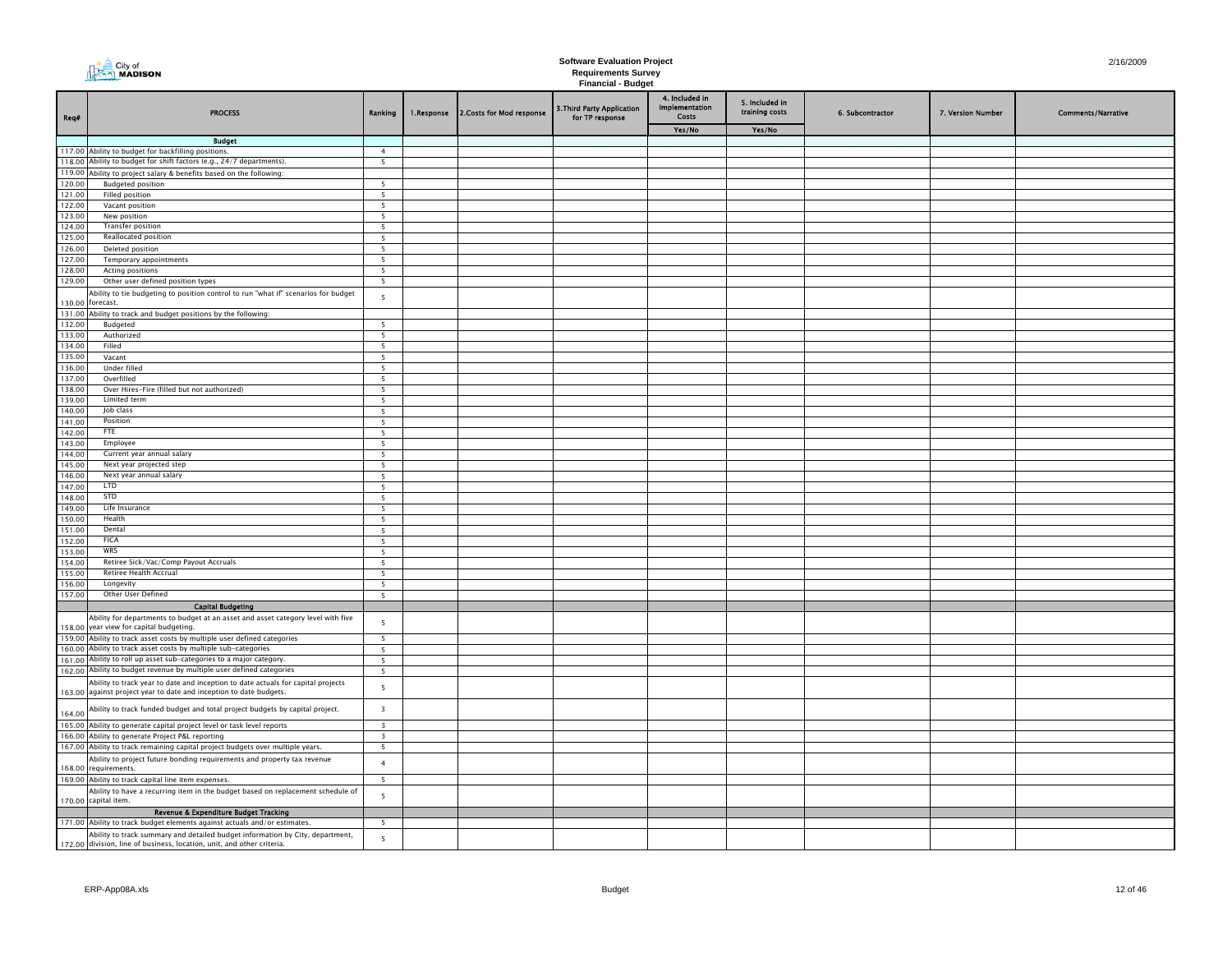| City of<br><b>AN MADISON</b> |
|------------------------------|
|------------------------------|

|                  |                                                                                                                                                                                  |                                 |            |                           | rmanoiar baago                                |                                           |                                  |                  |                   |                           |
|------------------|----------------------------------------------------------------------------------------------------------------------------------------------------------------------------------|---------------------------------|------------|---------------------------|-----------------------------------------------|-------------------------------------------|----------------------------------|------------------|-------------------|---------------------------|
| Req#             | <b>PROCESS</b>                                                                                                                                                                   | Ranking                         | 1.Response | 2. Costs for Mod response | 3. Third Party Application<br>for TP response | 4. Included in<br>Implementation<br>Costs | 5. Included in<br>training costs | 6. Subcontractor | 7. Version Number | <b>Comments/Narrative</b> |
|                  |                                                                                                                                                                                  |                                 |            |                           |                                               | Yes/No                                    | Yes/No                           |                  |                   |                           |
|                  | <b>Budget</b>                                                                                                                                                                    |                                 |            |                           |                                               |                                           |                                  |                  |                   |                           |
|                  | Ability to prepare automatic and manual year end budget projections by any of                                                                                                    |                                 |            |                           |                                               |                                           |                                  |                  |                   |                           |
|                  | 173.00 the following methods:                                                                                                                                                    |                                 |            |                           |                                               |                                           |                                  |                  |                   |                           |
| 174.00           | Straight line projection                                                                                                                                                         | -5                              |            |                           |                                               |                                           |                                  |                  |                   |                           |
| 175.00           | Percentage change from last year's actual                                                                                                                                        | 5                               |            |                           |                                               |                                           |                                  |                  |                   |                           |
| 176.00           | User defined formula                                                                                                                                                             | 5 <sup>5</sup>                  |            |                           |                                               |                                           |                                  |                  |                   |                           |
|                  | Ability to provide year end budget projections by Fund, Account, Department,<br>177.00 Division.                                                                                 | 5                               |            |                           |                                               |                                           |                                  |                  |                   |                           |
|                  | Ability to track multiple years of history of budget vs. actual by percentage and<br>178.00 by number variance.                                                                  | $\overline{5}$                  |            |                           |                                               |                                           |                                  |                  |                   |                           |
|                  | 179.00 Ability to track quarterly or other period end budget projections.                                                                                                        | 5                               |            |                           |                                               |                                           |                                  |                  |                   |                           |
|                  | 180.00 Ability to track year to date variance of actuals to budget.                                                                                                              | $\overline{5}$                  |            |                           |                                               |                                           |                                  |                  |                   |                           |
|                  | 181.00 Ability to track quarterly variance of actuals to budget.<br>182.00 Ability to track monthly variance of actuals to budget.                                               | - 5<br>$\overline{\phantom{a}}$ |            |                           |                                               |                                           |                                  |                  |                   |                           |
|                  | Ability to integrate and automate the monitoring of contract expenditures                                                                                                        |                                 |            |                           |                                               |                                           |                                  |                  |                   |                           |
|                  | 183.00 against budget.                                                                                                                                                           | 5<br>$\overline{5}$             |            |                           |                                               |                                           |                                  |                  |                   |                           |
|                  | 184.00 Ability to complete service based budgeting.<br>185.00 Ability to track grant budgeting and budget to actual by grant.                                                    | 5                               |            |                           |                                               |                                           |                                  |                  |                   |                           |
|                  |                                                                                                                                                                                  |                                 |            |                           |                                               |                                           |                                  |                  |                   |                           |
|                  | 186.00 Ability to track grant information, budget, current year, and future years.                                                                                               | $\overline{5}$                  |            |                           |                                               |                                           |                                  |                  |                   |                           |
|                  | 187.00 Ability to track multiple fiscal years for various grantors.                                                                                                              | 5                               |            |                           |                                               |                                           |                                  |                  |                   |                           |
|                  | 188.00 Ability to incorporate fringe benefits into grant budgets.                                                                                                                | 5                               |            |                           |                                               |                                           |                                  |                  |                   |                           |
|                  | 189.00 Ability to incorporate overhead into grant budgets.                                                                                                                       | $\overline{4}$                  |            |                           |                                               |                                           |                                  |                  |                   |                           |
|                  | Ability to incorporate payroll and related benefits into project, grant and general<br>190.00 budgeting activities.                                                              | 5                               |            |                           |                                               |                                           |                                  |                  |                   |                           |
|                  | 191.00 Ability to analyze cash flow and A/R during the year.                                                                                                                     | $\overline{\mathbf{3}}$         |            |                           |                                               |                                           |                                  |                  |                   |                           |
|                  | 192.00 Ability to analyze property tax information.                                                                                                                              | $\overline{4}$                  |            |                           |                                               |                                           |                                  |                  |                   |                           |
|                  | 193.00 Ability to analyze customer information and trends.                                                                                                                       | $\overline{4}$                  |            |                           |                                               |                                           |                                  |                  |                   |                           |
|                  | 194.00 Ability to create and modify revenue models.                                                                                                                              | $\overline{\mathbf{3}}$         |            |                           |                                               |                                           |                                  |                  |                   |                           |
|                  | Ability to analyze revenue for budget based upon various operating revenues by<br>195.00 department                                                                              | $\overline{4}$                  |            |                           |                                               |                                           |                                  |                  |                   |                           |
|                  | 196.00 Ability to analyze revenue by multiple revenue sources.                                                                                                                   | $\overline{4}$                  |            |                           |                                               |                                           |                                  |                  |                   |                           |
|                  | 197.00 Ability to analyze revenues by project or by grant                                                                                                                        | $\overline{5}$                  |            |                           |                                               |                                           |                                  |                  |                   |                           |
|                  | Ability to include interest on earnings and investment gains/losses in budgeted<br>198.00 revenues.                                                                              | $\overline{4}$                  |            |                           |                                               |                                           |                                  |                  |                   |                           |
|                  | 199.00 Ability to include interfund revenues in budgeted revenues.                                                                                                               | - 5                             |            |                           |                                               |                                           |                                  |                  |                   |                           |
|                  | 200.00 Ability to track donated and contributed revenue.                                                                                                                         | - 5                             |            |                           |                                               |                                           |                                  |                  |                   |                           |
|                  | 201.00 Ability to analyze current payables and A/P information.                                                                                                                  | 5                               |            |                           |                                               |                                           |                                  |                  |                   |                           |
|                  | Ability to analyze capital projects data including prior year data, project<br>202.00 information, and multiple year data.                                                       | 5                               |            |                           |                                               |                                           |                                  |                  |                   |                           |
|                  | Ability to analyze capital project budget information including land,<br>construction, furnishings and equipment, buildings, transportation,<br>203.00 contingencies, and other. | 5                               |            |                           |                                               |                                           |                                  |                  |                   |                           |
| 204.00           | Ability to track property tax revenue vs. non property tax revenue in the budget.                                                                                                | $5\overline{5}$                 |            |                           |                                               |                                           |                                  |                  |                   |                           |
|                  | Ability to transfer budgets by partial or full amounts between divisions,<br>205.00 departments, and funds.                                                                      | $\overline{\mathbf{3}}$         |            |                           |                                               |                                           |                                  |                  |                   |                           |
|                  | 206.00 Ability to transfer budgets by a user defined period.                                                                                                                     | $\overline{\mathbf{z}}$         |            |                           |                                               |                                           |                                  |                  |                   |                           |
|                  | 207.00 Ability to carry forward budget.                                                                                                                                          | $\overline{\phantom{a}}$        |            |                           |                                               |                                           |                                  |                  |                   |                           |
|                  | 208.00 Ability to carry over the following:                                                                                                                                      |                                 |            |                           |                                               |                                           |                                  |                  |                   |                           |
| 209.00           | Outstanding encumbrances                                                                                                                                                         | 5                               |            |                           |                                               |                                           |                                  |                  |                   |                           |
| 210.00           | <b>Budget balances</b><br>Grant balances                                                                                                                                         | 5                               |            |                           |                                               |                                           |                                  |                  |                   |                           |
| 211.00<br>212.00 | Project balances                                                                                                                                                                 | 5<br>5                          |            |                           |                                               |                                           |                                  |                  |                   |                           |
| 213.00           | Other information                                                                                                                                                                | 5                               |            |                           |                                               |                                           |                                  |                  |                   |                           |
|                  | Ability to roll over year end balances in mass or individually, with workflow and                                                                                                |                                 |            |                           |                                               |                                           |                                  |                  |                   |                           |
|                  | 214.00 approvals.                                                                                                                                                                | 5                               |            |                           |                                               |                                           |                                  |                  |                   |                           |
| 215.00           | Ability to roll up expenditures by major budget groups as defined by City                                                                                                        | $5\overline{5}$                 |            |                           |                                               |                                           |                                  |                  |                   |                           |
|                  | 216.00 Ability to roll up revenues by major budget groups as defined by City                                                                                                     | -5                              |            |                           |                                               |                                           |                                  |                  |                   |                           |
|                  | Ability to input supplemental appropriations (revenue and expense budgets both<br>217.00 increase).                                                                              | 5                               |            |                           |                                               |                                           |                                  |                  |                   |                           |
|                  | 218.00 Ability to control spending by revenue source.                                                                                                                            | $\overline{\mathbf{z}}$         |            |                           |                                               |                                           |                                  |                  |                   |                           |
|                  | 219.00 Ability to track positions by the following:                                                                                                                              |                                 |            |                           |                                               |                                           |                                  |                  |                   |                           |
| 220.00           | Approved and vacant                                                                                                                                                              | $\overline{\phantom{a}}$        |            |                           |                                               |                                           |                                  |                  |                   |                           |
| 221.00           | Approved and filled                                                                                                                                                              | $\overline{\phantom{a}}$        |            |                           |                                               |                                           |                                  |                  |                   |                           |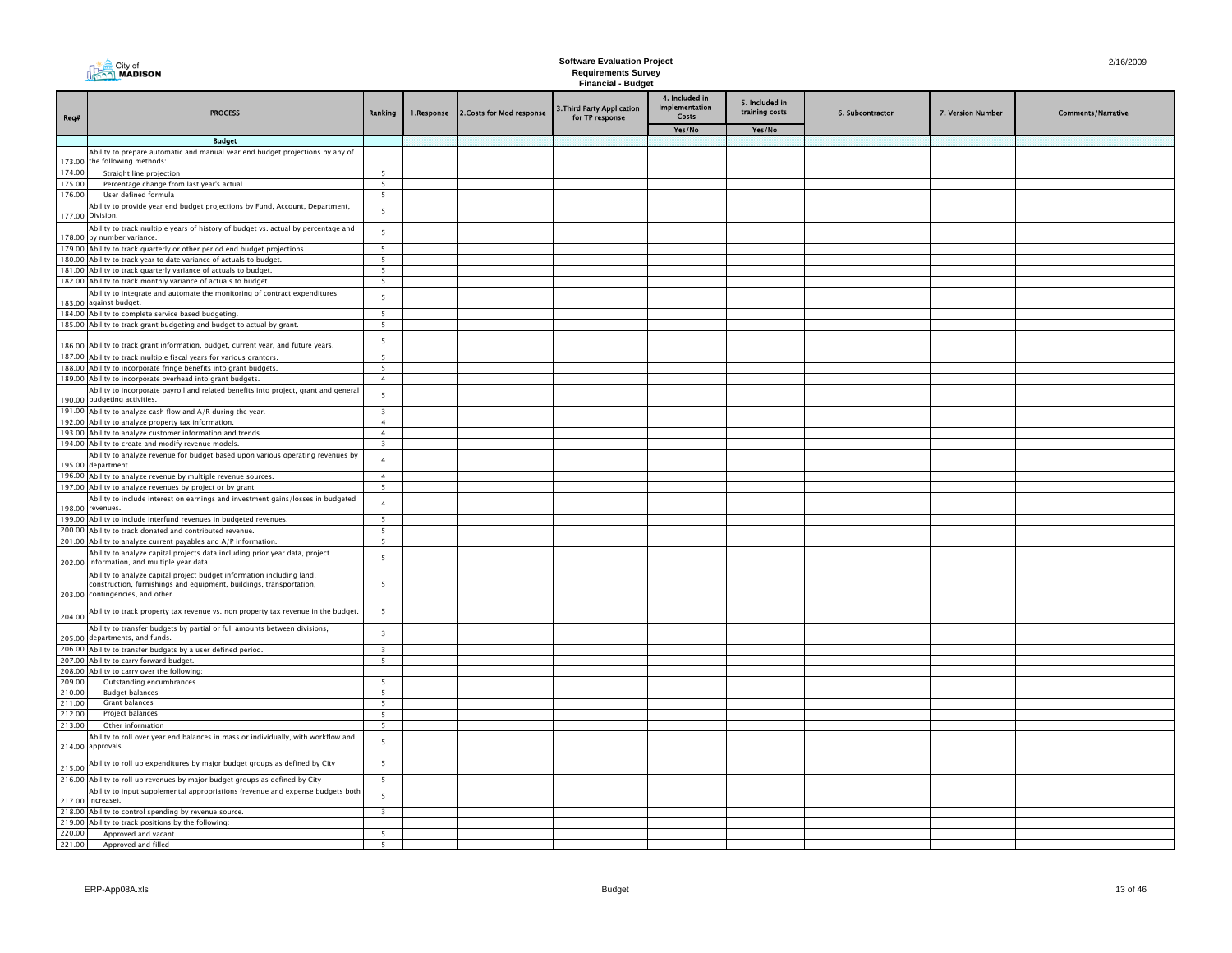|        | $\triangleq$ City of<br><b>MADISON</b>                                                                                                                                                                                    |                          |            |                           | <b>Software Evaluation Project</b><br><b>Requirements Survey</b><br><b>Financial - Budget</b> |                                                         |                                  |                  |                   | 2/16/2009                 |
|--------|---------------------------------------------------------------------------------------------------------------------------------------------------------------------------------------------------------------------------|--------------------------|------------|---------------------------|-----------------------------------------------------------------------------------------------|---------------------------------------------------------|----------------------------------|------------------|-------------------|---------------------------|
| Req#   | <b>PROCESS</b>                                                                                                                                                                                                            | Ranking                  | 1.Response | 2. Costs for Mod response | 3. Third Party Application<br>for TP response                                                 | 4. Included in<br><b>Implementation</b><br><b>Costs</b> | 5. Included in<br>training costs | 6. Subcontractor | 7. Version Number | <b>Comments/Narrative</b> |
|        |                                                                                                                                                                                                                           |                          |            |                           |                                                                                               | Yes/No                                                  | Yes/No                           |                  |                   |                           |
|        | <b>Budget</b>                                                                                                                                                                                                             |                          |            |                           |                                                                                               |                                                         |                                  |                  |                   |                           |
|        | Ability to track positions by FTE and/or by dollar level (i.e. budget by FTE or<br>222.00 budget by a maximum dollar level).                                                                                              | 5                        |            |                           |                                                                                               |                                                         |                                  |                  |                   |                           |
| 223.00 | Ability to track temporary positions (positions with or without benefits).                                                                                                                                                | 5                        |            |                           |                                                                                               |                                                         |                                  |                  |                   |                           |
| 224.00 | Ability to track limited term positions (positions with or without benefits).                                                                                                                                             | 5                        |            |                           |                                                                                               |                                                         |                                  |                  |                   |                           |
|        | 225.00 Ability to track overtime by position and/or job classification.                                                                                                                                                   | 5                        |            |                           |                                                                                               |                                                         |                                  |                  |                   |                           |
|        | Ability to track authorized permanent FTE's City wide and by department,<br>226.00 division and unit by user defined periods.                                                                                             | $\overline{4}$           |            |                           |                                                                                               |                                                         |                                  |                  |                   |                           |
|        | Ability to track actual permanent FTE's City wide and by department, division<br>227.00 and unit by user defined periods.                                                                                                 | $\overline{4}$           |            |                           |                                                                                               |                                                         |                                  |                  |                   |                           |
|        | Ability to track total hours worked (in FTEs) City wide and by department,<br>228.00 division and unit by user defined periods.                                                                                           | $\overline{4}$           |            |                           |                                                                                               |                                                         |                                  |                  |                   |                           |
|        | 229.00 Ability to track dollar impact of salaries, fringes and other benefits.                                                                                                                                            | $\overline{4}$           |            |                           |                                                                                               |                                                         |                                  |                  |                   |                           |
|        | Ability to track Vacant FTE's City wide, and by department, division and unit by<br>230.00 user defined periods.                                                                                                          | $\overline{4}$           |            |                           |                                                                                               |                                                         |                                  |                  |                   |                           |
| 231.00 | Ability to break down total hours worked (in FTE's) into Permanent FTE's,<br>Temporary/Intermittent FTE's, and Overtime/Comp Time Earned FTE's City wide<br>and by department, division and unit by user defined periods. | $\overline{a}$           |            |                           |                                                                                               |                                                         |                                  |                  |                   |                           |
|        | Ability to track total headcount City wide and by department, division and unit<br>232.00 by user defined periods.                                                                                                        | $\overline{4}$           |            |                           |                                                                                               |                                                         |                                  |                  |                   |                           |
|        | <b>Budget Work Flow</b>                                                                                                                                                                                                   |                          |            |                           |                                                                                               |                                                         |                                  |                  |                   |                           |
|        | Ability to set up and administer workflows for the budgeting phase, including<br>233.00 but not limited to:                                                                                                               |                          |            |                           |                                                                                               |                                                         |                                  |                  |                   |                           |
| 234.00 | Review & Approve Budgets                                                                                                                                                                                                  | 5                        |            |                           |                                                                                               |                                                         |                                  |                  |                   |                           |
| 235.00 | <b>Budget changes</b>                                                                                                                                                                                                     | $\overline{\phantom{a}}$ |            |                           |                                                                                               |                                                         |                                  |                  |                   |                           |
| 236.00 | <b>Budget allocations</b>                                                                                                                                                                                                 | 5                        |            |                           |                                                                                               |                                                         |                                  |                  |                   |                           |
| 237.00 | <b>Budget transfers and amendments</b><br>238.00 Ability to flag amendments that require Council approval.                                                                                                                | $\overline{\phantom{a}}$ |            |                           |                                                                                               |                                                         |                                  |                  |                   |                           |
|        | Ability to complete a template for Council amendments during the budget<br>process, including changes in FTE's, expenditures, non-property tax revenues<br>239.00 and property tax.                                       | $5^{\circ}$<br>5         |            |                           |                                                                                               |                                                         |                                  |                  |                   |                           |
|        | 240.00 Ability to track Council budget amendments (prior to final approval).                                                                                                                                              | 5                        |            |                           |                                                                                               |                                                         |                                  |                  |                   |                           |
|        | Ability to automate the budget request stage (e.g. the department request to the<br>241.00 office of budget and finance).                                                                                                 | $\overline{\phantom{0}}$ |            |                           |                                                                                               |                                                         |                                  |                  |                   |                           |
|        | Reports, Analysis and Inquiries                                                                                                                                                                                           |                          |            |                           |                                                                                               |                                                         |                                  |                  |                   |                           |
|        | 242.00 Ability to set up various report requirements for budgeting.                                                                                                                                                       | $\overline{5}$           |            |                           |                                                                                               |                                                         |                                  |                  |                   |                           |
|        | Ability to see and compare prior year actuals for user defined periods (e.g., last<br>243.00 five years).                                                                                                                 | 5                        |            |                           |                                                                                               |                                                         |                                  |                  |                   |                           |
| 244.00 | Ability to view all budgeted cost centers for a unit/department/division/line of<br>business/City and perform what if scenarios.                                                                                          | 5                        |            |                           |                                                                                               |                                                         |                                  |                  |                   |                           |
|        | Ability to report on budget to actual variances on a monthly basis, or other user<br>245.00 defined period, including real time.                                                                                          | 5                        |            |                           |                                                                                               |                                                         |                                  |                  |                   |                           |
|        | 246.00 Ability to provide budget publishing tools.                                                                                                                                                                        | 5                        |            |                           |                                                                                               |                                                         |                                  |                  |                   |                           |
|        | 247.00 Ability to set up grant format reporting.                                                                                                                                                                          | $\overline{\mathbf{3}}$  |            |                           |                                                                                               |                                                         |                                  |                  |                   |                           |
|        | 248.00 Ability to utilize trend analysis by department.                                                                                                                                                                   | 5                        |            |                           |                                                                                               |                                                         |                                  |                  |                   |                           |
|        | Capability for what if scenarios for developing baseline budgets for monthly and<br>249.00 seasonal variation.                                                                                                            | 5                        |            |                           |                                                                                               |                                                         |                                  |                  |                   |                           |
|        | 250.00 Capability for graphical format for budgeting (such as graphs/charts).                                                                                                                                             | 5                        |            |                           |                                                                                               |                                                         |                                  |                  |                   |                           |
|        | Ability to highlight actuals over or under budget by department, division, and<br>251.00 line of business.                                                                                                                | $\overline{4}$           |            |                           |                                                                                               |                                                         |                                  |                  |                   |                           |
|        | 252.00 Ability to adjust the trend for future projections.                                                                                                                                                                | 5                        |            |                           |                                                                                               |                                                         |                                  |                  |                   |                           |
|        | Capability to audit division and department level budget requests against<br>253.00 division, department, and targets.                                                                                                    | 5                        |            |                           |                                                                                               |                                                         |                                  |                  |                   |                           |
| 254.00 | Ability to report financial data by department (e.g. % increase in revenue).                                                                                                                                              | 5                        |            |                           |                                                                                               |                                                         |                                  |                  |                   |                           |
| 255.00 | Ability to report on program results and measures based on financial data.                                                                                                                                                | $\overline{4}$           |            |                           |                                                                                               |                                                         |                                  |                  |                   |                           |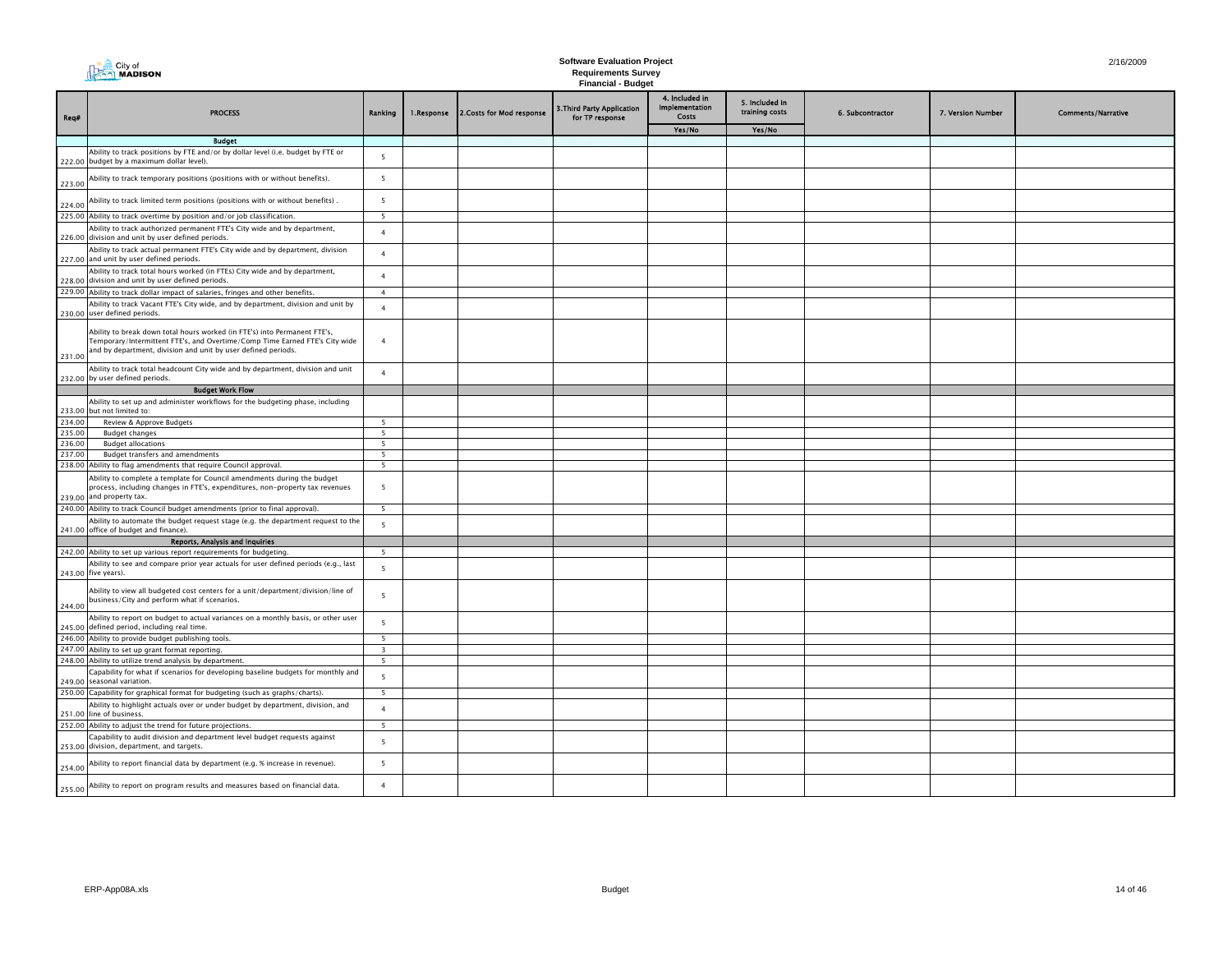# **The City of**<br>The **MADISON**

# **Software Evaluation Project Requirements Survey Financial - Capital Assets**

|                      | <b>Requirements Survey</b><br>Financial                                                                                                                                                                                                                                                                                                                                                           |                          | <b>Requirements Response Rules:</b>                                                                                                                                                                                                                                                                                                                                                                                                                                                                                                                                                                                                                                                                                                                                                                                                                                                                                                                                                                                                                                                                                                                                                                                                                                                                                                                                         |                                               |                                                  |                                  |                  |                   |                           |  |  |
|----------------------|---------------------------------------------------------------------------------------------------------------------------------------------------------------------------------------------------------------------------------------------------------------------------------------------------------------------------------------------------------------------------------------------------|--------------------------|-----------------------------------------------------------------------------------------------------------------------------------------------------------------------------------------------------------------------------------------------------------------------------------------------------------------------------------------------------------------------------------------------------------------------------------------------------------------------------------------------------------------------------------------------------------------------------------------------------------------------------------------------------------------------------------------------------------------------------------------------------------------------------------------------------------------------------------------------------------------------------------------------------------------------------------------------------------------------------------------------------------------------------------------------------------------------------------------------------------------------------------------------------------------------------------------------------------------------------------------------------------------------------------------------------------------------------------------------------------------------------|-----------------------------------------------|--------------------------------------------------|----------------------------------|------------------|-------------------|---------------------------|--|--|
|                      |                                                                                                                                                                                                                                                                                                                                                                                                   |                          |                                                                                                                                                                                                                                                                                                                                                                                                                                                                                                                                                                                                                                                                                                                                                                                                                                                                                                                                                                                                                                                                                                                                                                                                                                                                                                                                                                             |                                               |                                                  |                                  |                  |                   |                           |  |  |
|                      | The following functional, technical, workflow and reporting needs provide the<br>minimum requirements of the City of Madison. Please review the items carefully<br>and respond in accordance with the requirements response rules provided. Any<br>partial response will be deemed as an invalid response. MANDATORY: EVERY<br>REQUIREMENT (Req#) MUST HAVE A RESPONSE TO BE CONSIDERED COMPLETE. |                          | Column #1. Mandatory: Proposers are required to input one response per requirement using the drop down list provided.<br><b>Response Types:</b><br>F=Fully provided out of the box, or fully provided out of the box through basic configuration<br>Mod= Provided through a technical modification of the software (i.e. a customization)<br>$TP =$ Provided through a proposed third party application or capability<br>RT = Provided through a built in or proposed reporting tool<br>NA = Not Available<br>Column #2. Proposers are requested to itemize estimated costs for all modification requirements.<br>Column #3. Proposers are requested to list the third party product name for all Third Party Product requirements.<br>Column #4. Mandatory: Proposers are required to mark yes or no to whether the implementation costs of this functionality is included in their cost proposal.<br>Column #5. Mandatory: Proposers are required to mark yes or no to whether the training costs of this functionality is included in their cost proposal.<br>Column #6. If a subcontractor is implementing or providing training for this functionality, please indicate the name of the subcontracting firm responsible for this functionality.<br>Column #7. Mandatory: Proposers are required to list the version number for all functionality proposed to the City. |                                               |                                                  |                                  |                  |                   |                           |  |  |
| Req#                 | <b>PROCESS</b>                                                                                                                                                                                                                                                                                                                                                                                    | Ranking                  | 1.Response 2.Costs for Mod response                                                                                                                                                                                                                                                                                                                                                                                                                                                                                                                                                                                                                                                                                                                                                                                                                                                                                                                                                                                                                                                                                                                                                                                                                                                                                                                                         | 3. Third Party Application<br>for TP response | 4. Included in<br><b>Implementation</b><br>Costs | 5. Included in<br>training costs | 6. Subcontractor | 7. Version Number | <b>Comments/Narrative</b> |  |  |
|                      |                                                                                                                                                                                                                                                                                                                                                                                                   |                          |                                                                                                                                                                                                                                                                                                                                                                                                                                                                                                                                                                                                                                                                                                                                                                                                                                                                                                                                                                                                                                                                                                                                                                                                                                                                                                                                                                             |                                               | Yes/No                                           | Yes/No                           |                  |                   |                           |  |  |
|                      | <b>Capital Assets</b>                                                                                                                                                                                                                                                                                                                                                                             |                          |                                                                                                                                                                                                                                                                                                                                                                                                                                                                                                                                                                                                                                                                                                                                                                                                                                                                                                                                                                                                                                                                                                                                                                                                                                                                                                                                                                             |                                               |                                                  |                                  |                  |                   |                           |  |  |
|                      | <b>Critical &amp; Unique Requirements</b>                                                                                                                                                                                                                                                                                                                                                         |                          |                                                                                                                                                                                                                                                                                                                                                                                                                                                                                                                                                                                                                                                                                                                                                                                                                                                                                                                                                                                                                                                                                                                                                                                                                                                                                                                                                                             |                                               |                                                  |                                  |                  |                   |                           |  |  |
| M1                   | Ability to track asset location in Capital Assets module                                                                                                                                                                                                                                                                                                                                          | 6                        |                                                                                                                                                                                                                                                                                                                                                                                                                                                                                                                                                                                                                                                                                                                                                                                                                                                                                                                                                                                                                                                                                                                                                                                                                                                                                                                                                                             |                                               |                                                  |                                  |                  |                   |                           |  |  |
| M <sub>2</sub>       | Ability to track agency which services asset in Capital Assets module                                                                                                                                                                                                                                                                                                                             | 6                        |                                                                                                                                                                                                                                                                                                                                                                                                                                                                                                                                                                                                                                                                                                                                                                                                                                                                                                                                                                                                                                                                                                                                                                                                                                                                                                                                                                             |                                               |                                                  |                                  |                  |                   |                           |  |  |
|                      | Ability to enter an asset with a purchase value less than the true replacement                                                                                                                                                                                                                                                                                                                    |                          |                                                                                                                                                                                                                                                                                                                                                                                                                                                                                                                                                                                                                                                                                                                                                                                                                                                                                                                                                                                                                                                                                                                                                                                                                                                                                                                                                                             |                                               |                                                  |                                  |                  |                   |                           |  |  |
| M <sup>3</sup>       | value (e.g. donated asset where purchase price is \$0 or \$1)                                                                                                                                                                                                                                                                                                                                     | 6                        |                                                                                                                                                                                                                                                                                                                                                                                                                                                                                                                                                                                                                                                                                                                                                                                                                                                                                                                                                                                                                                                                                                                                                                                                                                                                                                                                                                             |                                               |                                                  |                                  |                  |                   |                           |  |  |
| M4                   | Ability to link multiple funding sources to assets                                                                                                                                                                                                                                                                                                                                                | 6                        |                                                                                                                                                                                                                                                                                                                                                                                                                                                                                                                                                                                                                                                                                                                                                                                                                                                                                                                                                                                                                                                                                                                                                                                                                                                                                                                                                                             |                                               |                                                  |                                  |                  |                   |                           |  |  |
|                      | Ability to define Parent-child relationship management for fixed assets (e.g.                                                                                                                                                                                                                                                                                                                     |                          |                                                                                                                                                                                                                                                                                                                                                                                                                                                                                                                                                                                                                                                                                                                                                                                                                                                                                                                                                                                                                                                                                                                                                                                                                                                                                                                                                                             |                                               |                                                  |                                  |                  |                   |                           |  |  |
| M5                   | plow truck = chassis, body, plow)<br>Ability for multiple agencies to view records regarding assets when multiple                                                                                                                                                                                                                                                                                 | 6                        |                                                                                                                                                                                                                                                                                                                                                                                                                                                                                                                                                                                                                                                                                                                                                                                                                                                                                                                                                                                                                                                                                                                                                                                                                                                                                                                                                                             |                                               |                                                  |                                  |                  |                   |                           |  |  |
| <b>M<sub>6</sub></b> | agencies have a relationship with the asset                                                                                                                                                                                                                                                                                                                                                       | 6                        |                                                                                                                                                                                                                                                                                                                                                                                                                                                                                                                                                                                                                                                                                                                                                                                                                                                                                                                                                                                                                                                                                                                                                                                                                                                                                                                                                                             |                                               |                                                  |                                  |                  |                   |                           |  |  |
| M <sub>7</sub>       | Ability to track replacement value for individual assets                                                                                                                                                                                                                                                                                                                                          | 6                        |                                                                                                                                                                                                                                                                                                                                                                                                                                                                                                                                                                                                                                                                                                                                                                                                                                                                                                                                                                                                                                                                                                                                                                                                                                                                                                                                                                             |                                               |                                                  |                                  |                  |                   |                           |  |  |
| M8                   | Ability to make adjustments for assets at Year End                                                                                                                                                                                                                                                                                                                                                | 6                        |                                                                                                                                                                                                                                                                                                                                                                                                                                                                                                                                                                                                                                                                                                                                                                                                                                                                                                                                                                                                                                                                                                                                                                                                                                                                                                                                                                             |                                               |                                                  |                                  |                  |                   |                           |  |  |
| M9                   | Ability to link and populate procurement transaction detail in asset records for<br>fixed assets                                                                                                                                                                                                                                                                                                  | 6                        |                                                                                                                                                                                                                                                                                                                                                                                                                                                                                                                                                                                                                                                                                                                                                                                                                                                                                                                                                                                                                                                                                                                                                                                                                                                                                                                                                                             |                                               |                                                  |                                  |                  |                   |                           |  |  |
| M10                  | Filters to report on assets by appropriate project, grant, etc.                                                                                                                                                                                                                                                                                                                                   | 6                        |                                                                                                                                                                                                                                                                                                                                                                                                                                                                                                                                                                                                                                                                                                                                                                                                                                                                                                                                                                                                                                                                                                                                                                                                                                                                                                                                                                             |                                               |                                                  |                                  |                  |                   |                           |  |  |
| M11                  | Ability to identify individual funding sources for grant-related purchases that<br>are fixed assets                                                                                                                                                                                                                                                                                               | 6                        |                                                                                                                                                                                                                                                                                                                                                                                                                                                                                                                                                                                                                                                                                                                                                                                                                                                                                                                                                                                                                                                                                                                                                                                                                                                                                                                                                                             |                                               |                                                  |                                  |                  |                   |                           |  |  |
| M12                  | Ability to provide multiple methods of calculating depreciation: by asset class,<br>by individual asset (using different depreciation methods)                                                                                                                                                                                                                                                    | 6                        |                                                                                                                                                                                                                                                                                                                                                                                                                                                                                                                                                                                                                                                                                                                                                                                                                                                                                                                                                                                                                                                                                                                                                                                                                                                                                                                                                                             |                                               |                                                  |                                  |                  |                   |                           |  |  |
|                      | <b>Capital Assets Set Up</b>                                                                                                                                                                                                                                                                                                                                                                      |                          |                                                                                                                                                                                                                                                                                                                                                                                                                                                                                                                                                                                                                                                                                                                                                                                                                                                                                                                                                                                                                                                                                                                                                                                                                                                                                                                                                                             |                                               |                                                  |                                  |                  |                   |                           |  |  |
|                      | 1.00 Ability to meet GASB requirements.                                                                                                                                                                                                                                                                                                                                                           | 5 <sup>5</sup>           |                                                                                                                                                                                                                                                                                                                                                                                                                                                                                                                                                                                                                                                                                                                                                                                                                                                                                                                                                                                                                                                                                                                                                                                                                                                                                                                                                                             |                                               |                                                  |                                  |                  |                   |                           |  |  |
|                      | 2.00 Ability to set up and track fixed assets classifications.                                                                                                                                                                                                                                                                                                                                    | $\overline{\phantom{0}}$ |                                                                                                                                                                                                                                                                                                                                                                                                                                                                                                                                                                                                                                                                                                                                                                                                                                                                                                                                                                                                                                                                                                                                                                                                                                                                                                                                                                             |                                               |                                                  |                                  |                  |                   |                           |  |  |
|                      | 3.00 Ability to set up and track multiple fixed asset types.                                                                                                                                                                                                                                                                                                                                      | $\overline{\phantom{0}}$ |                                                                                                                                                                                                                                                                                                                                                                                                                                                                                                                                                                                                                                                                                                                                                                                                                                                                                                                                                                                                                                                                                                                                                                                                                                                                                                                                                                             |                                               |                                                  |                                  |                  |                   |                           |  |  |
|                      | 4.00 Ability to set up and track asset records.                                                                                                                                                                                                                                                                                                                                                   | 5                        |                                                                                                                                                                                                                                                                                                                                                                                                                                                                                                                                                                                                                                                                                                                                                                                                                                                                                                                                                                                                                                                                                                                                                                                                                                                                                                                                                                             |                                               |                                                  |                                  |                  |                   |                           |  |  |
|                      | 5.00 Ability to set up and link assets to GL agency string.                                                                                                                                                                                                                                                                                                                                       | $5\overline{5}$          |                                                                                                                                                                                                                                                                                                                                                                                                                                                                                                                                                                                                                                                                                                                                                                                                                                                                                                                                                                                                                                                                                                                                                                                                                                                                                                                                                                             |                                               |                                                  |                                  |                  |                   |                           |  |  |
|                      | 6.00 Ability to set up and track expense accounts to an asset.                                                                                                                                                                                                                                                                                                                                    | 5                        |                                                                                                                                                                                                                                                                                                                                                                                                                                                                                                                                                                                                                                                                                                                                                                                                                                                                                                                                                                                                                                                                                                                                                                                                                                                                                                                                                                             |                                               |                                                  |                                  |                  |                   |                           |  |  |
|                      | 7.00 Ability to have multiple transactions for an asset.                                                                                                                                                                                                                                                                                                                                          | 5                        |                                                                                                                                                                                                                                                                                                                                                                                                                                                                                                                                                                                                                                                                                                                                                                                                                                                                                                                                                                                                                                                                                                                                                                                                                                                                                                                                                                             |                                               |                                                  |                                  |                  |                   |                           |  |  |
| 8.00                 | Ability to set up and track budget controls by user defined segments of the<br>account string for an asset.                                                                                                                                                                                                                                                                                       | 5                        |                                                                                                                                                                                                                                                                                                                                                                                                                                                                                                                                                                                                                                                                                                                                                                                                                                                                                                                                                                                                                                                                                                                                                                                                                                                                                                                                                                             |                                               |                                                  |                                  |                  |                   |                           |  |  |
| 9.00                 | Ability to provide allocation tables which can be user-defined to allocate asset<br>cost and depreciation expense.                                                                                                                                                                                                                                                                                | $\overline{3}$           |                                                                                                                                                                                                                                                                                                                                                                                                                                                                                                                                                                                                                                                                                                                                                                                                                                                                                                                                                                                                                                                                                                                                                                                                                                                                                                                                                                             |                                               |                                                  |                                  |                  |                   |                           |  |  |
| 10.00                | Ability to set up multiple dates for tracking, such as depreciation start date,<br>depreciation end date, and other important dates.                                                                                                                                                                                                                                                              | $\overline{5}$           |                                                                                                                                                                                                                                                                                                                                                                                                                                                                                                                                                                                                                                                                                                                                                                                                                                                                                                                                                                                                                                                                                                                                                                                                                                                                                                                                                                             |                                               |                                                  |                                  |                  |                   |                           |  |  |
| 11.00                | Ability to set up and track multiple depreciation schedules for different asset<br>:ypes                                                                                                                                                                                                                                                                                                          | 5                        |                                                                                                                                                                                                                                                                                                                                                                                                                                                                                                                                                                                                                                                                                                                                                                                                                                                                                                                                                                                                                                                                                                                                                                                                                                                                                                                                                                             |                                               |                                                  |                                  |                  |                   |                           |  |  |
| 12.00                | Ability to set up multiple asset capitalization rules by asset type, with<br>accounting entries.                                                                                                                                                                                                                                                                                                  | $\overline{5}$           |                                                                                                                                                                                                                                                                                                                                                                                                                                                                                                                                                                                                                                                                                                                                                                                                                                                                                                                                                                                                                                                                                                                                                                                                                                                                                                                                                                             |                                               |                                                  |                                  |                  |                   |                           |  |  |
| 13.00                | Ability to set up and track disposal, with disposal reasons and justification<br>information.                                                                                                                                                                                                                                                                                                     | $\overline{\phantom{a}}$ |                                                                                                                                                                                                                                                                                                                                                                                                                                                                                                                                                                                                                                                                                                                                                                                                                                                                                                                                                                                                                                                                                                                                                                                                                                                                                                                                                                             |                                               |                                                  |                                  |                  |                   |                           |  |  |
|                      | 14.00 Ability to set up and track location information.                                                                                                                                                                                                                                                                                                                                           | 5                        |                                                                                                                                                                                                                                                                                                                                                                                                                                                                                                                                                                                                                                                                                                                                                                                                                                                                                                                                                                                                                                                                                                                                                                                                                                                                                                                                                                             |                                               |                                                  |                                  |                  |                   |                           |  |  |
|                      | 15.00 Ability to set up and track department information.                                                                                                                                                                                                                                                                                                                                         | $\overline{\mathbf{3}}$  |                                                                                                                                                                                                                                                                                                                                                                                                                                                                                                                                                                                                                                                                                                                                                                                                                                                                                                                                                                                                                                                                                                                                                                                                                                                                                                                                                                             |                                               |                                                  |                                  |                  |                   |                           |  |  |
|                      | 16.00 Ability to set up more than one owner of an asset. CDA & City                                                                                                                                                                                                                                                                                                                               | $\overline{\mathbf{3}}$  |                                                                                                                                                                                                                                                                                                                                                                                                                                                                                                                                                                                                                                                                                                                                                                                                                                                                                                                                                                                                                                                                                                                                                                                                                                                                                                                                                                             |                                               |                                                  |                                  |                  |                   |                           |  |  |
|                      | 17.00 Ability to set up workflow processes for asset disposition notification.                                                                                                                                                                                                                                                                                                                    | $\overline{\phantom{0}}$ |                                                                                                                                                                                                                                                                                                                                                                                                                                                                                                                                                                                                                                                                                                                                                                                                                                                                                                                                                                                                                                                                                                                                                                                                                                                                                                                                                                             |                                               |                                                  |                                  |                  |                   |                           |  |  |
|                      | 18.00 Ability to set up different workflows for existing assets vs. new assets.                                                                                                                                                                                                                                                                                                                   | $\overline{\mathbf{3}}$  |                                                                                                                                                                                                                                                                                                                                                                                                                                                                                                                                                                                                                                                                                                                                                                                                                                                                                                                                                                                                                                                                                                                                                                                                                                                                                                                                                                             |                                               |                                                  |                                  |                  |                   |                           |  |  |
|                      | Processing                                                                                                                                                                                                                                                                                                                                                                                        |                          |                                                                                                                                                                                                                                                                                                                                                                                                                                                                                                                                                                                                                                                                                                                                                                                                                                                                                                                                                                                                                                                                                                                                                                                                                                                                                                                                                                             |                                               |                                                  |                                  |                  |                   |                           |  |  |
|                      |                                                                                                                                                                                                                                                                                                                                                                                                   |                          |                                                                                                                                                                                                                                                                                                                                                                                                                                                                                                                                                                                                                                                                                                                                                                                                                                                                                                                                                                                                                                                                                                                                                                                                                                                                                                                                                                             |                                               |                                                  |                                  |                  |                   |                           |  |  |
| 19.00                | Ability to identify an asset during purchasing process for capital assets.                                                                                                                                                                                                                                                                                                                        | 5                        |                                                                                                                                                                                                                                                                                                                                                                                                                                                                                                                                                                                                                                                                                                                                                                                                                                                                                                                                                                                                                                                                                                                                                                                                                                                                                                                                                                             |                                               |                                                  |                                  |                  |                   |                           |  |  |
|                      | 20.00 Ability to set up maintenance schedules for an asset.                                                                                                                                                                                                                                                                                                                                       | $\overline{2}$           |                                                                                                                                                                                                                                                                                                                                                                                                                                                                                                                                                                                                                                                                                                                                                                                                                                                                                                                                                                                                                                                                                                                                                                                                                                                                                                                                                                             |                                               |                                                  |                                  |                  |                   |                           |  |  |
|                      | 21.00 Ability to input and track insurance information                                                                                                                                                                                                                                                                                                                                            | $\overline{2}$           |                                                                                                                                                                                                                                                                                                                                                                                                                                                                                                                                                                                                                                                                                                                                                                                                                                                                                                                                                                                                                                                                                                                                                                                                                                                                                                                                                                             |                                               |                                                  |                                  |                  |                   |                           |  |  |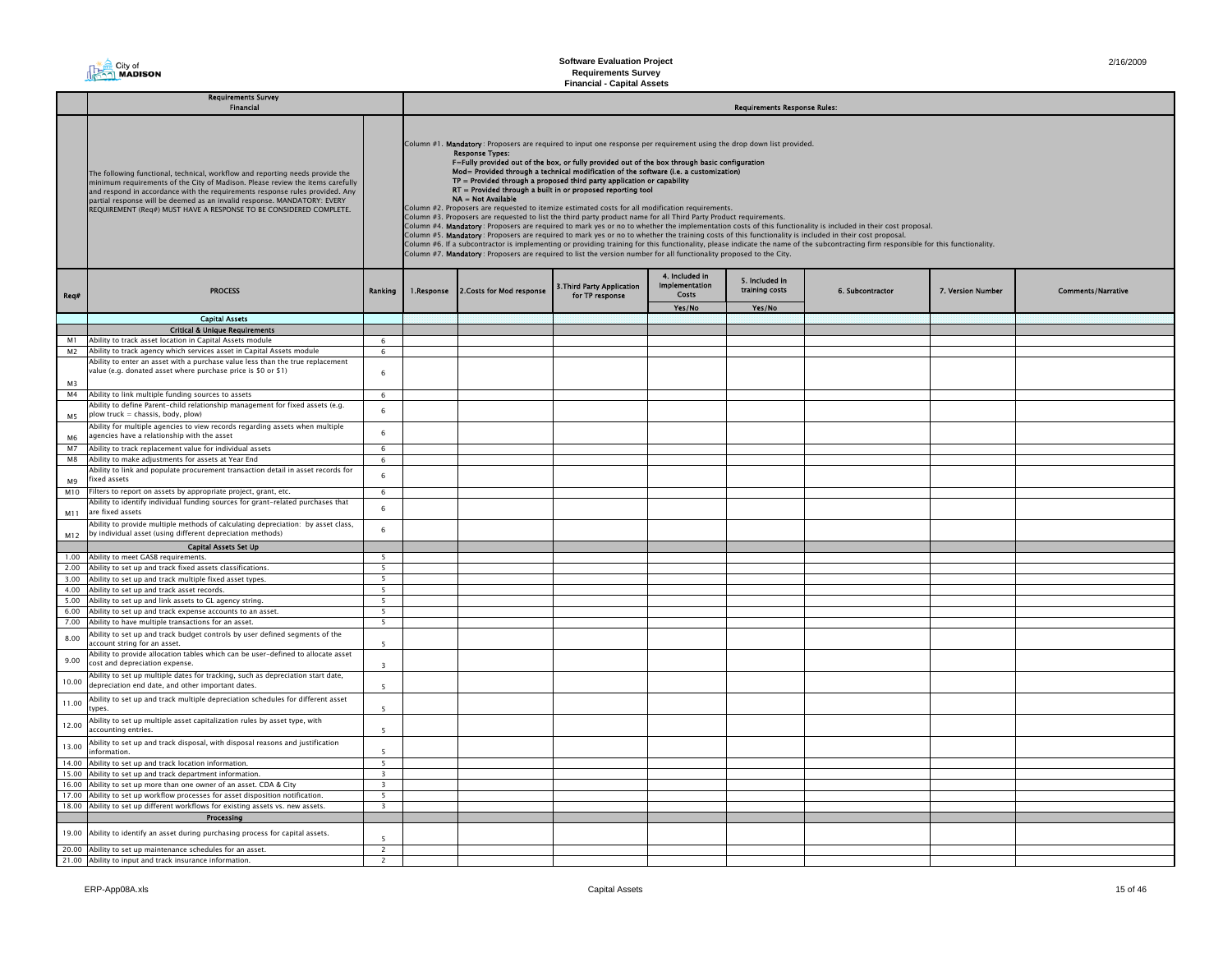|                | <b>City of</b><br><b>MADISON</b>                                                                         |                                                      |            |                          | <b>Software Evaluation Project</b>                              |                |                                  |                  |                   | 2/16/2009                 |
|----------------|----------------------------------------------------------------------------------------------------------|------------------------------------------------------|------------|--------------------------|-----------------------------------------------------------------|----------------|----------------------------------|------------------|-------------------|---------------------------|
|                |                                                                                                          |                                                      |            |                          | <b>Requirements Survey</b><br><b>Financial - Capital Assets</b> |                |                                  |                  |                   |                           |
|                |                                                                                                          |                                                      |            |                          |                                                                 | 4. Included in |                                  |                  |                   |                           |
|                | <b>PROCESS</b>                                                                                           |                                                      |            |                          | 3. Third Party Application                                      | Implementation | 5. Included in<br>training costs |                  |                   |                           |
| Req#           |                                                                                                          | Ranking                                              | 1.Response | 2.Costs for Mod response | for TP response                                                 | Costs          |                                  | 6. Subcontractor | 7. Version Number | <b>Comments/Narrative</b> |
|                |                                                                                                          |                                                      |            |                          |                                                                 | Yes/No         | Yes/No                           |                  |                   |                           |
|                | <b>Capital Assets</b><br>Ability to update files, documents, pictures, and other data and elements to an |                                                      |            |                          |                                                                 |                |                                  |                  |                   |                           |
| 22.00          | asset.                                                                                                   | $\overline{2}$                                       |            |                          |                                                                 |                |                                  |                  |                   |                           |
|                | 23.00 Ability to set up and track the following asset categories by:                                     |                                                      |            |                          |                                                                 |                |                                  |                  |                   |                           |
| 24.00<br>25.00 | Land<br>Land Improvements                                                                                | 5<br>5                                               |            |                          |                                                                 |                |                                  |                  |                   |                           |
| 26.00          | Buildings                                                                                                | $\overline{5}$                                       |            |                          |                                                                 |                |                                  |                  |                   |                           |
| 27.00          | Leasehold improvements                                                                                   | 5                                                    |            |                          |                                                                 |                |                                  |                  |                   |                           |
| 28.00          | Equipment                                                                                                | $\overline{5}$                                       |            |                          |                                                                 |                |                                  |                  |                   |                           |
| 29.00<br>30.00 | Furniture<br>Vehicles                                                                                    | 5<br>5                                               |            |                          |                                                                 |                |                                  |                  |                   |                           |
| 31.00          | Capitalized leases                                                                                       | 5                                                    |            |                          |                                                                 |                |                                  |                  |                   |                           |
| 32.00          | Construction in progress                                                                                 | 5                                                    |            |                          |                                                                 |                |                                  |                  |                   |                           |
| 33.00          | Infrastructure:<br>Category (Bridge, Street, Sewer Lateral)                                              |                                                      |            |                          |                                                                 |                |                                  |                  |                   |                           |
| 34.00<br>35.00 | Network                                                                                                  | $\overline{\phantom{0}}$<br>$\overline{\phantom{0}}$ |            |                          |                                                                 |                |                                  |                  |                   |                           |
| 36.00          | Description                                                                                              | $\overline{\phantom{0}}$                             |            |                          |                                                                 |                |                                  |                  |                   |                           |
| 37.00          | Multiple locations                                                                                       | $\overline{\phantom{0}}$                             |            |                          |                                                                 |                |                                  |                  |                   |                           |
| 38.00          | Type<br>GIS mslink                                                                                       | $\overline{\phantom{a}}$                             |            |                          |                                                                 |                |                                  |                  |                   |                           |
| 39.00<br>40.00 | Unique identified (pond, Greenway #s)                                                                    | $\overline{\phantom{0}}$<br>$\overline{\mathbf{5}}$  |            |                          |                                                                 |                |                                  |                  |                   |                           |
| 41.00          | Project number                                                                                           | $\overline{5}$                                       |            |                          |                                                                 |                |                                  |                  |                   |                           |
| 42.00          | Size                                                                                                     | $\overline{\phantom{0}}$                             |            |                          |                                                                 |                |                                  |                  |                   |                           |
| 43.00          | Quantity                                                                                                 | 5                                                    |            |                          |                                                                 |                |                                  |                  |                   |                           |
| 44.00<br>45.00 | Accepted year<br><b>Status</b>                                                                           | $5\overline{5}$<br>5                                 |            |                          |                                                                 |                |                                  |                  |                   |                           |
| 46.00          | Infrastructure in progress (CIP)                                                                         | 5                                                    |            |                          |                                                                 |                |                                  |                  |                   |                           |
| 47.00          | Intangible assets                                                                                        | $5 -$                                                |            |                          |                                                                 |                |                                  |                  |                   |                           |
| 48.00          | Other user-defined categories-Business Activities                                                        | 5                                                    |            |                          |                                                                 |                |                                  |                  |                   |                           |
| 50.00          | 49.00 Ability to input and track the following asset information:<br>Asset Number                        | 5                                                    |            |                          |                                                                 |                |                                  |                  |                   |                           |
| 51.00          | Description                                                                                              | 5                                                    |            |                          |                                                                 |                |                                  |                  |                   |                           |
| 52.00          | Tag/Unit #                                                                                               | 5                                                    |            |                          |                                                                 |                |                                  |                  |                   |                           |
| 53.00          | Class                                                                                                    | 5                                                    |            |                          |                                                                 |                |                                  |                  |                   |                           |
| 54.00<br>55.00 | Unique Number<br>Location/Department                                                                     | 5<br>5                                               |            |                          |                                                                 |                |                                  |                  |                   |                           |
| 56.00          | Address                                                                                                  | $\overline{2}$                                       |            |                          |                                                                 |                |                                  |                  |                   |                           |
| 57.00          | Multiple owners                                                                                          | $\overline{\mathbf{3}}$                              |            |                          |                                                                 |                |                                  |                  |                   |                           |
| 58.00          | Parent/child relationships                                                                               | 5<br>5                                               |            |                          |                                                                 |                |                                  |                  |                   |                           |
| 59.00<br>60.00 | Vendor Information<br>Vendor Number                                                                      | 5                                                    |            |                          |                                                                 |                |                                  |                  |                   |                           |
| 61.00          | Serial Number                                                                                            | $\overline{\mathbf{3}}$                              |            |                          |                                                                 |                |                                  |                  |                   |                           |
| 62.00          | Building                                                                                                 | $\overline{\mathbf{3}}$                              |            |                          |                                                                 |                |                                  |                  |                   |                           |
| 63.00<br>64.00 | Asset Account #<br>CFDA (multiple)                                                                       | 5<br>$\overline{\mathbf{3}}$                         |            |                          |                                                                 |                |                                  |                  |                   |                           |
| 65.00          | <b>Acquisition Date</b>                                                                                  | 5                                                    |            |                          |                                                                 |                |                                  |                  |                   |                           |
| 66.00          | Asset condition                                                                                          | $\overline{\mathbf{3}}$                              |            |                          |                                                                 |                |                                  |                  |                   |                           |
| 67.00          | Asset type                                                                                               | 5                                                    |            |                          |                                                                 |                |                                  |                  |                   |                           |
| 68.00<br>69.00 | Asset status (e.g., not in service CIP)<br>Cost data                                                     | $\overline{\phantom{a}}$<br>$\overline{\phantom{a}}$ |            |                          |                                                                 |                |                                  |                  |                   |                           |
| 70.00          | Insurance information                                                                                    | $\overline{2}$                                       |            |                          |                                                                 |                |                                  |                  |                   |                           |
| 71.00          | Manufacturer                                                                                             | 5                                                    |            |                          |                                                                 |                |                                  |                  |                   |                           |
| 72.00          | Serial number                                                                                            | $\overline{\mathbf{3}}$                              |            |                          |                                                                 |                |                                  |                  |                   |                           |
| 73.00<br>74.00 | Warranty/maintenance information<br>Disposal information                                                 | $\overline{2}$<br>5                                  |            |                          |                                                                 |                |                                  |                  |                   |                           |
| 75.00          | Lease asset information (if applicable)                                                                  | $\overline{\phantom{0}}$                             |            |                          |                                                                 |                |                                  |                  |                   |                           |
| 76.00          | Depreciation schedule                                                                                    | 5                                                    |            |                          |                                                                 |                |                                  |                  |                   |                           |
| 77.00          | Funding source                                                                                           | $\overline{\phantom{0}}$                             |            |                          |                                                                 |                |                                  |                  |                   |                           |
| 78.00<br>79.00 | Grant information<br>Estimated Useful Life                                                               | $\overline{\phantom{0}}$<br>$\overline{\phantom{0}}$ |            |                          |                                                                 |                |                                  |                  |                   |                           |
| 80.00          | Estimated Residual value/trade in value                                                                  | 5                                                    |            |                          |                                                                 |                |                                  |                  |                   |                           |
| 81.00          | Service Dates                                                                                            | $\overline{2}$                                       |            |                          |                                                                 |                |                                  |                  |                   |                           |
| 82.00          | Depreciable or Not                                                                                       | $\overline{\phantom{0}}$                             |            |                          |                                                                 |                |                                  |                  |                   |                           |
| 83.00          | Amortization Intangible<br>84.00 Ability to track asset transactions including:                          | $\overline{\phantom{0}}$                             |            |                          |                                                                 |                |                                  |                  |                   |                           |
| 85.00          | Multiple PO                                                                                              | $\overline{\mathbf{3}}$                              |            |                          |                                                                 |                |                                  |                  |                   |                           |
|                | 86.00 Multiple invoices                                                                                  | $\overline{\mathbf{3}}$                              |            |                          |                                                                 |                |                                  |                  |                   |                           |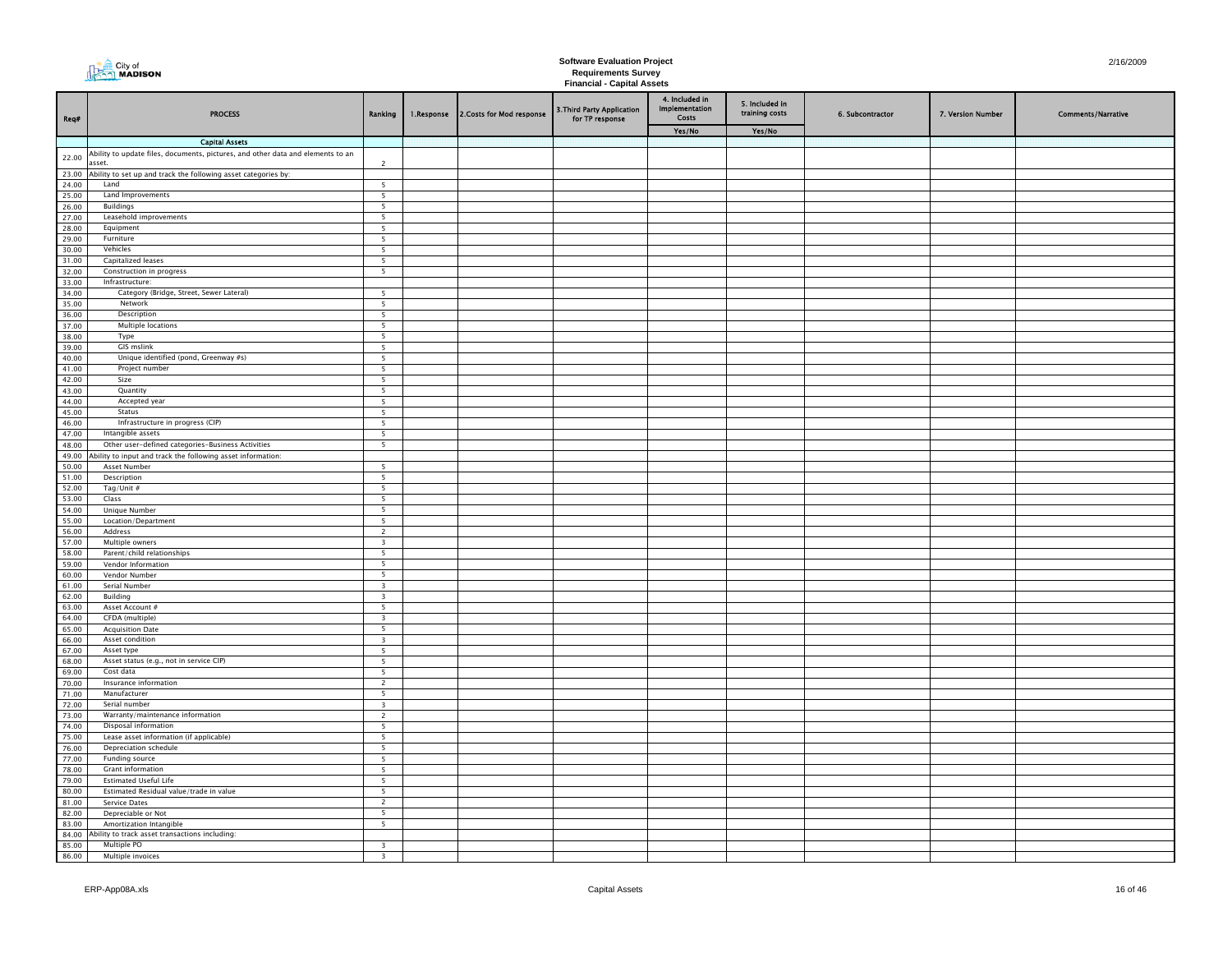|                  | <b>City of</b><br><b>MADISON</b>                                                                                                                |                                                      |            |                          | <b>Software Evaluation Project</b><br><b>Requirements Survey</b><br><b>Financial - Capital Assets</b> | 2/16/2009                                        |                                  |                  |                   |                           |
|------------------|-------------------------------------------------------------------------------------------------------------------------------------------------|------------------------------------------------------|------------|--------------------------|-------------------------------------------------------------------------------------------------------|--------------------------------------------------|----------------------------------|------------------|-------------------|---------------------------|
| Req#             | <b>PROCESS</b>                                                                                                                                  | Ranking                                              | 1.Response | 2.Costs for Mod response | 3. Third Party Application<br>for TP response                                                         | 4. Included in<br>Implementation<br><b>Costs</b> | 5. Included in<br>training costs | 6. Subcontractor | 7. Version Number | <b>Comments/Narrative</b> |
|                  | <b>Capital Assets</b>                                                                                                                           |                                                      |            |                          |                                                                                                       | Yes/No                                           | Yes/No                           |                  |                   |                           |
| 87.00            | Other transactions-JVs                                                                                                                          | $\overline{\mathbf{3}}$                              |            |                          |                                                                                                       |                                                  |                                  |                  |                   |                           |
|                  | 88.00 Ability to create a unique asset number.                                                                                                  | $\overline{\phantom{0}}$                             |            |                          |                                                                                                       |                                                  |                                  |                  |                   |                           |
| 89.00            | Ability to assign an asset number manually as needed.                                                                                           | $\overline{\mathbf{3}}$                              |            |                          |                                                                                                       |                                                  |                                  |                  |                   |                           |
|                  | 90.00 Ability to enter a short narrative description of each asset item.                                                                        | $\overline{\mathbf{3}}$                              |            |                          |                                                                                                       |                                                  |                                  |                  |                   |                           |
|                  | 91.00 Ability to enter a long narrative description of each asset item.                                                                         | $\overline{\mathbf{3}}$                              |            |                          |                                                                                                       |                                                  |                                  |                  |                   |                           |
| 92.00            | Ability to purge disposed assets at the end of the year from the master file.                                                                   | $\overline{3}$                                       |            |                          |                                                                                                       |                                                  |                                  |                  |                   |                           |
| 94.00            | 93.00 Ability to transfer assets or groups of assets by:<br>Class Type                                                                          | 5                                                    |            |                          |                                                                                                       |                                                  |                                  |                  |                   |                           |
| 95.00            | Location                                                                                                                                        | $\overline{\phantom{0}}$                             |            |                          |                                                                                                       |                                                  |                                  |                  |                   |                           |
| 96.00            | Cost Center                                                                                                                                     | 5                                                    |            |                          |                                                                                                       |                                                  |                                  |                  |                   |                           |
| 97.00            | <b>Account Number</b>                                                                                                                           | $\overline{\phantom{0}}$                             |            |                          |                                                                                                       |                                                  |                                  |                  |                   |                           |
| 98.00            | <b>Grant Number</b>                                                                                                                             | $\overline{\phantom{0}}$                             |            |                          |                                                                                                       |                                                  |                                  |                  |                   |                           |
| 99.00            | Other User Defined                                                                                                                              | $\overline{5}$                                       |            |                          |                                                                                                       |                                                  |                                  |                  |                   |                           |
|                  | 100.00 Ability to group assets by any segment of the account string for:                                                                        |                                                      |            |                          |                                                                                                       |                                                  |                                  |                  |                   |                           |
| 101.00           | <b>Historical Cost</b>                                                                                                                          | $\overline{\phantom{0}}$<br>$\overline{\phantom{0}}$ |            |                          |                                                                                                       |                                                  |                                  |                  |                   |                           |
| 102.00<br>103.00 | Book value<br>YTD depreciation                                                                                                                  | $\overline{5}$                                       |            |                          |                                                                                                       |                                                  |                                  |                  |                   |                           |
| 104.00           | Accumulated depreciation                                                                                                                        | $\overline{\phantom{0}}$                             |            |                          |                                                                                                       |                                                  |                                  |                  |                   |                           |
|                  | 105.00 Ability to report and track assets by:                                                                                                   |                                                      |            |                          |                                                                                                       |                                                  |                                  |                  |                   |                           |
| 106.00           | Financial statement category (major asset type code)                                                                                            | 5                                                    |            |                          |                                                                                                       |                                                  |                                  |                  |                   |                           |
| 107.00           | Minor asset type code                                                                                                                           | 5                                                    |            |                          |                                                                                                       |                                                  |                                  |                  |                   |                           |
| 108.00           | Fund                                                                                                                                            | 5                                                    |            |                          |                                                                                                       |                                                  |                                  |                  |                   |                           |
| 109.00           | Line of business-Buses, Rail, Paratransit?<br>Department                                                                                        | 5 <sup>5</sup>                                       |            |                          |                                                                                                       |                                                  |                                  |                  |                   |                           |
| 110.00<br>111.00 | Division                                                                                                                                        | $\overline{5}$<br>$\overline{\mathbf{3}}$            |            |                          |                                                                                                       |                                                  |                                  |                  |                   |                           |
| 112.00           | Program                                                                                                                                         | $\overline{\phantom{0}}$                             |            |                          |                                                                                                       |                                                  |                                  |                  |                   |                           |
| 113.00           | Location                                                                                                                                        | $\overline{\phantom{0}}$                             |            |                          |                                                                                                       |                                                  |                                  |                  |                   |                           |
| 114.00           | Project                                                                                                                                         | 5 <sup>5</sup>                                       |            |                          |                                                                                                       |                                                  |                                  |                  |                   |                           |
| 115.00           | Expenditure object                                                                                                                              | $\overline{\mathbf{3}}$                              |            |                          |                                                                                                       |                                                  |                                  |                  |                   |                           |
| 116.00           | Source of revenue (donations, contributions)                                                                                                    | 5                                                    |            |                          |                                                                                                       |                                                  |                                  |                  |                   |                           |
| 117.00           | Grant<br>Manufacturer                                                                                                                           | 5                                                    |            |                          |                                                                                                       |                                                  |                                  |                  |                   |                           |
| 118.00<br>119.00 | Cost center                                                                                                                                     | $\overline{\mathbf{3}}$<br>$\overline{\mathbf{3}}$   |            |                          |                                                                                                       |                                                  |                                  |                  |                   |                           |
| 120.00           | bility to perform asset changes including:                                                                                                      |                                                      |            |                          |                                                                                                       |                                                  |                                  |                  |                   |                           |
| 121.00           | Additions                                                                                                                                       | 5                                                    |            |                          |                                                                                                       |                                                  |                                  |                  |                   |                           |
| 122.00           | Changes                                                                                                                                         | 5                                                    |            |                          |                                                                                                       |                                                  |                                  |                  |                   |                           |
| 123.00           | Disposals in full and partial                                                                                                                   | 5                                                    |            |                          |                                                                                                       |                                                  |                                  |                  |                   |                           |
| 124.00           | Donation/Contributions                                                                                                                          | $\overline{\phantom{0}}$                             |            |                          |                                                                                                       |                                                  |                                  |                  |                   |                           |
| 125.00<br>126.00 | Retirement<br>Transfers                                                                                                                         | $\overline{\phantom{0}}$<br>$\overline{5}$           |            |                          |                                                                                                       |                                                  |                                  |                  |                   |                           |
| 127.00           | Annexations                                                                                                                                     | $\overline{\phantom{0}}$                             |            |                          |                                                                                                       |                                                  |                                  |                  |                   |                           |
| 128.00           | Other user defined-Adjustments (Audit)                                                                                                          | $\overline{\phantom{0}}$                             |            |                          |                                                                                                       |                                                  |                                  |                  |                   |                           |
| 129.00           | Ability to generate mass asset transactions including:                                                                                          |                                                      |            |                          |                                                                                                       |                                                  |                                  |                  |                   |                           |
| 130.00           | Mass additions                                                                                                                                  | 5                                                    |            |                          |                                                                                                       |                                                  |                                  |                  |                   |                           |
| 131.00           | Mass disposals                                                                                                                                  | $\overline{5}$                                       |            |                          |                                                                                                       |                                                  |                                  |                  |                   |                           |
| 132.00           | Mass transfers<br>Mass changes                                                                                                                  | 5<br>$\overline{\phantom{0}}$                        |            |                          |                                                                                                       |                                                  |                                  |                  |                   |                           |
| 133.00<br>134.00 | Other user defined                                                                                                                              |                                                      |            |                          |                                                                                                       |                                                  |                                  |                  |                   |                           |
| 135.00           | Ability to adjust asset record and provide appropriate accounting entries.                                                                      | $\overline{5}$                                       |            |                          |                                                                                                       |                                                  |                                  |                  |                   |                           |
|                  | 136.00 Ability to reverse transactions including depreciation.                                                                                  | $\overline{\phantom{a}}$                             |            |                          |                                                                                                       |                                                  |                                  |                  |                   |                           |
|                  | 137.00 Ability to maintain the following for capital leases:                                                                                    |                                                      |            |                          |                                                                                                       |                                                  |                                  |                  |                   |                           |
| 138.00           | Period (sequential number of payment)                                                                                                           | $\overline{2}$                                       |            |                          |                                                                                                       |                                                  |                                  |                  |                   |                           |
| 139.00           | Number of periods                                                                                                                               | $\overline{2}$                                       |            |                          |                                                                                                       |                                                  |                                  |                  |                   |                           |
| 140.00           | Interest rate                                                                                                                                   | $\overline{2}$                                       |            |                          |                                                                                                       |                                                  |                                  |                  |                   |                           |
| 141.00           | Periodic payment                                                                                                                                | $\overline{2}$                                       |            |                          |                                                                                                       |                                                  |                                  |                  |                   |                           |
| 142.00           | Ability to record and accumulate maintenance information for individual assets.<br>143.00 Ability to maintain maintenance information by asset. | $\overline{\phantom{0}}$                             |            |                          |                                                                                                       |                                                  |                                  |                  |                   |                           |
|                  | 144.00 Ability to maintain warranty/service agreement information by asset.                                                                     | $\overline{2}$<br>$\overline{2}$                     |            |                          |                                                                                                       |                                                  |                                  |                  |                   |                           |
|                  | Ability to set up a preventative maintenance schedule by asset or asset type.                                                                   |                                                      |            |                          |                                                                                                       |                                                  |                                  |                  |                   |                           |
| 145.00           | Ability to record and track regular/preventative maintenance performed on an                                                                    | $\overline{2}$                                       |            |                          |                                                                                                       |                                                  |                                  |                  |                   |                           |
| 146.00           | asset.                                                                                                                                          | $\overline{c}$                                       |            |                          |                                                                                                       |                                                  |                                  |                  |                   |                           |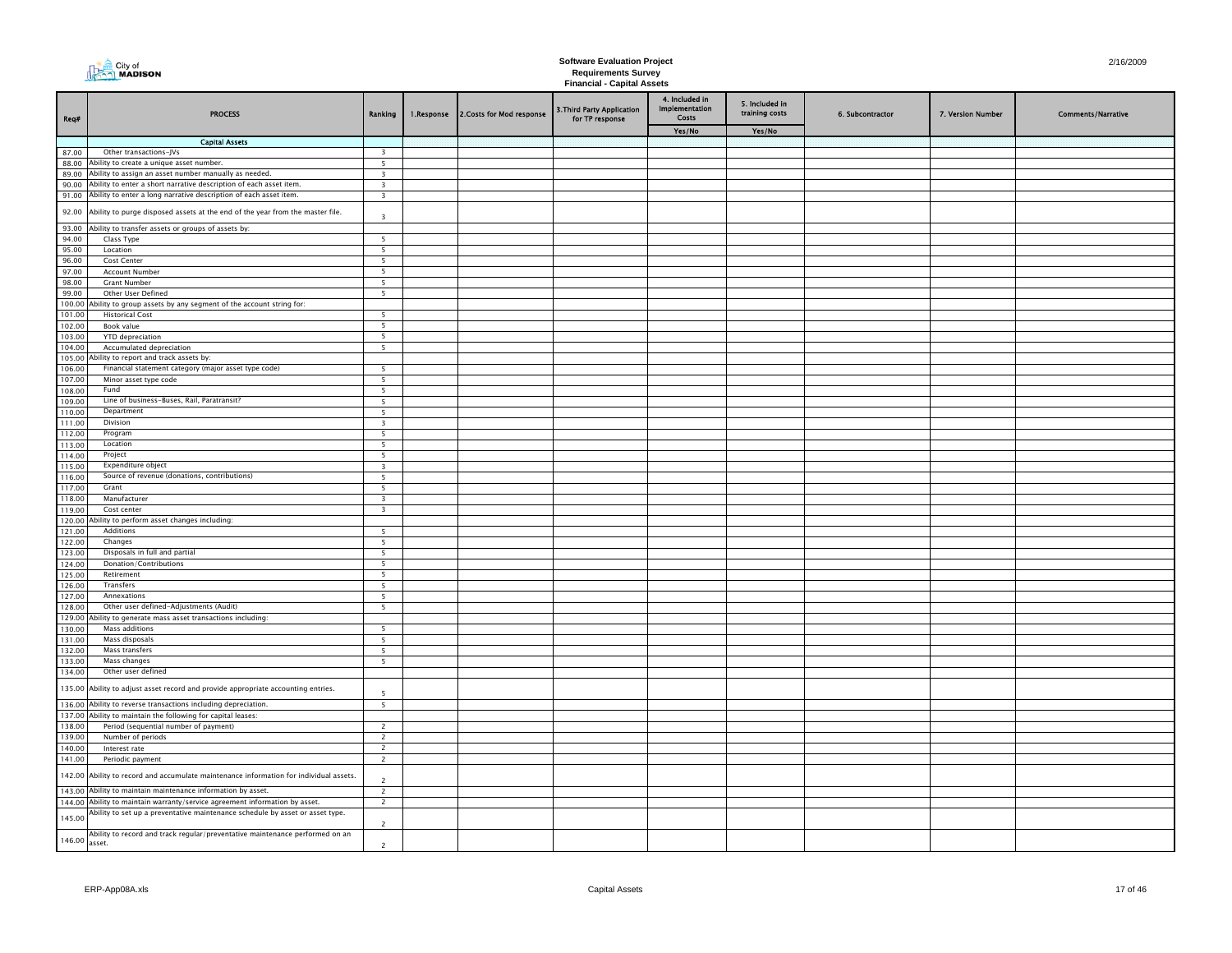|                  | <b>The City of</b><br><b>MADISON</b>                                                                                                                                                                           |                              |            |                           | <b>Software Evaluation Project</b>                              |                                                         |                                  |                  |                   | 2/16/2009                 |
|------------------|----------------------------------------------------------------------------------------------------------------------------------------------------------------------------------------------------------------|------------------------------|------------|---------------------------|-----------------------------------------------------------------|---------------------------------------------------------|----------------------------------|------------------|-------------------|---------------------------|
|                  |                                                                                                                                                                                                                |                              |            |                           | <b>Requirements Survey</b><br><b>Financial - Capital Assets</b> |                                                         |                                  |                  |                   |                           |
| Req#             | <b>PROCESS</b>                                                                                                                                                                                                 | Ranking                      | 1.Response | 2. Costs for Mod response | 3. Third Party Application<br>for TP response                   | 4. Included in<br><b>Implementation</b><br><b>Costs</b> | 5. Included in<br>training costs | 6. Subcontractor | 7. Version Number | <b>Comments/Narrative</b> |
|                  |                                                                                                                                                                                                                |                              |            |                           |                                                                 | Yes/No                                                  | Yes/No                           |                  |                   |                           |
|                  | <b>Capital Assets</b>                                                                                                                                                                                          |                              |            |                           |                                                                 |                                                         |                                  |                  |                   |                           |
| 147.00           | Ability to track assets less than a user defined amount without capitalizing in<br>he general ledger.                                                                                                          | $\overline{2}$               |            |                           |                                                                 |                                                         |                                  |                  |                   |                           |
|                  | 148.00 Ability to prevent duplicate asset numbers.                                                                                                                                                             | 5 <sup>5</sup>               |            |                           |                                                                 |                                                         |                                  |                  |                   |                           |
|                  | 149.00 Ability to support bar-coding technology (hand held device) for asset tagging.                                                                                                                          | $\overline{\phantom{a}}$     |            |                           |                                                                 |                                                         |                                  |                  |                   |                           |
| 150.00           | Ability to flag assets based on department, location and tag number for<br>nventory.                                                                                                                           | 5                            |            |                           |                                                                 |                                                         |                                  |                  |                   |                           |
| 151.00           | Ability to adjust an asset for partial asset replacement information and<br>utomatically record financially to the general ledger.                                                                             | 5                            |            |                           |                                                                 |                                                         |                                  |                  |                   |                           |
|                  | 152.00 Ability to transfer items to another department.                                                                                                                                                        | 5                            |            |                           |                                                                 |                                                         |                                  |                  |                   |                           |
|                  | 153.00 Ability to maintain financial transaction detail for large capital projects.                                                                                                                            | $\overline{5}$               |            |                           |                                                                 |                                                         |                                  |                  |                   |                           |
|                  | Ability to maintain the following transaction detail for multiyear capital projects:<br>154.00 purchase order, labor charges, work authorizations, change orders and journal<br>entries.                       | $\overline{3}$               |            |                           |                                                                 |                                                         |                                  |                  |                   |                           |
|                  | Depreciation                                                                                                                                                                                                   |                              |            |                           |                                                                 |                                                         |                                  |                  |                   |                           |
|                  | 155.00 Ability to set up assets as depreciable or not depreciable.                                                                                                                                             | 5                            |            |                           |                                                                 |                                                         |                                  |                  |                   |                           |
| 156.00           | Ability to set up and track multiple depreciation schedules such as monthly,<br>annually and other time periods.                                                                                               | 5                            |            |                           |                                                                 |                                                         |                                  |                  |                   |                           |
| 157.00           | Ability to adjust depreciation schedule retroactively for changes in useful life,<br>dditions, deletions or other adjustments to the cost.                                                                     | 5                            |            |                           |                                                                 |                                                         |                                  |                  |                   |                           |
|                  | 158.00 Ability to maintain depreciation life criteria by class type.                                                                                                                                           | $\overline{5}$               |            |                           |                                                                 |                                                         |                                  |                  |                   |                           |
|                  | 159.00 Ability to charge depreciation across multiple account segments.<br>160.00 Ability to automate monthly journal entries of depreciation.                                                                 | 5<br>$\overline{\mathbf{3}}$ |            |                           |                                                                 |                                                         |                                  |                  |                   |                           |
| 161.00           | Ability to identify asset depreciation as either an expense or eligible for<br>eimbursement.                                                                                                                   | $\overline{\mathbf{3}}$      |            |                           |                                                                 |                                                         |                                  |                  |                   |                           |
| 162.00           | Ability to flag depreciation as reimbursable by any segment of the account<br>string.                                                                                                                          | $\overline{\mathbf{3}}$      |            |                           |                                                                 |                                                         |                                  |                  |                   |                           |
|                  | 163.00 Ability to calculate depreciation using the following methods:                                                                                                                                          |                              |            |                           |                                                                 |                                                         |                                  |                  |                   |                           |
| 164.00           | Straight line with or without half year convention                                                                                                                                                             | $\overline{5}$               |            |                           |                                                                 |                                                         |                                  |                  |                   |                           |
| 165.00           | No depreciation                                                                                                                                                                                                | -5                           |            |                           |                                                                 |                                                         |                                  |                  |                   |                           |
| 166.00           | Other/User defined (Group)                                                                                                                                                                                     | $\overline{\mathbf{3}}$      |            |                           |                                                                 |                                                         |                                  |                  |                   |                           |
| 167.00           | Ability to switch depreciation methods by asset or asset types, with retroactive<br>dating or effective dating.                                                                                                | <b>S</b>                     |            |                           |                                                                 |                                                         |                                  |                  |                   |                           |
| 168.00           | Ability to change depreciation schedule (current and future) of undepreciated<br>balance when a useful life or cost is adjusted.                                                                               | <b>S</b>                     |            |                           |                                                                 |                                                         |                                  |                  |                   |                           |
| 169.00           | Ability to calculate depreciation for an item (as a whole or partially) at the time<br>of its transfer, sale or retirement.<br>Ability to forecast depreciation calculations for individual assets or group of | $\overline{\phantom{a}}$     |            |                           |                                                                 |                                                         |                                  |                  |                   |                           |
| 170.00           | assets.                                                                                                                                                                                                        | $\overline{z}$               |            |                           |                                                                 |                                                         |                                  |                  |                   |                           |
|                  | Asset Disposition, Retirement, and Theft                                                                                                                                                                       |                              |            |                           |                                                                 |                                                         |                                  |                  |                   |                           |
|                  | 171.00 Ability to forecast the impact of asset dispositions.                                                                                                                                                   | $\overline{z}$               |            |                           |                                                                 |                                                         |                                  |                  |                   |                           |
|                  | 172.00 Ability to compute the gain/loss associated with an asset.                                                                                                                                              | -5                           |            |                           |                                                                 |                                                         |                                  |                  |                   |                           |
| 174.00           | 173.00 Ability to record the following information with asset changes:<br>Date reported                                                                                                                        | $\mathbf{R}$                 |            |                           |                                                                 |                                                         |                                  |                  |                   |                           |
| 175.00           | Narrative text                                                                                                                                                                                                 | $\overline{3}$               |            |                           |                                                                 |                                                         |                                  |                  |                   |                           |
| 176.00           | Disposal date                                                                                                                                                                                                  | 5                            |            |                           |                                                                 |                                                         |                                  |                  |                   |                           |
| 177.00           | Disposal amount                                                                                                                                                                                                | -5                           |            |                           |                                                                 |                                                         |                                  |                  |                   |                           |
| 178.00           | Disposal percentage                                                                                                                                                                                            | 5                            |            |                           |                                                                 |                                                         |                                  |                  |                   |                           |
| 179.00<br>180.00 | Disposal method<br>Disposal type                                                                                                                                                                               | -5<br>5                      |            |                           |                                                                 |                                                         |                                  |                  |                   |                           |
| 181.00           | Police report information                                                                                                                                                                                      | $\overline{\phantom{0}}$     |            |                           |                                                                 |                                                         |                                  |                  |                   |                           |
| 182.00           | Electronic documents (including images and photos)                                                                                                                                                             | $\overline{\mathbf{3}}$      |            |                           |                                                                 |                                                         |                                  |                  |                   |                           |
|                  | 183.00 Ability to track replacement information for assets.                                                                                                                                                    | $\overline{3}$               |            |                           |                                                                 |                                                         |                                  |                  |                   |                           |
|                  | 184.00 Ability to record grant asset dispositions and proceeds of sales.                                                                                                                                       | 5                            |            |                           |                                                                 |                                                         |                                  |                  |                   |                           |
| 185.00           | Ability to attach grant expiration date to assets and notify users of upcoming<br>expiration dates.                                                                                                            | 5                            |            |                           |                                                                 |                                                         |                                  |                  |                   |                           |
|                  | 186.00 Ability to flag assets with disposal restrictions.                                                                                                                                                      | 5                            |            |                           |                                                                 |                                                         |                                  |                  |                   |                           |
|                  | 187.00 Ability to create accounting entries for gain or loss on disposal of assets.<br>188.00 Ability to prevent assets from being retired twice.                                                              | 5<br>5                       |            |                           |                                                                 |                                                         |                                  |                  |                   |                           |
|                  | 189.00 Ability to reverse/void a retirement, transfer, and disposal                                                                                                                                            | 5 <sup>2</sup>               |            |                           |                                                                 |                                                         |                                  |                  |                   |                           |
|                  | Reports, Analysis and Inquiries                                                                                                                                                                                |                              |            |                           |                                                                 |                                                         |                                  |                  |                   |                           |
| 190.00           | Ability to track and report on a dollar total of capital asset purchases by their<br>funding source and department.                                                                                            | 5                            |            |                           |                                                                 |                                                         |                                  |                  |                   |                           |
| 191.00           | Ability to report an asset by location, department, cost center and other<br>information.                                                                                                                      | $\overline{\phantom{a}}$     |            |                           |                                                                 |                                                         |                                  |                  |                   |                           |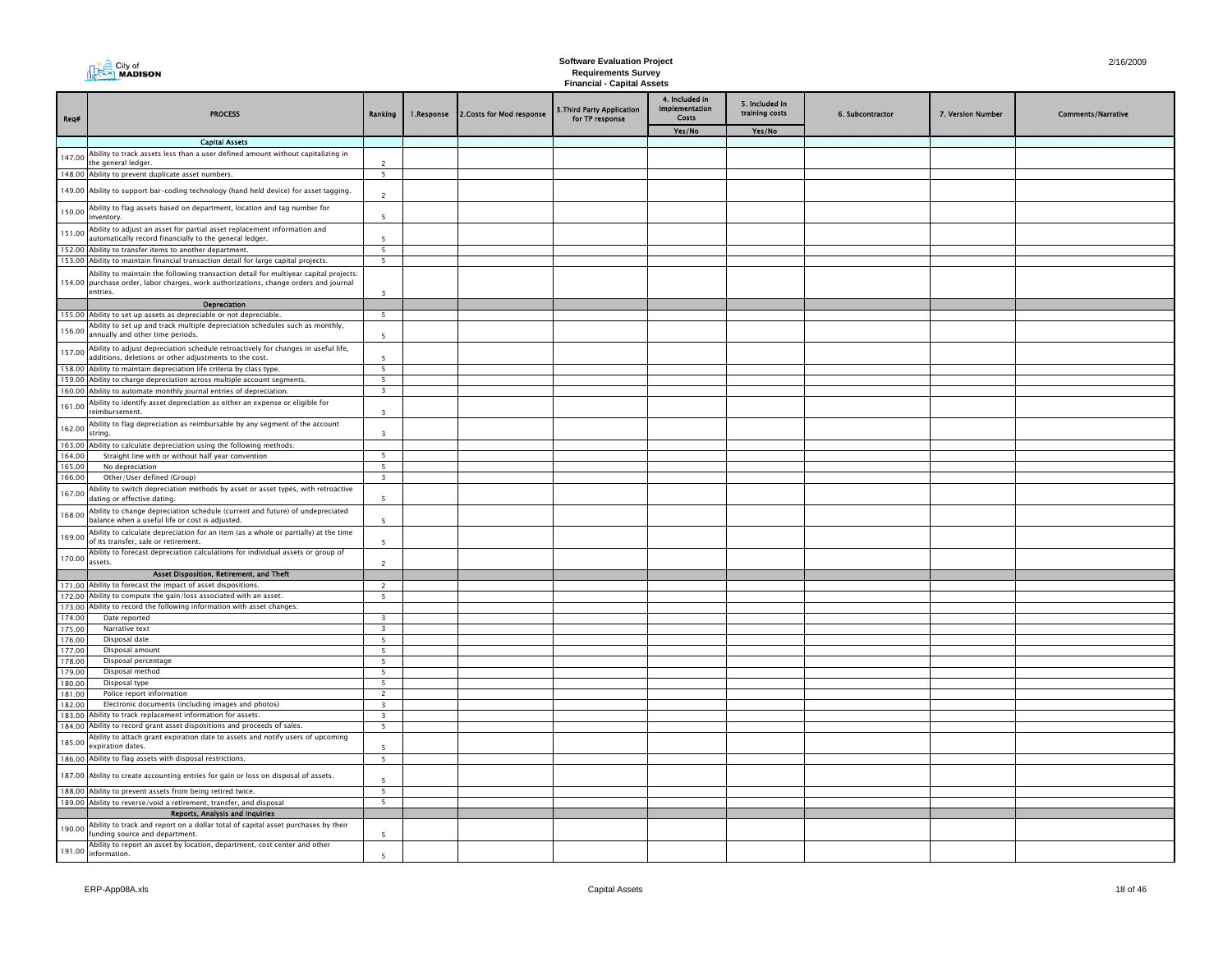|                  | <b>DEAR</b> City of<br>Read <b>MADISON</b>                                                                                                                    |                          | <b>Software Evaluation Project</b> | 2/16/2009                 |                                                                 |                                                  |                                  |                  |                   |                           |
|------------------|---------------------------------------------------------------------------------------------------------------------------------------------------------------|--------------------------|------------------------------------|---------------------------|-----------------------------------------------------------------|--------------------------------------------------|----------------------------------|------------------|-------------------|---------------------------|
|                  |                                                                                                                                                               |                          |                                    |                           | <b>Requirements Survey</b><br><b>Financial - Capital Assets</b> |                                                  |                                  |                  |                   |                           |
| Req#             | <b>PROCESS</b>                                                                                                                                                | Ranking                  | 1.Response                         | 2. Costs for Mod response | 3. Third Party Application<br>for TP response                   | 4. Included in<br>Implementation<br><b>Costs</b> | 5. Included in<br>training costs | 6. Subcontractor | 7. Version Number | <b>Comments/Narrative</b> |
|                  |                                                                                                                                                               |                          |                                    |                           |                                                                 | Yes/No                                           | Yes/No                           |                  |                   |                           |
|                  | <b>Capital Assets</b>                                                                                                                                         |                          |                                    |                           |                                                                 |                                                  |                                  |                  |                   |                           |
| 192.00           | Ability to perform online inquiry for details of each asset or a group of assets.                                                                             | $\overline{\phantom{a}}$ |                                    |                           |                                                                 |                                                  |                                  |                  |                   |                           |
| 193.00           | Ability to report by asset the following:                                                                                                                     |                          |                                    |                           |                                                                 |                                                  |                                  |                  |                   |                           |
| 194.00           | Additions                                                                                                                                                     | - 5                      |                                    |                           |                                                                 |                                                  |                                  |                  |                   |                           |
| 195.00           | Dispositions (retirements)                                                                                                                                    | 5                        |                                    |                           |                                                                 |                                                  |                                  |                  |                   |                           |
| 196.00           | Transfers (to and from)                                                                                                                                       | 5                        |                                    |                           |                                                                 |                                                  |                                  |                  |                   |                           |
| 197.00           | Adjustments                                                                                                                                                   | 5                        |                                    |                           |                                                                 |                                                  |                                  |                  |                   |                           |
| 198.00           | Donation                                                                                                                                                      | 5                        |                                    |                           |                                                                 |                                                  |                                  |                  |                   |                           |
| 199.00           | YTD balances (depreciation)                                                                                                                                   | 5                        |                                    |                           |                                                                 |                                                  |                                  |                  |                   |                           |
| 200.00           | Transaction audit trail report                                                                                                                                | 5                        |                                    |                           |                                                                 |                                                  |                                  |                  |                   |                           |
| 201.00           | Asset registers (all assets)                                                                                                                                  | 5                        |                                    |                           |                                                                 |                                                  |                                  |                  |                   |                           |
| 202.00           | Reconciling items (differences between capital asset file and General Ledger<br>by account).                                                                  | $\overline{\phantom{a}}$ |                                    |                           |                                                                 |                                                  |                                  |                  |                   |                           |
| 203.00           | <b>Construction in Progress</b>                                                                                                                               | -5                       |                                    |                           |                                                                 |                                                  |                                  |                  |                   |                           |
| 204.00<br>205.00 | Gains/Losses<br>Comprehensive Annual Financial Report (CAFR) (fixed asset balances in                                                                         | -5                       |                                    |                           |                                                                 |                                                  |                                  |                  |                   |                           |
|                  | CAFR format)                                                                                                                                                  | -5                       |                                    |                           |                                                                 |                                                  |                                  |                  |                   |                           |
| 206.00           | Insurance Valuation (assets with associated replacement cost)                                                                                                 | $\overline{2}$           |                                    |                           |                                                                 |                                                  |                                  |                  |                   |                           |
| 207.00           | User-defined fields                                                                                                                                           | -5                       |                                    |                           |                                                                 |                                                  |                                  |                  |                   |                           |
| 208.00           | Ability to report on current year's vs. prior year's changes, additions,<br>dispositions, transfers and other asset changes.                                  | $\overline{\phantom{a}}$ |                                    |                           |                                                                 |                                                  |                                  |                  |                   |                           |
| 209.00           | Ability to generate standard governmental capital assets reports and user-<br>defined capital assets reports in compliance with GASB 34.                      | $\overline{\phantom{a}}$ |                                    |                           |                                                                 |                                                  |                                  |                  |                   |                           |
|                  | 210.00 Ability to display or print subsidiary ledgers of capital asset balances.                                                                              | $\overline{\mathbf{3}}$  |                                    |                           |                                                                 |                                                  |                                  |                  |                   |                           |
|                  | Ability to produce a transaction register audit trail of all acquisitions, transfers,<br>211.00 changes and retirements during a user-defined time period by: |                          |                                    |                           |                                                                 |                                                  |                                  |                  |                   |                           |
| 212.00           | Asset type                                                                                                                                                    | 5                        |                                    |                           |                                                                 |                                                  |                                  |                  |                   |                           |
| 213.00           | Department                                                                                                                                                    | 5                        |                                    |                           |                                                                 |                                                  |                                  |                  |                   |                           |
| 214.00           | <b>Transaction date</b>                                                                                                                                       | 5                        |                                    |                           |                                                                 |                                                  |                                  |                  |                   |                           |
| 215.00           | Purchase amount                                                                                                                                               | $\overline{\mathbf{3}}$  |                                    |                           |                                                                 |                                                  |                                  |                  |                   |                           |
| 216.00           | Ability to provide a disposition report.                                                                                                                      | 5                        |                                    |                           |                                                                 |                                                  |                                  |                  |                   |                           |
| 217.00           | Ability to report a forecast replacement schedule, based on user-specified<br>criteria, such as useful life or scheduled disposition date.                    |                          |                                    |                           |                                                                 |                                                  |                                  |                  |                   |                           |
| 218.00           | Ability to produce depreciation reports by division, department, line of business,<br>City.                                                                   | -5                       |                                    |                           |                                                                 |                                                  |                                  |                  |                   |                           |
|                  | 219.00 Ability to report insurance schedules and information.                                                                                                 | $\overline{2}$           |                                    |                           |                                                                 |                                                  |                                  |                  |                   |                           |
|                  | 220.00 Ability to report all fixed asset balances in the standard CAFR format.                                                                                | -5                       |                                    |                           |                                                                 |                                                  |                                  |                  |                   |                           |
| 221.00           | Ability to report Statement of Fixed Assets in standard CAFR format.                                                                                          | 5                        |                                    |                           |                                                                 |                                                  |                                  |                  |                   |                           |
| 222.00           | Ability to report on the following:                                                                                                                           |                          |                                    |                           |                                                                 |                                                  |                                  |                  |                   |                           |
| 223.00           | A summary of fixed asset addition, deletion and transfer transactions<br>including capital projects                                                           | - 5                      |                                    |                           |                                                                 |                                                  |                                  |                  |                   |                           |
| 224.00           | View financial transaction history in the accounts restricted to capital<br>purchases including the amount budgeted, actual and encumbrance                   |                          |                                    |                           |                                                                 |                                                  |                                  |                  |                   |                           |
|                  |                                                                                                                                                               | -5                       |                                    |                           |                                                                 |                                                  |                                  |                  |                   |                           |
| 225.00           | Interest expense and income by capital project                                                                                                                | 5                        |                                    |                           |                                                                 |                                                  |                                  |                  |                   |                           |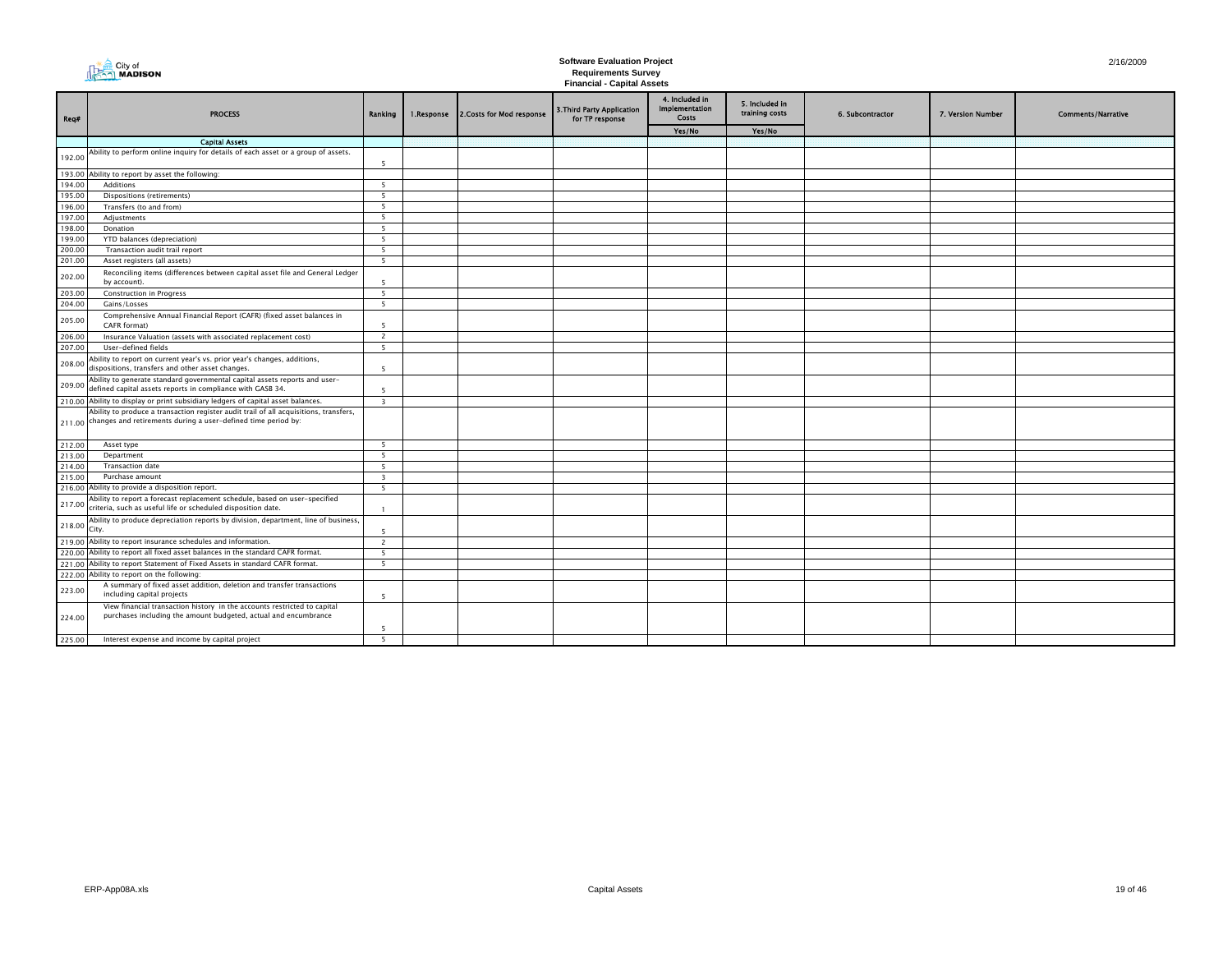**City of**<br> **City of**<br> **MADISON** 

#### **Software Evaluation Project Requirements Survey Financial - Cost Allocation**

|                | <b>Requirements Survey</b>                                                                                                                                                                                                                                                                                                                                                                        |                                                     | <b>Requirements Response Rules:</b> |                                                                                                                                                                                                                                                                                                                                                                                                                                                                                                                                                                                                                                                                                                                                                                                                                                                                                                                                                                                                                                                                                                                                                                                                                                                                                                                                                                           |                                                      |                                                  |                                  |                  |                   |                           |  |  |  |
|----------------|---------------------------------------------------------------------------------------------------------------------------------------------------------------------------------------------------------------------------------------------------------------------------------------------------------------------------------------------------------------------------------------------------|-----------------------------------------------------|-------------------------------------|---------------------------------------------------------------------------------------------------------------------------------------------------------------------------------------------------------------------------------------------------------------------------------------------------------------------------------------------------------------------------------------------------------------------------------------------------------------------------------------------------------------------------------------------------------------------------------------------------------------------------------------------------------------------------------------------------------------------------------------------------------------------------------------------------------------------------------------------------------------------------------------------------------------------------------------------------------------------------------------------------------------------------------------------------------------------------------------------------------------------------------------------------------------------------------------------------------------------------------------------------------------------------------------------------------------------------------------------------------------------------|------------------------------------------------------|--------------------------------------------------|----------------------------------|------------------|-------------------|---------------------------|--|--|--|
|                | Financial                                                                                                                                                                                                                                                                                                                                                                                         |                                                     |                                     |                                                                                                                                                                                                                                                                                                                                                                                                                                                                                                                                                                                                                                                                                                                                                                                                                                                                                                                                                                                                                                                                                                                                                                                                                                                                                                                                                                           |                                                      |                                                  |                                  |                  |                   |                           |  |  |  |
|                | The following functional, technical, workflow and reporting needs provide the<br>minimum requirements of the City of Madison. Please review the items carefully<br>and respond in accordance with the requirements response rules provided. Any<br>partial response will be deemed as an invalid response. MANDATORY: EVERY<br>REQUIREMENT (Req#) MUST HAVE A RESPONSE TO BE CONSIDERED COMPLETE. |                                                     |                                     | Column #1. Mandatory: Proposers are required to input one response per requirement using the drop down list provided.<br><b>Response Types:</b><br>F=Fully provided out of the box, or fully provided out of the box through basic configuration<br>Mod= Provided through a technical modification of the software (i.e. a customization)<br>TP = Provided through a proposed third party application or capability<br>RT = Provided through a built in or proposed reporting tool<br>NA = Not Available<br>Column #2. Proposers are requested to itemize estimated costs for all modification requirements.<br>Column #3. Proposers are requested to list the third party product name for all Third Party Product requirements.<br>Column #4. Mandatory: Proposers are required to mark yes or no to whether the implementation costs of this functionality is included in their cost proposal.<br>Column #5. Mandatory: Proposers are required to mark yes or no to whether the training costs of this functionality is included in their cost proposal.<br>Column #6. If a subcontractor is implementing or providing training for this functionality, please indicate the name of the subcontracting firm responsible for this functionality.<br>Column #7. Mandatory: Proposers are required to list the version number for all functionality proposed to the City. |                                                      |                                                  |                                  |                  |                   |                           |  |  |  |
| Req#           | <b>PROCESS</b>                                                                                                                                                                                                                                                                                                                                                                                    | Ranking                                             | 1.Response                          | 2. Costs for Mod response                                                                                                                                                                                                                                                                                                                                                                                                                                                                                                                                                                                                                                                                                                                                                                                                                                                                                                                                                                                                                                                                                                                                                                                                                                                                                                                                                 | <b>3. Third Party Application</b><br>for TP response | 4. Included in<br>Implementation<br><b>Costs</b> | 5. Included in<br>training costs | 6. Subcontractor | 7. Version Number | <b>Comments/Narrative</b> |  |  |  |
|                |                                                                                                                                                                                                                                                                                                                                                                                                   |                                                     |                                     |                                                                                                                                                                                                                                                                                                                                                                                                                                                                                                                                                                                                                                                                                                                                                                                                                                                                                                                                                                                                                                                                                                                                                                                                                                                                                                                                                                           |                                                      | Yes/No                                           | Yes/No                           |                  |                   |                           |  |  |  |
|                | <b>Cost Allocations</b><br><b>Critical &amp; Unique Requirements</b>                                                                                                                                                                                                                                                                                                                              |                                                     |                                     |                                                                                                                                                                                                                                                                                                                                                                                                                                                                                                                                                                                                                                                                                                                                                                                                                                                                                                                                                                                                                                                                                                                                                                                                                                                                                                                                                                           |                                                      |                                                  |                                  |                  |                   |                           |  |  |  |
|                | Ability to support multiple allocation methods of calculation driven by financial                                                                                                                                                                                                                                                                                                                 |                                                     |                                     |                                                                                                                                                                                                                                                                                                                                                                                                                                                                                                                                                                                                                                                                                                                                                                                                                                                                                                                                                                                                                                                                                                                                                                                                                                                                                                                                                                           |                                                      |                                                  |                                  |                  |                   |                           |  |  |  |
| M1             | and other data within the system (e.g. assets, number of employees, etc.)                                                                                                                                                                                                                                                                                                                         | 6                                                   |                                     |                                                                                                                                                                                                                                                                                                                                                                                                                                                                                                                                                                                                                                                                                                                                                                                                                                                                                                                                                                                                                                                                                                                                                                                                                                                                                                                                                                           |                                                      |                                                  |                                  |                  |                   |                           |  |  |  |
| M <sub>2</sub> | Ability to enter preliminary / what if cost allocations and review results prior to<br><b>GL</b> posting                                                                                                                                                                                                                                                                                          | 6                                                   |                                     |                                                                                                                                                                                                                                                                                                                                                                                                                                                                                                                                                                                                                                                                                                                                                                                                                                                                                                                                                                                                                                                                                                                                                                                                                                                                                                                                                                           |                                                      |                                                  |                                  |                  |                   |                           |  |  |  |
|                | <b>Cost Allocations Set Up and Processing</b>                                                                                                                                                                                                                                                                                                                                                     |                                                     |                                     |                                                                                                                                                                                                                                                                                                                                                                                                                                                                                                                                                                                                                                                                                                                                                                                                                                                                                                                                                                                                                                                                                                                                                                                                                                                                                                                                                                           |                                                      |                                                  |                                  |                  |                   |                           |  |  |  |
|                | Ability to set up, distribute and track multiple direct costs to multiple cost                                                                                                                                                                                                                                                                                                                    |                                                     |                                     |                                                                                                                                                                                                                                                                                                                                                                                                                                                                                                                                                                                                                                                                                                                                                                                                                                                                                                                                                                                                                                                                                                                                                                                                                                                                                                                                                                           |                                                      |                                                  |                                  |                  |                   |                           |  |  |  |
| 1.00           | centers.                                                                                                                                                                                                                                                                                                                                                                                          | 5                                                   |                                     |                                                                                                                                                                                                                                                                                                                                                                                                                                                                                                                                                                                                                                                                                                                                                                                                                                                                                                                                                                                                                                                                                                                                                                                                                                                                                                                                                                           |                                                      |                                                  |                                  |                  |                   |                           |  |  |  |
| 2.00           | Ability to set up, distribute and track multiple indirect costs to multiple cost<br>centers.                                                                                                                                                                                                                                                                                                      | $\overline{\phantom{a}}$                            |                                     |                                                                                                                                                                                                                                                                                                                                                                                                                                                                                                                                                                                                                                                                                                                                                                                                                                                                                                                                                                                                                                                                                                                                                                                                                                                                                                                                                                           |                                                      |                                                  |                                  |                  |                   |                           |  |  |  |
| 3.00           | Ability to set up a project as billable.                                                                                                                                                                                                                                                                                                                                                          | $\overline{\mathbf{3}}$                             |                                     |                                                                                                                                                                                                                                                                                                                                                                                                                                                                                                                                                                                                                                                                                                                                                                                                                                                                                                                                                                                                                                                                                                                                                                                                                                                                                                                                                                           |                                                      |                                                  |                                  |                  |                   |                           |  |  |  |
| 4.00           | Ability to set up cost allocation plans.                                                                                                                                                                                                                                                                                                                                                          | 5                                                   |                                     |                                                                                                                                                                                                                                                                                                                                                                                                                                                                                                                                                                                                                                                                                                                                                                                                                                                                                                                                                                                                                                                                                                                                                                                                                                                                                                                                                                           |                                                      |                                                  |                                  |                  |                   |                           |  |  |  |
| 5.00           | Ability to manage allocations by:                                                                                                                                                                                                                                                                                                                                                                 |                                                     |                                     |                                                                                                                                                                                                                                                                                                                                                                                                                                                                                                                                                                                                                                                                                                                                                                                                                                                                                                                                                                                                                                                                                                                                                                                                                                                                                                                                                                           |                                                      |                                                  |                                  |                  |                   |                           |  |  |  |
| 6.00           | Fund                                                                                                                                                                                                                                                                                                                                                                                              | $\overline{\phantom{0}}$                            |                                     |                                                                                                                                                                                                                                                                                                                                                                                                                                                                                                                                                                                                                                                                                                                                                                                                                                                                                                                                                                                                                                                                                                                                                                                                                                                                                                                                                                           |                                                      |                                                  |                                  |                  |                   |                           |  |  |  |
| 7.00           | Object                                                                                                                                                                                                                                                                                                                                                                                            | 5                                                   |                                     |                                                                                                                                                                                                                                                                                                                                                                                                                                                                                                                                                                                                                                                                                                                                                                                                                                                                                                                                                                                                                                                                                                                                                                                                                                                                                                                                                                           |                                                      |                                                  |                                  |                  |                   |                           |  |  |  |
| 8.00           | Agency                                                                                                                                                                                                                                                                                                                                                                                            | 5                                                   |                                     |                                                                                                                                                                                                                                                                                                                                                                                                                                                                                                                                                                                                                                                                                                                                                                                                                                                                                                                                                                                                                                                                                                                                                                                                                                                                                                                                                                           |                                                      |                                                  |                                  |                  |                   |                           |  |  |  |
| 9.00           | Goal<br><b>User Defined</b>                                                                                                                                                                                                                                                                                                                                                                       | $\overline{\phantom{0}}$                            |                                     |                                                                                                                                                                                                                                                                                                                                                                                                                                                                                                                                                                                                                                                                                                                                                                                                                                                                                                                                                                                                                                                                                                                                                                                                                                                                                                                                                                           |                                                      |                                                  |                                  |                  |                   |                           |  |  |  |
| 10.00<br>11.00 | Project                                                                                                                                                                                                                                                                                                                                                                                           | 5<br>5                                              |                                     |                                                                                                                                                                                                                                                                                                                                                                                                                                                                                                                                                                                                                                                                                                                                                                                                                                                                                                                                                                                                                                                                                                                                                                                                                                                                                                                                                                           |                                                      |                                                  |                                  |                  |                   |                           |  |  |  |
| 12.00          | Grant                                                                                                                                                                                                                                                                                                                                                                                             | 5                                                   |                                     |                                                                                                                                                                                                                                                                                                                                                                                                                                                                                                                                                                                                                                                                                                                                                                                                                                                                                                                                                                                                                                                                                                                                                                                                                                                                                                                                                                           |                                                      |                                                  |                                  |                  |                   |                           |  |  |  |
| 13.00          | User-defined level                                                                                                                                                                                                                                                                                                                                                                                | 5                                                   |                                     |                                                                                                                                                                                                                                                                                                                                                                                                                                                                                                                                                                                                                                                                                                                                                                                                                                                                                                                                                                                                                                                                                                                                                                                                                                                                                                                                                                           |                                                      |                                                  |                                  |                  |                   |                           |  |  |  |
| 14.00          | Ability to set up and track fixed and variable costs.                                                                                                                                                                                                                                                                                                                                             | $\overline{5}$                                      |                                     |                                                                                                                                                                                                                                                                                                                                                                                                                                                                                                                                                                                                                                                                                                                                                                                                                                                                                                                                                                                                                                                                                                                                                                                                                                                                                                                                                                           |                                                      |                                                  |                                  |                  |                   |                           |  |  |  |
|                | 15.00 Ability to distribute direct costs.                                                                                                                                                                                                                                                                                                                                                         | $\overline{\phantom{0}}$                            |                                     |                                                                                                                                                                                                                                                                                                                                                                                                                                                                                                                                                                                                                                                                                                                                                                                                                                                                                                                                                                                                                                                                                                                                                                                                                                                                                                                                                                           |                                                      |                                                  |                                  |                  |                   |                           |  |  |  |
| 16.00          | Ability to distribute overhead or indirect costs based on multiple user defined<br>criteria.                                                                                                                                                                                                                                                                                                      | 5                                                   |                                     |                                                                                                                                                                                                                                                                                                                                                                                                                                                                                                                                                                                                                                                                                                                                                                                                                                                                                                                                                                                                                                                                                                                                                                                                                                                                                                                                                                           |                                                      |                                                  |                                  |                  |                   |                           |  |  |  |
| 17.00          | Ability to set up and track frequency of allocation processing by type of cost or<br>other user defined factor.                                                                                                                                                                                                                                                                                   | 5                                                   |                                     |                                                                                                                                                                                                                                                                                                                                                                                                                                                                                                                                                                                                                                                                                                                                                                                                                                                                                                                                                                                                                                                                                                                                                                                                                                                                                                                                                                           |                                                      |                                                  |                                  |                  |                   |                           |  |  |  |
|                | Ability to setup and track start and end dates of indirect costs to be allocated.                                                                                                                                                                                                                                                                                                                 |                                                     |                                     |                                                                                                                                                                                                                                                                                                                                                                                                                                                                                                                                                                                                                                                                                                                                                                                                                                                                                                                                                                                                                                                                                                                                                                                                                                                                                                                                                                           |                                                      |                                                  |                                  |                  |                   |                           |  |  |  |
| 18.00          | 19.00 Ability to perform "what if" analysis related to allocation processing.                                                                                                                                                                                                                                                                                                                     | $\overline{\phantom{a}}$<br>$\overline{\mathbf{3}}$ |                                     |                                                                                                                                                                                                                                                                                                                                                                                                                                                                                                                                                                                                                                                                                                                                                                                                                                                                                                                                                                                                                                                                                                                                                                                                                                                                                                                                                                           |                                                      |                                                  |                                  |                  |                   |                           |  |  |  |
|                | Ability to track and reconcile general ledger, budget, project and grant                                                                                                                                                                                                                                                                                                                          |                                                     |                                     |                                                                                                                                                                                                                                                                                                                                                                                                                                                                                                                                                                                                                                                                                                                                                                                                                                                                                                                                                                                                                                                                                                                                                                                                                                                                                                                                                                           |                                                      |                                                  |                                  |                  |                   |                           |  |  |  |
| 20.00          | information.                                                                                                                                                                                                                                                                                                                                                                                      | 5                                                   |                                     |                                                                                                                                                                                                                                                                                                                                                                                                                                                                                                                                                                                                                                                                                                                                                                                                                                                                                                                                                                                                                                                                                                                                                                                                                                                                                                                                                                           |                                                      |                                                  |                                  |                  |                   |                           |  |  |  |
| 21.00          | Ability to set up and track fixed amount and percentages allocated.                                                                                                                                                                                                                                                                                                                               | 5                                                   |                                     |                                                                                                                                                                                                                                                                                                                                                                                                                                                                                                                                                                                                                                                                                                                                                                                                                                                                                                                                                                                                                                                                                                                                                                                                                                                                                                                                                                           |                                                      |                                                  |                                  |                  |                   |                           |  |  |  |
|                | 22.00 Ability to track non-financial data.                                                                                                                                                                                                                                                                                                                                                        | $\overline{\phantom{0}}$                            |                                     |                                                                                                                                                                                                                                                                                                                                                                                                                                                                                                                                                                                                                                                                                                                                                                                                                                                                                                                                                                                                                                                                                                                                                                                                                                                                                                                                                                           |                                                      |                                                  |                                  |                  |                   |                           |  |  |  |
|                | 23.00 Ability to reverse allocations with security and workflows.                                                                                                                                                                                                                                                                                                                                 | 5                                                   |                                     |                                                                                                                                                                                                                                                                                                                                                                                                                                                                                                                                                                                                                                                                                                                                                                                                                                                                                                                                                                                                                                                                                                                                                                                                                                                                                                                                                                           |                                                      |                                                  |                                  |                  |                   |                           |  |  |  |
| 24.00          | Ability to produce standard cost allocation reports.                                                                                                                                                                                                                                                                                                                                              | 5                                                   |                                     |                                                                                                                                                                                                                                                                                                                                                                                                                                                                                                                                                                                                                                                                                                                                                                                                                                                                                                                                                                                                                                                                                                                                                                                                                                                                                                                                                                           |                                                      |                                                  |                                  |                  |                   |                           |  |  |  |
|                | 25.00 Ability to manage the following costing methodologies:                                                                                                                                                                                                                                                                                                                                      |                                                     |                                     |                                                                                                                                                                                                                                                                                                                                                                                                                                                                                                                                                                                                                                                                                                                                                                                                                                                                                                                                                                                                                                                                                                                                                                                                                                                                                                                                                                           |                                                      |                                                  |                                  |                  |                   |                           |  |  |  |
| 26.00          | Actual Fixed Percentage                                                                                                                                                                                                                                                                                                                                                                           | $\overline{\mathbf{3}}$                             |                                     |                                                                                                                                                                                                                                                                                                                                                                                                                                                                                                                                                                                                                                                                                                                                                                                                                                                                                                                                                                                                                                                                                                                                                                                                                                                                                                                                                                           |                                                      |                                                  |                                  |                  |                   |                           |  |  |  |
| 27.00          | Actual Calculated Percentage<br><b>Standard Rate</b>                                                                                                                                                                                                                                                                                                                                              | $\overline{\mathbf{3}}$<br>$\overline{\mathbf{3}}$  |                                     |                                                                                                                                                                                                                                                                                                                                                                                                                                                                                                                                                                                                                                                                                                                                                                                                                                                                                                                                                                                                                                                                                                                                                                                                                                                                                                                                                                           |                                                      |                                                  |                                  |                  |                   |                           |  |  |  |
| 28.00<br>29.00 | Standard Cost per Unit                                                                                                                                                                                                                                                                                                                                                                            | $\overline{\mathbf{3}}$                             |                                     |                                                                                                                                                                                                                                                                                                                                                                                                                                                                                                                                                                                                                                                                                                                                                                                                                                                                                                                                                                                                                                                                                                                                                                                                                                                                                                                                                                           |                                                      |                                                  |                                  |                  |                   |                           |  |  |  |
| 30.00          | <b>Standard Amount</b>                                                                                                                                                                                                                                                                                                                                                                            | $\overline{\mathbf{3}}$                             |                                     |                                                                                                                                                                                                                                                                                                                                                                                                                                                                                                                                                                                                                                                                                                                                                                                                                                                                                                                                                                                                                                                                                                                                                                                                                                                                                                                                                                           |                                                      |                                                  |                                  |                  |                   |                           |  |  |  |
| 31.00          | Activity-Based                                                                                                                                                                                                                                                                                                                                                                                    | $\overline{\mathbf{3}}$                             |                                     |                                                                                                                                                                                                                                                                                                                                                                                                                                                                                                                                                                                                                                                                                                                                                                                                                                                                                                                                                                                                                                                                                                                                                                                                                                                                                                                                                                           |                                                      |                                                  |                                  |                  |                   |                           |  |  |  |
| 32.00          | Process                                                                                                                                                                                                                                                                                                                                                                                           | $\overline{\mathbf{3}}$                             |                                     |                                                                                                                                                                                                                                                                                                                                                                                                                                                                                                                                                                                                                                                                                                                                                                                                                                                                                                                                                                                                                                                                                                                                                                                                                                                                                                                                                                           |                                                      |                                                  |                                  |                  |                   |                           |  |  |  |
| 33.00          | Job Order                                                                                                                                                                                                                                                                                                                                                                                         | $\overline{\mathbf{3}}$                             |                                     |                                                                                                                                                                                                                                                                                                                                                                                                                                                                                                                                                                                                                                                                                                                                                                                                                                                                                                                                                                                                                                                                                                                                                                                                                                                                                                                                                                           |                                                      |                                                  |                                  |                  |                   |                           |  |  |  |
| 34.00          | User defined fields                                                                                                                                                                                                                                                                                                                                                                               | $\overline{\mathbf{3}}$                             |                                     |                                                                                                                                                                                                                                                                                                                                                                                                                                                                                                                                                                                                                                                                                                                                                                                                                                                                                                                                                                                                                                                                                                                                                                                                                                                                                                                                                                           |                                                      |                                                  |                                  |                  |                   |                           |  |  |  |
|                | Ability to set up and track multiple cost allocation rules and scenarios, including<br>35.00 user defined criteria.                                                                                                                                                                                                                                                                               | $\overline{\phantom{a}}$                            |                                     |                                                                                                                                                                                                                                                                                                                                                                                                                                                                                                                                                                                                                                                                                                                                                                                                                                                                                                                                                                                                                                                                                                                                                                                                                                                                                                                                                                           |                                                      |                                                  |                                  |                  |                   |                           |  |  |  |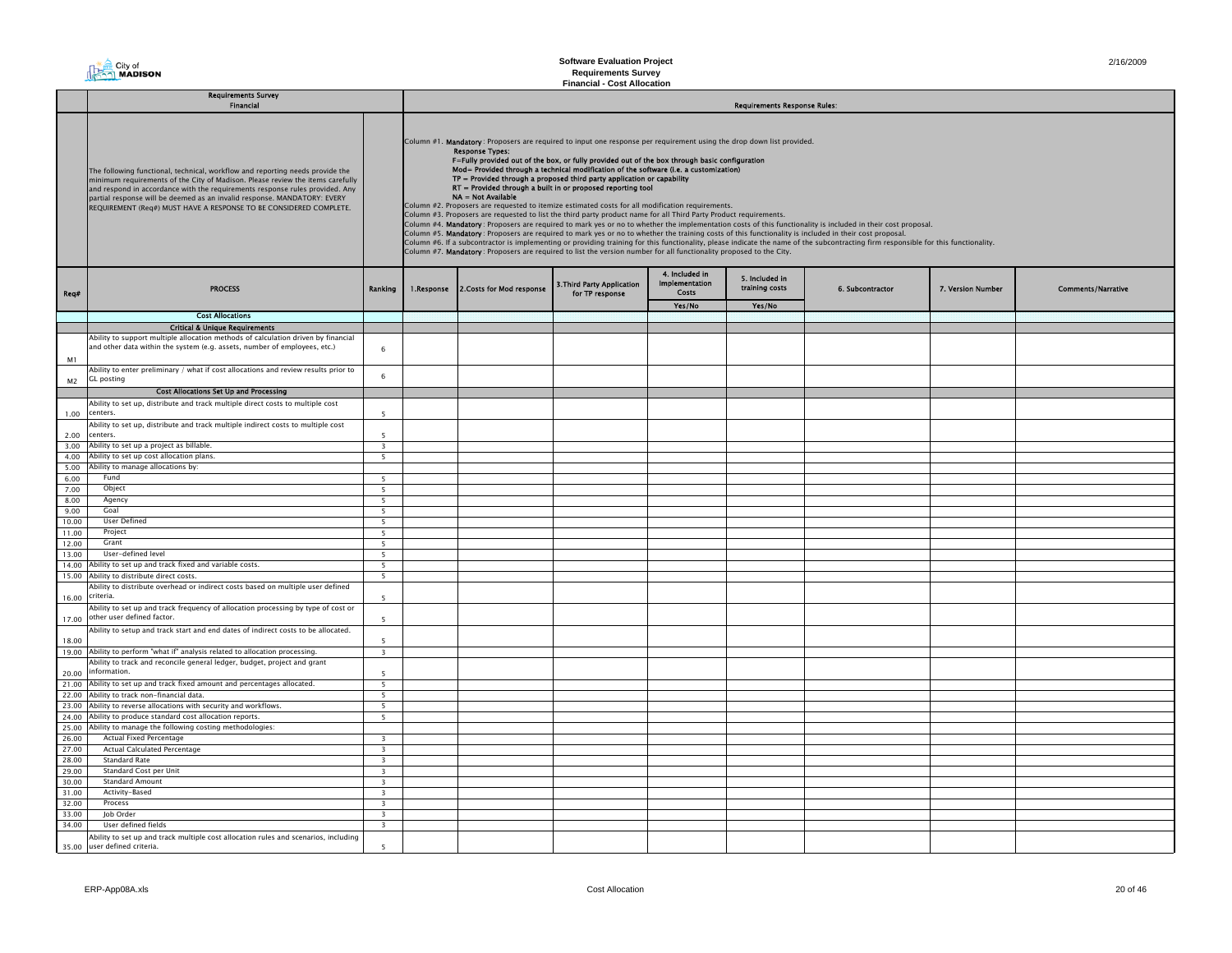|                | $\triangleq$ City of                                                                                                                                                |                                                    |            |                           | <b>Software Evaluation Project</b>                               |                                                  |                                  |                  |                   | 2/16/2009                 |
|----------------|---------------------------------------------------------------------------------------------------------------------------------------------------------------------|----------------------------------------------------|------------|---------------------------|------------------------------------------------------------------|--------------------------------------------------|----------------------------------|------------------|-------------------|---------------------------|
|                | <b>THE City of</b> City of                                                                                                                                          |                                                    |            |                           | <b>Requirements Survey</b><br><b>Financial - Cost Allocation</b> |                                                  |                                  |                  |                   |                           |
| Req#           | <b>PROCESS</b>                                                                                                                                                      | Ranking                                            | 1.Response | 2. Costs for Mod response | 3. Third Party Application<br>for TP response                    | 4. Included in<br>Implementation<br><b>Costs</b> | 5. Included in<br>training costs | 6. Subcontractor | 7. Version Number | <b>Comments/Narrative</b> |
|                |                                                                                                                                                                     |                                                    |            |                           |                                                                  | Yes/No                                           | Yes/No                           |                  |                   |                           |
|                | <b>Cost Allocations</b>                                                                                                                                             |                                                    |            |                           |                                                                  |                                                  |                                  |                  |                   |                           |
| 36.00          | Ability to set up and calculate multiple rates for cost allocations by user defined<br>criteria.                                                                    | 5                                                  |            |                           |                                                                  |                                                  |                                  |                  |                   |                           |
| 37.00          | Ability to set up units of service and allocate costs to customers (internal and<br>external to the City).                                                          |                                                    |            |                           |                                                                  |                                                  |                                  |                  |                   |                           |
|                | 38.00 Ability to set up indirect costs and track indirect cost allocations.                                                                                         | $\overline{\mathbf{3}}$                            |            |                           |                                                                  |                                                  |                                  |                  |                   |                           |
|                | 39.00 Ability to set up and allocate percentage based allocations.                                                                                                  | 5                                                  |            |                           |                                                                  |                                                  |                                  |                  |                   |                           |
|                | 40.00 Ability to set up and allocate flat fee amount allocations.                                                                                                   | $5 -$                                              |            |                           |                                                                  |                                                  |                                  |                  |                   |                           |
| 41.00          | Ability to set up and allocate allocation schedules, by user defined periods.                                                                                       |                                                    |            |                           |                                                                  |                                                  |                                  |                  |                   |                           |
|                | 42.00 Ability to set up one time and recurring cost allocation entries.                                                                                             | 5                                                  |            |                           |                                                                  |                                                  |                                  |                  |                   |                           |
| 43.00          | Ability to allocate costs to projects, grants, programs or other user defined<br>criteria.                                                                          | 5                                                  |            |                           |                                                                  |                                                  |                                  |                  |                   |                           |
| 44.00          | Ability to allocate total compensation to various funds, accounts and programs,<br>based upon user defined criteria.                                                |                                                    |            |                           |                                                                  |                                                  |                                  |                  |                   |                           |
| 45.00          | Ability to allocate various compensation types to funds, accounts and programs,<br>based upon user defined criteria.                                                |                                                    |            |                           |                                                                  |                                                  |                                  |                  |                   |                           |
|                | Ability to allocate fringe benefits to funds, accounts and programs, based upon<br>46.00 user defined criteria.                                                     | $\overline{3}$                                     |            |                           |                                                                  |                                                  |                                  |                  |                   |                           |
|                | Ability to import costs and rates into the budget development and analysis<br>47.00 process.                                                                        | 5                                                  |            |                           |                                                                  |                                                  |                                  |                  |                   |                           |
| 48.00          | Ability to track budgeted to actual cost allocations by user defined criteria.                                                                                      | $\overline{4}$                                     |            |                           |                                                                  |                                                  |                                  |                  |                   |                           |
| 49.00          | Ability to override cost allocations amounts and schedules, with security.<br><b>Cost Accounting Design</b>                                                         | -5                                                 |            |                           |                                                                  |                                                  |                                  |                  |                   |                           |
| 50.00          | Ability to track the following resource costs:                                                                                                                      |                                                    |            |                           |                                                                  |                                                  |                                  |                  |                   |                           |
| 51.00          | Salary and wages                                                                                                                                                    | $\overline{3}$                                     |            |                           |                                                                  |                                                  |                                  |                  |                   |                           |
| 52.00          | <b>Employee benefits</b>                                                                                                                                            | $\overline{\mathbf{3}}$                            |            |                           |                                                                  |                                                  |                                  |                  |                   |                           |
| 53.00          | Overtime                                                                                                                                                            | $\overline{\mathbf{3}}$                            |            |                           |                                                                  |                                                  |                                  |                  |                   |                           |
| 54.00          | Special pays                                                                                                                                                        | $\overline{3}$                                     |            |                           |                                                                  |                                                  |                                  |                  |                   |                           |
| 55.00          | Additional labor costs                                                                                                                                              | $\overline{\mathbf{3}}$                            |            |                           |                                                                  |                                                  |                                  |                  |                   |                           |
| 56.00<br>57.00 | Supplies<br>Materials                                                                                                                                               | $\overline{3}$                                     |            |                           |                                                                  |                                                  |                                  |                  |                   |                           |
| 58.00          | Equipment                                                                                                                                                           | $\overline{\mathbf{3}}$<br>$\overline{\mathbf{3}}$ |            |                           |                                                                  |                                                  |                                  |                  |                   |                           |
| 59.00          | Utilities                                                                                                                                                           | $\overline{\mathbf{3}}$                            |            |                           |                                                                  |                                                  |                                  |                  |                   |                           |
| 60.00          | <b>Furniture and Fixtures</b>                                                                                                                                       | $\overline{\mathbf{3}}$                            |            |                           |                                                                  |                                                  |                                  |                  |                   |                           |
| 61.00          | <b>Information Technology</b>                                                                                                                                       | $\overline{\mathbf{3}}$                            |            |                           |                                                                  |                                                  |                                  |                  |                   |                           |
| 62.00          | Communication                                                                                                                                                       | $\overline{\mathbf{3}}$                            |            |                           |                                                                  |                                                  |                                  |                  |                   |                           |
| 63.00<br>64.00 | <b>Contracted Services</b><br><b>Indirect Costs</b>                                                                                                                 | $\overline{\mathbf{3}}$<br>$\overline{\mathbf{3}}$ |            |                           |                                                                  |                                                  |                                  |                  |                   |                           |
|                | Other Expenditures (Cost Payment Vouchers, Journal Entries) done                                                                                                    |                                                    |            |                           |                                                                  |                                                  |                                  |                  |                   |                           |
| 65.00          | separately                                                                                                                                                          | $\overline{\mathbf{3}}$                            |            |                           |                                                                  |                                                  |                                  |                  |                   |                           |
| 66.00          | Ability to classify costs as direct expense or asset related.                                                                                                       | $5\overline{5}$                                    |            |                           |                                                                  |                                                  |                                  |                  |                   |                           |
| 67.00          | Ability to classify costs as indirect expense.                                                                                                                      | $\overline{\mathbf{3}}$                            |            |                           |                                                                  |                                                  |                                  |                  |                   |                           |
| 68.00          | Ability to classify costs as direct and allowable by grant, project, program,<br>location, department or other user defined.                                        | $\overline{3}$                                     |            |                           |                                                                  |                                                  |                                  |                  |                   |                           |
| 69.00          | Ability to classify costs as direct and not allowable by grant, project, program,<br>location, department or other user defined.                                    | $\overline{\mathbf{3}}$                            |            |                           |                                                                  |                                                  |                                  |                  |                   |                           |
| 70.00          | Ability to classify costs as indirect and allowable by grant, project, program,<br>location, department or other user defined.                                      | $\overline{\mathbf{3}}$                            |            |                           |                                                                  |                                                  |                                  |                  |                   |                           |
| 71.00          | Ability to classify costs as indirect and not allowable by grant, project, program,<br>location, department or other user defined.                                  | $\overline{3}$                                     |            |                           |                                                                  |                                                  |                                  |                  |                   |                           |
|                | 72.00 Ability to classify costs as federal agency allowable or not allowable.                                                                                       | $\overline{\mathbf{3}}$                            |            |                           |                                                                  |                                                  |                                  |                  |                   |                           |
|                | 73.00 Ability to track total allowable charges by user defined periods.                                                                                             | $\overline{\mathbf{3}}$                            |            |                           |                                                                  |                                                  |                                  |                  |                   |                           |
| 74.00          | Ability to roll up by cost center and/or direct/indirect and/or allowable/not<br>allowable.                                                                         | $\overline{4}$                                     |            |                           |                                                                  |                                                  |                                  |                  |                   |                           |
|                | 75.00 Ability to classify costs as reimbursable or non-reimbursable.                                                                                                | $\overline{\mathbf{3}}$                            |            |                           |                                                                  |                                                  |                                  |                  |                   |                           |
|                | 76.00 Ability to transfer cost information to accounts receivable for billing<br>Ability to calculate user defined rates for an activity, service, project or other | $\overline{\mathbf{3}}$                            |            |                           |                                                                  |                                                  |                                  |                  |                   |                           |
| 77.00          | task or job.<br>78.00 Ability to set up internal and external rates.                                                                                                | $\overline{\mathbf{3}}$<br>$\overline{5}$          |            |                           |                                                                  |                                                  |                                  |                  |                   |                           |
|                | Ability to allow overhead rates to be redistributed and amended at user-defined                                                                                     |                                                    |            |                           |                                                                  |                                                  |                                  |                  |                   |                           |
| 79.00          | periods.<br>80.00 Ability to track the source of costs.                                                                                                             | $\overline{\mathbf{3}}$                            |            |                           |                                                                  |                                                  |                                  |                  |                   |                           |
|                | Ability to manage jobs that collect costs (pools) and jobs where costs are                                                                                          |                                                    |            |                           |                                                                  |                                                  |                                  |                  |                   |                           |
| 81.00          | distributed (bases).                                                                                                                                                | $\overline{\mathbf{3}}$                            |            |                           |                                                                  |                                                  |                                  |                  |                   |                           |
|                | 82.00 Ability to distribute payroll expenses and benefits.                                                                                                          | 5                                                  |            |                           |                                                                  |                                                  |                                  |                  |                   |                           |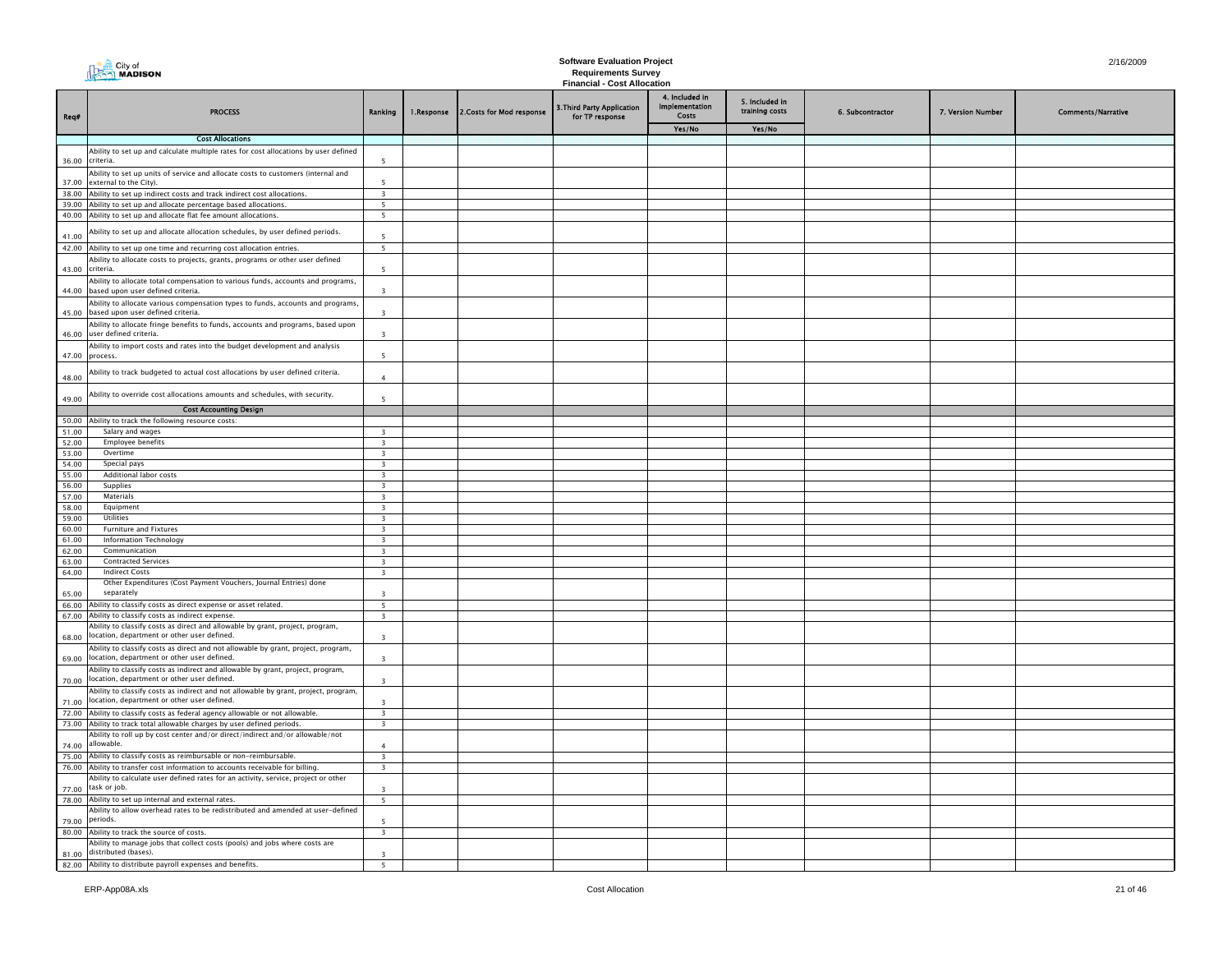|        | City of<br><b>NADISON</b>                                                                                          |                          |            | <b>Software Evaluation Project</b><br><b>Requirements Survey</b><br><b>Financial - Cost Allocation</b> | 2/16/2009                                     |                                                  |                                  |                  |                   |                           |
|--------|--------------------------------------------------------------------------------------------------------------------|--------------------------|------------|--------------------------------------------------------------------------------------------------------|-----------------------------------------------|--------------------------------------------------|----------------------------------|------------------|-------------------|---------------------------|
| Req#   | <b>PROCESS</b>                                                                                                     | Ranking                  | 1.Response | 2. Costs for Mod response                                                                              | 3. Third Party Application<br>for TP response | 4. Included in<br><b>Implementation</b><br>Costs | 5. Included in<br>training costs | 6. Subcontractor | 7. Version Number | <b>Comments/Narrative</b> |
|        |                                                                                                                    |                          |            |                                                                                                        |                                               | Yes/No                                           | Yes/No                           |                  |                   |                           |
|        | <b>Cost Allocations</b>                                                                                            |                          |            |                                                                                                        |                                               |                                                  |                                  |                  |                   |                           |
|        | 83.00 Ability to calculate new allocation rates.                                                                   | - 5                      |            |                                                                                                        |                                               |                                                  |                                  |                  |                   |                           |
| 84.00  | Ability to apply usage rates to following various types of activities:                                             |                          |            |                                                                                                        |                                               |                                                  |                                  |                  |                   |                           |
| 85.00  | Multiple fixed rates                                                                                               | $\overline{\mathbf{3}}$  |            |                                                                                                        |                                               |                                                  |                                  |                  |                   |                           |
| 86.00  | Multiple fixed percentage                                                                                          | $\overline{\mathbf{3}}$  |            |                                                                                                        |                                               |                                                  |                                  |                  |                   |                           |
| 87.00  | Labor                                                                                                              | $\overline{\mathbf{3}}$  |            |                                                                                                        |                                               |                                                  |                                  |                  |                   |                           |
| 88.00  | Non-labor                                                                                                          | $\overline{\mathbf{3}}$  |            |                                                                                                        |                                               |                                                  |                                  |                  |                   |                           |
| 89.00  | Actual cost                                                                                                        | $\overline{\mathbf{3}}$  |            |                                                                                                        |                                               |                                                  |                                  |                  |                   |                           |
| 90.00  | Average cost                                                                                                       | $\overline{\mathbf{3}}$  |            |                                                                                                        |                                               |                                                  |                                  |                  |                   |                           |
| 91.00  | Average cost over a user-defined time period                                                                       | $\overline{\mathbf{3}}$  |            |                                                                                                        |                                               |                                                  |                                  |                  |                   |                           |
| 92.00  | Actual cost for user-defined time period<br>Other costs                                                            | $\overline{\mathbf{3}}$  |            |                                                                                                        |                                               |                                                  |                                  |                  |                   |                           |
| 93.00  | Ability to perform what if scenario rates using prior year average qualities per                                   | $\overline{3}$           |            |                                                                                                        |                                               |                                                  |                                  |                  |                   |                           |
| 94.00  | year and other scenarios.                                                                                          | $\overline{\mathbf{3}}$  |            |                                                                                                        |                                               |                                                  |                                  |                  |                   |                           |
|        | 95.00 Ability to input future year rates with effective dating.                                                    | $\overline{\mathbf{3}}$  |            |                                                                                                        |                                               |                                                  |                                  |                  |                   |                           |
|        | 96.00 Ability to workflow rates into budget worksheet.                                                             | $\overline{\mathbf{3}}$  |            |                                                                                                        |                                               |                                                  |                                  |                  |                   |                           |
|        | Ability to manage a user-entered adjusted rate to recalculate costs with security<br>97.00 and approval.           | $\overline{\mathbf{3}}$  |            |                                                                                                        |                                               |                                                  |                                  |                  |                   |                           |
|        | Ability to retroactively post rates or costs, with security and approval to one or<br>98.00 multiple accounts.     | $\overline{\mathbf{3}}$  |            |                                                                                                        |                                               |                                                  |                                  |                  |                   |                           |
|        | Ability to drill down up and down from cost allocation to grant, project, payroll<br>99.00 and other transactions. | - 5                      |            |                                                                                                        |                                               |                                                  |                                  |                  |                   |                           |
|        | <b>Cost Accounting Billing</b>                                                                                     |                          |            |                                                                                                        |                                               |                                                  |                                  |                  |                   |                           |
|        | 100.00 Ability to create interdepartmental billings.                                                               | -5                       |            |                                                                                                        |                                               |                                                  |                                  |                  |                   |                           |
|        | Ability to transmit online interdepartmental billings with line-item detailed                                      |                          |            |                                                                                                        |                                               |                                                  |                                  |                  |                   |                           |
|        | 101.00 charges.                                                                                                    | -5                       |            |                                                                                                        |                                               |                                                  |                                  |                  |                   |                           |
|        | 102.00 Ability to allocate across the City or by department.                                                       | -5                       |            |                                                                                                        |                                               |                                                  |                                  |                  |                   |                           |
|        | 103.00 Ability to allocate cost pools, by percentage or weighting.                                                 | -5                       |            |                                                                                                        |                                               |                                                  |                                  |                  |                   |                           |
|        | Ability to prioritize the sequence of cost allocations (e.g. highest priority to                                   |                          |            |                                                                                                        |                                               |                                                  |                                  |                  |                   |                           |
|        | 104.00 lowest priority).                                                                                           | -5                       |            |                                                                                                        |                                               |                                                  |                                  |                  |                   |                           |
|        | 105.00 Ability to collect units of service and bill at pre-determined rates.                                       | $\overline{3}$           |            |                                                                                                        |                                               |                                                  |                                  |                  |                   |                           |
|        | 106.00 Ability to accumulate charges over multiple fiscal years                                                    | $\overline{\mathbf{z}}$  |            |                                                                                                        |                                               |                                                  |                                  |                  |                   |                           |
|        | 107.00 Ability to charge billable and non-billable to a project (e.g., time).                                      | $\overline{\mathbf{3}}$  |            |                                                                                                        |                                               |                                                  |                                  |                  |                   |                           |
|        | Ability to bill the chargeable parts of a project and create the receivable (e.g.                                  |                          |            |                                                                                                        |                                               |                                                  |                                  |                  |                   |                           |
| 108.00 | HCMC is billed at a changing hourly rate).                                                                         | $\overline{\mathbf{3}}$  |            |                                                                                                        |                                               |                                                  |                                  |                  |                   |                           |
|        | <b>Cost Accounting Reporting</b>                                                                                   |                          |            |                                                                                                        |                                               |                                                  |                                  |                  |                   |                           |
|        | 109.00 Ability to manage multiple user defined cost reports.                                                       | $\overline{3}$           |            |                                                                                                        |                                               |                                                  |                                  |                  |                   |                           |
|        | 110.00 Ability to forecast/project future year's allocable costs.                                                  | 5                        |            |                                                                                                        |                                               |                                                  |                                  |                  |                   |                           |
|        | 111.00 Ability to report expenses, statistics, revenue by cost center.                                             | $\overline{\phantom{a}}$ |            |                                                                                                        |                                               |                                                  |                                  |                  |                   |                           |
|        | 112.00 Ability to reconcile actual allocated costs to estimated costs.                                             | -5                       |            |                                                                                                        |                                               |                                                  |                                  |                  |                   |                           |
|        | 113.00 Ability to provide external reporting based on COA.                                                         | $\overline{\mathbf{3}}$  |            |                                                                                                        |                                               |                                                  |                                  |                  |                   |                           |
|        | 114.00 Ability to report by revenue stream information.                                                            | $\overline{3}$           |            |                                                                                                        |                                               |                                                  |                                  |                  |                   |                           |
|        | 115.00 Ability to report by cost pool                                                                              | $\overline{\phantom{a}}$ |            |                                                                                                        |                                               |                                                  |                                  |                  |                   |                           |
|        | 116.00 Ability to report by expenses.                                                                              | 5 <sup>5</sup>           |            |                                                                                                        |                                               |                                                  |                                  |                  |                   |                           |
|        | 117.00 Ability to report internally on overall Citywide indirect or direct costs.                                  | - 5                      |            |                                                                                                        |                                               |                                                  |                                  |                  |                   |                           |
|        | 118.00 Ability to report on various services across the City.                                                      | -5                       |            |                                                                                                        |                                               |                                                  |                                  |                  |                   |                           |
|        | 119.00 Ability to report on total cost of service.                                                                 | $\overline{\mathbf{3}}$  |            |                                                                                                        |                                               |                                                  |                                  |                  |                   |                           |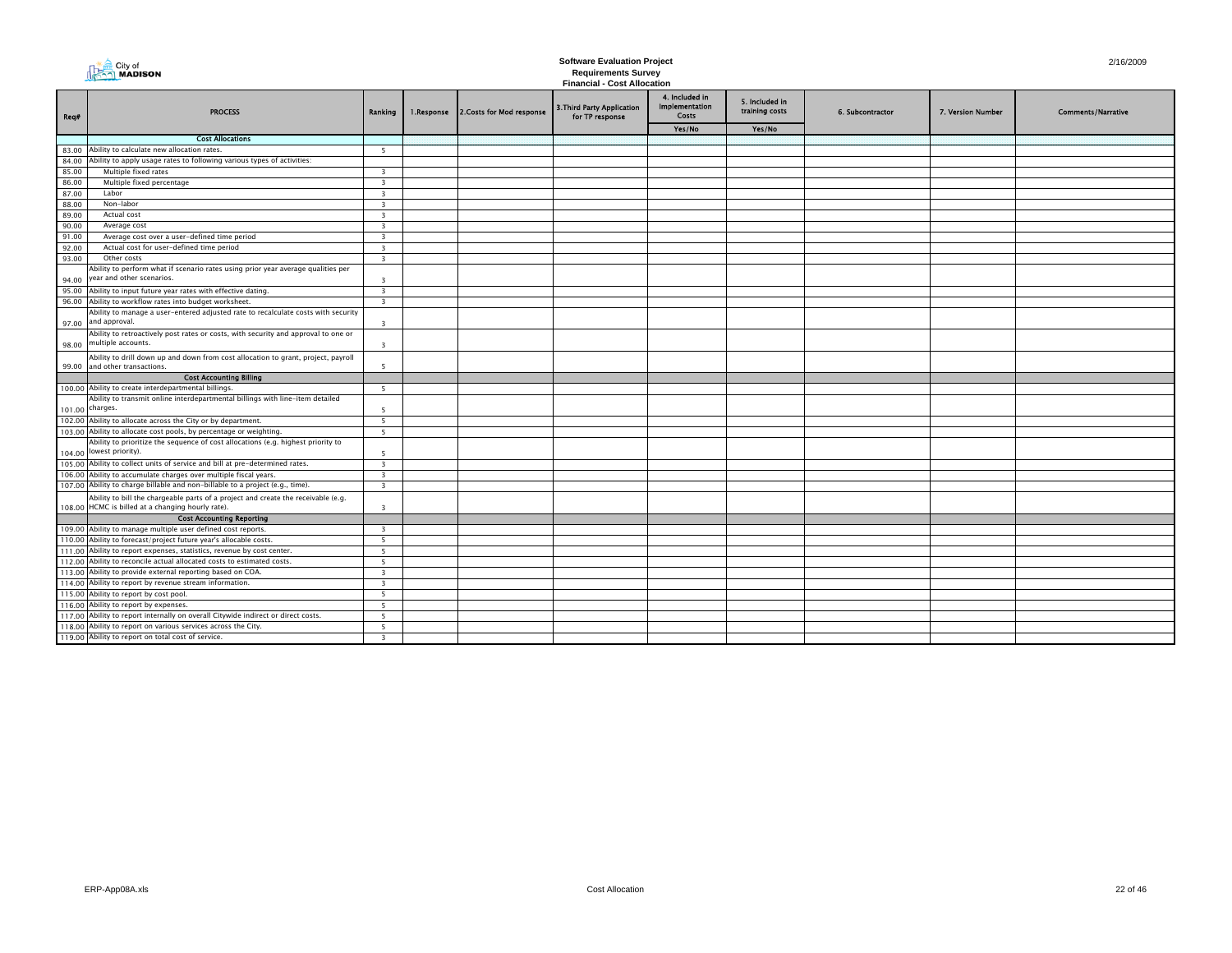

|                      | <b>Requirements Survey</b><br><b>Financial</b>                                                                                                                                                                                                                                                                                                                                                    |                                                      | <b>Requirements Response Rules:</b> |                                                                                                                                                                                                                                                                                                                                                                                                                                                                                                                                                                                                                                                                                                                                                                                                                                                                                                                                                                                                                                                                                                                                                                                                                                                                                                                                                                           |                                                      |                                                  |                                  |                  |                   |                           |  |  |  |  |
|----------------------|---------------------------------------------------------------------------------------------------------------------------------------------------------------------------------------------------------------------------------------------------------------------------------------------------------------------------------------------------------------------------------------------------|------------------------------------------------------|-------------------------------------|---------------------------------------------------------------------------------------------------------------------------------------------------------------------------------------------------------------------------------------------------------------------------------------------------------------------------------------------------------------------------------------------------------------------------------------------------------------------------------------------------------------------------------------------------------------------------------------------------------------------------------------------------------------------------------------------------------------------------------------------------------------------------------------------------------------------------------------------------------------------------------------------------------------------------------------------------------------------------------------------------------------------------------------------------------------------------------------------------------------------------------------------------------------------------------------------------------------------------------------------------------------------------------------------------------------------------------------------------------------------------|------------------------------------------------------|--------------------------------------------------|----------------------------------|------------------|-------------------|---------------------------|--|--|--|--|
|                      | The following functional, technical, workflow and reporting needs provide the<br>minimum requirements of the City of Madison. Please review the items carefully<br>and respond in accordance with the requirements response rules provided. Any<br>partial response will be deemed as an invalid response. MANDATORY: EVERY<br>REQUIREMENT (Req#) MUST HAVE A RESPONSE TO BE CONSIDERED COMPLETE. |                                                      |                                     | Column #1. Mandatory: Proposers are required to input one response per requirement using the drop down list provided.<br><b>Response Types:</b><br>F=Fully provided out of the box, or fully provided out of the box through basic configuration<br>Mod= Provided through a technical modification of the software (i.e. a customization)<br>TP = Provided through a proposed third party application or capability<br>RT = Provided through a built in or proposed reporting tool<br>NA = Not Available<br>Column #2. Proposers are requested to itemize estimated costs for all modification requirements.<br>Column #3. Proposers are requested to list the third party product name for all Third Party Product requirements.<br>Column #4. Mandatory: Proposers are required to mark yes or no to whether the implementation costs of this functionality is included in their cost proposal.<br>Column #5. Mandatory: Proposers are required to mark yes or no to whether the training costs of this functionality is included in their cost proposal.<br>Column #6. If a subcontractor is implementing or providing training for this functionality, please indicate the name of the subcontracting firm responsible for this functionality.<br>Column #7. Mandatory: Proposers are required to list the version number for all functionality proposed to the City. |                                                      |                                                  |                                  |                  |                   |                           |  |  |  |  |
| Req#                 | <b>PROCESS</b>                                                                                                                                                                                                                                                                                                                                                                                    | Ranking                                              |                                     | 1.Response 2.Costs for Mod response                                                                                                                                                                                                                                                                                                                                                                                                                                                                                                                                                                                                                                                                                                                                                                                                                                                                                                                                                                                                                                                                                                                                                                                                                                                                                                                                       | <b>3. Third Party Application</b><br>for TP response | 4. Included in<br><b>Implementation</b><br>Costs | 5. Included in<br>training costs | 6. Subcontractor | 7. Version Number | <b>Comments/Narrative</b> |  |  |  |  |
|                      |                                                                                                                                                                                                                                                                                                                                                                                                   |                                                      |                                     |                                                                                                                                                                                                                                                                                                                                                                                                                                                                                                                                                                                                                                                                                                                                                                                                                                                                                                                                                                                                                                                                                                                                                                                                                                                                                                                                                                           |                                                      | Yes/No                                           | Yes/No                           |                  |                   |                           |  |  |  |  |
|                      | <b>Accounts Receivable</b>                                                                                                                                                                                                                                                                                                                                                                        |                                                      |                                     |                                                                                                                                                                                                                                                                                                                                                                                                                                                                                                                                                                                                                                                                                                                                                                                                                                                                                                                                                                                                                                                                                                                                                                                                                                                                                                                                                                           |                                                      |                                                  |                                  |                  |                   |                           |  |  |  |  |
|                      | <b>Critical &amp; Unique Requirements</b>                                                                                                                                                                                                                                                                                                                                                         |                                                      |                                     |                                                                                                                                                                                                                                                                                                                                                                                                                                                                                                                                                                                                                                                                                                                                                                                                                                                                                                                                                                                                                                                                                                                                                                                                                                                                                                                                                                           |                                                      |                                                  |                                  |                  |                   |                           |  |  |  |  |
|                      | Ability to support recurring invoice processing (related to contracts) within the<br>system                                                                                                                                                                                                                                                                                                       | 6                                                    |                                     |                                                                                                                                                                                                                                                                                                                                                                                                                                                                                                                                                                                                                                                                                                                                                                                                                                                                                                                                                                                                                                                                                                                                                                                                                                                                                                                                                                           |                                                      |                                                  |                                  |                  |                   |                           |  |  |  |  |
| M1<br>M <sub>2</sub> | Ability to differentiate through an AR code or transaction type different types of<br>AR (by billing type, etc.)                                                                                                                                                                                                                                                                                  | 6                                                    |                                     |                                                                                                                                                                                                                                                                                                                                                                                                                                                                                                                                                                                                                                                                                                                                                                                                                                                                                                                                                                                                                                                                                                                                                                                                                                                                                                                                                                           |                                                      |                                                  |                                  |                  |                   |                           |  |  |  |  |
| M3                   | Ability to track inventory (by type of ticket and ticket #) of Metro Pass Cards                                                                                                                                                                                                                                                                                                                   | 6                                                    |                                     |                                                                                                                                                                                                                                                                                                                                                                                                                                                                                                                                                                                                                                                                                                                                                                                                                                                                                                                                                                                                                                                                                                                                                                                                                                                                                                                                                                           |                                                      |                                                  |                                  |                  |                   |                           |  |  |  |  |
| M <sub>4</sub>       | Ability for an external user (Sales Outlet) to track and update inventory of Metro<br>Pass Cards *at their location* online through a web-based self service tool.                                                                                                                                                                                                                                | 6                                                    |                                     |                                                                                                                                                                                                                                                                                                                                                                                                                                                                                                                                                                                                                                                                                                                                                                                                                                                                                                                                                                                                                                                                                                                                                                                                                                                                                                                                                                           |                                                      |                                                  |                                  |                  |                   |                           |  |  |  |  |
|                      | M5 Ability to setup a recurring AR Invoice template for periodic billing                                                                                                                                                                                                                                                                                                                          | -6                                                   |                                     |                                                                                                                                                                                                                                                                                                                                                                                                                                                                                                                                                                                                                                                                                                                                                                                                                                                                                                                                                                                                                                                                                                                                                                                                                                                                                                                                                                           |                                                      |                                                  |                                  |                  |                   |                           |  |  |  |  |
|                      | Ability to track sales of Metro Cards by Outlet (Customer) and Type of Pass                                                                                                                                                                                                                                                                                                                       |                                                      |                                     |                                                                                                                                                                                                                                                                                                                                                                                                                                                                                                                                                                                                                                                                                                                                                                                                                                                                                                                                                                                                                                                                                                                                                                                                                                                                                                                                                                           |                                                      |                                                  |                                  |                  |                   |                           |  |  |  |  |
| M6                   |                                                                                                                                                                                                                                                                                                                                                                                                   | 6                                                    |                                     |                                                                                                                                                                                                                                                                                                                                                                                                                                                                                                                                                                                                                                                                                                                                                                                                                                                                                                                                                                                                                                                                                                                                                                                                                                                                                                                                                                           |                                                      |                                                  |                                  |                  |                   |                           |  |  |  |  |
|                      | Accounts Receivable Set Up, Tracking and Billing                                                                                                                                                                                                                                                                                                                                                  |                                                      |                                     |                                                                                                                                                                                                                                                                                                                                                                                                                                                                                                                                                                                                                                                                                                                                                                                                                                                                                                                                                                                                                                                                                                                                                                                                                                                                                                                                                                           |                                                      |                                                  |                                  |                  |                   |                           |  |  |  |  |
| 1.00                 | bility to set up and track master customer files, including the following:                                                                                                                                                                                                                                                                                                                        |                                                      |                                     |                                                                                                                                                                                                                                                                                                                                                                                                                                                                                                                                                                                                                                                                                                                                                                                                                                                                                                                                                                                                                                                                                                                                                                                                                                                                                                                                                                           |                                                      |                                                  |                                  |                  |                   |                           |  |  |  |  |
| 2.00                 | Customer name                                                                                                                                                                                                                                                                                                                                                                                     | 5                                                    |                                     |                                                                                                                                                                                                                                                                                                                                                                                                                                                                                                                                                                                                                                                                                                                                                                                                                                                                                                                                                                                                                                                                                                                                                                                                                                                                                                                                                                           |                                                      |                                                  |                                  |                  |                   |                           |  |  |  |  |
| 3.00                 | Multiple names                                                                                                                                                                                                                                                                                                                                                                                    | $\overline{\phantom{0}}$                             |                                     |                                                                                                                                                                                                                                                                                                                                                                                                                                                                                                                                                                                                                                                                                                                                                                                                                                                                                                                                                                                                                                                                                                                                                                                                                                                                                                                                                                           |                                                      |                                                  |                                  |                  |                   |                           |  |  |  |  |
| 4.00                 | Previous names                                                                                                                                                                                                                                                                                                                                                                                    | $\overline{\mathbf{3}}$                              |                                     |                                                                                                                                                                                                                                                                                                                                                                                                                                                                                                                                                                                                                                                                                                                                                                                                                                                                                                                                                                                                                                                                                                                                                                                                                                                                                                                                                                           |                                                      |                                                  |                                  |                  |                   |                           |  |  |  |  |
| 5.00<br>6.00         | Entity/Organization                                                                                                                                                                                                                                                                                                                                                                               | 5<br>5 <sup>5</sup>                                  |                                     |                                                                                                                                                                                                                                                                                                                                                                                                                                                                                                                                                                                                                                                                                                                                                                                                                                                                                                                                                                                                                                                                                                                                                                                                                                                                                                                                                                           |                                                      |                                                  |                                  |                  |                   |                           |  |  |  |  |
| 7.00                 | Unique Customer number<br>Multiple user defined numbers                                                                                                                                                                                                                                                                                                                                           | $\overline{\phantom{0}}$                             |                                     |                                                                                                                                                                                                                                                                                                                                                                                                                                                                                                                                                                                                                                                                                                                                                                                                                                                                                                                                                                                                                                                                                                                                                                                                                                                                                                                                                                           |                                                      |                                                  |                                  |                  |                   |                           |  |  |  |  |
| 8.00                 | Social Security/tax ID number                                                                                                                                                                                                                                                                                                                                                                     | 5                                                    |                                     |                                                                                                                                                                                                                                                                                                                                                                                                                                                                                                                                                                                                                                                                                                                                                                                                                                                                                                                                                                                                                                                                                                                                                                                                                                                                                                                                                                           |                                                      |                                                  |                                  |                  |                   |                           |  |  |  |  |
| 9.00                 | Multiple addresses (main address, secondary address, and other addresses)                                                                                                                                                                                                                                                                                                                         | $\overline{\phantom{a}}$                             |                                     |                                                                                                                                                                                                                                                                                                                                                                                                                                                                                                                                                                                                                                                                                                                                                                                                                                                                                                                                                                                                                                                                                                                                                                                                                                                                                                                                                                           |                                                      |                                                  |                                  |                  |                   |                           |  |  |  |  |
| 10.00                | Multiple previous addresses                                                                                                                                                                                                                                                                                                                                                                       | $\overline{3}$                                       |                                     |                                                                                                                                                                                                                                                                                                                                                                                                                                                                                                                                                                                                                                                                                                                                                                                                                                                                                                                                                                                                                                                                                                                                                                                                                                                                                                                                                                           |                                                      |                                                  |                                  |                  |                   |                           |  |  |  |  |
| 11.00                | Contact name                                                                                                                                                                                                                                                                                                                                                                                      | - 5                                                  |                                     |                                                                                                                                                                                                                                                                                                                                                                                                                                                                                                                                                                                                                                                                                                                                                                                                                                                                                                                                                                                                                                                                                                                                                                                                                                                                                                                                                                           |                                                      |                                                  |                                  |                  |                   |                           |  |  |  |  |
| 12.00                | Telephone number, fax or email address                                                                                                                                                                                                                                                                                                                                                            | 5                                                    |                                     |                                                                                                                                                                                                                                                                                                                                                                                                                                                                                                                                                                                                                                                                                                                                                                                                                                                                                                                                                                                                                                                                                                                                                                                                                                                                                                                                                                           |                                                      |                                                  |                                  |                  |                   |                           |  |  |  |  |
| 13.00                | Third-party payor information                                                                                                                                                                                                                                                                                                                                                                     | 5                                                    |                                     |                                                                                                                                                                                                                                                                                                                                                                                                                                                                                                                                                                                                                                                                                                                                                                                                                                                                                                                                                                                                                                                                                                                                                                                                                                                                                                                                                                           |                                                      |                                                  |                                  |                  |                   |                           |  |  |  |  |
| 14.00                | <b>Billing address</b>                                                                                                                                                                                                                                                                                                                                                                            | 5 <sup>7</sup>                                       |                                     |                                                                                                                                                                                                                                                                                                                                                                                                                                                                                                                                                                                                                                                                                                                                                                                                                                                                                                                                                                                                                                                                                                                                                                                                                                                                                                                                                                           |                                                      |                                                  |                                  |                  |                   |                           |  |  |  |  |
| 15.00                | Billed to date                                                                                                                                                                                                                                                                                                                                                                                    | $\overline{\phantom{0}}$<br>$\overline{\phantom{a}}$ |                                     |                                                                                                                                                                                                                                                                                                                                                                                                                                                                                                                                                                                                                                                                                                                                                                                                                                                                                                                                                                                                                                                                                                                                                                                                                                                                                                                                                                           |                                                      |                                                  |                                  |                  |                   |                           |  |  |  |  |
| 16.00<br>17.00       | Dollars received to date<br>Penalties and Late Fees                                                                                                                                                                                                                                                                                                                                               | $5\overline{ }$                                      |                                     |                                                                                                                                                                                                                                                                                                                                                                                                                                                                                                                                                                                                                                                                                                                                                                                                                                                                                                                                                                                                                                                                                                                                                                                                                                                                                                                                                                           |                                                      |                                                  |                                  |                  |                   |                           |  |  |  |  |
| 18.00                | Aged outstanding balance                                                                                                                                                                                                                                                                                                                                                                          | 5                                                    |                                     |                                                                                                                                                                                                                                                                                                                                                                                                                                                                                                                                                                                                                                                                                                                                                                                                                                                                                                                                                                                                                                                                                                                                                                                                                                                                                                                                                                           |                                                      |                                                  |                                  |                  |                   |                           |  |  |  |  |
| 19.00                | Outstanding billings                                                                                                                                                                                                                                                                                                                                                                              | 5                                                    |                                     |                                                                                                                                                                                                                                                                                                                                                                                                                                                                                                                                                                                                                                                                                                                                                                                                                                                                                                                                                                                                                                                                                                                                                                                                                                                                                                                                                                           |                                                      |                                                  |                                  |                  |                   |                           |  |  |  |  |
| 20.00                | Previous balance                                                                                                                                                                                                                                                                                                                                                                                  | 5 <sup>5</sup>                                       |                                     |                                                                                                                                                                                                                                                                                                                                                                                                                                                                                                                                                                                                                                                                                                                                                                                                                                                                                                                                                                                                                                                                                                                                                                                                                                                                                                                                                                           |                                                      |                                                  |                                  |                  |                   |                           |  |  |  |  |
| 21.00                | Carry forward balance                                                                                                                                                                                                                                                                                                                                                                             | 5                                                    |                                     |                                                                                                                                                                                                                                                                                                                                                                                                                                                                                                                                                                                                                                                                                                                                                                                                                                                                                                                                                                                                                                                                                                                                                                                                                                                                                                                                                                           |                                                      |                                                  |                                  |                  |                   |                           |  |  |  |  |
| 22.00                | Pending billing-workflow process                                                                                                                                                                                                                                                                                                                                                                  | 5                                                    |                                     |                                                                                                                                                                                                                                                                                                                                                                                                                                                                                                                                                                                                                                                                                                                                                                                                                                                                                                                                                                                                                                                                                                                                                                                                                                                                                                                                                                           |                                                      |                                                  |                                  |                  |                   |                           |  |  |  |  |
| 23.00                | Date of last payment                                                                                                                                                                                                                                                                                                                                                                              | $5 -$                                                |                                     |                                                                                                                                                                                                                                                                                                                                                                                                                                                                                                                                                                                                                                                                                                                                                                                                                                                                                                                                                                                                                                                                                                                                                                                                                                                                                                                                                                           |                                                      |                                                  |                                  |                  |                   |                           |  |  |  |  |
| 24.00                | Amount of last payment                                                                                                                                                                                                                                                                                                                                                                            | $\overline{\phantom{0}}$                             |                                     |                                                                                                                                                                                                                                                                                                                                                                                                                                                                                                                                                                                                                                                                                                                                                                                                                                                                                                                                                                                                                                                                                                                                                                                                                                                                                                                                                                           |                                                      |                                                  |                                  |                  |                   |                           |  |  |  |  |
| 25.00                | Average elapsed time for payment of billings                                                                                                                                                                                                                                                                                                                                                      | $\overline{\mathbf{3}}$                              |                                     |                                                                                                                                                                                                                                                                                                                                                                                                                                                                                                                                                                                                                                                                                                                                                                                                                                                                                                                                                                                                                                                                                                                                                                                                                                                                                                                                                                           |                                                      |                                                  |                                  |                  |                   |                           |  |  |  |  |
| 26.00                | Adjustments                                                                                                                                                                                                                                                                                                                                                                                       | 5                                                    |                                     |                                                                                                                                                                                                                                                                                                                                                                                                                                                                                                                                                                                                                                                                                                                                                                                                                                                                                                                                                                                                                                                                                                                                                                                                                                                                                                                                                                           |                                                      |                                                  |                                  |                  |                   |                           |  |  |  |  |
| 27.00                | Write-offs                                                                                                                                                                                                                                                                                                                                                                                        | 5                                                    |                                     |                                                                                                                                                                                                                                                                                                                                                                                                                                                                                                                                                                                                                                                                                                                                                                                                                                                                                                                                                                                                                                                                                                                                                                                                                                                                                                                                                                           |                                                      |                                                  |                                  |                  |                   |                           |  |  |  |  |
| 28.00                | Cancellations                                                                                                                                                                                                                                                                                                                                                                                     | 5                                                    |                                     |                                                                                                                                                                                                                                                                                                                                                                                                                                                                                                                                                                                                                                                                                                                                                                                                                                                                                                                                                                                                                                                                                                                                                                                                                                                                                                                                                                           |                                                      |                                                  |                                  |                  |                   |                           |  |  |  |  |
| 29.00                | Parent child relationships<br>Confidentiality flag (e.g., juvenile flag)                                                                                                                                                                                                                                                                                                                          | 5                                                    |                                     |                                                                                                                                                                                                                                                                                                                                                                                                                                                                                                                                                                                                                                                                                                                                                                                                                                                                                                                                                                                                                                                                                                                                                                                                                                                                                                                                                                           |                                                      |                                                  |                                  |                  |                   |                           |  |  |  |  |
| 30.00<br>31.00       | Other user defined fields                                                                                                                                                                                                                                                                                                                                                                         | 5 <sup>5</sup><br>5 <sup>5</sup>                     |                                     |                                                                                                                                                                                                                                                                                                                                                                                                                                                                                                                                                                                                                                                                                                                                                                                                                                                                                                                                                                                                                                                                                                                                                                                                                                                                                                                                                                           |                                                      |                                                  |                                  |                  |                   |                           |  |  |  |  |
|                      |                                                                                                                                                                                                                                                                                                                                                                                                   |                                                      |                                     |                                                                                                                                                                                                                                                                                                                                                                                                                                                                                                                                                                                                                                                                                                                                                                                                                                                                                                                                                                                                                                                                                                                                                                                                                                                                                                                                                                           |                                                      |                                                  |                                  |                  |                   |                           |  |  |  |  |
| 32.00                | Ability to set up references to customers in other modules (e.g. AP vendors).                                                                                                                                                                                                                                                                                                                     | $\overline{a}$                                       |                                     |                                                                                                                                                                                                                                                                                                                                                                                                                                                                                                                                                                                                                                                                                                                                                                                                                                                                                                                                                                                                                                                                                                                                                                                                                                                                                                                                                                           |                                                      |                                                  |                                  |                  |                   |                           |  |  |  |  |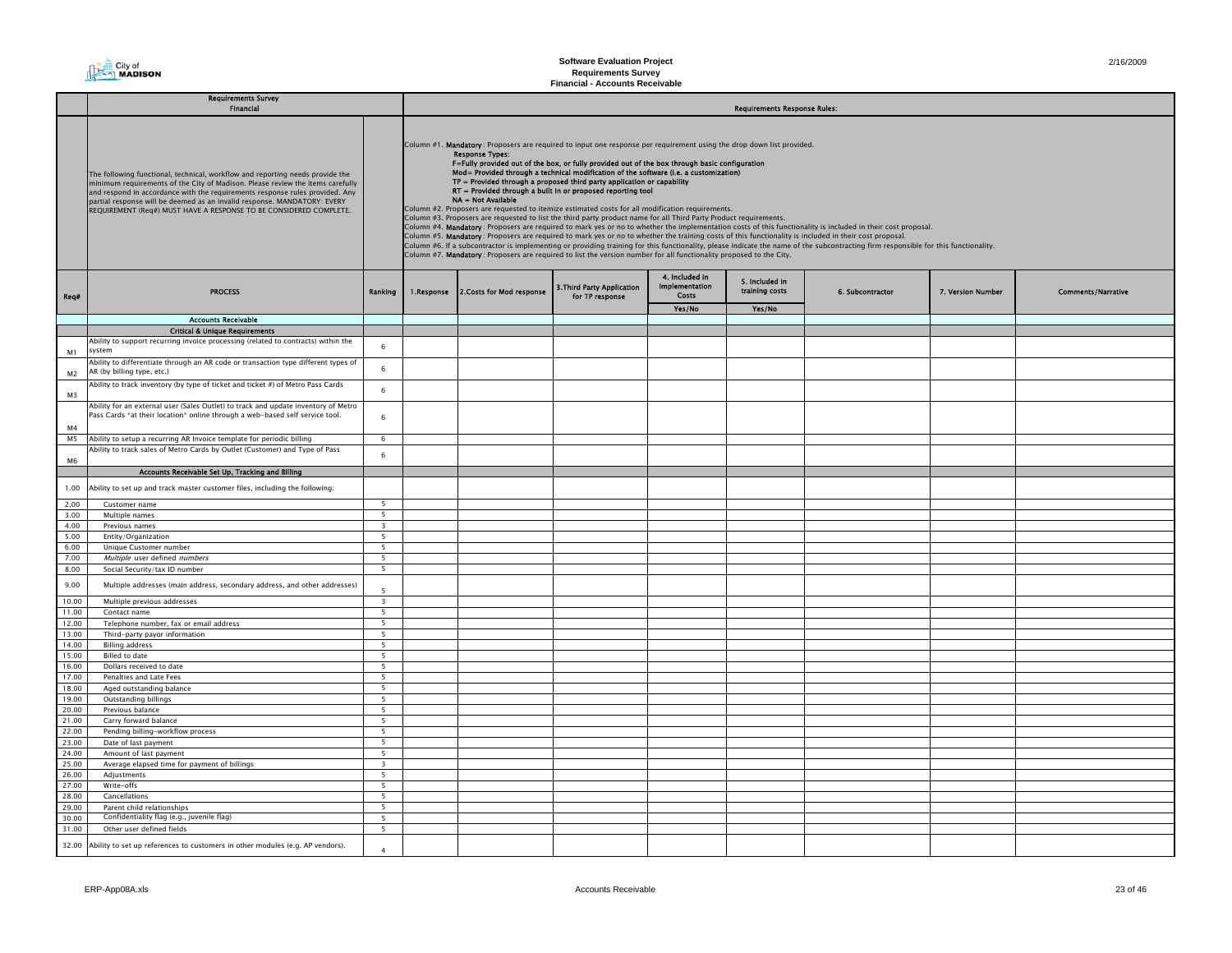| City of        |
|----------------|
| <b>NADISON</b> |

| Req#           | <b>PROCESS</b>                                                                                                                                                                                                            | Ranking                                            | 1.Response | 2. Costs for Mod response | 3. Third Party Application<br>for TP response | 4. Included in<br><b>Implementation</b><br>Costs | 5. Included in<br>training costs | 6. Subcontractor | 7. Version Number | <b>Comments/Narrative</b> |
|----------------|---------------------------------------------------------------------------------------------------------------------------------------------------------------------------------------------------------------------------|----------------------------------------------------|------------|---------------------------|-----------------------------------------------|--------------------------------------------------|----------------------------------|------------------|-------------------|---------------------------|
|                |                                                                                                                                                                                                                           |                                                    |            |                           |                                               | Yes/No                                           | Yes/No                           |                  |                   |                           |
|                | <b>Accounts Receivable</b>                                                                                                                                                                                                |                                                    |            |                           |                                               |                                                  |                                  |                  |                   |                           |
| 33.00          | Ability to set up references to employees who are customers (e.g. HR or Payroll<br>nodules).                                                                                                                              |                                                    |            |                           |                                               |                                                  |                                  |                  |                   |                           |
|                | 34.00 Ability to set up multiple invoice templates.                                                                                                                                                                       | 5                                                  |            |                           |                                               |                                                  |                                  |                  |                   |                           |
| 35.00          | Ability to set up multiple workflows and approvals based upon invoice type,<br>invoice amounts, commodity codes, service types, project information, grant<br>information, cost centers, program area and other criteria. | 5                                                  |            |                           |                                               |                                                  |                                  |                  |                   |                           |
| 36.00          | Ability to establish links with non property tax revenue metrics to City goals and<br>track progress and status.                                                                                                          | $\overline{\phantom{0}}$                           |            |                           |                                               |                                                  |                                  |                  |                   |                           |
| 37.00          | Ability to set up flexible and user defined billing rules, including:                                                                                                                                                     |                                                    |            |                           |                                               |                                                  |                                  |                  |                   |                           |
| 38.00          | Type of receivable                                                                                                                                                                                                        | 5                                                  |            |                           |                                               |                                                  |                                  |                  |                   |                           |
| 39.00          | Rates                                                                                                                                                                                                                     | 5                                                  |            |                           |                                               |                                                  |                                  |                  |                   |                           |
| 40.00          | Multiple dates (e.g. service date)                                                                                                                                                                                        | $\overline{\phantom{0}}$                           |            |                           |                                               |                                                  |                                  |                  |                   |                           |
| 41.00          | Multiple types of services                                                                                                                                                                                                | 5                                                  |            |                           |                                               |                                                  |                                  |                  |                   |                           |
| 42.00          | Multiple expense types                                                                                                                                                                                                    | -5                                                 |            |                           |                                               |                                                  |                                  |                  |                   |                           |
| 43.00          | Terms                                                                                                                                                                                                                     | 5                                                  |            |                           |                                               |                                                  |                                  |                  |                   |                           |
| 44.00          | Other user defined fields                                                                                                                                                                                                 | 5                                                  |            |                           |                                               |                                                  |                                  |                  |                   |                           |
| 45.00          | Ability to setup electronic, mail or fax invoices.<br>Ability to identify invoice delivery method based on the service type.                                                                                              | $\overline{4}$                                     |            |                           |                                               |                                                  |                                  |                  |                   |                           |
| 46.00<br>47.00 | Ability to flag invoices that contain confidential information, by type of service,<br>provider and other user defined criteria.                                                                                          | $\overline{4}$                                     |            |                           |                                               |                                                  |                                  |                  |                   |                           |
| 48.00          | Ability to override standard invoice delivery method by invoice (e.g., change<br>from e-mail to mail for a single invoice).                                                                                               | $\mathbf{A}$                                       |            |                           |                                               |                                                  |                                  |                  |                   |                           |
|                | 49.00 Ability to consolidate multiple line items into one invoice.                                                                                                                                                        | $\overline{\phantom{0}}$                           |            |                           |                                               |                                                  |                                  |                  |                   |                           |
| 50.00          | Ability to consolidate receivables from multiple departments into one invoice<br>per customer number or miscellaneous numbers.                                                                                            | -5                                                 |            |                           |                                               |                                                  |                                  |                  |                   |                           |
| 51.00          | Ability to split out revenue to cost centers based on percentage allocation or flat<br>dollar allocation.                                                                                                                 | -5                                                 |            |                           |                                               |                                                  |                                  |                  |                   |                           |
| 52.00          | Ability to automatically generate periodic or recurring invoices, statements,<br>collection notices and replacement bills on a user defined basis.                                                                        | $\overline{\phantom{a}}$                           |            |                           |                                               |                                                  |                                  |                  |                   |                           |
|                | 53.00 Ability to setup invoices as recurring or nonrecurring.                                                                                                                                                             | 5                                                  |            |                           |                                               |                                                  |                                  |                  |                   |                           |
| 54.00          | Ability to set up charges as interdepartmental electronic transfers instead of<br>invoicina.                                                                                                                              | $\overline{4}$                                     |            |                           |                                               |                                                  |                                  |                  |                   |                           |
| 55.00          | Ability to set up A/R aging rules based on service date, due date, type of<br>receivable, and other dates.                                                                                                                | $\overline{5}$                                     |            |                           |                                               |                                                  |                                  |                  |                   |                           |
| 56.00          | Ability to set up A/R escalation rules and penalties at the account level, program<br>level, receivable type, and other user defined.                                                                                     | $\overline{\phantom{a}}$                           |            |                           |                                               |                                                  |                                  |                  |                   |                           |
|                | 57.00 Ability to set up A/R aging templates for billing                                                                                                                                                                   | $\overline{\mathbf{3}}$                            |            |                           |                                               |                                                  |                                  |                  |                   |                           |
| 59.00          | 58.00 Ability to set up collection rules and tracking of collections efforts.<br>Ability to update accounts receivable records as cash is received and recorded                                                           | 5<br>$\overline{\phantom{a}}$                      |            |                           |                                               |                                                  |                                  |                  |                   |                           |
|                | (single entry) in real-time.<br>60.00 Ability to set up and receive electronic payments.                                                                                                                                  | $\overline{\mathbf{3}}$                            |            |                           |                                               |                                                  |                                  |                  |                   |                           |
| 61.00          | Ability to set up and receive payments via lockbox.                                                                                                                                                                       | $\overline{\mathbf{3}}$                            |            |                           |                                               |                                                  |                                  |                  |                   |                           |
| 62.00          | Ability to set up and receive payments via ACH.                                                                                                                                                                           | $\overline{\mathbf{3}}$                            |            |                           |                                               |                                                  |                                  |                  |                   |                           |
| 63.00          | Ability to accept remittance advices through various systems (e.g., point of sale<br>system).                                                                                                                             | $\overline{4}$                                     |            |                           |                                               |                                                  |                                  |                  |                   |                           |
| 64.00          | Ability to generate remittance notices with OCR lines.                                                                                                                                                                    | 5                                                  |            |                           |                                               |                                                  |                                  |                  |                   |                           |
| 65.00          | Ability to receive online payments via web based systems.                                                                                                                                                                 | 5                                                  |            |                           |                                               |                                                  |                                  |                  |                   |                           |
| 66.00          | Ability to set up interfaces with various point of sale systems and allow for input<br>from cash registers, scanners and bar-coded items.                                                                                 | $\overline{5}$                                     |            |                           |                                               |                                                  |                                  |                  |                   |                           |
|                | 67.00 Ability to set up and input the following invoice information:                                                                                                                                                      | $\overline{5}$                                     |            |                           |                                               |                                                  |                                  |                  |                   |                           |
| 68.00          | Accounting distribution                                                                                                                                                                                                   | 5 <sup>5</sup>                                     |            |                           |                                               |                                                  |                                  |                  |                   |                           |
| 69.00<br>70.00 | Department reference number<br>Customer purchase order number                                                                                                                                                             | $\overline{4}$                                     |            |                           |                                               |                                                  |                                  |                  |                   |                           |
| 71.00          | Invoice/credit memo number                                                                                                                                                                                                | -5                                                 |            |                           |                                               |                                                  |                                  |                  |                   |                           |
| 72.00          | Invoice/credit memo processing date                                                                                                                                                                                       | -5                                                 |            |                           |                                               |                                                  |                                  |                  |                   |                           |
| 73.00          | Invoice due date                                                                                                                                                                                                          | $5\overline{5}$                                    |            |                           |                                               |                                                  |                                  |                  |                   |                           |
| 74.00          | Invoice/credit memo amount                                                                                                                                                                                                | 5                                                  |            |                           |                                               |                                                  |                                  |                  |                   |                           |
| 75.00          | Type of service rendered                                                                                                                                                                                                  | 5                                                  |            |                           |                                               |                                                  |                                  |                  |                   |                           |
| 76.00          | Payment terms                                                                                                                                                                                                             | $\overline{\phantom{0}}$                           |            |                           |                                               |                                                  |                                  |                  |                   |                           |
| 77.00          | Late charge information                                                                                                                                                                                                   | $\overline{5}$                                     |            |                           |                                               |                                                  |                                  |                  |                   |                           |
| 78.00          | Good faith deposit                                                                                                                                                                                                        | $\overline{\mathbf{3}}$                            |            |                           |                                               |                                                  |                                  |                  |                   |                           |
| 79.00<br>80.00 | Flag for collections vs. department invoice<br>Flag for referral to collections division                                                                                                                                  | $\overline{\mathbf{3}}$<br>$\overline{\mathbf{3}}$ |            |                           |                                               |                                                  |                                  |                  |                   |                           |
| 81.00          | Flag to determine whether or not invoice should be printed                                                                                                                                                                | 3                                                  |            |                           |                                               |                                                  |                                  |                  |                   |                           |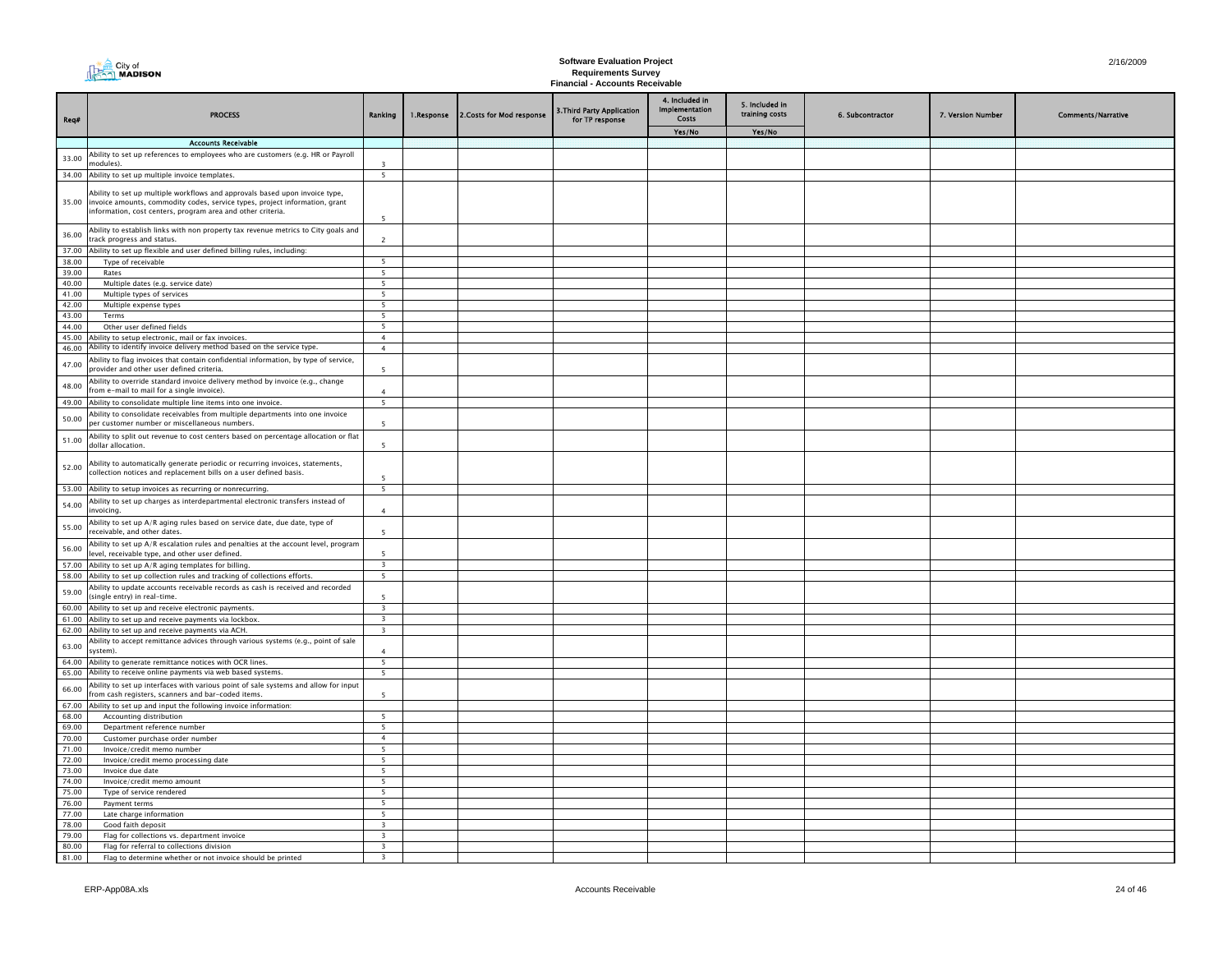| Req#             | <b>PROCESS</b>                                                                                                                   | Ranking                       | 1.Response | 2.Costs for Mod response | 3. Third Party Application<br>for TP response | 4. Included in<br>Implementation<br>Costs | 5. Included in<br>training costs | 6. Subcontractor | 7. Version Number | <b>Comments/Narrative</b> |
|------------------|----------------------------------------------------------------------------------------------------------------------------------|-------------------------------|------------|--------------------------|-----------------------------------------------|-------------------------------------------|----------------------------------|------------------|-------------------|---------------------------|
|                  |                                                                                                                                  |                               |            |                          |                                               | Yes/No                                    | Yes/No                           |                  |                   |                           |
| 82.00            | <b>Accounts Receivable</b><br>Flag for revenue recapture                                                                         | $\overline{\mathbf{3}}$       |            |                          |                                               |                                           |                                  |                  |                   |                           |
| 83.00            | Flag for <i>payment plans</i>                                                                                                    | $\overline{\mathbf{3}}$       |            |                          |                                               |                                           |                                  |                  |                   |                           |
| 84.00            | Flag for project numbers                                                                                                         | $\overline{\mathbf{3}}$       |            |                          |                                               |                                           |                                  |                  |                   |                           |
| 85.00            | Flag for judgments                                                                                                               | $\overline{\mathbf{3}}$       |            |                          |                                               |                                           |                                  |                  |                   |                           |
| 86.00            | Comments/Narrative Information                                                                                                   | 5 <sup>5</sup>                |            |                          |                                               |                                           |                                  |                  |                   |                           |
| 87.00            | Other user defined fields                                                                                                        | $\overline{4}$                |            |                          |                                               |                                           |                                  |                  |                   |                           |
| 88.00            | Ability to attach scanned documents to a customer record. (e.g. Public Works<br>nvoices customers for 'damage to City property") | $\overline{\mathbf{3}}$       |            |                          |                                               |                                           |                                  |                  |                   |                           |
| 89.00            | Ability to set up and input the following cash receipt information:                                                              |                               |            |                          |                                               |                                           |                                  |                  |                   |                           |
| 90.00            | Amount received                                                                                                                  | 5                             |            |                          |                                               |                                           |                                  |                  |                   |                           |
| 91.00            | Partial Amount received                                                                                                          | 5                             |            |                          |                                               |                                           |                                  |                  |                   |                           |
| 92.00            | Check number                                                                                                                     | 5                             |            |                          |                                               |                                           |                                  |                  |                   |                           |
| 93.00<br>94.00   | Receipt number<br>Date of receipt                                                                                                | 5<br>$\overline{\phantom{0}}$ |            |                          |                                               |                                           |                                  |                  |                   |                           |
| 95.00            | Payment type (e.g., check, cash, ACH)                                                                                            | $\overline{\phantom{0}}$      |            |                          |                                               |                                           |                                  |                  |                   |                           |
| 96.00            | Comments/Narrative Information                                                                                                   | $\overline{\phantom{0}}$      |            |                          |                                               |                                           |                                  |                  |                   |                           |
| 97.00            | Other user defined fields                                                                                                        | 5                             |            |                          |                                               |                                           |                                  |                  |                   |                           |
| 98.00            | Ability to attach scanned images of checks to a payment or invoice.                                                              | $\overline{4}$                |            |                          |                                               |                                           |                                  |                  |                   |                           |
| 99.00            | Ability to allocate accounts receivables to multiple account codes, cost centers,<br>project and fund.                           | - 5                           |            |                          |                                               |                                           |                                  |                  |                   |                           |
| 100.00           | Ability to assign specific adjustments and credit memos to specific billings and<br>billing line items.                          | 5                             |            |                          |                                               |                                           |                                  |                  |                   |                           |
| 101.00           | Ability to perform alpha numeric searches and searches on embedded character<br>strings within a field for:                      |                               |            |                          |                                               |                                           |                                  |                  |                   |                           |
| 102.00           | Multiple customer names                                                                                                          | $\overline{3}$                |            |                          |                                               |                                           |                                  |                  |                   |                           |
| 103.00           | Multiple customer address                                                                                                        | $\overline{\mathbf{3}}$       |            |                          |                                               |                                           |                                  |                  |                   |                           |
| 104.00           | Social security/ tax ID number                                                                                                   | $\overline{\mathbf{3}}$       |            |                          |                                               |                                           |                                  |                  |                   |                           |
| 105.00           | Birth date                                                                                                                       | $\overline{\mathbf{3}}$       |            |                          |                                               |                                           |                                  |                  |                   |                           |
| 106.00           | Invoice number                                                                                                                   | $\overline{\mathbf{3}}$       |            |                          |                                               |                                           |                                  |                  |                   |                           |
| 107.00           | Other user defined fields                                                                                                        | $\overline{\mathbf{3}}$       |            |                          |                                               |                                           |                                  |                  |                   |                           |
| 108.00           | Ability to suppress invoices and statements for any account/customer with:                                                       |                               |            |                          |                                               |                                           |                                  |                  |                   |                           |
| 109.00           | Zero Balance                                                                                                                     | $\overline{\phantom{0}}$      |            |                          |                                               |                                           |                                  |                  |                   |                           |
| 110.00           | Credit Balance                                                                                                                   | $\overline{\phantom{0}}$      |            |                          |                                               |                                           |                                  |                  |                   |                           |
| 111.00           | User Defined Minimum Balance<br>112.00 Ability to set up and input multiple dunning messages or letters.                         | $5\overline{ }$<br>5          |            |                          |                                               |                                           |                                  |                  |                   |                           |
|                  | 113.00 Ability to set up and input user defined dunning messages.                                                                | $\overline{\phantom{a}}$      |            |                          |                                               |                                           |                                  |                  |                   |                           |
| 114.00           | Ability to set up dunning standards for different customer types.                                                                | 5                             |            |                          |                                               |                                           |                                  |                  |                   |                           |
|                  | 115.00 Ability to override dunning for customers, with security and approval.                                                    | - 5                           |            |                          |                                               |                                           |                                  |                  |                   |                           |
| 116.00           | Ability to flag a bad address.                                                                                                   | - 5                           |            |                          |                                               |                                           |                                  |                  |                   |                           |
|                  | 117.00 Ability to suppress invoices with bad addresses.                                                                          | $\overline{\mathbf{3}}$       |            |                          |                                               |                                           |                                  |                  |                   |                           |
| 118.00           | Ability to generate or reissue a duplicate bill on request.                                                                      | 5                             |            |                          |                                               |                                           |                                  |                  |                   |                           |
|                  | 119.00 Ability to generate account/customer statements on demand for:                                                            |                               |            |                          |                                               |                                           |                                  |                  |                   |                           |
| 120.00           | Specific account/customer                                                                                                        | $\overline{\phantom{0}}$      |            |                          |                                               |                                           |                                  |                  |                   |                           |
| 121.00<br>122.00 | All accounts in a department or specific groups<br>A range of account/customer numbers                                           | 5<br>5                        |            |                          |                                               |                                           |                                  |                  |                   |                           |
| 123.00           | All delinquent accounts                                                                                                          | 5                             |            |                          |                                               |                                           |                                  |                  |                   |                           |
| 124.00           | <b>Billing date</b>                                                                                                              | 5                             |            |                          |                                               |                                           |                                  |                  |                   |                           |
| 125.00           | One or multiple cost centers (e.g. range of cost centers)                                                                        | 5                             |            |                          |                                               |                                           |                                  |                  |                   |                           |
| 126.00           | Social security/Tax ID number                                                                                                    | 5                             |            |                          |                                               |                                           |                                  |                  |                   |                           |
| 127.00           | Fund                                                                                                                             | 5                             |            |                          |                                               |                                           |                                  |                  |                   |                           |
| 128.00           | Project                                                                                                                          | 5                             |            |                          |                                               |                                           |                                  |                  |                   |                           |
| 129.00           | Program                                                                                                                          | 5                             |            |                          |                                               |                                           |                                  |                  |                   |                           |
| 130.00           | User Defined Fields                                                                                                              | $\overline{\phantom{0}}$      |            |                          |                                               |                                           |                                  |                  |                   |                           |
| 131.00           | Ability to produce reconciliation billing statements showing:                                                                    |                               |            |                          |                                               |                                           |                                  |                  |                   |                           |
| 132.00           | Beginning balance                                                                                                                | 5                             |            |                          |                                               |                                           |                                  |                  |                   |                           |
| 133.00<br>134.00 | Charges<br>Credits                                                                                                               | 5<br>$\overline{\phantom{0}}$ |            |                          |                                               |                                           |                                  |                  |                   |                           |
| 135.00           | Multiple payment types                                                                                                           | 5                             |            |                          |                                               |                                           |                                  |                  |                   |                           |
| 136.00           | New balance                                                                                                                      | 5                             |            |                          |                                               |                                           |                                  |                  |                   |                           |
| 137.00           | <b>Comment lines</b>                                                                                                             | $\overline{5}$                |            |                          |                                               |                                           |                                  |                  |                   |                           |
| 138.00           | Write-offs                                                                                                                       | 5                             |            |                          |                                               |                                           |                                  |                  |                   |                           |
| 139.00           | Adjustments                                                                                                                      | $\overline{\phantom{0}}$      |            |                          |                                               |                                           |                                  |                  |                   |                           |
|                  | 140.00 Ability to track invoice history.                                                                                         | $\overline{\phantom{a}}$      |            |                          |                                               |                                           |                                  |                  |                   |                           |
|                  | <b>Internal Transactions</b>                                                                                                     |                               |            |                          |                                               |                                           |                                  |                  |                   |                           |
|                  | 141.00 Ability to handle automated internal transactions, including:                                                             |                               |            |                          |                                               |                                           |                                  |                  |                   |                           |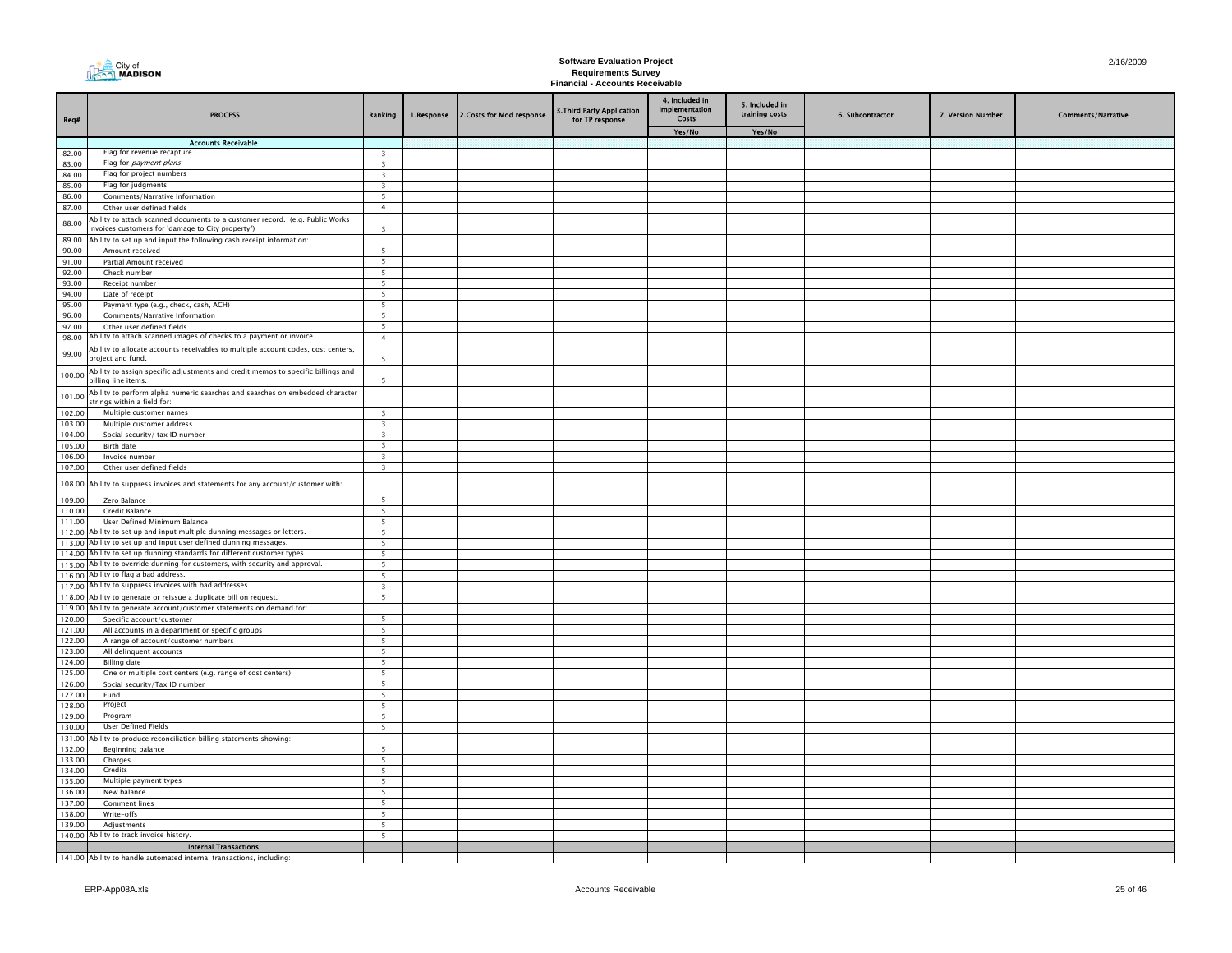| City of<br>MADISON |
|--------------------|
|                    |

| Req#   | <b>PROCESS</b>                                                                                                                                                                                                                                                                                                                                                            | Ranking                  | 1.Response | 2. Costs for Mod response | 3. Third Party Application<br>for TP response | 4. Included in<br><b>Implementation</b><br>Costs | 5. Included in<br>training costs | 6. Subcontractor | 7. Version Number | <b>Comments/Narrative</b> |
|--------|---------------------------------------------------------------------------------------------------------------------------------------------------------------------------------------------------------------------------------------------------------------------------------------------------------------------------------------------------------------------------|--------------------------|------------|---------------------------|-----------------------------------------------|--------------------------------------------------|----------------------------------|------------------|-------------------|---------------------------|
|        |                                                                                                                                                                                                                                                                                                                                                                           |                          |            |                           |                                               | Yes/No                                           | Yes/No                           |                  |                   |                           |
|        | <b>Accounts Receivable</b>                                                                                                                                                                                                                                                                                                                                                |                          |            |                           |                                               |                                                  |                                  |                  |                   |                           |
| 142.00 | Interdepartmental transfers                                                                                                                                                                                                                                                                                                                                               | $\overline{3}$           |            |                           |                                               |                                                  |                                  |                  |                   |                           |
| 143.00 | Interfund transfers                                                                                                                                                                                                                                                                                                                                                       | $\overline{\mathbf{3}}$  |            |                           |                                               |                                                  |                                  |                  |                   |                           |
| 144.00 | Cost Center transfers                                                                                                                                                                                                                                                                                                                                                     | $\overline{\mathbf{3}}$  |            |                           |                                               |                                                  |                                  |                  |                   |                           |
| 145.00 | Other user defined transfers                                                                                                                                                                                                                                                                                                                                              | $\overline{\mathbf{3}}$  |            |                           |                                               |                                                  |                                  |                  |                   |                           |
| 146.00 | Line of business                                                                                                                                                                                                                                                                                                                                                          | $\overline{\mathbf{3}}$  |            |                           |                                               |                                                  |                                  |                  |                   |                           |
|        | <b>State Revenue Recapture</b>                                                                                                                                                                                                                                                                                                                                            |                          |            |                           |                                               |                                                  |                                  |                  |                   |                           |
| 147.00 | Ability to create a batch file of selected customer amounts owed, for upload to                                                                                                                                                                                                                                                                                           |                          |            |                           |                                               |                                                  |                                  |                  |                   |                           |
|        | the State Revenue Recapture System.                                                                                                                                                                                                                                                                                                                                       | $\overline{3}$           |            |                           |                                               |                                                  |                                  |                  |                   |                           |
| 148.00 | Ability to categorize the amounts owed by the categories spelled out in State<br>Law: Taxes, Child Support, Restitution, and General Revenue Liability.                                                                                                                                                                                                                   | $\overline{2}$           |            |                           |                                               |                                                  |                                  |                  |                   |                           |
| 149.00 | Ability to create a batch file of any increases or decreases in amounts owed by<br>selected customers for upload to the State Revenue Recapture System.                                                                                                                                                                                                                   | $\overline{2}$           |            |                           |                                               |                                                  |                                  |                  |                   |                           |
| 150.00 | Ability to apply revenue recapture payments from the State to customer<br>amounts owed, in the order of priority spelled out in State law.                                                                                                                                                                                                                                | $\overline{2}$           |            |                           |                                               |                                                  |                                  |                  |                   |                           |
| 151.00 | Ability to notify clients by letter that the City is filing a revenue recapture claim<br>on their account.                                                                                                                                                                                                                                                                | $\overline{2}$           |            |                           |                                               |                                                  |                                  |                  |                   |                           |
|        | Ability to track when revenue recapture payments are applied to client accounts,<br>so that the City does not upload those particular adjustments to the State<br>152.00 Department of Revenue (since DOR would have already adjusted the record<br>when they made the payment to the City).                                                                              | $\overline{2}$           |            |                           |                                               |                                                  |                                  |                  |                   |                           |
| 153.00 | Ability to monitor claims rejected by the DOR and resubmit until accepted, or<br>adjust the amount being submitted if payments or adjustments are made.                                                                                                                                                                                                                   | $\overline{2}$           |            |                           |                                               |                                                  |                                  |                  |                   |                           |
| 154.00 | Ability to track letters generated and sent to clients, to limit clients receiving<br>letters each time an adjustment is made.                                                                                                                                                                                                                                            | $\overline{2}$           |            |                           |                                               |                                                  |                                  |                  |                   |                           |
|        | 155.00 Ability to track and monitor adjustments made.                                                                                                                                                                                                                                                                                                                     | $\overline{2}$           |            |                           |                                               |                                                  |                                  |                  |                   |                           |
| 156.00 | Ability to recognize that the intercept could be applied to a different claim than<br>it was taken for and make an adjustment on the both claims (the City submits<br>an agency control number on each claim and intercepts are receipted with that<br>number so when the disbursement is made the system recognizes if it is going<br>to the claim it was intended for). | 2                        |            |                           |                                               |                                                  |                                  |                  |                   |                           |
|        | <b>Cash Receipts / Remittance</b>                                                                                                                                                                                                                                                                                                                                         |                          |            |                           |                                               |                                                  |                                  |                  |                   |                           |
|        | 157.00 Ability to process receipts in batch or real-time.                                                                                                                                                                                                                                                                                                                 | 5                        |            |                           |                                               |                                                  |                                  |                  |                   |                           |
|        | 158.00 Ability to adjust cash receipt batch totals, based upon security.                                                                                                                                                                                                                                                                                                  | 5                        |            |                           |                                               |                                                  |                                  |                  |                   |                           |
| 159.00 | Ability to have multiple cash receipt entry templates (e.g. templates by<br>department).                                                                                                                                                                                                                                                                                  | $\overline{\phantom{a}}$ |            |                           |                                               |                                                  |                                  |                  |                   |                           |
| 160.00 | Ability to define approval or status of cash receipt batch.                                                                                                                                                                                                                                                                                                               | 5 <sub>1</sub>           |            |                           |                                               |                                                  |                                  |                  |                   |                           |
|        | 161.00 Ability to reconcile cash receipts by user/day/batch.                                                                                                                                                                                                                                                                                                              | $\overline{\phantom{0}}$ |            |                           |                                               |                                                  |                                  |                  |                   |                           |
| 162.00 | Ability to accept cash and apply directly to revenue where no receivable exists<br>(e.g., a point of sale transaction from the driving range).                                                                                                                                                                                                                            | 5                        |            |                           |                                               |                                                  |                                  |                  |                   |                           |
|        | 163.00 Ability to match cash receipt payment to outstanding AR.                                                                                                                                                                                                                                                                                                           | 5 <sup>5</sup>           |            |                           |                                               |                                                  |                                  |                  |                   |                           |
|        | 164.00 Ability to match cash receipt payment to services rendered.                                                                                                                                                                                                                                                                                                        | $\overline{2}$           |            |                           |                                               |                                                  |                                  |                  |                   |                           |
| 165.00 | Ability to post to a clearing account, if an outstanding receivable cannot be<br>identified at the time the cash is received.                                                                                                                                                                                                                                             | $\overline{5}$           |            |                           |                                               |                                                  |                                  |                  |                   |                           |
| 166.00 | Ability to reconcile cash receipt transactions to the deposit data provided to the<br>banks and identify any discrepancies.                                                                                                                                                                                                                                               | $\overline{3}$           |            |                           |                                               |                                                  |                                  |                  |                   |                           |
|        | 167.00 Ability to track partial payments.                                                                                                                                                                                                                                                                                                                                 | 5                        |            |                           |                                               |                                                  |                                  |                  |                   |                           |
| 168.00 | Ability to apply or allocate partial payments, which are not identified to a<br>specific invoice, on a predetermined basis, such as:                                                                                                                                                                                                                                      |                          |            |                           |                                               |                                                  |                                  |                  |                   |                           |
| 169.00 | Age                                                                                                                                                                                                                                                                                                                                                                       | $\overline{\mathbf{3}}$  |            |                           |                                               |                                                  |                                  |                  |                   |                           |
| 170.00 | Principal                                                                                                                                                                                                                                                                                                                                                                 | $\overline{\mathbf{3}}$  |            |                           |                                               |                                                  |                                  |                  |                   |                           |
| 171.00 | Interest                                                                                                                                                                                                                                                                                                                                                                  | $\overline{\mathbf{3}}$  |            |                           |                                               |                                                  |                                  |                  |                   |                           |
| 172.00 | Penalty                                                                                                                                                                                                                                                                                                                                                                   | $\overline{\mathbf{3}}$  |            |                           |                                               |                                                  |                                  |                  |                   |                           |
| 173.00 | Other user defined fields                                                                                                                                                                                                                                                                                                                                                 | $\overline{\mathbf{3}}$  |            |                           |                                               |                                                  |                                  |                  |                   |                           |
| 174.00 | Ability to store partial payments and overpayments as separate open items<br>against the original billed amount until the bill is fully cleared.                                                                                                                                                                                                                          | 5                        |            |                           |                                               |                                                  |                                  |                  |                   |                           |
|        | 175.00 Ability to reverse a receipt.                                                                                                                                                                                                                                                                                                                                      | $\overline{\phantom{0}}$ |            |                           |                                               |                                                  |                                  |                  |                   |                           |
|        | 176.00 Ability to process miscellaneous cash receipts.                                                                                                                                                                                                                                                                                                                    | 5                        |            |                           |                                               |                                                  |                                  |                  |                   |                           |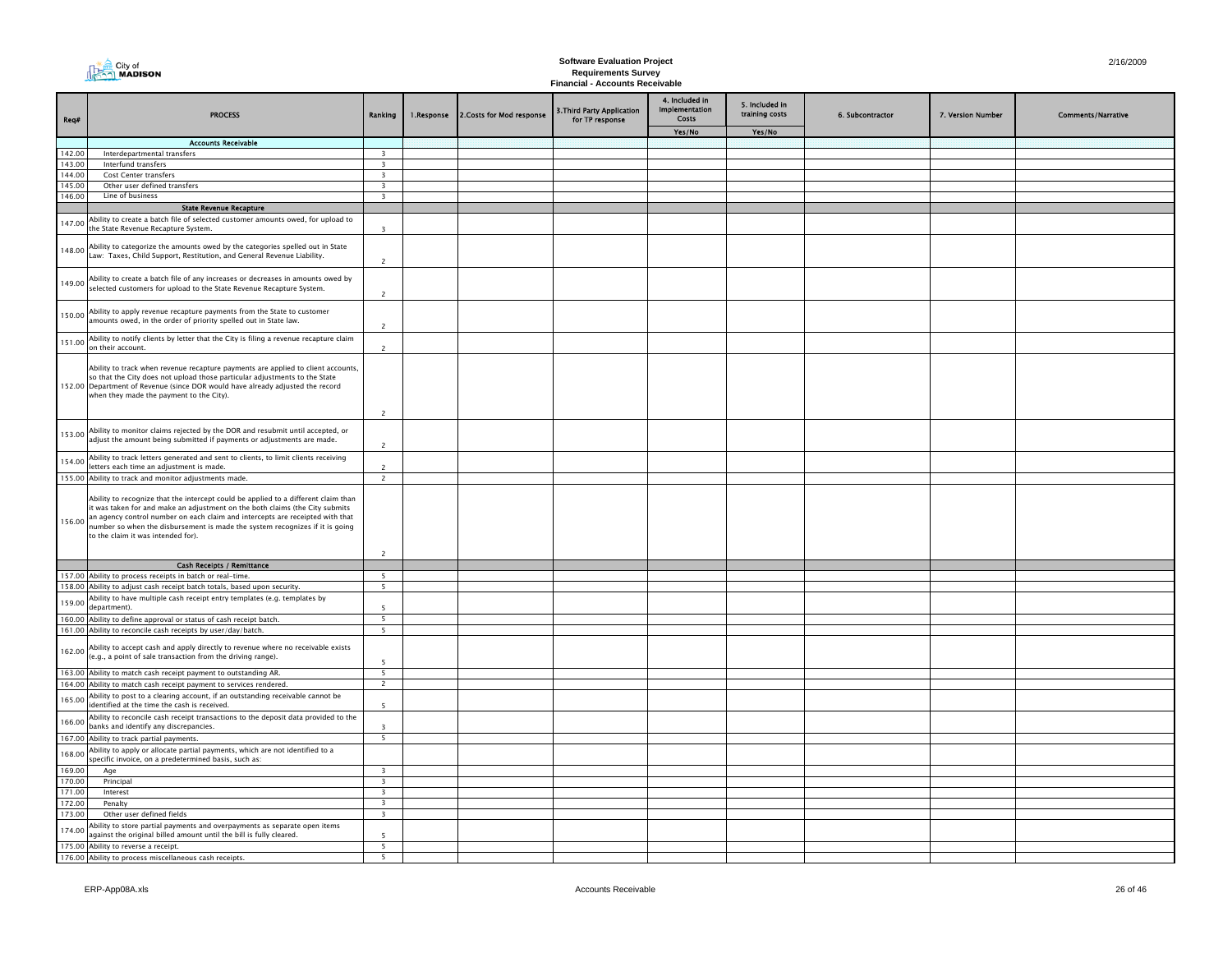|                  | MADISON<br><b>Requirements Survey</b><br>Financial - Accounts Receivable                                                                                                                                                                      |                                            |            |                           |                                               |                                           |                                  |                  |                   |                           |
|------------------|-----------------------------------------------------------------------------------------------------------------------------------------------------------------------------------------------------------------------------------------------|--------------------------------------------|------------|---------------------------|-----------------------------------------------|-------------------------------------------|----------------------------------|------------------|-------------------|---------------------------|
| Req#             | <b>PROCESS</b>                                                                                                                                                                                                                                | Ranking                                    | 1.Response | 2. Costs for Mod response | 3. Third Party Application<br>for TP response | 4. Included in<br>Implementation<br>Costs | 5. Included in<br>training costs | 6. Subcontractor | 7. Version Number | <b>Comments/Narrative</b> |
|                  |                                                                                                                                                                                                                                               |                                            |            |                           |                                               | Yes/No                                    | Yes/No                           |                  |                   |                           |
|                  | <b>Accounts Receivable</b>                                                                                                                                                                                                                    |                                            |            |                           |                                               |                                           |                                  |                  |                   |                           |
|                  | 177.00 Ability to process and allocate one payment for multiple charges.                                                                                                                                                                      | 5                                          |            |                           |                                               |                                           |                                  |                  |                   |                           |
| 178.00           | Ability to prioritize the order of which one payment is applied to multiple<br>charges by user defined levy type.                                                                                                                             |                                            |            |                           |                                               |                                           |                                  |                  |                   |                           |
|                  | 179.00 Ability to apply one payment to multiple funds, accounts or centers.                                                                                                                                                                   | 5                                          |            |                           |                                               |                                           |                                  |                  |                   |                           |
|                  |                                                                                                                                                                                                                                               |                                            |            |                           |                                               |                                           |                                  |                  |                   |                           |
|                  | 180.00 Ability to automate journal entries for cash receipts and validate against funds.                                                                                                                                                      | 5                                          |            |                           |                                               |                                           |                                  |                  |                   |                           |
|                  | <b>Check Reconciliation</b>                                                                                                                                                                                                                   |                                            |            |                           |                                               |                                           |                                  |                  |                   |                           |
| 181.00           | Ability to produce a check reconciliation report showing all cash, checks and<br>direct deposits that have cleared.                                                                                                                           | $\overline{\phantom{a}}$                   |            |                           |                                               |                                           |                                  |                  |                   |                           |
|                  | 182.00 Ability to produce a period end or month end outstanding check report by:                                                                                                                                                              |                                            |            |                           |                                               |                                           |                                  |                  |                   |                           |
| 182.01           | Check number                                                                                                                                                                                                                                  | 5                                          |            |                           |                                               |                                           |                                  |                  |                   |                           |
| 182.02<br>182.03 | Check type<br>Other user defined fields                                                                                                                                                                                                       | 5 <sup>5</sup><br>5                        |            |                           |                                               |                                           |                                  |                  |                   |                           |
|                  | Ability to generate tracer letters to payee(s) of stale checks for a user specified                                                                                                                                                           |                                            |            |                           |                                               |                                           |                                  |                  |                   |                           |
| 183.00           | dollar range.                                                                                                                                                                                                                                 | -5                                         |            |                           |                                               |                                           |                                  |                  |                   |                           |
|                  | 184.00 Ability to produce a period end or month end outdated checks report by:                                                                                                                                                                |                                            |            |                           |                                               |                                           |                                  |                  |                   |                           |
| 184.01<br>184.02 | Check number<br>Fund                                                                                                                                                                                                                          | 5 <sup>5</sup><br>$\overline{\phantom{a}}$ |            |                           |                                               |                                           |                                  |                  |                   |                           |
| 184.03           | Check type                                                                                                                                                                                                                                    | 5                                          |            |                           |                                               |                                           |                                  |                  |                   |                           |
| 184.04           | Other-payee                                                                                                                                                                                                                                   | $\overline{\phantom{a}}$                   |            |                           |                                               |                                           |                                  |                  |                   |                           |
| 185.00           | Ability to provide electronic imaging of transactions for reference, lookup and<br>audit purposes.                                                                                                                                            | $\overline{\mathbf{3}}$                    |            |                           |                                               |                                           |                                  |                  |                   |                           |
| 186.00           | Ability to perform online queries of cash transactions posted and pending on a<br>period to date and year-to-date basis for all revenue categories utilized by<br>individual departments.                                                     | 5                                          |            |                           |                                               |                                           |                                  |                  |                   |                           |
|                  | Adjustments                                                                                                                                                                                                                                   |                                            |            |                           |                                               |                                           |                                  |                  |                   |                           |
| 187.00           | Ability to process adjustments and credit memos with a complete audit trail<br>which retains the amount of the original billing as well as the adjustment.                                                                                    | 5                                          |            |                           |                                               |                                           |                                  |                  |                   |                           |
| 188.00           | Ability to automatically write-off small discrepancies between the amount due<br>and the amount received, at user defined level.                                                                                                              | -5                                         |            |                           |                                               |                                           |                                  |                  |                   |                           |
| 189.00           | Ability to reverse write-offs and automatically post the applicable financial<br>transactions when the write-off was made in the current year and when<br>payments are made against those accounts receivable items that were written<br>off. |                                            |            |                           |                                               |                                           |                                  |                  |                   |                           |
| 190.00           | Ability to generate a partial or full refund of a payment received by check or                                                                                                                                                                | 5                                          |            |                           |                                               |                                           |                                  |                  |                   |                           |
|                  | electronically.<br><b>Accounts Receivable Monitoring</b>                                                                                                                                                                                      | 5                                          |            |                           |                                               |                                           |                                  |                  |                   |                           |
|                  | Ability to allow for concurrent closing of an accounting period while processing                                                                                                                                                              |                                            |            |                           |                                               |                                           |                                  |                  |                   |                           |
| 191.00           | information to a new period.<br>Ability to input and track non sufficient funds and provide the following                                                                                                                                     | $\overline{5}$                             |            |                           |                                               |                                           |                                  |                  |                   |                           |
| 192.00           | functions:                                                                                                                                                                                                                                    |                                            |            |                           |                                               |                                           |                                  |                  |                   |                           |
| 193.00<br>194.00 | Reverse the record of collection<br>Reestablish the receivable                                                                                                                                                                                | - 5<br>5                                   |            |                           |                                               |                                           |                                  |                  |                   |                           |
| 195.00           | Note the use of a bad check in the customer's record                                                                                                                                                                                          | 5                                          |            |                           |                                               |                                           |                                  |                  |                   |                           |
| 196.00           | Apply non sufficient fund charges                                                                                                                                                                                                             | $\overline{5}$                             |            |                           |                                               |                                           |                                  |                  |                   |                           |
| 197.00           | Generate notification letter to payor                                                                                                                                                                                                         | 5                                          |            |                           |                                               |                                           |                                  |                  |                   |                           |
| 198.00           | Automatically calculate different penalty amounts as the non sufficient<br>funds check ages                                                                                                                                                   | $\overline{\phantom{a}}$                   |            |                           |                                               |                                           |                                  |                  |                   |                           |
| 199.00           | Post the financial transactions                                                                                                                                                                                                               | 5                                          |            |                           |                                               |                                           |                                  |                  |                   |                           |
|                  | 200.00 Ability to override non sufficient funds or other charges, with security.                                                                                                                                                              | 5                                          |            |                           |                                               |                                           |                                  |                  |                   |                           |
| 201.00           | Ability to automatically transfer partial or full accounts based on user defined<br>criteria to the collections division and transfer the supporting documentation.                                                                           | $\overline{\mathbf{z}}$                    |            |                           |                                               |                                           |                                  |                  |                   |                           |
| 202.00           | Ability to calculate and record interest and late charges to delinquent accounts<br>receivable based on user defined parameters.                                                                                                              | $\overline{5}$                             |            |                           |                                               |                                           |                                  |                  |                   |                           |
|                  | 203.00 Ability to track detail of accounts written off as uncollectible.                                                                                                                                                                      | -5                                         |            |                           |                                               |                                           |                                  |                  |                   |                           |
| 204.00           | Ability to establish unique installment repayment schedules for an account<br>type/customer.                                                                                                                                                  | 5                                          |            |                           |                                               |                                           |                                  |                  |                   |                           |
|                  | <b>Manage Electronic Banking</b>                                                                                                                                                                                                              |                                            |            |                           |                                               |                                           |                                  |                  |                   |                           |
| 205.00           | Ability to generate or facilitate depositing per ACH back-office conversion<br>standards.                                                                                                                                                     | $\overline{\phantom{a}}$                   |            |                           |                                               |                                           |                                  |                  |                   |                           |
| 206.00           | Ability to generate or facilitate electronic receivable transactions with customer<br>coding.                                                                                                                                                 | $\overline{z}$                             |            |                           |                                               |                                           |                                  |                  |                   |                           |

**The City of**<br> **The City of**<br> **MADISON**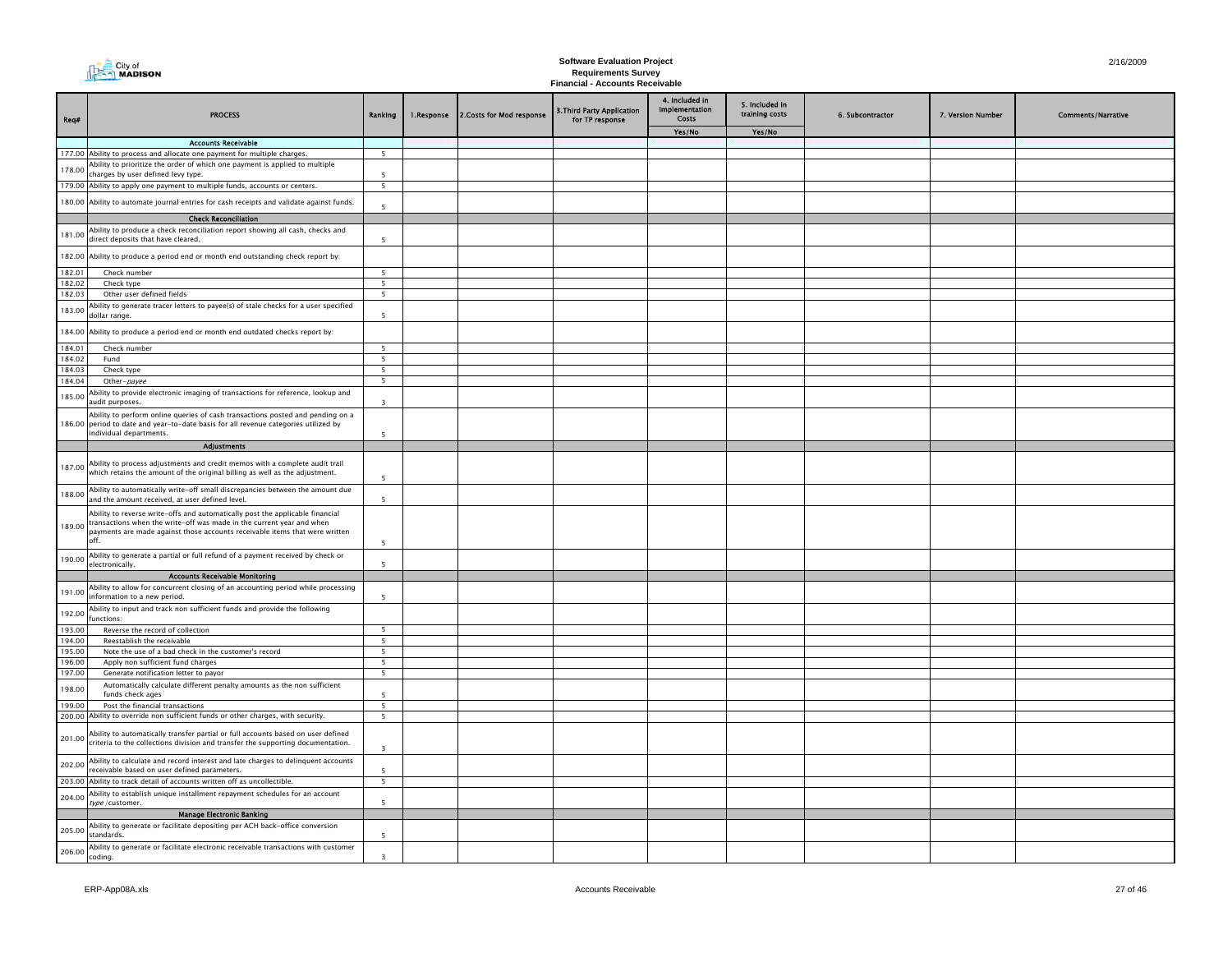|        | City of<br><b>MADISON</b>                                                                                                                                        |                          | 2/16/2009  |                           |                                               |                                           |                                  |                  |                   |                           |
|--------|------------------------------------------------------------------------------------------------------------------------------------------------------------------|--------------------------|------------|---------------------------|-----------------------------------------------|-------------------------------------------|----------------------------------|------------------|-------------------|---------------------------|
| Req#   | <b>PROCESS</b>                                                                                                                                                   | Ranking                  | 1.Response | 2. Costs for Mod response | 3. Third Party Application<br>for TP response | 4. Included in<br>Implementation<br>Costs | 5. Included in<br>training costs | 6. Subcontractor | 7. Version Number | <b>Comments/Narrative</b> |
|        |                                                                                                                                                                  |                          |            |                           |                                               | Yes/No                                    | Yes/No                           |                  |                   |                           |
|        | <b>Accounts Receivable</b>                                                                                                                                       |                          |            |                           |                                               |                                           |                                  |                  |                   |                           |
| 207.00 | Ability to generate or facilitate electronic deposit transactions with general<br>ledger coding.                                                                 | 3                        |            |                           |                                               |                                           |                                  |                  |                   |                           |
|        | Reports, Analysis and Inquiries                                                                                                                                  |                          |            |                           |                                               |                                           |                                  |                  |                   |                           |
| 208.00 | Ability to provide the following reports with sorts by customer, service type,<br>department, cost center, account, fund, activity, project and other criteria:  |                          |            |                           |                                               |                                           |                                  |                  |                   |                           |
| 209.00 | Accounts Receivable Detail Aging                                                                                                                                 | -5                       |            |                           |                                               |                                           |                                  |                  |                   |                           |
| 210.00 | Accounts Receivable Summary Aging                                                                                                                                | -5                       |            |                           |                                               |                                           |                                  |                  |                   |                           |
| 211.00 | Accounts Receivable Delinguent Aging Analysis Report                                                                                                             | -5                       |            |                           |                                               |                                           |                                  |                  |                   |                           |
| 212.00 | Cash Receipts Journal                                                                                                                                            | -5                       |            |                           |                                               |                                           |                                  |                  |                   |                           |
| 213.00 | <b>Detailed Account History</b>                                                                                                                                  | -5                       |            |                           |                                               |                                           |                                  |                  |                   |                           |
| 214.00 | Write-off Report                                                                                                                                                 | -5                       |            |                           |                                               |                                           |                                  |                  |                   |                           |
| 215.00 | <b>Collection Status Report</b>                                                                                                                                  | -5                       |            |                           |                                               |                                           |                                  |                  |                   |                           |
| 216.00 | Finance Charge Report                                                                                                                                            | $\overline{\phantom{a}}$ |            |                           |                                               |                                           |                                  |                  |                   |                           |
| 217.00 | Revenue recapture status                                                                                                                                         | -5                       |            |                           |                                               |                                           |                                  |                  |                   |                           |
| 218.00 | Collection activity efforts productivity                                                                                                                         | 5 <sup>5</sup>           |            |                           |                                               |                                           |                                  |                  |                   |                           |
| 219.00 | Accounts Receivable Internal Customer (i.e., inter-department receivables)                                                                                       |                          |            |                           |                                               |                                           |                                  |                  |                   |                           |
| 220.00 | Accounts Receivable from City Employee                                                                                                                           | -5                       |            |                           |                                               |                                           |                                  |                  |                   |                           |
| 221.00 | Ability to track revenue capture, revenue accruals and revenue actuals by<br>revenue account                                                                     | 5                        |            |                           |                                               |                                           |                                  |                  |                   |                           |
| 222.00 | Ability to import and export information to other non City information (e.g.,<br>export City receivables information to the state)                               | 5                        |            |                           |                                               |                                           |                                  |                  |                   |                           |
|        | 223.00 Ability to provide payor on-line access to their detailed account information so<br>they can see charges incurred, payments posted and other information. | $\overline{3}$           |            |                           |                                               |                                           |                                  |                  |                   |                           |
| 224.00 | Ability to produce an accounts receivable subsidiary ledger and balance it to the<br>general ledger control account monthly.                                     | 5                        |            |                           |                                               |                                           |                                  |                  |                   |                           |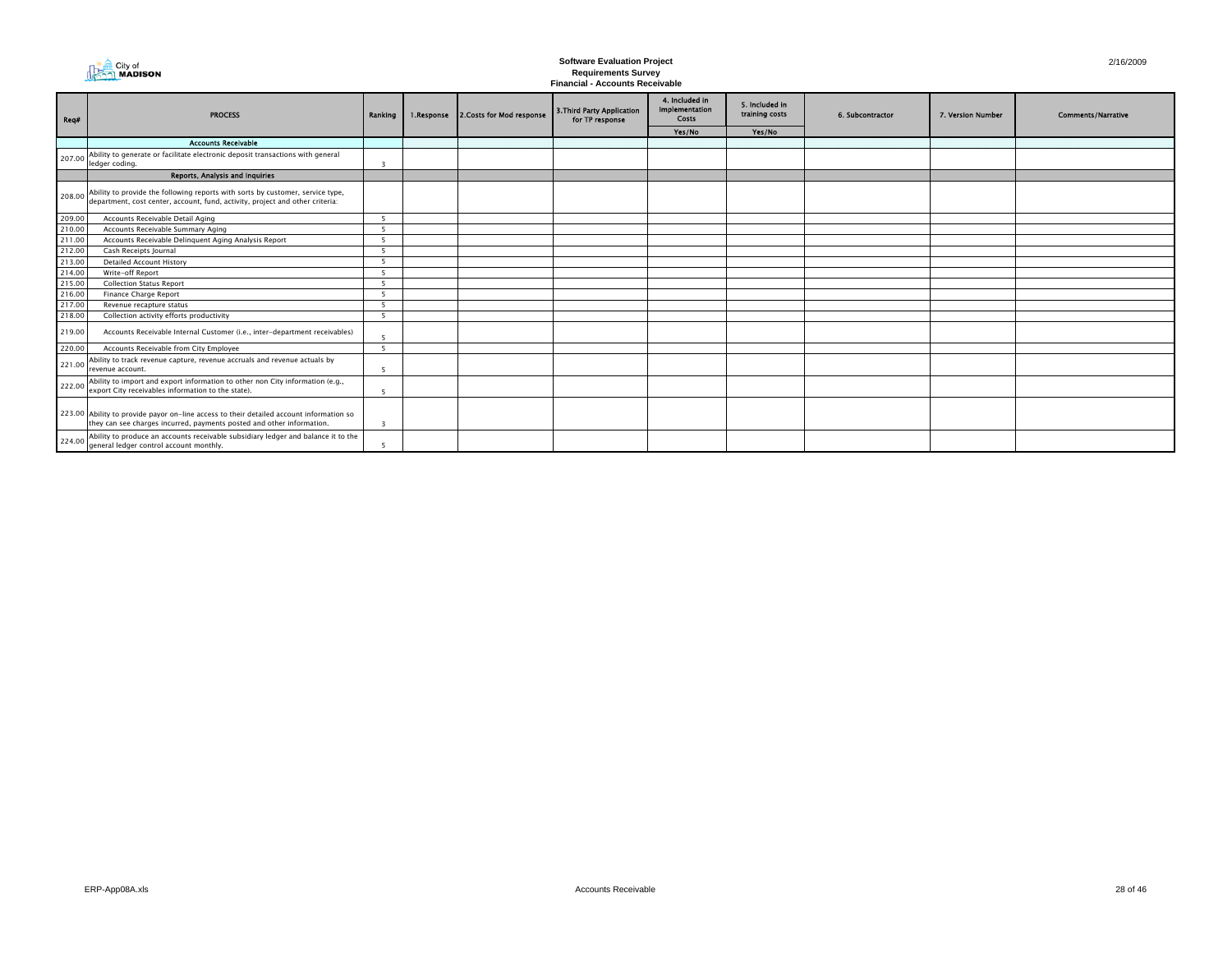# **The City of**<br>The **MADISON**

# **Software Evaluation Project Requirements Survey Financial - Cash Receipting**

|                | <b>Requirements Survey</b><br><b>Financial</b>                                                                                                                                                                                                                                                                                                                                                    |                          |            | <b>Requirements Response Rules:</b>                                                                                                                                                                                                                                                         |                                               |                                                                                                                                                                                                                                                                                                                                                                                                                                                                                                                                                                                                                                                                                                                                                                                                                                                                                                                                                                                                                                                                              |                                  |                  |                   |                           |  |
|----------------|---------------------------------------------------------------------------------------------------------------------------------------------------------------------------------------------------------------------------------------------------------------------------------------------------------------------------------------------------------------------------------------------------|--------------------------|------------|---------------------------------------------------------------------------------------------------------------------------------------------------------------------------------------------------------------------------------------------------------------------------------------------|-----------------------------------------------|------------------------------------------------------------------------------------------------------------------------------------------------------------------------------------------------------------------------------------------------------------------------------------------------------------------------------------------------------------------------------------------------------------------------------------------------------------------------------------------------------------------------------------------------------------------------------------------------------------------------------------------------------------------------------------------------------------------------------------------------------------------------------------------------------------------------------------------------------------------------------------------------------------------------------------------------------------------------------------------------------------------------------------------------------------------------------|----------------------------------|------------------|-------------------|---------------------------|--|
|                | The following functional, technical, workflow and reporting needs provide the<br>minimum requirements of the City of Madison. Please review the items carefully<br>and respond in accordance with the requirements response rules provided. Any<br>partial response will be deemed as an invalid response. MANDATORY: EVERY<br>REQUIREMENT (Req#) MUST HAVE A RESPONSE TO BE CONSIDERED COMPLETE. |                          |            | <b>Response Types:</b><br>$TP =$ Provided through a proposed third party application or capability<br>RT = Provided through a built in or proposed reporting tool<br>NA = Not Available<br>Column #2. Proposers are requested to itemize estimated costs for all modification requirements. |                                               | Column #1. Mandatory: Proposers are required to input one response per requirement using the drop down list provided.<br>F=Fully provided out of the box, or fully provided out of the box through basic configuration<br>Mod= Provided through a technical modification of the software (i.e. a customization)<br>Column #3. Proposers are requested to list the third party product name for all Third Party Product requirements.<br>Column #4. Mandatory: Proposers are required to mark yes or no to whether the implementation costs of this functionality is included in their cost proposal.<br>Column #5. Mandatory: Proposers are required to mark yes or no to whether the training costs of this functionality is included in their cost proposal.<br>Column #6. If a subcontractor is implementing or providing training for this functionality, please indicate the name of the subcontracting firm responsible for this functionality.<br>Column #7. Mandatory: Proposers are required to list the version number for all functionality proposed to the City. |                                  |                  |                   |                           |  |
| Req#           | <b>PROCESS</b>                                                                                                                                                                                                                                                                                                                                                                                    | Ranking                  | 1.Response | 2. Costs for Mod response                                                                                                                                                                                                                                                                   | 3. Third Party Application<br>for TP response | 4. Included in<br><b>Implementation</b><br>Costs                                                                                                                                                                                                                                                                                                                                                                                                                                                                                                                                                                                                                                                                                                                                                                                                                                                                                                                                                                                                                             | 5. Included in<br>training costs | 6. Subcontractor | 7. Version Number | <b>Comments/Narrative</b> |  |
|                |                                                                                                                                                                                                                                                                                                                                                                                                   |                          |            |                                                                                                                                                                                                                                                                                             |                                               | Yes/No                                                                                                                                                                                                                                                                                                                                                                                                                                                                                                                                                                                                                                                                                                                                                                                                                                                                                                                                                                                                                                                                       | Yes/No                           |                  |                   |                           |  |
|                | Cash Receipting and Cash Register Interface                                                                                                                                                                                                                                                                                                                                                       |                          |            |                                                                                                                                                                                                                                                                                             |                                               |                                                                                                                                                                                                                                                                                                                                                                                                                                                                                                                                                                                                                                                                                                                                                                                                                                                                                                                                                                                                                                                                              |                                  |                  |                   |                           |  |
|                | <b>Critical &amp; Unique Requirements</b>                                                                                                                                                                                                                                                                                                                                                         |                          |            |                                                                                                                                                                                                                                                                                             |                                               |                                                                                                                                                                                                                                                                                                                                                                                                                                                                                                                                                                                                                                                                                                                                                                                                                                                                                                                                                                                                                                                                              |                                  |                  |                   |                           |  |
| M1             | Ability for Cash Receipts entry to have "template" capability - including common<br>account numbers to facilitate efficient data entry                                                                                                                                                                                                                                                            | -6                       |            |                                                                                                                                                                                                                                                                                             |                                               |                                                                                                                                                                                                                                                                                                                                                                                                                                                                                                                                                                                                                                                                                                                                                                                                                                                                                                                                                                                                                                                                              |                                  |                  |                   |                           |  |
| M <sub>2</sub> | Ability to integrate Cash receipts module with external City of Madison systems<br>which may perform some cash receipting functions                                                                                                                                                                                                                                                               | 6                        |            |                                                                                                                                                                                                                                                                                             |                                               |                                                                                                                                                                                                                                                                                                                                                                                                                                                                                                                                                                                                                                                                                                                                                                                                                                                                                                                                                                                                                                                                              |                                  |                  |                   |                           |  |
| M3             | Ability to provide online / web based citizen payment for various types of<br>payments to City                                                                                                                                                                                                                                                                                                    | 6                        |            |                                                                                                                                                                                                                                                                                             |                                               |                                                                                                                                                                                                                                                                                                                                                                                                                                                                                                                                                                                                                                                                                                                                                                                                                                                                                                                                                                                                                                                                              |                                  |                  |                   |                           |  |
|                | Cash Receipting and Cash Register Interface                                                                                                                                                                                                                                                                                                                                                       |                          |            |                                                                                                                                                                                                                                                                                             |                                               |                                                                                                                                                                                                                                                                                                                                                                                                                                                                                                                                                                                                                                                                                                                                                                                                                                                                                                                                                                                                                                                                              |                                  |                  |                   |                           |  |
|                | 1.00 Ability to put more than one item on a receipt.                                                                                                                                                                                                                                                                                                                                              | 5                        |            |                                                                                                                                                                                                                                                                                             |                                               |                                                                                                                                                                                                                                                                                                                                                                                                                                                                                                                                                                                                                                                                                                                                                                                                                                                                                                                                                                                                                                                                              |                                  |                  |                   |                           |  |
| 2.00           | Ability to process payments for unlimited services.                                                                                                                                                                                                                                                                                                                                               | 5                        |            |                                                                                                                                                                                                                                                                                             |                                               |                                                                                                                                                                                                                                                                                                                                                                                                                                                                                                                                                                                                                                                                                                                                                                                                                                                                                                                                                                                                                                                                              |                                  |                  |                   |                           |  |
|                | 3.00 Ability to accept payments that do not have an outstanding receivable.                                                                                                                                                                                                                                                                                                                       | $\overline{\phantom{a}}$ |            |                                                                                                                                                                                                                                                                                             |                                               |                                                                                                                                                                                                                                                                                                                                                                                                                                                                                                                                                                                                                                                                                                                                                                                                                                                                                                                                                                                                                                                                              |                                  |                  |                   |                           |  |
|                | Ability to receipt tax billing information and perform daily exports of details (i.e.                                                                                                                                                                                                                                                                                                             |                          |            |                                                                                                                                                                                                                                                                                             |                                               |                                                                                                                                                                                                                                                                                                                                                                                                                                                                                                                                                                                                                                                                                                                                                                                                                                                                                                                                                                                                                                                                              |                                  |                  |                   |                           |  |
| 4.00           | check number, parcel number, amount, etc.) from a tax system.                                                                                                                                                                                                                                                                                                                                     | $\overline{3}$           |            |                                                                                                                                                                                                                                                                                             |                                               |                                                                                                                                                                                                                                                                                                                                                                                                                                                                                                                                                                                                                                                                                                                                                                                                                                                                                                                                                                                                                                                                              |                                  |                  |                   |                           |  |
|                | Ability to receipt Special Assessment information and perform daily exports of<br>paid Special Assessments bills for importing into a tax system.                                                                                                                                                                                                                                                 |                          |            |                                                                                                                                                                                                                                                                                             |                                               |                                                                                                                                                                                                                                                                                                                                                                                                                                                                                                                                                                                                                                                                                                                                                                                                                                                                                                                                                                                                                                                                              |                                  |                  |                   |                           |  |
| 5.00           | For tax bill payments, be able to create a user-defined order in which bill                                                                                                                                                                                                                                                                                                                       | $\overline{\mathbf{z}}$  |            |                                                                                                                                                                                                                                                                                             |                                               |                                                                                                                                                                                                                                                                                                                                                                                                                                                                                                                                                                                                                                                                                                                                                                                                                                                                                                                                                                                                                                                                              |                                  |                  |                   |                           |  |
| 6.00           | payments are applied based on the payment amount, interest, penalties, bill<br>code and entity.                                                                                                                                                                                                                                                                                                   | $\overline{\mathbf{3}}$  |            |                                                                                                                                                                                                                                                                                             |                                               |                                                                                                                                                                                                                                                                                                                                                                                                                                                                                                                                                                                                                                                                                                                                                                                                                                                                                                                                                                                                                                                                              |                                  |                  |                   |                           |  |
|                | System allows City to define order in which charges are applied (i.e. principal,                                                                                                                                                                                                                                                                                                                  |                          |            |                                                                                                                                                                                                                                                                                             |                                               |                                                                                                                                                                                                                                                                                                                                                                                                                                                                                                                                                                                                                                                                                                                                                                                                                                                                                                                                                                                                                                                                              |                                  |                  |                   |                           |  |
| 7.00           | interest, penalties, etc) per charge type                                                                                                                                                                                                                                                                                                                                                         |                          |            |                                                                                                                                                                                                                                                                                             |                                               |                                                                                                                                                                                                                                                                                                                                                                                                                                                                                                                                                                                                                                                                                                                                                                                                                                                                                                                                                                                                                                                                              |                                  |                  |                   |                           |  |
| 8.00           | Ability to reverse a single entry in a multiple entry receipt transaction.                                                                                                                                                                                                                                                                                                                        | $5 -$                    |            |                                                                                                                                                                                                                                                                                             |                                               |                                                                                                                                                                                                                                                                                                                                                                                                                                                                                                                                                                                                                                                                                                                                                                                                                                                                                                                                                                                                                                                                              |                                  |                  |                   |                           |  |
| 9.00           | Ability to display an account number for each separate entry on a receipt.                                                                                                                                                                                                                                                                                                                        | 5                        |            |                                                                                                                                                                                                                                                                                             |                                               |                                                                                                                                                                                                                                                                                                                                                                                                                                                                                                                                                                                                                                                                                                                                                                                                                                                                                                                                                                                                                                                                              |                                  |                  |                   |                           |  |
| 10.00          | When receipting at the departmental level, be able to restrict cashiers to certain<br>accounts and bill types they are authorized to access.                                                                                                                                                                                                                                                      | - 5                      |            |                                                                                                                                                                                                                                                                                             |                                               |                                                                                                                                                                                                                                                                                                                                                                                                                                                                                                                                                                                                                                                                                                                                                                                                                                                                                                                                                                                                                                                                              |                                  |                  |                   |                           |  |
|                | Ability to close registers at the end of the day to a holding area until they are<br>later approved and posted. Summary information is posted to the G/L with<br>detail receipt information posted to the individual modules.                                                                                                                                                                     |                          |            |                                                                                                                                                                                                                                                                                             |                                               |                                                                                                                                                                                                                                                                                                                                                                                                                                                                                                                                                                                                                                                                                                                                                                                                                                                                                                                                                                                                                                                                              |                                  |                  |                   |                           |  |
| 11.00          |                                                                                                                                                                                                                                                                                                                                                                                                   | - 5                      |            |                                                                                                                                                                                                                                                                                             |                                               |                                                                                                                                                                                                                                                                                                                                                                                                                                                                                                                                                                                                                                                                                                                                                                                                                                                                                                                                                                                                                                                                              |                                  |                  |                   |                           |  |
| 12.00          | Ability to designate whether a transaction was post-marked on-time to remove<br>potential interest that may be applied to the bill associated with that payment.                                                                                                                                                                                                                                  | - 5                      |            |                                                                                                                                                                                                                                                                                             |                                               |                                                                                                                                                                                                                                                                                                                                                                                                                                                                                                                                                                                                                                                                                                                                                                                                                                                                                                                                                                                                                                                                              |                                  |                  |                   |                           |  |
|                | Ability to have multiple registers operating on the same or separate cash<br>drawers.                                                                                                                                                                                                                                                                                                             |                          |            |                                                                                                                                                                                                                                                                                             |                                               |                                                                                                                                                                                                                                                                                                                                                                                                                                                                                                                                                                                                                                                                                                                                                                                                                                                                                                                                                                                                                                                                              |                                  |                  |                   |                           |  |
| 13.00<br>14.00 | Ability to see the full account description when processing a receipt.                                                                                                                                                                                                                                                                                                                            | 5<br>$5\overline{5}$     |            |                                                                                                                                                                                                                                                                                             |                                               |                                                                                                                                                                                                                                                                                                                                                                                                                                                                                                                                                                                                                                                                                                                                                                                                                                                                                                                                                                                                                                                                              |                                  |                  |                   |                           |  |
|                | Ability to create adjustments on an account with audit trails and narrative                                                                                                                                                                                                                                                                                                                       |                          |            |                                                                                                                                                                                                                                                                                             |                                               |                                                                                                                                                                                                                                                                                                                                                                                                                                                                                                                                                                                                                                                                                                                                                                                                                                                                                                                                                                                                                                                                              |                                  |                  |                   |                           |  |
| 15.00          | explanations.                                                                                                                                                                                                                                                                                                                                                                                     | 5                        |            |                                                                                                                                                                                                                                                                                             |                                               |                                                                                                                                                                                                                                                                                                                                                                                                                                                                                                                                                                                                                                                                                                                                                                                                                                                                                                                                                                                                                                                                              |                                  |                  |                   |                           |  |
| 16.00          | Ability to automatically display the GL account when receipting based on the<br>receipt type with the ability to override with a valid GL account.                                                                                                                                                                                                                                                | $\overline{\phantom{a}}$ |            |                                                                                                                                                                                                                                                                                             |                                               |                                                                                                                                                                                                                                                                                                                                                                                                                                                                                                                                                                                                                                                                                                                                                                                                                                                                                                                                                                                                                                                                              |                                  |                  |                   |                           |  |
| 17.00          | Ability to specify the order in which receipts are processed against outstanding<br>receivables with the option of overriding the order. This would include<br>outstanding receivables across all modules.                                                                                                                                                                                        | -5                       |            |                                                                                                                                                                                                                                                                                             |                                               |                                                                                                                                                                                                                                                                                                                                                                                                                                                                                                                                                                                                                                                                                                                                                                                                                                                                                                                                                                                                                                                                              |                                  |                  |                   |                           |  |
| 18.00          | Ability to display the cashier on the receipt when having multiple registers open<br>on the same or separate cash drawers.                                                                                                                                                                                                                                                                        | 5                        |            |                                                                                                                                                                                                                                                                                             |                                               |                                                                                                                                                                                                                                                                                                                                                                                                                                                                                                                                                                                                                                                                                                                                                                                                                                                                                                                                                                                                                                                                              |                                  |                  |                   |                           |  |
| 19.00          | Ability to have multiple sessions operating on the same terminal at the same<br>time.                                                                                                                                                                                                                                                                                                             |                          |            |                                                                                                                                                                                                                                                                                             |                                               |                                                                                                                                                                                                                                                                                                                                                                                                                                                                                                                                                                                                                                                                                                                                                                                                                                                                                                                                                                                                                                                                              |                                  |                  |                   |                           |  |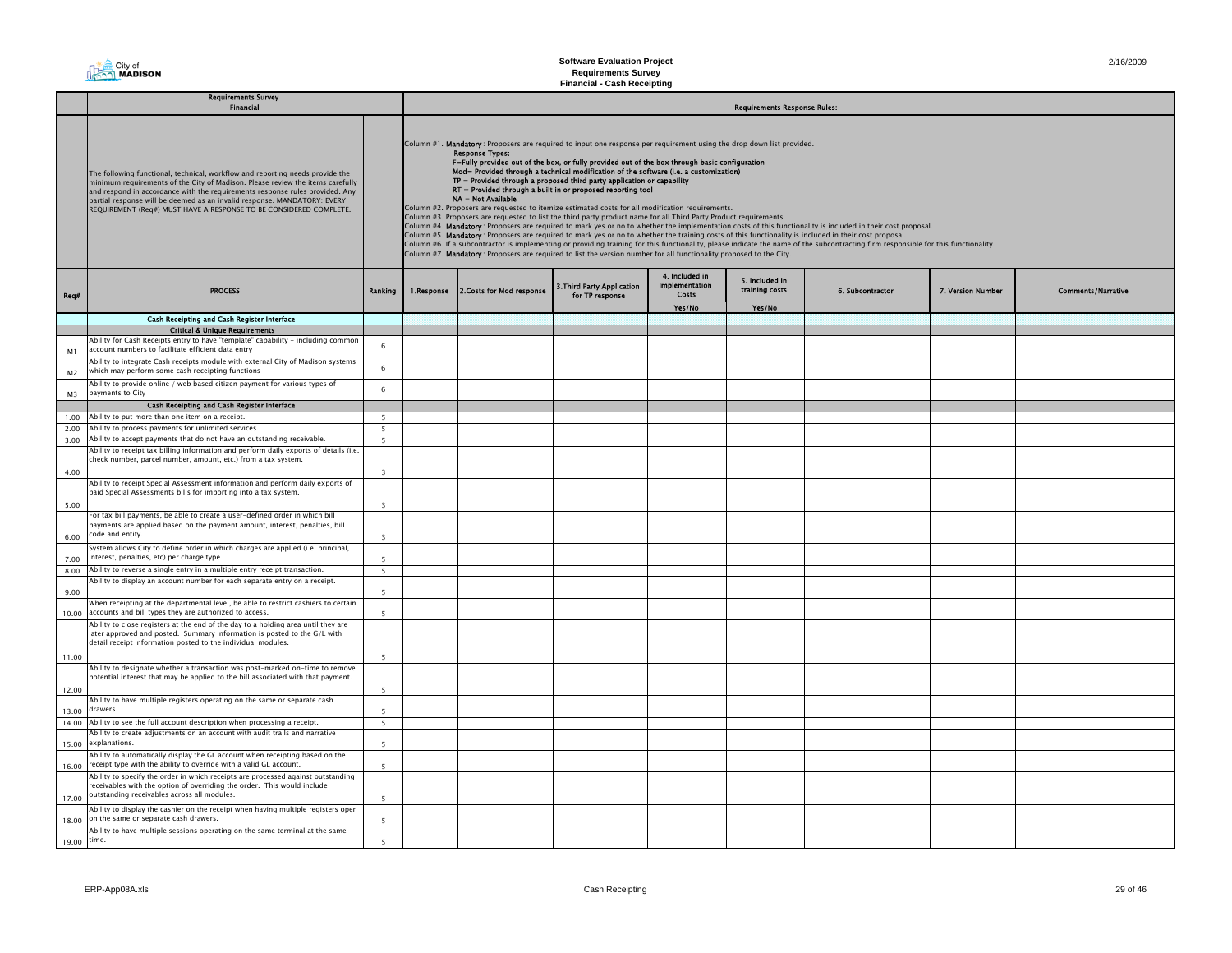|                | <b>DEA</b> City of                                                                                                                                      |                          |            |                          | <b>Software Evaluation Project</b>                               | 2/16/2009             |                                  |                  |                   |                           |
|----------------|---------------------------------------------------------------------------------------------------------------------------------------------------------|--------------------------|------------|--------------------------|------------------------------------------------------------------|-----------------------|----------------------------------|------------------|-------------------|---------------------------|
|                |                                                                                                                                                         |                          |            |                          | <b>Requirements Survey</b><br><b>Financial - Cash Receipting</b> |                       |                                  |                  |                   |                           |
|                |                                                                                                                                                         |                          |            |                          |                                                                  | 4. Included in        |                                  |                  |                   |                           |
|                | <b>PROCESS</b>                                                                                                                                          |                          |            |                          | 3. Third Party Application                                       | <b>Implementation</b> | 5. Included in<br>training costs |                  |                   |                           |
| Req#           |                                                                                                                                                         | Ranking                  | 1.Response | 2.Costs for Mod response | for TP response                                                  | <b>Costs</b>          |                                  | 6. Subcontractor | 7. Version Number | <b>Comments/Narrative</b> |
|                |                                                                                                                                                         |                          |            |                          |                                                                  | Yes/No                | Yes/No                           |                  |                   |                           |
|                | Cash Receipting and Cash Register Interface<br>Ability to optionally process overpayments with an interface to Accounts Payable                         |                          |            |                          |                                                                  |                       |                                  |                  |                   |                           |
|                | to generate a check for the difference between what was due and what was paid.                                                                          |                          |            |                          |                                                                  |                       |                                  |                  |                   |                           |
| 20.00          |                                                                                                                                                         | 5                        |            |                          |                                                                  |                       |                                  |                  |                   |                           |
|                | 21.00 Ability to support lock-box processing.                                                                                                           | $5\overline{ }$          |            |                          |                                                                  |                       |                                  |                  |                   |                           |
| 23.00          | 22.00 Ability to have the credit-card reader integrated with the cash register.<br>Provide a minimum of four lines on the check validator/endorse.      | 5<br>5                   |            |                          |                                                                  |                       |                                  |                  |                   |                           |
|                | 24.00 Ability to manage deposits to multiple banks and accounts.                                                                                        | 5                        |            |                          |                                                                  |                       |                                  |                  |                   |                           |
|                | When receipting against a particular bill, automatically display the expected                                                                           |                          |            |                          |                                                                  |                       |                                  |                  |                   |                           |
|                | amount to receipt based on the receipt type with the ability to override.                                                                               |                          |            |                          |                                                                  |                       |                                  |                  |                   |                           |
| 25.00          | Ability to override who is making the payment versus the name on the account                                                                            |                          |            |                          |                                                                  |                       |                                  |                  |                   |                           |
| 26.00          | when processing a payment.                                                                                                                              |                          |            |                          |                                                                  |                       |                                  |                  |                   |                           |
|                | 27.00 Ability to maintain comments at a receipt level.                                                                                                  | 5                        |            |                          |                                                                  |                       |                                  |                  |                   |                           |
|                | When receiving payments from a customer provide the ability to display various<br>status flags on the account (e.g., customer notes, NSF status, etc.). |                          |            |                          |                                                                  |                       |                                  |                  |                   |                           |
| 28.00          |                                                                                                                                                         | $\overline{\phantom{a}}$ |            |                          |                                                                  |                       |                                  |                  |                   |                           |
|                | Ability to prepare online remittance advices for departments without a point of                                                                         |                          |            |                          |                                                                  |                       |                                  |                  |                   |                           |
| 29.00          | sale terminal.                                                                                                                                          | $\overline{\phantom{a}}$ |            |                          |                                                                  |                       |                                  |                  |                   |                           |
| 30.00          | Online entry of remittance information by the department as payment is<br>received, including account distribution.                                     | $\overline{\phantom{a}}$ |            |                          |                                                                  |                       |                                  |                  |                   |                           |
|                | Account code information must be completed before a remittance advice can be                                                                            |                          |            |                          |                                                                  |                       |                                  |                  |                   |                           |
| 31.00          | forwarded to the Treasurer.                                                                                                                             | $\overline{\phantom{a}}$ |            |                          |                                                                  |                       |                                  |                  |                   |                           |
|                | 32.00 Electronic workflow routing cash receipt information to the Treasurer.                                                                            | $5\overline{ }$          |            |                          |                                                                  |                       |                                  |                  |                   |                           |
|                | 33.00 Online access for the Treasurer of banking information.                                                                                           | 5                        |            |                          |                                                                  |                       |                                  |                  |                   |                           |
| 34.00          | Ability for the Treasurer's department to be able to view receipt information<br>without having to enter or edit account distribution information.      | 5                        |            |                          |                                                                  |                       |                                  |                  |                   |                           |
| 35.00          | System generates an electronic notification to Treasurer of when department<br>deposits are made                                                        |                          |            |                          |                                                                  |                       |                                  |                  |                   |                           |
| 36.00          | Workflow processing for approvals, review, and modification.                                                                                            | 5                        |            |                          |                                                                  |                       |                                  |                  |                   |                           |
|                |                                                                                                                                                         |                          |            |                          |                                                                  |                       |                                  |                  |                   |                           |
| 37.00          | Ability to set user security to allow only specific users to post cash receipts.                                                                        | 5                        |            |                          |                                                                  |                       |                                  |                  |                   |                           |
|                | Ability of the system to distinguish among cash, check or credit card payment                                                                           |                          |            |                          |                                                                  |                       |                                  |                  |                   |                           |
| 38.00          | and to provide separate totals at days end to assist in balancing the drawer.                                                                           | 5                        |            |                          |                                                                  |                       |                                  |                  |                   |                           |
|                | Ability to interface and import information from Excel or other standard file                                                                           |                          |            |                          |                                                                  |                       |                                  |                  |                   |                           |
| 39.00<br>40.00 | formats.<br>Have the capability of imaging checks and associated attachments.                                                                           | к<br>$5 -$               |            |                          |                                                                  |                       |                                  |                  |                   |                           |
|                |                                                                                                                                                         |                          |            |                          |                                                                  |                       |                                  |                  |                   |                           |
| 41.00          | Provide the ability to record cash receipts for each individual check received.                                                                         | 5                        |            |                          |                                                                  |                       |                                  |                  |                   |                           |
| 42.00          | Ability to establish unique personnel identification numbers with authority to<br>perform specific functions.                                           | -5                       |            |                          |                                                                  |                       |                                  |                  |                   |                           |
|                | Provides user-friendly prompts or menus to guide cashier through transaction.                                                                           |                          |            |                          |                                                                  |                       |                                  |                  |                   |                           |
| 43.00          |                                                                                                                                                         | 5                        |            |                          |                                                                  |                       |                                  |                  |                   |                           |
| 44.00          | Cash Receipting System/Module is fully integrated with the Accounts Receivable<br>and General Ledger systems.                                           | 5                        |            |                          |                                                                  |                       |                                  |                  |                   |                           |
|                | System allows for next day receipting to be processed, while prior day has not                                                                          |                          |            |                          |                                                                  |                       |                                  |                  |                   |                           |
| 45.00          | yet been closed                                                                                                                                         | 5                        |            |                          |                                                                  |                       |                                  |                  |                   |                           |
| 46.00          | Ability to use Optical Character Recognition (OCR) or laser bar code readers for<br>scanning receipted bills.                                           | 5                        |            |                          |                                                                  |                       |                                  |                  |                   |                           |
|                | Ability to use Optical Character Recognition font type A & B, and bar codes.                                                                            |                          |            |                          |                                                                  |                       |                                  |                  |                   |                           |
| 47.00          |                                                                                                                                                         | 5                        |            |                          |                                                                  |                       |                                  |                  |                   |                           |
|                | 48.00 Ability to balance cash drawers at any point in time.                                                                                             | 5                        |            |                          |                                                                  |                       |                                  |                  |                   |                           |
| 49.00          | Supports multiple depository bank accounts and creates separate bank deposit<br>slips.                                                                  | 5                        |            |                          |                                                                  |                       |                                  |                  |                   |                           |
| 50.00          | Accepts multiple payment types:                                                                                                                         |                          |            |                          |                                                                  |                       |                                  |                  |                   |                           |
| 51.00          | a. Cash                                                                                                                                                 | $\overline{\phantom{a}}$ |            |                          |                                                                  |                       |                                  |                  |                   |                           |
| 52.00          | b. Checks                                                                                                                                               | 5                        |            |                          |                                                                  |                       |                                  |                  |                   |                           |
| 53.00<br>54.00 | c. Credit cards-Software must be PCI compliant<br>d. Debit Card-Software must be PCI compliant                                                          | $\overline{5}$<br>5      |            |                          |                                                                  |                       |                                  |                  |                   |                           |
| 55.00          | e. e-checks                                                                                                                                             | 5                        |            |                          |                                                                  |                       |                                  |                  |                   |                           |
| 56.00          | f. Wire transfers (limited to certain accounts)                                                                                                         | 5 <sup>5</sup>           |            |                          |                                                                  |                       |                                  |                  |                   |                           |
|                | 57.00 Ability to:                                                                                                                                       |                          |            |                          |                                                                  |                       |                                  |                  |                   |                           |
| 58.00          | a. Endorse/validate multiple checks, bills, and documents within a<br>single transaction.                                                               | 5                        |            |                          |                                                                  |                       |                                  |                  |                   |                           |
|                |                                                                                                                                                         |                          |            |                          |                                                                  |                       |                                  |                  |                   |                           |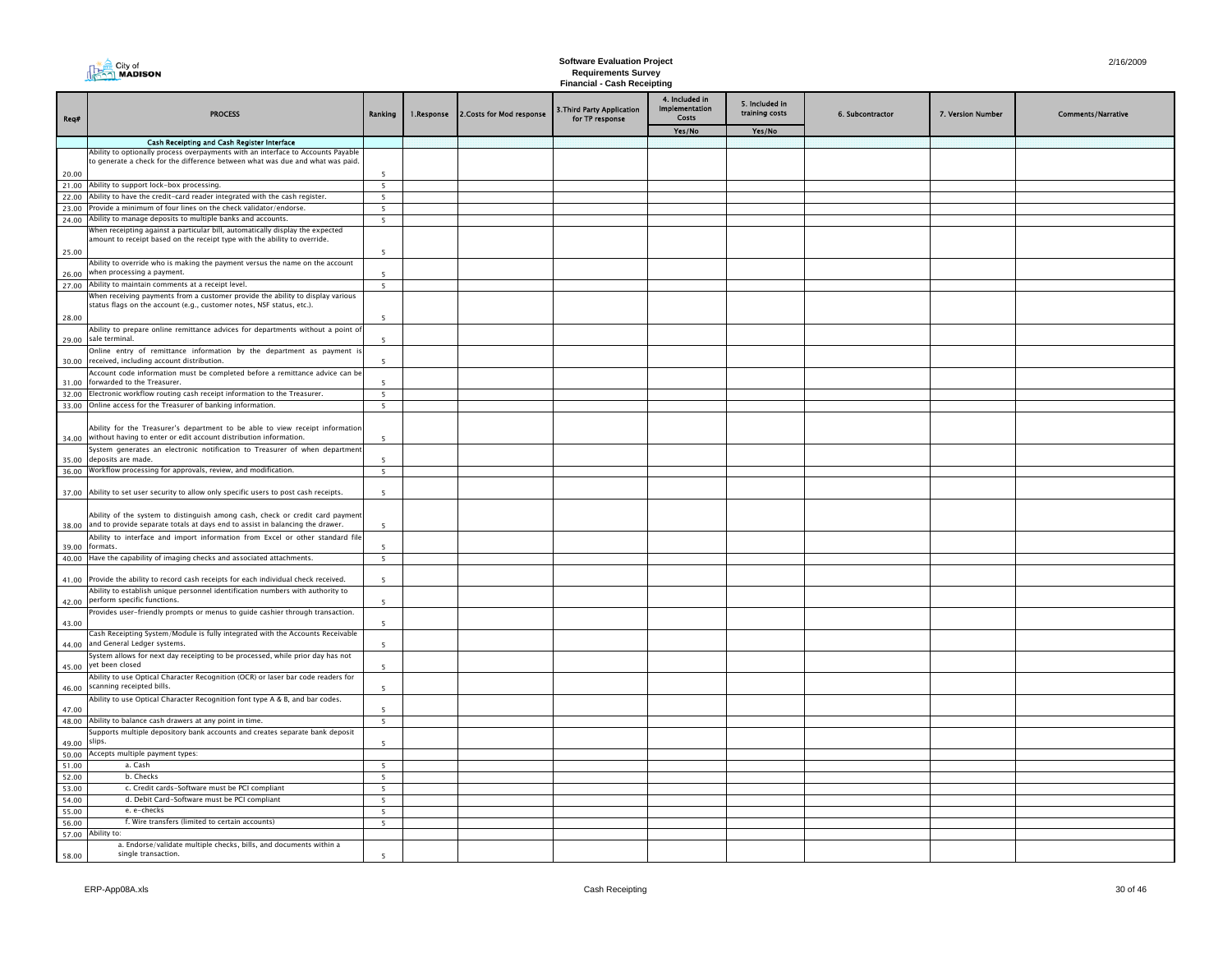|                | City of<br><b>THE CITY OF</b><br><b>MADISON</b>                                                                                                      |                          |            |                           | <b>Software Evaluation Project</b><br><b>Requirements Survey</b><br><b>Financial - Cash Receipting</b> | 2/16/2009                                           |                                            |                  |                   |                           |
|----------------|------------------------------------------------------------------------------------------------------------------------------------------------------|--------------------------|------------|---------------------------|--------------------------------------------------------------------------------------------------------|-----------------------------------------------------|--------------------------------------------|------------------|-------------------|---------------------------|
| Req#           | <b>PROCESS</b>                                                                                                                                       | Ranking                  | 1.Response | 2. Costs for Mod response | 3.Third Party Application<br>for TP response                                                           | 4. Included in<br>Implementation<br>Costs<br>Yes/No | 5. Included in<br>training costs<br>Yes/No | 6. Subcontractor | 7. Version Number | <b>Comments/Narrative</b> |
|                | Cash Receipting and Cash Register Interface                                                                                                          |                          |            |                           |                                                                                                        |                                                     |                                            |                  |                   |                           |
|                | b. Print account number and transaction number on checks receipted                                                                                   |                          |            |                           |                                                                                                        |                                                     |                                            |                  |                   |                           |
| 59.00          |                                                                                                                                                      | $\overline{\phantom{a}}$ |            |                           |                                                                                                        |                                                     |                                            |                  |                   |                           |
| 60.00          | Ability to accept full or partial payments and payments without prior bill.                                                                          | $\overline{\phantom{a}}$ |            |                           |                                                                                                        |                                                     |                                            |                  |                   |                           |
| 61.00          | Allows on-line editing and correction of transaction errors with proper<br>authorization.                                                            | $\overline{\phantom{a}}$ |            |                           |                                                                                                        |                                                     |                                            |                  |                   |                           |
|                | Provides detail to support daily closing at the department/cash register level and                                                                   |                          |            |                           |                                                                                                        |                                                     |                                            |                  |                   |                           |
|                | monthly bank account reconciliation at the overall level.                                                                                            | $\overline{\phantom{a}}$ |            |                           |                                                                                                        |                                                     |                                            |                  |                   |                           |
| 62.00          | Ability to summarize and post daily cash receipts by validated General Ledger                                                                        |                          |            |                           |                                                                                                        |                                                     |                                            |                  |                   |                           |
| 63.00          | account.                                                                                                                                             |                          |            |                           |                                                                                                        |                                                     |                                            |                  |                   |                           |
|                | 64.00 Must maintain a complete audit trail for all transactions.                                                                                     | $5\overline{5}$          |            |                           |                                                                                                        |                                                     |                                            |                  |                   |                           |
|                | Ability to customize detailed customer receipts, including but not limited to                                                                        |                          |            |                           |                                                                                                        |                                                     |                                            |                  |                   |                           |
|                | amount owed and received, type of payment, check number, account number,<br>and transaction number.                                                  |                          |            |                           |                                                                                                        |                                                     |                                            |                  |                   |                           |
| 65.00          |                                                                                                                                                      | -5                       |            |                           |                                                                                                        |                                                     |                                            |                  |                   |                           |
|                | 66.00 Ability to automatically allocate receipts to several accounts.<br>67.00 Ability to post receipts to multiple outstanding bills.               | $5^{\circ}$              |            |                           |                                                                                                        |                                                     |                                            |                  |                   |                           |
|                | 68.00 Ability to track and search receipts by:                                                                                                       | 5                        |            |                           |                                                                                                        |                                                     |                                            |                  |                   |                           |
| 69.00          | a. Department                                                                                                                                        | 5 <sup>5</sup>           |            |                           |                                                                                                        |                                                     |                                            |                  |                   |                           |
| 70.00          | b. Cash Receipt Type/Key Code                                                                                                                        | 5                        |            |                           |                                                                                                        |                                                     |                                            |                  |                   |                           |
| 71.00          | c. Receipt Number/Document Number                                                                                                                    | -5                       |            |                           |                                                                                                        |                                                     |                                            |                  |                   |                           |
| 72.00          | d. Terminal                                                                                                                                          | -5                       |            |                           |                                                                                                        |                                                     |                                            |                  |                   |                           |
| 73.00          | e. Terminal User Performing Receipt                                                                                                                  | -5                       |            |                           |                                                                                                        |                                                     |                                            |                  |                   |                           |
| 74.00          | f. Time of Day                                                                                                                                       | 5                        |            |                           |                                                                                                        |                                                     |                                            |                  |                   |                           |
| 75.00          | g. Day of Week/Business Day                                                                                                                          | 5 <sup>1</sup>           |            |                           |                                                                                                        |                                                     |                                            |                  |                   |                           |
| 76.00<br>77.00 | h. Day of Month<br>i. Account Receipted                                                                                                              | 5<br>5                   |            |                           |                                                                                                        |                                                     |                                            |                  |                   |                           |
| 78.00          | j. Type of Payment (cash, check, credit card)                                                                                                        | 5                        |            |                           |                                                                                                        |                                                     |                                            |                  |                   |                           |
| 79.00          | k. Type of Bill                                                                                                                                      | 5                        |            |                           |                                                                                                        |                                                     |                                            |                  |                   |                           |
| 80.00          | I. Customer/Type                                                                                                                                     | -5                       |            |                           |                                                                                                        |                                                     |                                            |                  |                   |                           |
| 81.00          | m. Customer (Number/Name)                                                                                                                            | 5                        |            |                           |                                                                                                        |                                                     |                                            |                  |                   |                           |
| 82.00          | n. Bank Account                                                                                                                                      | $\overline{\phantom{a}}$ |            |                           |                                                                                                        |                                                     |                                            |                  |                   |                           |
| 83.00          | o. Payee (i.e. Mortgage Company)                                                                                                                     | -5                       |            |                           |                                                                                                        |                                                     |                                            |                  |                   |                           |
| 84.00          | p. Receipt Amount                                                                                                                                    | - 5                      |            |                           |                                                                                                        |                                                     |                                            |                  |                   |                           |
| 85.00          | Allows entry of comments (to be used internally) at time of receipt.<br>Ability to print customer name, customer address and operator on receipts as | 5                        |            |                           |                                                                                                        |                                                     |                                            |                  |                   |                           |
| 86.00          | well as allow an official signature.                                                                                                                 | $\overline{\phantom{0}}$ |            |                           |                                                                                                        |                                                     |                                            |                  |                   |                           |
| 87.00          | User configurable comments and messages are able to be printed on the<br>receipt.                                                                    | $\overline{\phantom{a}}$ |            |                           |                                                                                                        |                                                     |                                            |                  |                   |                           |
|                | 88.00 Calculates amount of change due back from amount tendered.                                                                                     | 5                        |            |                           |                                                                                                        |                                                     |                                            |                  |                   |                           |
|                | Ability to receive and apply an ACH / EFT payment from any customer contact.<br>The system also assists with tracking the customer authorization.    |                          |            |                           |                                                                                                        |                                                     |                                            |                  |                   |                           |
| 89.00          |                                                                                                                                                      | $\overline{\phantom{a}}$ |            |                           |                                                                                                        |                                                     |                                            |                  |                   |                           |
|                | Ability to define multiple payment types (i.e., EFT, money order) on the same<br>90.00 transaction.                                                  | $\overline{\phantom{a}}$ |            |                           |                                                                                                        |                                                     |                                            |                  |                   |                           |
| 91.00          | Ability to search on historical cash receipts by any field captured within the<br>receipt.                                                           |                          |            |                           |                                                                                                        |                                                     |                                            |                  |                   |                           |
|                | 92.00 Ability to reprint cash receipt.                                                                                                               | $\overline{5}$           |            |                           |                                                                                                        |                                                     |                                            |                  |                   |                           |
| 93.00          | Receipt number ranges or receipt number format "masks" can be associated to a<br>department or user.                                                 | -5                       |            |                           |                                                                                                        |                                                     |                                            |                  |                   |                           |
|                | 94.00 Provides bank reconciliation functionality.                                                                                                    | $5\overline{5}$          |            |                           |                                                                                                        |                                                     |                                            |                  |                   |                           |
|                | Accommodates cash receipt type codes with default account distributions for                                                                          |                          |            |                           |                                                                                                        |                                                     |                                            |                  |                   |                           |
| 95.00          | each. User can override default distributions, if necessary.                                                                                         | - 5                      |            |                           |                                                                                                        |                                                     |                                            |                  |                   |                           |
|                | Scanned bills automatically retrieve account information including amount owed.                                                                      |                          |            |                           |                                                                                                        |                                                     |                                            |                  |                   |                           |
| 96.00          | User only has to "key in" amount paid, if different from amount owed.                                                                                | $\overline{\phantom{a}}$ |            |                           |                                                                                                        |                                                     |                                            |                  |                   |                           |
|                | Ability to track and maintain customer draw down accounts / retainers.                                                                               |                          |            |                           |                                                                                                        |                                                     |                                            |                  |                   |                           |
| 97.00          |                                                                                                                                                      | 5                        |            |                           |                                                                                                        |                                                     |                                            |                  |                   |                           |
|                | 98.00 Ability to bill for NSF or bad checks.                                                                                                         | 5 <sup>5</sup>           |            |                           |                                                                                                        |                                                     |                                            |                  |                   |                           |
|                | 99.00 Daily Cash Receipt Listing, by department and deposit number.<br>Cash Balances Report, By fund lists account number, beginning balance, debit, | 5                        |            |                           |                                                                                                        |                                                     |                                            |                  |                   |                           |
|                | 100.00 credit, and ending balance.                                                                                                                   | $\overline{\phantom{a}}$ |            |                           |                                                                                                        |                                                     |                                            |                  |                   |                           |
|                |                                                                                                                                                      |                          |            |                           |                                                                                                        |                                                     |                                            |                  |                   |                           |

H.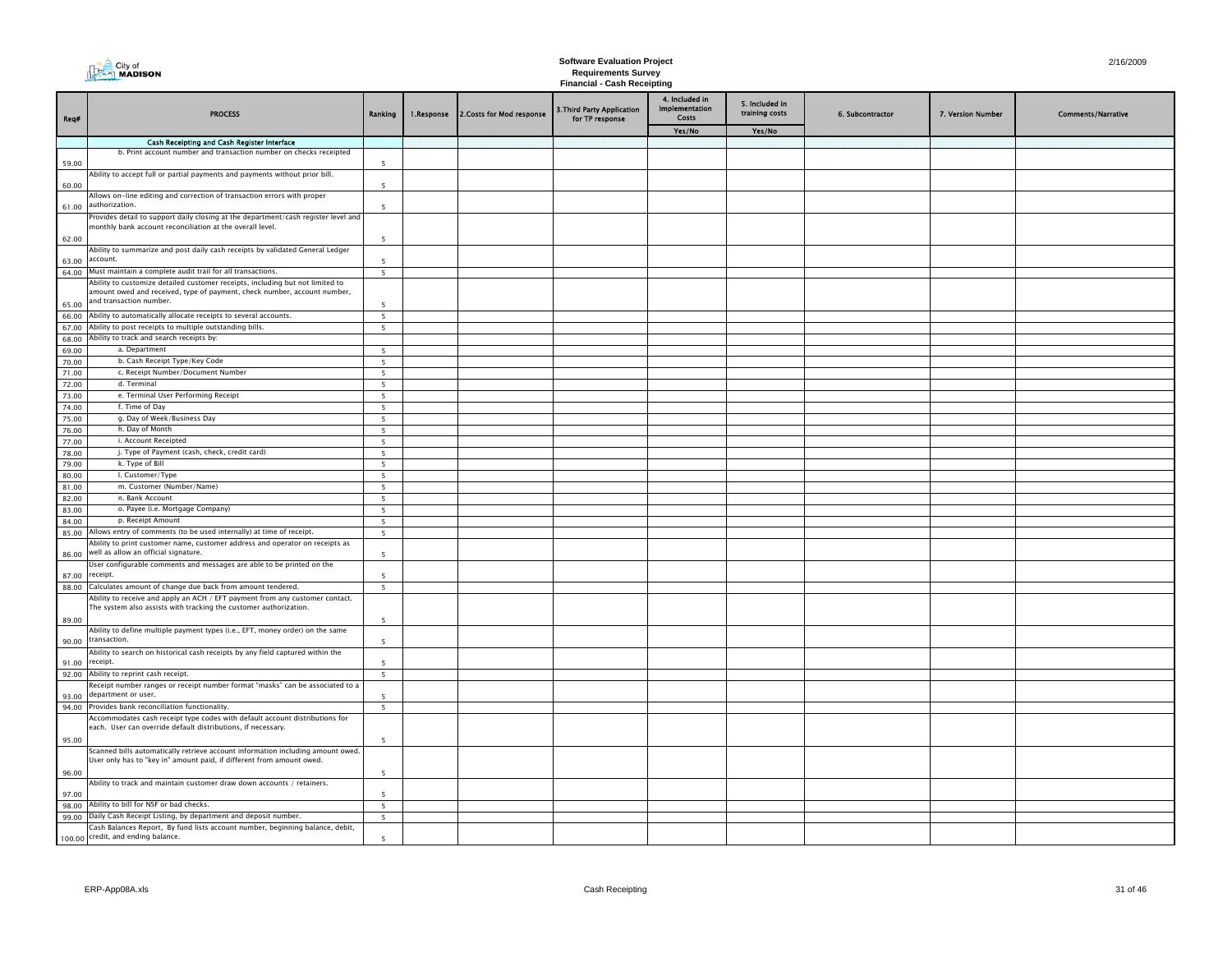|        | City of<br><b>MADISON</b>                                                                                                                                                                                                                                                      |                          |            |                           | <b>Software Evaluation Project</b><br><b>Requirements Survey</b><br><b>Financial - Cash Receipting</b> | 2/16/2009                                        |                                  |                  |                   |                           |
|--------|--------------------------------------------------------------------------------------------------------------------------------------------------------------------------------------------------------------------------------------------------------------------------------|--------------------------|------------|---------------------------|--------------------------------------------------------------------------------------------------------|--------------------------------------------------|----------------------------------|------------------|-------------------|---------------------------|
| Req#   | <b>PROCESS</b>                                                                                                                                                                                                                                                                 | Ranking                  | 1.Response | 2. Costs for Mod response | 3. Third Party Application<br>for TP response                                                          | 4. Included in<br><b>Implementation</b><br>Costs | 5. Included in<br>training costs | 6. Subcontractor | 7. Version Number | <b>Comments/Narrative</b> |
|        |                                                                                                                                                                                                                                                                                |                          |            |                           |                                                                                                        | Yes/No                                           | Yes/No                           |                  |                   |                           |
|        | Cash Receipting and Cash Register Interface                                                                                                                                                                                                                                    |                          |            |                           |                                                                                                        |                                                  |                                  |                  |                   |                           |
| 101.00 | Transaction Report, listing details on each payment collected by terminal, with<br>options for specifying an output sequence, bill type, date range, and/or<br>transaction type.                                                                                               | -5                       |            |                           |                                                                                                        |                                                  |                                  |                  |                   |                           |
|        | Daily Register Receipt Report including distribution showing account number,<br>account description and total dollars, categorized by payment method.                                                                                                                          |                          |            |                           |                                                                                                        |                                                  |                                  |                  |                   |                           |
| 102.00 |                                                                                                                                                                                                                                                                                | $\overline{5}$           |            |                           |                                                                                                        |                                                  |                                  |                  |                   |                           |
|        | Ability to generate a report showing all receipts associated with a customer<br>103.00 name, parcel number, account number, address, etc.                                                                                                                                      | 5                        |            |                           |                                                                                                        |                                                  |                                  |                  |                   |                           |
|        | 104.00 Ability to inquire on a specific check.                                                                                                                                                                                                                                 | -5                       |            |                           |                                                                                                        |                                                  |                                  |                  |                   |                           |
|        | Daily Close-Out Report summarizing daily receipt transactions by module (utility<br>105.00 billing, etc.).                                                                                                                                                                     | 5                        |            |                           |                                                                                                        |                                                  |                                  |                  |                   |                           |
|        | Bank Reconciliation Report, listing amounts deposited into each account, and<br>106.00 total deposits compared with cash receipts for that date.                                                                                                                               | 5                        |            |                           |                                                                                                        |                                                  |                                  |                  |                   |                           |
|        | Bank Totals Report, Showing Bank Code, Bank Number, Bank Name and Address,<br>107.00 and Deposit Amount                                                                                                                                                                        | -5                       |            |                           |                                                                                                        |                                                  |                                  |                  |                   |                           |
| 108.00 | Detailed Receipt Report, Showing Receipt number, entry date, user name, notes,<br>receipt type, payment method. Within receipt type, the report shows the GL<br>Note, GL number, bank code, and amount. Ability to run by department, name,<br>account number, receipt number. | $\overline{5}$           |            |                           |                                                                                                        |                                                  |                                  |                  |                   |                           |
| 109.00 | Revenue Report, by source, bank, type, payment type, account, department,<br>P.O.S. terminal, and operator for mail and counter receipts. Shows unreceipted<br>balance by account, department, or type of bill over a user-specified time<br>period.                           | - 5                      |            |                           |                                                                                                        |                                                  |                                  |                  |                   |                           |
|        | Audit Trail of all receipts and postings for a user-specified time period.<br>Includes transaction number of each receipt and G/L transaction.                                                                                                                                 |                          |            |                           |                                                                                                        |                                                  |                                  |                  |                   |                           |
| 110.00 |                                                                                                                                                                                                                                                                                | -5                       |            |                           |                                                                                                        |                                                  |                                  |                  |                   |                           |
|        | 111.00 Daily Station Report                                                                                                                                                                                                                                                    | - 5                      |            |                           |                                                                                                        |                                                  |                                  |                  |                   |                           |
|        | 112.00 Station/Cashier Listing Report                                                                                                                                                                                                                                          | $\overline{\phantom{0}}$ |            |                           |                                                                                                        |                                                  |                                  |                  |                   |                           |
|        | 113.00 General Ledger Distribution Report                                                                                                                                                                                                                                      | $\overline{\phantom{0}}$ |            |                           |                                                                                                        |                                                  |                                  |                  |                   |                           |
|        | 114.00 Transaction Listing Report                                                                                                                                                                                                                                              | - 5                      |            |                           |                                                                                                        |                                                  |                                  |                  |                   |                           |
|        | 115.00 Daily Recap                                                                                                                                                                                                                                                             | $\overline{\phantom{0}}$ |            |                           |                                                                                                        |                                                  |                                  |                  |                   |                           |
|        | 116.00 Station Recap                                                                                                                                                                                                                                                           | $\overline{\phantom{0}}$ |            |                           |                                                                                                        |                                                  |                                  |                  |                   |                           |
|        | 117.00 Transaction/Tender Recap                                                                                                                                                                                                                                                | -5                       |            |                           |                                                                                                        |                                                  |                                  |                  |                   |                           |
|        | 118.00 Duplicate Receipting Capabilities                                                                                                                                                                                                                                       | 5                        |            |                           |                                                                                                        |                                                  |                                  |                  |                   |                           |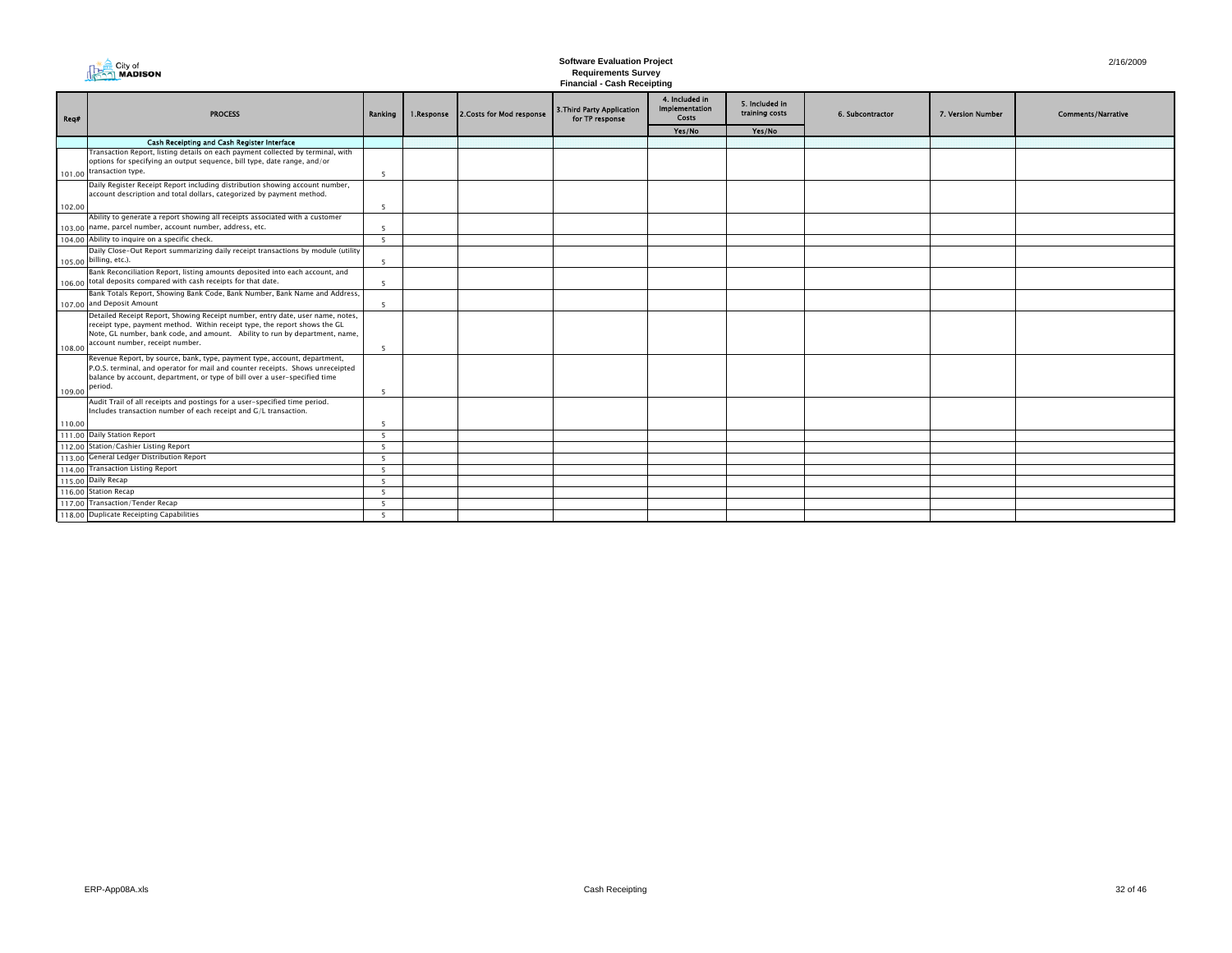**Requirements Survey Financial - Grants**

|                | Requirements Survey<br>Financial                                                                                                                                                                                                                                                                                                                                                                  |                         |  |                                                                                                                                                                                                                                                                                                                                                                                                                                                                                                                                                                                                                                                                                                                                                                                                                                                                                                                                                                                                                                                                                                                                                                                                                                                                                                                                                                           |                                               |                                                  |                                  |                  |                   |                           |  |  |  |
|----------------|---------------------------------------------------------------------------------------------------------------------------------------------------------------------------------------------------------------------------------------------------------------------------------------------------------------------------------------------------------------------------------------------------|-------------------------|--|---------------------------------------------------------------------------------------------------------------------------------------------------------------------------------------------------------------------------------------------------------------------------------------------------------------------------------------------------------------------------------------------------------------------------------------------------------------------------------------------------------------------------------------------------------------------------------------------------------------------------------------------------------------------------------------------------------------------------------------------------------------------------------------------------------------------------------------------------------------------------------------------------------------------------------------------------------------------------------------------------------------------------------------------------------------------------------------------------------------------------------------------------------------------------------------------------------------------------------------------------------------------------------------------------------------------------------------------------------------------------|-----------------------------------------------|--------------------------------------------------|----------------------------------|------------------|-------------------|---------------------------|--|--|--|
|                | The following functional, technical, workflow and reporting needs provide the<br>minimum requirements of the City of Madison. Please review the items carefully<br>and respond in accordance with the requirements response rules provided. Any<br>partial response will be deemed as an invalid response. MANDATORY: EVERY<br>REQUIREMENT (Req#) MUST HAVE A RESPONSE TO BE CONSIDERED COMPLETE. |                         |  | Column #1. Mandatory: Proposers are required to input one response per requirement using the drop down list provided.<br><b>Response Types:</b><br>F=Fully provided out of the box, or fully provided out of the box through basic configuration<br>Mod= Provided through a technical modification of the software (i.e. a customization)<br>TP = Provided through a proposed third party application or capability<br>RT = Provided through a built in or proposed reporting tool<br>NA = Not Available<br>Column #2. Proposers are requested to itemize estimated costs for all modification requirements.<br>Column #3. Proposers are requested to list the third party product name for all Third Party Product requirements.<br>Column #4. Mandatory: Proposers are required to mark yes or no to whether the implementation costs of this functionality is included in their cost proposal.<br>Column #5. Mandatory: Proposers are required to mark yes or no to whether the training costs of this functionality is included in their cost proposal.<br>Column #6. If a subcontractor is implementing or providing training for this functionality, please indicate the name of the subcontracting firm responsible for this functionality.<br>Column #7. Mandatory: Proposers are required to list the version number for all functionality proposed to the City. |                                               |                                                  |                                  |                  |                   |                           |  |  |  |
| Req#           | <b>PROCESS</b>                                                                                                                                                                                                                                                                                                                                                                                    | Ranking                 |  | 1.Response 2.Costs for Mod response                                                                                                                                                                                                                                                                                                                                                                                                                                                                                                                                                                                                                                                                                                                                                                                                                                                                                                                                                                                                                                                                                                                                                                                                                                                                                                                                       | 3. Third Party Application<br>for TP response | 4. Included in<br><b>Implementation</b><br>Costs | 5. Included in<br>training costs | 6. Subcontractor | 7. Version Number | <b>Comments/Narrative</b> |  |  |  |
|                |                                                                                                                                                                                                                                                                                                                                                                                                   |                         |  |                                                                                                                                                                                                                                                                                                                                                                                                                                                                                                                                                                                                                                                                                                                                                                                                                                                                                                                                                                                                                                                                                                                                                                                                                                                                                                                                                                           |                                               | Yes/No                                           | Yes/No                           |                  |                   |                           |  |  |  |
|                | Crant                                                                                                                                                                                                                                                                                                                                                                                             |                         |  |                                                                                                                                                                                                                                                                                                                                                                                                                                                                                                                                                                                                                                                                                                                                                                                                                                                                                                                                                                                                                                                                                                                                                                                                                                                                                                                                                                           |                                               |                                                  |                                  |                  |                   |                           |  |  |  |
|                | <b>Critical &amp; Unique Requirements</b>                                                                                                                                                                                                                                                                                                                                                         |                         |  |                                                                                                                                                                                                                                                                                                                                                                                                                                                                                                                                                                                                                                                                                                                                                                                                                                                                                                                                                                                                                                                                                                                                                                                                                                                                                                                                                                           |                                               |                                                  |                                  |                  |                   |                           |  |  |  |
| M1             | Ability to track and report by different date ranges for grants                                                                                                                                                                                                                                                                                                                                   | 6                       |  |                                                                                                                                                                                                                                                                                                                                                                                                                                                                                                                                                                                                                                                                                                                                                                                                                                                                                                                                                                                                                                                                                                                                                                                                                                                                                                                                                                           |                                               |                                                  |                                  |                  |                   |                           |  |  |  |
| M <sub>2</sub> | Ability to track Grant comments and narrative<br>Ability to track specific characteristics of a grant (e.g. 100% reimbursable,                                                                                                                                                                                                                                                                    | 6                       |  |                                                                                                                                                                                                                                                                                                                                                                                                                                                                                                                                                                                                                                                                                                                                                                                                                                                                                                                                                                                                                                                                                                                                                                                                                                                                                                                                                                           |                                               |                                                  |                                  |                  |                   |                           |  |  |  |
| M3             | Requires City matching funds, Performance based criteria required)                                                                                                                                                                                                                                                                                                                                | 6                       |  |                                                                                                                                                                                                                                                                                                                                                                                                                                                                                                                                                                                                                                                                                                                                                                                                                                                                                                                                                                                                                                                                                                                                                                                                                                                                                                                                                                           |                                               |                                                  |                                  |                  |                   |                           |  |  |  |
| M4             | Ability to amend grant information in the system (e.g. re-allocate a grant)                                                                                                                                                                                                                                                                                                                       | 6                       |  |                                                                                                                                                                                                                                                                                                                                                                                                                                                                                                                                                                                                                                                                                                                                                                                                                                                                                                                                                                                                                                                                                                                                                                                                                                                                                                                                                                           |                                               |                                                  |                                  |                  |                   |                           |  |  |  |
| M5             | Ability to allocate interest income to grants (e.g. grant funding is provided up<br>front)<br>Ability to track Grant related data within the new system:                                                                                                                                                                                                                                          | 6                       |  |                                                                                                                                                                                                                                                                                                                                                                                                                                                                                                                                                                                                                                                                                                                                                                                                                                                                                                                                                                                                                                                                                                                                                                                                                                                                                                                                                                           |                                               |                                                  |                                  |                  |                   |                           |  |  |  |
| M <sub>6</sub> | - Grant dollars<br>$-CFDA#$<br>- Awarding Agency<br>- Secondary Agency<br>- Award #<br>- Contract #<br>- Effective Dates (Beginning / Ending)                                                                                                                                                                                                                                                     | 6                       |  |                                                                                                                                                                                                                                                                                                                                                                                                                                                                                                                                                                                                                                                                                                                                                                                                                                                                                                                                                                                                                                                                                                                                                                                                                                                                                                                                                                           |                                               |                                                  |                                  |                  |                   |                           |  |  |  |
| M7             | Ability to change the Ending Date on Grants                                                                                                                                                                                                                                                                                                                                                       | 6                       |  |                                                                                                                                                                                                                                                                                                                                                                                                                                                                                                                                                                                                                                                                                                                                                                                                                                                                                                                                                                                                                                                                                                                                                                                                                                                                                                                                                                           |                                               |                                                  |                                  |                  |                   |                           |  |  |  |
|                | <b>Grant Set Up and Tracking</b>                                                                                                                                                                                                                                                                                                                                                                  |                         |  |                                                                                                                                                                                                                                                                                                                                                                                                                                                                                                                                                                                                                                                                                                                                                                                                                                                                                                                                                                                                                                                                                                                                                                                                                                                                                                                                                                           |                                               |                                                  |                                  |                  |                   |                           |  |  |  |
| 1.00           | Ability to set up, track and workflow grants by stages including:                                                                                                                                                                                                                                                                                                                                 |                         |  |                                                                                                                                                                                                                                                                                                                                                                                                                                                                                                                                                                                                                                                                                                                                                                                                                                                                                                                                                                                                                                                                                                                                                                                                                                                                                                                                                                           |                                               |                                                  |                                  |                  |                   |                           |  |  |  |
| 2.00           | Application                                                                                                                                                                                                                                                                                                                                                                                       | 5                       |  |                                                                                                                                                                                                                                                                                                                                                                                                                                                                                                                                                                                                                                                                                                                                                                                                                                                                                                                                                                                                                                                                                                                                                                                                                                                                                                                                                                           |                                               |                                                  |                                  |                  |                   |                           |  |  |  |
| 3.00           | Award                                                                                                                                                                                                                                                                                                                                                                                             | 5 <sup>5</sup>          |  |                                                                                                                                                                                                                                                                                                                                                                                                                                                                                                                                                                                                                                                                                                                                                                                                                                                                                                                                                                                                                                                                                                                                                                                                                                                                                                                                                                           |                                               |                                                  |                                  |                  |                   |                           |  |  |  |
| 4.00           | Implementation                                                                                                                                                                                                                                                                                                                                                                                    | 5                       |  |                                                                                                                                                                                                                                                                                                                                                                                                                                                                                                                                                                                                                                                                                                                                                                                                                                                                                                                                                                                                                                                                                                                                                                                                                                                                                                                                                                           |                                               |                                                  |                                  |                  |                   |                           |  |  |  |
| 5.00           | Closeout                                                                                                                                                                                                                                                                                                                                                                                          | 5                       |  |                                                                                                                                                                                                                                                                                                                                                                                                                                                                                                                                                                                                                                                                                                                                                                                                                                                                                                                                                                                                                                                                                                                                                                                                                                                                                                                                                                           |                                               |                                                  |                                  |                  |                   |                           |  |  |  |
| 6.00           | Other user defined stages-Extension                                                                                                                                                                                                                                                                                                                                                               | $\overline{5}$          |  |                                                                                                                                                                                                                                                                                                                                                                                                                                                                                                                                                                                                                                                                                                                                                                                                                                                                                                                                                                                                                                                                                                                                                                                                                                                                                                                                                                           |                                               |                                                  |                                  |                  |                   |                           |  |  |  |
| 7.00           | Ability to set up a grant application.                                                                                                                                                                                                                                                                                                                                                            | 5                       |  |                                                                                                                                                                                                                                                                                                                                                                                                                                                                                                                                                                                                                                                                                                                                                                                                                                                                                                                                                                                                                                                                                                                                                                                                                                                                                                                                                                           |                                               |                                                  |                                  |                  |                   |                           |  |  |  |
| 8.00           | Ability to track the following information with the grant application:                                                                                                                                                                                                                                                                                                                            |                         |  |                                                                                                                                                                                                                                                                                                                                                                                                                                                                                                                                                                                                                                                                                                                                                                                                                                                                                                                                                                                                                                                                                                                                                                                                                                                                                                                                                                           |                                               |                                                  |                                  |                  |                   |                           |  |  |  |
| 9.00           | Multiple grant numbers                                                                                                                                                                                                                                                                                                                                                                            | 5 <sup>7</sup>          |  |                                                                                                                                                                                                                                                                                                                                                                                                                                                                                                                                                                                                                                                                                                                                                                                                                                                                                                                                                                                                                                                                                                                                                                                                                                                                                                                                                                           |                                               |                                                  |                                  |                  |                   |                           |  |  |  |
| 10.00          | Grant name                                                                                                                                                                                                                                                                                                                                                                                        | 5                       |  |                                                                                                                                                                                                                                                                                                                                                                                                                                                                                                                                                                                                                                                                                                                                                                                                                                                                                                                                                                                                                                                                                                                                                                                                                                                                                                                                                                           |                                               |                                                  |                                  |                  |                   |                           |  |  |  |
| 11.00          | Grant description                                                                                                                                                                                                                                                                                                                                                                                 | 5                       |  |                                                                                                                                                                                                                                                                                                                                                                                                                                                                                                                                                                                                                                                                                                                                                                                                                                                                                                                                                                                                                                                                                                                                                                                                                                                                                                                                                                           |                                               |                                                  |                                  |                  |                   |                           |  |  |  |
| 12.00          | Multiple addresses, phone numbers and fax numbers for a grant                                                                                                                                                                                                                                                                                                                                     | 5                       |  |                                                                                                                                                                                                                                                                                                                                                                                                                                                                                                                                                                                                                                                                                                                                                                                                                                                                                                                                                                                                                                                                                                                                                                                                                                                                                                                                                                           |                                               |                                                  |                                  |                  |                   |                           |  |  |  |
| 13.00<br>14.00 | <b>Grant Application Contact person</b><br>Multiple important dates related to the grant                                                                                                                                                                                                                                                                                                          | 5<br>5                  |  |                                                                                                                                                                                                                                                                                                                                                                                                                                                                                                                                                                                                                                                                                                                                                                                                                                                                                                                                                                                                                                                                                                                                                                                                                                                                                                                                                                           |                                               |                                                  |                                  |                  |                   |                           |  |  |  |
| 15.00          | City contact information, department, phone number, fax number                                                                                                                                                                                                                                                                                                                                    | $\overline{5}$          |  |                                                                                                                                                                                                                                                                                                                                                                                                                                                                                                                                                                                                                                                                                                                                                                                                                                                                                                                                                                                                                                                                                                                                                                                                                                                                                                                                                                           |                                               |                                                  |                                  |                  |                   |                           |  |  |  |
| 16.00          | Grantor                                                                                                                                                                                                                                                                                                                                                                                           | 5                       |  |                                                                                                                                                                                                                                                                                                                                                                                                                                                                                                                                                                                                                                                                                                                                                                                                                                                                                                                                                                                                                                                                                                                                                                                                                                                                                                                                                                           |                                               |                                                  |                                  |                  |                   |                           |  |  |  |
| 17.00          | Multiple dollar amounts (floor, ceiling)                                                                                                                                                                                                                                                                                                                                                          | 5                       |  |                                                                                                                                                                                                                                                                                                                                                                                                                                                                                                                                                                                                                                                                                                                                                                                                                                                                                                                                                                                                                                                                                                                                                                                                                                                                                                                                                                           |                                               |                                                  |                                  |                  |                   |                           |  |  |  |
| 18.00          | CFDA#                                                                                                                                                                                                                                                                                                                                                                                             | 5                       |  |                                                                                                                                                                                                                                                                                                                                                                                                                                                                                                                                                                                                                                                                                                                                                                                                                                                                                                                                                                                                                                                                                                                                                                                                                                                                                                                                                                           |                                               |                                                  |                                  |                  |                   |                           |  |  |  |
| 19.00          | Other User Defined                                                                                                                                                                                                                                                                                                                                                                                | 5 <sup>5</sup>          |  |                                                                                                                                                                                                                                                                                                                                                                                                                                                                                                                                                                                                                                                                                                                                                                                                                                                                                                                                                                                                                                                                                                                                                                                                                                                                                                                                                                           |                                               |                                                  |                                  |                  |                   |                           |  |  |  |
| 20.00          | Ability to set up and inquire on grantor profiles and track data by grantor to<br>support Single Audit.                                                                                                                                                                                                                                                                                           | 5                       |  |                                                                                                                                                                                                                                                                                                                                                                                                                                                                                                                                                                                                                                                                                                                                                                                                                                                                                                                                                                                                                                                                                                                                                                                                                                                                                                                                                                           |                                               |                                                  |                                  |                  |                   |                           |  |  |  |
| 21.00          | Ability to track multiple departments applying for the same grant.                                                                                                                                                                                                                                                                                                                                | $\overline{\mathbf{3}}$ |  |                                                                                                                                                                                                                                                                                                                                                                                                                                                                                                                                                                                                                                                                                                                                                                                                                                                                                                                                                                                                                                                                                                                                                                                                                                                                                                                                                                           |                                               |                                                  |                                  |                  |                   |                           |  |  |  |
|                | 22.00 Ability to track grant efforts (e.g. hours devoted to a grant application).                                                                                                                                                                                                                                                                                                                 | $\overline{\mathbf{3}}$ |  |                                                                                                                                                                                                                                                                                                                                                                                                                                                                                                                                                                                                                                                                                                                                                                                                                                                                                                                                                                                                                                                                                                                                                                                                                                                                                                                                                                           |                                               |                                                  |                                  |                  |                   |                           |  |  |  |
| 23.00          | Ability to input and track new grant opportunities that may be shared with other<br>departments.                                                                                                                                                                                                                                                                                                  |                         |  |                                                                                                                                                                                                                                                                                                                                                                                                                                                                                                                                                                                                                                                                                                                                                                                                                                                                                                                                                                                                                                                                                                                                                                                                                                                                                                                                                                           |                                               |                                                  |                                  |                  |                   |                           |  |  |  |
| 24.00          | Ability to track cross departmental grants.                                                                                                                                                                                                                                                                                                                                                       | 5                       |  |                                                                                                                                                                                                                                                                                                                                                                                                                                                                                                                                                                                                                                                                                                                                                                                                                                                                                                                                                                                                                                                                                                                                                                                                                                                                                                                                                                           |                                               |                                                  |                                  |                  |                   |                           |  |  |  |
|                | 25.00 Ability to input and track the following grant data:                                                                                                                                                                                                                                                                                                                                        |                         |  |                                                                                                                                                                                                                                                                                                                                                                                                                                                                                                                                                                                                                                                                                                                                                                                                                                                                                                                                                                                                                                                                                                                                                                                                                                                                                                                                                                           |                                               |                                                  |                                  |                  |                   |                           |  |  |  |
| 26.00          | <b>Original Application Request</b>                                                                                                                                                                                                                                                                                                                                                               | 5                       |  |                                                                                                                                                                                                                                                                                                                                                                                                                                                                                                                                                                                                                                                                                                                                                                                                                                                                                                                                                                                                                                                                                                                                                                                                                                                                                                                                                                           |                                               |                                                  |                                  |                  |                   |                           |  |  |  |

**The City of**<br>The **MADISON**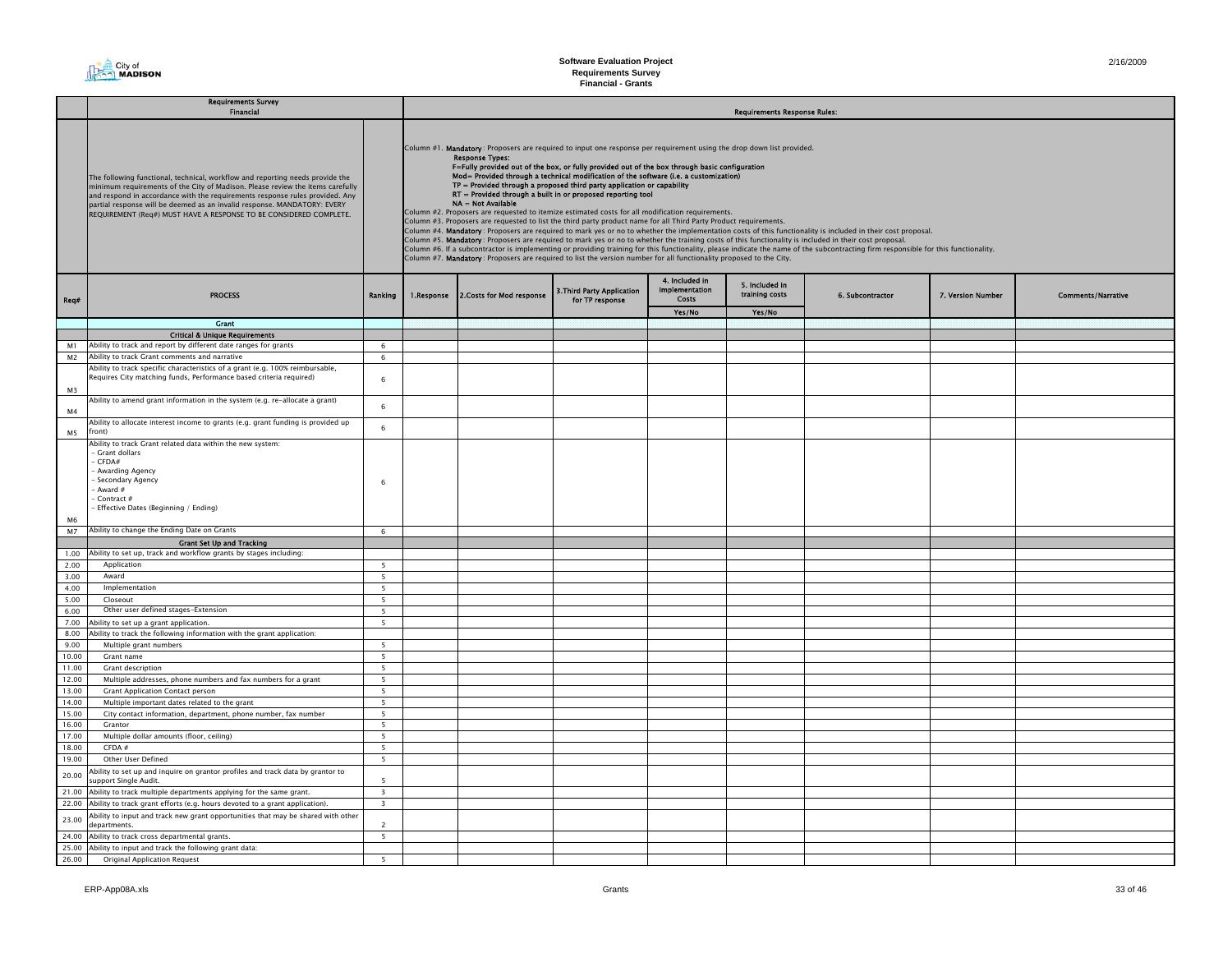

| Req#           | <b>PROCESS</b>                                                                                                                                 | Ranking                      | 1.Response | 2.Costs for Mod response | 3. Third Party Application<br>for TP response | 4. Included in<br>Implementation<br>Costs | 5. Included in<br>training costs | 6. Subcontractor | 7. Version Number | <b>Comments/Narrative</b> |
|----------------|------------------------------------------------------------------------------------------------------------------------------------------------|------------------------------|------------|--------------------------|-----------------------------------------------|-------------------------------------------|----------------------------------|------------------|-------------------|---------------------------|
|                |                                                                                                                                                |                              |            |                          |                                               | Yes/No                                    | Yes/No                           |                  |                   |                           |
|                | Crant                                                                                                                                          |                              |            |                          |                                               |                                           |                                  |                  |                   |                           |
| 27.00          | <b>Actual Approved Amount</b>                                                                                                                  | 5                            |            |                          |                                               |                                           |                                  |                  |                   |                           |
| 28.00          | <b>Modified Amount</b>                                                                                                                         | 5                            |            |                          |                                               |                                           |                                  |                  |                   |                           |
| 29.00          | Other user defined fields                                                                                                                      | $5\overline{5}$              |            |                          |                                               |                                           |                                  |                  |                   |                           |
| 30.00          | bility to mark and track rejected grant applications.                                                                                          | 5                            |            |                          |                                               |                                           |                                  |                  |                   |                           |
| 31.00<br>32.00 | Ability to mark and track accepted grant applications.<br>Ability for all departments to view approved grant information.                      | 5<br>$\overline{\mathbf{3}}$ |            |                          |                                               |                                           |                                  |                  |                   |                           |
|                | Ability to input and track Council approval for a grant at multiple stages in the                                                              |                              |            |                          |                                               |                                           |                                  |                  |                   |                           |
| 33.00          | workflow.<br>Ability to notify users that department approval is required for a grant at                                                       | $\overline{\mathbf{3}}$      |            |                          |                                               |                                           |                                  |                  |                   |                           |
| 34.00          | multiple stages in the workflow (e.g. based upon a dollar amount).                                                                             | $\overline{3}$               |            |                          |                                               |                                           |                                  |                  |                   |                           |
| 35.00          | Ability to notify users that Council approval is required for a grant at multiple<br>stages in the workflow (e.g. based upon a dollar amount). | $\overline{\mathbf{3}}$      |            |                          |                                               |                                           |                                  |                  |                   |                           |
| 36.00          | Ability to mark funds granted from one City department to another (e.g.<br>environmental response grant).                                      | $\overline{3}$               |            |                          |                                               |                                           |                                  |                  |                   |                           |
| 37.00<br>38.00 | Ability to set up a project first and tie a grant to a project.                                                                                | 5<br>$5\overline{5}$         |            |                          |                                               |                                           |                                  |                  |                   |                           |
| 39.00          | Ability to set up a grant first and tie a project to a grant.<br>Ability to categorize and track multiple types of grants, including:          |                              |            |                          |                                               |                                           |                                  |                  |                   |                           |
| 40.00          | <b>Block Grant</b>                                                                                                                             | 5                            |            |                          |                                               |                                           |                                  |                  |                   |                           |
| 41.00          | Categorical Grant                                                                                                                              | 5                            |            |                          |                                               |                                           |                                  |                  |                   |                           |
| 42.00          | Reimbursement                                                                                                                                  | 5                            |            |                          |                                               |                                           |                                  |                  |                   |                           |
| 43.00          | Advance payment                                                                                                                                | $\overline{\phantom{0}}$     |            |                          |                                               |                                           |                                  |                  |                   |                           |
| 44.00          | Discretionary grant                                                                                                                            | $5\overline{5}$              |            |                          |                                               |                                           |                                  |                  |                   |                           |
| 45.00          | Ability to categorize and track grants by the following:                                                                                       |                              |            |                          |                                               |                                           |                                  |                  |                   |                           |
| 46.00          | Federal                                                                                                                                        | 5                            |            |                          |                                               |                                           |                                  |                  |                   |                           |
| 47.00          | Foundation Contributions/Donations                                                                                                             | 5                            |            |                          |                                               |                                           |                                  |                  |                   |                           |
| 48.00          | Local                                                                                                                                          | $5\overline{5}$              |            |                          |                                               |                                           |                                  |                  |                   |                           |
| 49.00          | State                                                                                                                                          | 5 <sub>1</sub>               |            |                          |                                               |                                           |                                  |                  |                   |                           |
| 50.00          | Private                                                                                                                                        | 5                            |            |                          |                                               |                                           |                                  |                  |                   |                           |
| 51.00          | Other user defined                                                                                                                             | 5                            |            |                          |                                               |                                           |                                  |                  |                   |                           |
| 52.00          | Ability to set up and track a grant budget based upon different levels, including:                                                             |                              |            |                          |                                               |                                           |                                  |                  |                   |                           |
| 53.00          | Citywide                                                                                                                                       | $5\overline{5}$              |            |                          |                                               |                                           |                                  |                  |                   |                           |
| 54.00          | One department                                                                                                                                 | 5                            |            |                          |                                               |                                           |                                  |                  |                   |                           |
| 55.00          | Multiple departments (e.g. housing, admin, transportation, and other<br>criteria)                                                              | 5                            |            |                          |                                               |                                           |                                  |                  |                   |                           |
| 56.00          | Divisions within a department                                                                                                                  | 5 <sup>5</sup>               |            |                          |                                               |                                           |                                  |                  |                   |                           |
| 57.00          | Other user defined                                                                                                                             | $5\overline{5}$              |            |                          |                                               |                                           |                                  |                  |                   |                           |
| 58.00          | bility to set up a grant budget based upon the City's chart of accounts to the<br>owest level (e.g. down to cost center).                      | 5                            |            |                          |                                               |                                           |                                  |                  |                   |                           |
| 59.00          | Ability to set up and track a grant based upon type of fund, including:                                                                        |                              |            |                          |                                               |                                           |                                  |                  |                   |                           |
| 60.00<br>61.00 | Other user defined<br>Ability to set up and track in kind grants by the following information:                                                 | $5\overline{5}$              |            |                          |                                               |                                           |                                  |                  |                   |                           |
| 62.00          | Non monetary                                                                                                                                   | 5                            |            |                          |                                               |                                           |                                  |                  |                   |                           |
| 63.00          | Monetary                                                                                                                                       | 5                            |            |                          |                                               |                                           |                                  |                  |                   |                           |
| 64.00          | Other user defined                                                                                                                             | 5                            |            |                          |                                               |                                           |                                  |                  |                   |                           |
| 65.00          | Ability to set up and track multiple grants to multiple projects.                                                                              | 5                            |            |                          |                                               |                                           |                                  |                  |                   |                           |
| 66.00          | bility to set up and track multiple projects to multiple grants.                                                                               | 5                            |            |                          |                                               |                                           |                                  |                  |                   |                           |
| 67.00          | Ability to set up and track grants based upon calendar year, City fiscal year,<br>State fiscal year, or other user defined time frame.         | -5                           |            |                          |                                               |                                           |                                  |                  |                   |                           |
| 68.00          | Ability to set up and track grants over multiple years.                                                                                        | 5                            |            |                          |                                               |                                           |                                  |                  |                   |                           |
| 69.00          | Ability to establish and track multiple important dates to a grant, such as:                                                                   |                              |            |                          |                                               |                                           |                                  |                  |                   |                           |
| 70.00          | Start date                                                                                                                                     | 5                            |            |                          |                                               |                                           |                                  |                  |                   |                           |
| 71.00          | End date                                                                                                                                       | $5\overline{ }$              |            |                          |                                               |                                           |                                  |                  |                   |                           |
| 72.00          | Extended/Amended date                                                                                                                          | $5\overline{ }$              |            |                          |                                               |                                           |                                  |                  |                   |                           |
| 73.00          | Other user defined dates                                                                                                                       | 5                            |            |                          |                                               |                                           |                                  |                  |                   |                           |
| 74.00          | Ability to split a grant across periods by percentage or flat amount for budgets.                                                              | $\overline{\phantom{a}}$     |            |                          |                                               |                                           |                                  |                  |                   |                           |
| 75.00          | Ability to assign direct and indirect limits to a grant (such as hourly rate cap, or<br>dollar total caps) specific to each grant.             |                              |            |                          |                                               |                                           |                                  |                  |                   |                           |
| 76.00          | Ability to assign zero or any amount of indirect or direct cost limits to a grant<br>(e.g. \$0 of indirect costs can be charged).              | $\overline{5}$               |            |                          |                                               |                                           |                                  |                  |                   |                           |
| 77.00          | Ability for the City to act as a fiscal agent for grant funds and define and track<br>rules related to fiscal agent status.                    | $\overline{\phantom{a}}$     |            |                          |                                               |                                           |                                  |                  |                   |                           |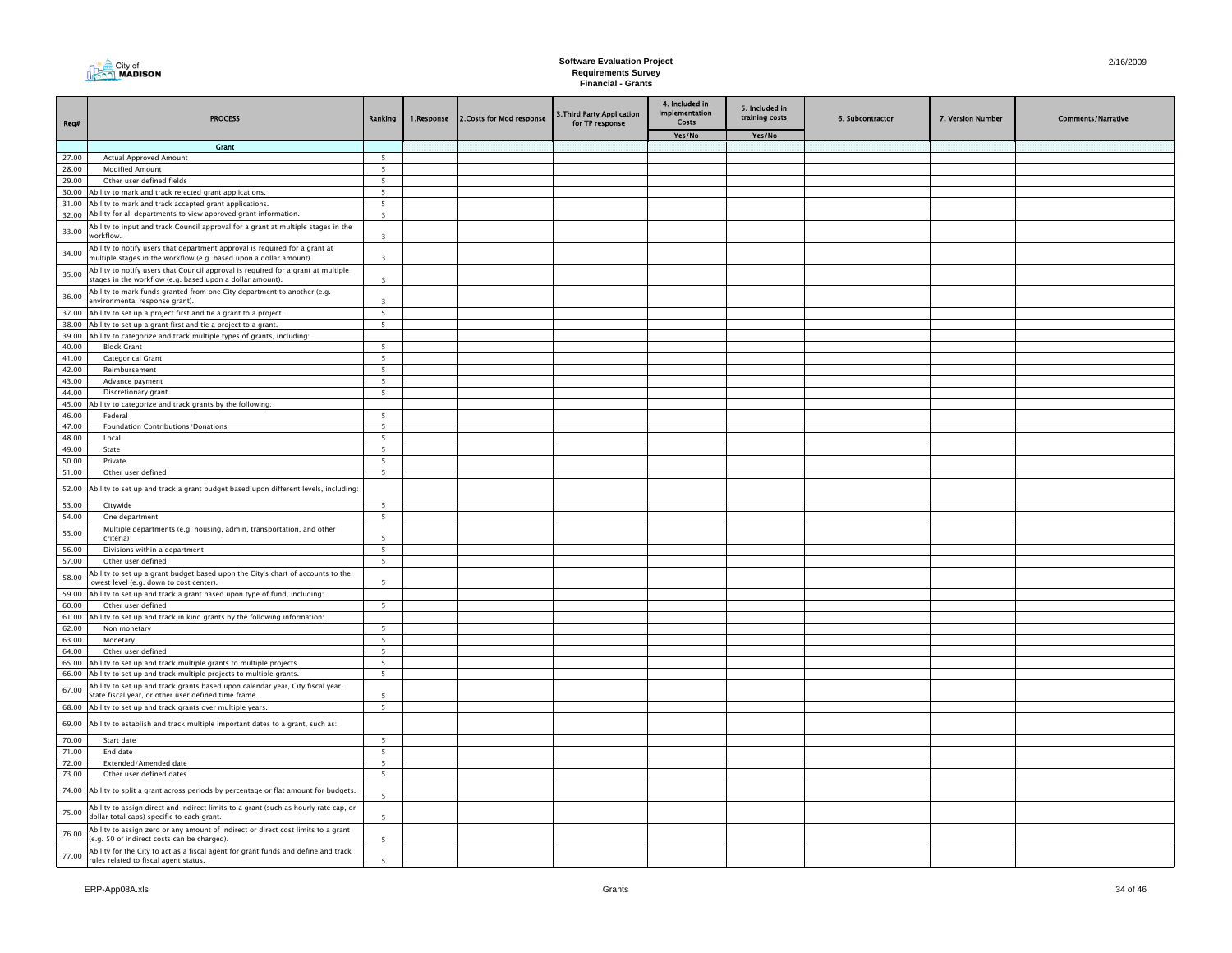| Req#             | <b>PROCESS</b>                                                                                                                                                                      | Ranking                  | 1.Response | 2. Costs for Mod response | 3. Third Party Application<br>for TP response | 4. Included in<br>Implementation<br>Costs | 5. Included in<br>training costs | 6. Subcontractor | 7. Version Number | <b>Comments/Narrative</b> |
|------------------|-------------------------------------------------------------------------------------------------------------------------------------------------------------------------------------|--------------------------|------------|---------------------------|-----------------------------------------------|-------------------------------------------|----------------------------------|------------------|-------------------|---------------------------|
|                  |                                                                                                                                                                                     |                          |            |                           |                                               | Yes/No                                    | Yes/No                           |                  |                   |                           |
|                  | <b>Grant</b>                                                                                                                                                                        |                          |            |                           |                                               |                                           |                                  |                  |                   |                           |
|                  | 78.00 Ability to define the City as both the grantee and grantor for a grant.                                                                                                       | $\overline{4}$           |            |                           |                                               |                                           |                                  |                  |                   |                           |
| 79.00            | Ability to mark certain grants as pass through grants only and define<br>requirements for pass through grants.                                                                      | $\overline{3}$           |            |                           |                                               |                                           |                                  |                  |                   |                           |
| 80.00            | Ability to define grantee as partner, direct recipient or sub recipient.                                                                                                            | $\overline{\mathbf{3}}$  |            |                           |                                               |                                           |                                  |                  |                   |                           |
| 81.00            | Ability to set up different rules for each type of grantee (e.g. different rules for<br>partner vs. sub recipient).                                                                 | $\overline{\mathbf{3}}$  |            |                           |                                               |                                           |                                  |                  |                   |                           |
| 82.00            | Ability to send notification to create an A/P voucher or invoice as soon as funds<br>are posted/received for pass through grants.                                                   | $\overline{\mathbf{3}}$  |            |                           |                                               |                                           |                                  |                  |                   |                           |
| 83.00            | Ability to set up and track expense reporting and tracking for grantees.                                                                                                            | $\overline{\mathbf{3}}$  |            |                           |                                               |                                           |                                  |                  |                   |                           |
| 84.00            | Ability to set up self service for partners and sub recipients to enter expenses<br>and provide justification/narratives related to expenses.                                       | $\overline{\mathbf{3}}$  |            |                           |                                               |                                           |                                  |                  |                   |                           |
| 85.00            | Ability to set up and track sub recipient payments paid by the City in advance<br>and reimbursement payments (e.g. emergency preparedness).                                         | -5                       |            |                           |                                               |                                           |                                  |                  |                   |                           |
|                  | 86.00 Ability to input other grant requirements when setting up a grant.                                                                                                            | 5                        |            |                           |                                               |                                           |                                  |                  |                   |                           |
|                  | 87.00 Ability to define expense accounts for a grant.                                                                                                                               | 5                        |            |                           |                                               |                                           |                                  |                  |                   |                           |
|                  | 88.00 Ability to define activities for a grant.                                                                                                                                     | 5 <sup>5</sup>           |            |                           |                                               |                                           |                                  |                  |                   |                           |
|                  | 89.00 Ability to define revenue sources for a grant.                                                                                                                                | 5 <sup>5</sup>           |            |                           |                                               |                                           |                                  |                  |                   |                           |
|                  | 90.00 Ability to enter projected revenue.                                                                                                                                           | 5                        |            |                           |                                               |                                           |                                  |                  |                   |                           |
| 91.00            | Ability to define contracts for a grant.                                                                                                                                            | $5^{\circ}$              |            |                           |                                               |                                           |                                  |                  |                   |                           |
| 92.00            | Ability to set up and track grant expense categories, including:                                                                                                                    |                          |            |                           |                                               |                                           |                                  |                  |                   |                           |
| 93.00            | Salary                                                                                                                                                                              | $5\phantom{.0}$          |            |                           |                                               |                                           |                                  |                  |                   |                           |
| 94.00            | Supplies                                                                                                                                                                            | $\overline{\phantom{0}}$ |            |                           |                                               |                                           |                                  |                  |                   |                           |
| 95.00            | Fringe                                                                                                                                                                              | 5 <sup>5</sup>           |            |                           |                                               |                                           |                                  |                  |                   |                           |
| 96.00            | Other user defined                                                                                                                                                                  | $5^{\circ}$              |            |                           |                                               |                                           |                                  |                  |                   |                           |
| 97.00            | Ability to define allowable expense types to a grant (e.g. wages, specific<br>benefits, and other types).                                                                           | 5                        |            |                           |                                               |                                           |                                  |                  |                   |                           |
|                  | 98.00 Ability to disallow certain expense types to a grant.                                                                                                                         | 5                        |            |                           |                                               |                                           |                                  |                  |                   |                           |
|                  | 99.00 Ability to set up and track an administrative costs category for a grant.                                                                                                     | 5                        |            |                           |                                               |                                           |                                  |                  |                   |                           |
|                  | 100.00 Ability to set up and track not to exceed amounts for each grant category.                                                                                                   | 5                        |            |                           |                                               |                                           |                                  |                  |                   |                           |
| 101.00           | Ability to set up and track required match amount to receive grant matches (e.g.<br>a certain % or flat amount is needed to request local match).                                   | 5                        |            |                           |                                               |                                           |                                  |                  |                   |                           |
|                  | Ability to set up not to exceed and exceed amounts based upon user defined<br>102.00 periods, such as fiscal year end, grant year end, calendar year end, and other<br>information. | 5                        |            |                           |                                               |                                           |                                  |                  |                   |                           |
|                  | 103.00 Ability to set up grant draw down requirements.                                                                                                                              | $\overline{\mathbf{3}}$  |            |                           |                                               |                                           |                                  |                  |                   |                           |
|                  | 104.00 Ability to input and track narrative comments for a grant.                                                                                                                   | 5                        |            |                           |                                               |                                           |                                  |                  |                   |                           |
| 105.00           | Ability to report on narrative comments when reporting to a grantor (e.g.<br>narrative to describe variances).                                                                      | 5                        |            |                           |                                               |                                           |                                  |                  |                   |                           |
| 106.00           | Ability to attach documents to a grant, such as Word, Excel and/or contract<br>documents.                                                                                           | 5                        |            |                           |                                               |                                           |                                  |                  |                   |                           |
| 107.00           | Ability to set up multiple numbers associated with a grant, including:                                                                                                              |                          |            |                           |                                               |                                           |                                  |                  |                   |                           |
| 108.00           | Unique grant number                                                                                                                                                                 | 5                        |            |                           |                                               |                                           |                                  |                  |                   |                           |
| 109.00           | State number                                                                                                                                                                        | 5                        |            |                           |                                               |                                           |                                  |                  |                   |                           |
| 110.00           | Vendor number                                                                                                                                                                       | $5\overline{5}$          |            |                           |                                               |                                           |                                  |                  |                   |                           |
| 111.00           | CFDA number                                                                                                                                                                         | $\overline{\mathbf{5}}$  |            |                           |                                               |                                           |                                  |                  |                   |                           |
| 112.00           | Non profit number                                                                                                                                                                   | 5                        |            |                           |                                               |                                           |                                  |                  |                   |                           |
| 113.00           | Agreement number                                                                                                                                                                    | 5                        |            |                           |                                               |                                           |                                  |                  |                   |                           |
| 114.00           | Project number                                                                                                                                                                      | 5                        |            |                           |                                               |                                           |                                  |                  |                   |                           |
| 115.00           | Amendment number                                                                                                                                                                    | $\overline{\phantom{a}}$ |            |                           |                                               |                                           |                                  |                  |                   |                           |
| 116.00<br>117.00 | Resolution number<br>Center number                                                                                                                                                  | 5<br>$5\overline{ }$     |            |                           |                                               |                                           |                                  |                  |                   |                           |
| 118.00           | Account number                                                                                                                                                                      | 5 <sup>5</sup>           |            |                           |                                               |                                           |                                  |                  |                   |                           |
| 119.00           | Other user defined                                                                                                                                                                  | 5                        |            |                           |                                               |                                           |                                  |                  |                   |                           |
|                  | Ability to set up end date for a grant, with hard and soft stop rules based upon                                                                                                    |                          |            |                           |                                               |                                           |                                  |                  |                   |                           |
| 120.00           | security.                                                                                                                                                                           | $\overline{\phantom{a}}$ |            |                           |                                               |                                           |                                  |                  |                   |                           |
|                  | 121.00 Ability to mark a grant as renewable or nonrenewable.                                                                                                                        | 5                        |            |                           |                                               |                                           |                                  |                  |                   |                           |
| 122.00           | Ability to set up workflow between the grant functionality and other modules of<br>the ERP system.                                                                                  | 5                        |            |                           |                                               |                                           |                                  |                  |                   |                           |
|                  | 123.00 Ability to set up approval, denial, edit levels of approvals.                                                                                                                | $\overline{\phantom{0}}$ |            |                           |                                               |                                           |                                  |                  |                   |                           |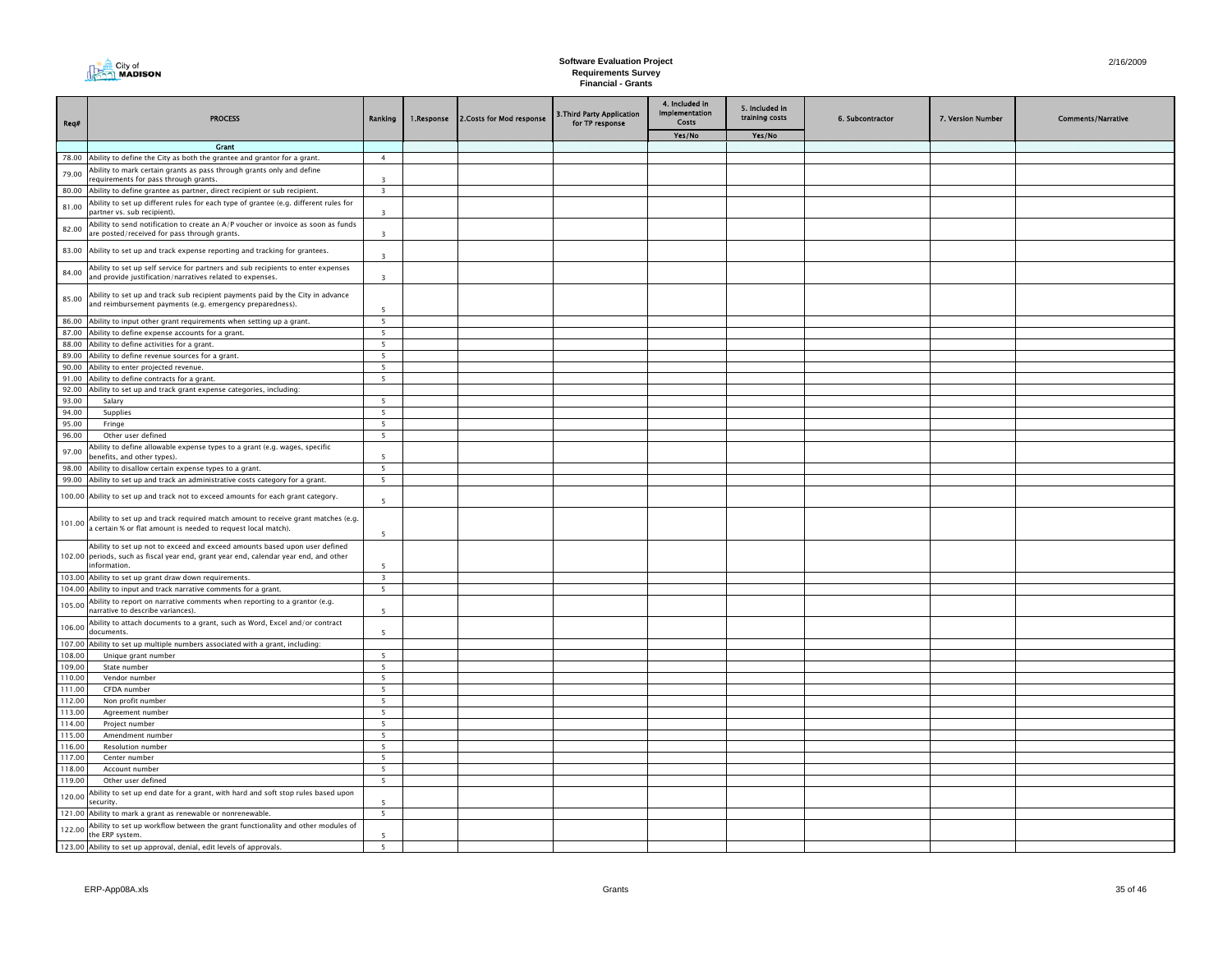| Req#   | <b>PROCESS</b>                                                                                                                                                                              | Ranking                       | 1.Response | 2. Costs for Mod response | 3. Third Party Application<br>for TP response | 4. Included in<br><b>Implementation</b><br>Costs | 5. Included in<br>training costs | 6. Subcontractor | 7. Version Number | <b>Comments/Narrative</b> |
|--------|---------------------------------------------------------------------------------------------------------------------------------------------------------------------------------------------|-------------------------------|------------|---------------------------|-----------------------------------------------|--------------------------------------------------|----------------------------------|------------------|-------------------|---------------------------|
|        |                                                                                                                                                                                             |                               |            |                           |                                               | Yes/No                                           | Yes/No                           |                  |                   |                           |
|        | <b>Grant</b>                                                                                                                                                                                |                               |            |                           |                                               |                                                  |                                  |                  |                   |                           |
|        | Ability to set up workflows based upon department, cost center, grant type,<br>124.00 grant requirements and limits, Council approval requirements and other<br>functions.                  | $\overline{\phantom{a}}$      |            |                           |                                               |                                                  |                                  |                  |                   |                           |
| 125.00 | Ability to notify internal City grant contact of upcoming important dates for a<br>grant (expiration dates and other dates).                                                                | $\overline{\phantom{a}}$      |            |                           |                                               |                                                  |                                  |                  |                   |                           |
| 126.00 | Ability to notify internal City grant contact when expenditures are approaching<br>the not to exceed limits for a grant.                                                                    | $\overline{\phantom{a}}$      |            |                           |                                               |                                                  |                                  |                  |                   |                           |
| 127.00 | Ability to notify internal City grant contact when expenditures are approaching<br>the budgeted amounts for a grant.                                                                        | 5                             |            |                           |                                               |                                                  |                                  |                  |                   |                           |
|        | 128.00 Ability to set up user defined statistics to track for a grant (e.g. cost statistics).                                                                                               | $\overline{3}$                |            |                           |                                               |                                                  |                                  |                  |                   |                           |
| 129.00 | Ability to input a grant manager to each grant.                                                                                                                                             | 5                             |            |                           |                                               |                                                  |                                  |                  |                   |                           |
| 130.00 | Ability to set up and track grant milestones, program goals, grant objectives,<br>and other criteria for each grant.                                                                        | $\overline{5}$                |            |                           |                                               |                                                  |                                  |                  |                   |                           |
| 131.00 | Ability to set up and track grant personnel expenses by employee and/or<br>position.                                                                                                        | $\overline{\phantom{a}}$      |            |                           |                                               |                                                  |                                  |                  |                   |                           |
| 132.00 | Ability to retrieve attachments of a grant, such as original contract documents<br>and grant award.                                                                                         | 5                             |            |                           |                                               |                                                  |                                  |                  |                   |                           |
|        | <b>Grant Budgeting</b>                                                                                                                                                                      |                               |            |                           |                                               |                                                  |                                  |                  |                   |                           |
| 133.00 | Ability to define a grant budget based upon required grant categories (based<br>upon grant specifications and reporting requirements).                                                      | -5                            |            |                           |                                               |                                                  |                                  |                  |                   |                           |
| 134.00 | Ability to define a grant budget based upon City budget categories and relate it<br>to grant categories.                                                                                    | $5^{\circ}$                   |            |                           |                                               |                                                  |                                  |                  |                   |                           |
| 135.00 | Ability to set up an original grant budget, a revised budget, and other budget<br>versions.                                                                                                 | 5<br>5                        |            |                           |                                               |                                                  |                                  |                  |                   |                           |
|        | 136.00 Ability to define an amount of a grant as carryover vs. non carryover.                                                                                                               |                               |            |                           |                                               |                                                  |                                  |                  |                   |                           |
|        | <b>Grant Accounting</b><br>137.00 Ability to accept wire transfers for grants.-See Bank                                                                                                     | 5                             |            |                           |                                               |                                                  |                                  |                  |                   |                           |
|        | Ability to direct ACH's received to a grant, department, cost center, and other                                                                                                             |                               |            |                           |                                               |                                                  |                                  |                  |                   |                           |
| 138.00 | ways.                                                                                                                                                                                       | 5                             |            |                           |                                               |                                                  |                                  |                  |                   |                           |
| 139.00 | Ability to charge grant expenses, revenues, and other financial transactions to<br>the City's chart of accounts to the lowest level (e.g. cost center).                                     | $\overline{\phantom{a}}$      |            |                           |                                               |                                                  |                                  |                  |                   |                           |
| 140.00 | Ability to track pre encumbrances, encumbrances, revenues, and expenses to a<br>grant.                                                                                                      | 5                             |            |                           |                                               |                                                  |                                  |                  |                   |                           |
| 141.00 | Ability to charge time in various increments (days, hours, minutes) to a grant<br>budget at various levels.                                                                                 | $\mathbf{R}$                  |            |                           |                                               |                                                  |                                  |                  |                   |                           |
|        | 142.00 Ability to charge expenses to a grant budget at various levels.                                                                                                                      | $5\overline{ }$               |            |                           |                                               |                                                  |                                  |                  |                   |                           |
|        | 143.00 Ability to charge employee benefits to a grant budget at various levels.<br>144.00 Ability to exclude certain benefits from a grant (e.g., overtime).                                | 5<br>5                        |            |                           |                                               |                                                  |                                  |                  |                   |                           |
|        | Ability to allocate employee benefits to multiple grants based upon the time                                                                                                                |                               |            |                           |                                               |                                                  |                                  |                  |                   |                           |
| 145.00 | input.                                                                                                                                                                                      | $\overline{5}$                |            |                           |                                               |                                                  |                                  |                  |                   |                           |
| 146.00 | Ability to allocate and split employee benefits to grant and non grant charges.<br>147.00 Ability to input and track direct and indirect costs against limits.                              | $\overline{\phantom{a}}$<br>5 |            |                           |                                               |                                                  |                                  |                  |                   |                           |
|        |                                                                                                                                                                                             |                               |            |                           |                                               |                                                  |                                  |                  |                   |                           |
|        | 148.00 Ability to notify grant staff when the direct or indirect cost limits are near.                                                                                                      | $\overline{5}$                |            |                           |                                               |                                                  |                                  |                  |                   |                           |
| 149.00 | Ability to carry grant amounts, information, and rules forward to another<br>fiscal/calendar year, based upon grant rules and important dates (e.g. end date).                              | $\overline{\phantom{a}}$      |            |                           |                                               |                                                  |                                  |                  |                   |                           |
| 150.00 | Ability to input and link an amended grant amount to new programs, expense<br>types, new projects, and other types.                                                                         | 5                             |            |                           |                                               |                                                  |                                  |                  |                   |                           |
| 151.00 | Ability to set up grant rules and track grants with multiple charge back<br>requirements (e.g. charge back to State).                                                                       | $\overline{5}$                |            |                           |                                               |                                                  |                                  |                  |                   |                           |
| 152.00 | Ability to input and track invoices related to grants.                                                                                                                                      | $\overline{\phantom{0}}$      |            |                           |                                               |                                                  |                                  |                  |                   |                           |
|        | 153.00 Ability to track unpaid vs. paid reimbursable invoices.                                                                                                                              | 5                             |            |                           |                                               |                                                  |                                  |                  |                   |                           |
| 154.00 | Ability to track interest earnings on grant advances before they are expended:                                                                                                              | $\overline{\phantom{a}}$      |            |                           |                                               |                                                  |                                  |                  |                   |                           |
| 155.00 | Ability to define interest allocation requirements (e.g. Allocation Based on<br>Average Balance of a certain fund).                                                                         | $\overline{\phantom{a}}$      |            |                           |                                               |                                                  |                                  |                  |                   |                           |
| 156.00 | Ability to define the interest rate based upon user defined factors (e.g.<br>average of prior month's balance and end month balance against the City<br>total earned on overall portfolio). | 5                             |            |                           |                                               |                                                  |                                  |                  |                   |                           |
| 157.00 | Ability to factor in the number of days in a month to define interest<br>allocations for a grant.                                                                                           | $\overline{\phantom{a}}$      |            |                           |                                               |                                                  |                                  |                  |                   |                           |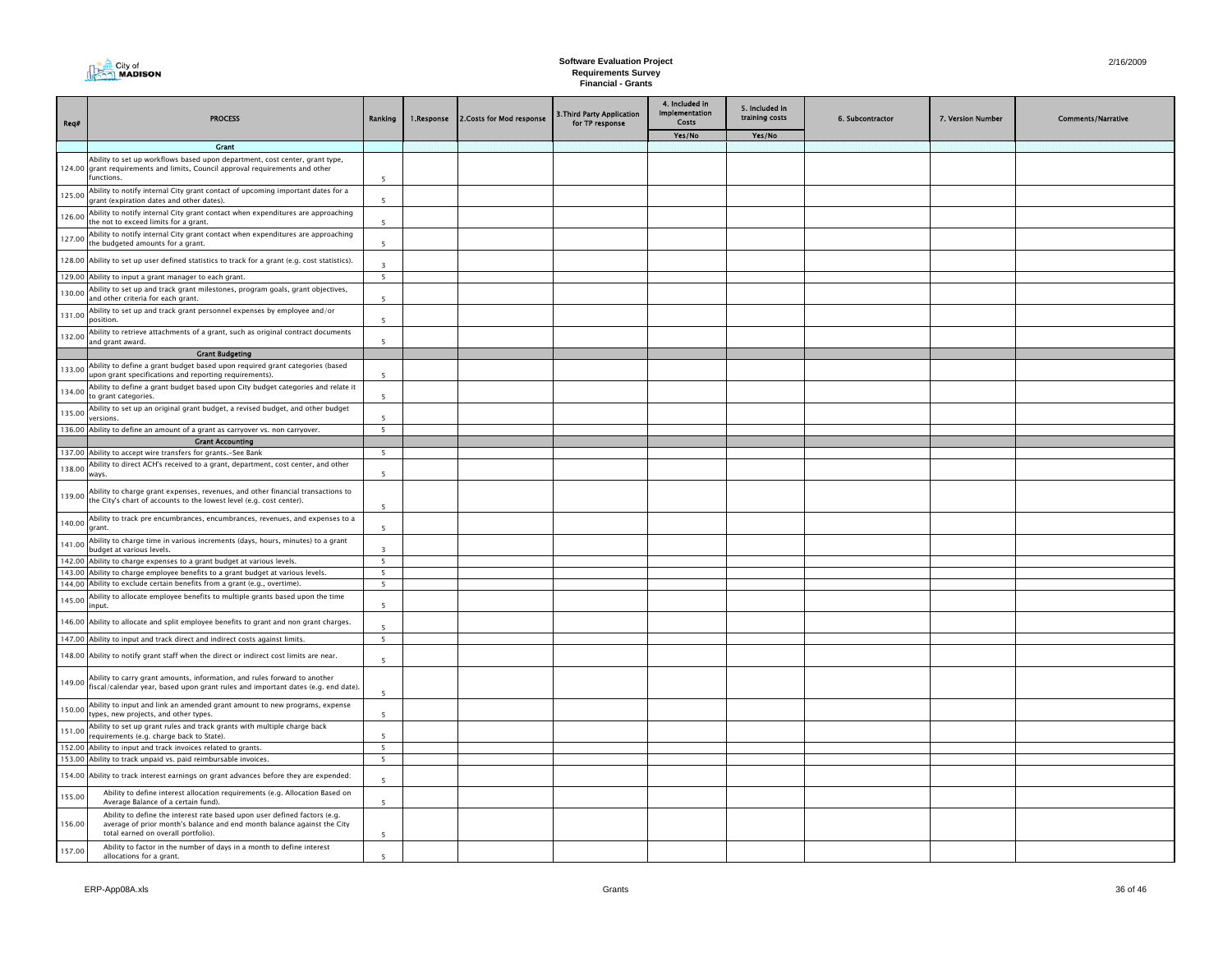| City of<br>MADISON |  |
|--------------------|--|
|--------------------|--|

| Req#   | <b>PROCESS</b>                                                                                                                                                                            | Ranking                  | 1.Response | 2.Costs for Mod response | 3. Third Party Application<br>for TP response | 4. Included in<br><b>Implementation</b><br><b>Costs</b> | 5. Included in<br>training costs | 6. Subcontractor | 7. Version Number | <b>Comments/Narrative</b> |
|--------|-------------------------------------------------------------------------------------------------------------------------------------------------------------------------------------------|--------------------------|------------|--------------------------|-----------------------------------------------|---------------------------------------------------------|----------------------------------|------------------|-------------------|---------------------------|
|        |                                                                                                                                                                                           |                          |            |                          |                                               | Yes/No                                                  | Yes/No                           |                  |                   |                           |
|        | <b>Grant</b>                                                                                                                                                                              |                          |            |                          |                                               |                                                         |                                  |                  |                   |                           |
| 158.00 | Ability set up automated journal entries for interest allocation (with debits<br>and credits), with workflow and approval.                                                                | 5                        |            |                          |                                               |                                                         |                                  |                  |                   |                           |
|        | 159.00 Ability to input and track matching funds for a grant.                                                                                                                             | $5\overline{5}$          |            |                          |                                               |                                                         |                                  |                  |                   |                           |
|        | 160.00 Ability to input and track different types of matching funds (e.g. local match).                                                                                                   | $\overline{\phantom{a}}$ |            |                          |                                               |                                                         |                                  |                  |                   |                           |
| 161.00 | Ability to handle transfer amounts between grants, departments, cost centers,<br>and other criteria.                                                                                      | 5                        |            |                          |                                               |                                                         |                                  |                  |                   |                           |
|        | 162.00 Ability to track grant expenses against original grant or amended grant budget.                                                                                                    | -5                       |            |                          |                                               |                                                         |                                  |                  |                   |                           |
|        | 163.00 Ability to upload grant information to federal sites.                                                                                                                              | $\overline{4}$           |            |                          |                                               |                                                         |                                  |                  |                   |                           |
| 164.00 | Ability to record unspent grant revenues to a reserved fund balance at year end.                                                                                                          | $\overline{4}$           |            |                          |                                               |                                                         |                                  |                  |                   |                           |
| 165.00 | Ability to draw down the reserved fund balance as grant expenditures occur.                                                                                                               | $\overline{a}$           |            |                          |                                               |                                                         |                                  |                  |                   |                           |
| 166.00 | Ability to track funding sources that are not current year revenues, i.e. use of<br>reserved fund balance or use of forfeiture proceeds.                                                  | $\overline{4}$           |            |                          |                                               |                                                         |                                  |                  |                   |                           |
|        | 167.00 Ability to process and track liens including when requested:                                                                                                                       |                          |            |                          |                                               |                                                         |                                  |                  |                   |                           |
| 168.00 | Type of lien                                                                                                                                                                              | -5                       |            |                          |                                               |                                                         |                                  |                  |                   |                           |
| 169.00 | Requester of lien                                                                                                                                                                         | $\overline{\mathbf{3}}$  |            |                          |                                               |                                                         |                                  |                  |                   |                           |
| 170.00 | Vendor(s) invoiced                                                                                                                                                                        | $\overline{\mathbf{3}}$  |            |                          |                                               |                                                         |                                  |                  |                   |                           |
| 171.00 | Date cleared                                                                                                                                                                              | $\overline{\phantom{0}}$ |            |                          |                                               |                                                         |                                  |                  |                   |                           |
| 172.00 | Lien amount                                                                                                                                                                               | $5\overline{ }$          |            |                          |                                               |                                                         |                                  |                  |                   |                           |
| 173.00 | Ability to set up and track a program, project or service name to a grant.                                                                                                                | $\overline{\phantom{a}}$ |            |                          |                                               |                                                         |                                  |                  |                   |                           |
|        | 174.00 Ability to identify if a grant has been discontinued by a grantor.                                                                                                                 | 5                        |            |                          |                                               |                                                         |                                  |                  |                   |                           |
| 175.00 | Ability to identify how funding would be affected when a grant ends by City<br>program, projects or service.                                                                              | 5                        |            |                          |                                               |                                                         |                                  |                  |                   |                           |
| 176.00 | Ability to track if programs, projects or services have been continued or<br>discontinued once grant funding has ended.                                                                   | 5                        |            |                          |                                               |                                                         |                                  |                  |                   |                           |
|        | Ability to track current funding source after grant funding ends for programs,<br>177.00 projects or services. (e.g., used City funds, funded by another grant or other<br>funding type). | 5                        |            |                          |                                               |                                                         |                                  |                  |                   |                           |
|        | <b>Reports, Analysis and Inquiries</b>                                                                                                                                                    |                          |            |                          |                                               |                                                         |                                  |                  |                   |                           |
|        | 178.00 Ability to report on a grant by the following                                                                                                                                      |                          |            |                          |                                               |                                                         |                                  |                  |                   |                           |
| 179.00 | Fund                                                                                                                                                                                      | 5                        |            |                          |                                               |                                                         |                                  |                  |                   |                           |
| 180.00 | Department                                                                                                                                                                                | 5                        |            |                          |                                               |                                                         |                                  |                  |                   |                           |
| 181.00 | Division                                                                                                                                                                                  | 5                        |            |                          |                                               |                                                         |                                  |                  |                   |                           |
| 182.00 | Multiple divisions                                                                                                                                                                        | 5                        |            |                          |                                               |                                                         |                                  |                  |                   |                           |
| 183.00 | Cross divisional within a department                                                                                                                                                      | 5                        |            |                          |                                               |                                                         |                                  |                  |                   |                           |
| 184.00 | Cost centers                                                                                                                                                                              | 5                        |            |                          |                                               |                                                         |                                  |                  |                   |                           |
| 185.00 | State service codes-CFDA                                                                                                                                                                  | 5<br>5                   |            |                          |                                               |                                                         |                                  |                  |                   |                           |
| 186.00 | Other user defined<br>187.00 Ability to report by series of CFDA numbers.                                                                                                                 | 5                        |            |                          |                                               |                                                         |                                  |                  |                   |                           |
|        | Ability to report on grant categories including federal, foundation, local and                                                                                                            |                          |            |                          |                                               |                                                         |                                  |                  |                   |                           |
| 188.00 | other categories.                                                                                                                                                                         | $\overline{5}$           |            |                          |                                               |                                                         |                                  |                  |                   |                           |
| 189.00 | Ability to track and report on earned grant revenue (e.g. monthly or yearly<br>accruals).                                                                                                 | $\overline{5}$           |            |                          |                                               |                                                         |                                  |                  |                   |                           |
| 190.00 | Ability to track and report on what has been claimed and outstanding with a<br>grantor.                                                                                                   | $\overline{\phantom{a}}$ |            |                          |                                               |                                                         |                                  |                  |                   |                           |
|        | 191.00 Ability to report on the Schedule of Federal Assistance by CFDA#.                                                                                                                  | 5                        |            |                          |                                               |                                                         |                                  |                  |                   |                           |
|        | 192.00 Ability to report grants by direct or sub recipient.                                                                                                                               | 5                        |            |                          |                                               |                                                         |                                  |                  |                   |                           |
| 193.00 | Ability to report cash received/collected vs. cash pending/outstanding for a<br>grant.                                                                                                    | 5                        |            |                          |                                               |                                                         |                                  |                  |                   |                           |
|        | 194.00 Ability to track and report inception to date information by grant and/or project.                                                                                                 | 5                        |            |                          |                                               |                                                         |                                  |                  |                   |                           |
|        | 195.00 Ability to track and report actual costs and make edits to costs with security.                                                                                                    | 5                        |            |                          |                                               |                                                         |                                  |                  |                   |                           |
| 196.00 | Ability to roll up grant information across multiple departments and cost centers<br>or multiple projects for reporting.                                                                  | 5                        |            |                          |                                               |                                                         |                                  |                  |                   |                           |
| 197.00 | Ability to roll up grant information based upon a user defined date range for<br>reporting.                                                                                               | 5                        |            |                          |                                               |                                                         |                                  |                  |                   |                           |
|        | 198.00 Ability to track and report on the history of a grant.                                                                                                                             | 5                        |            |                          |                                               |                                                         |                                  |                  |                   |                           |
|        | 199.00 Capability to provide the following types of reports and/or inquiries:                                                                                                             |                          |            |                          |                                               |                                                         |                                  |                  |                   |                           |
| 200.00 | Budget vs. actual costs                                                                                                                                                                   | 5                        |            |                          |                                               |                                                         |                                  |                  |                   |                           |
| 201.00 | <b>Expenses and Revenues</b>                                                                                                                                                              | $\overline{\phantom{0}}$ |            |                          |                                               |                                                         |                                  |                  |                   |                           |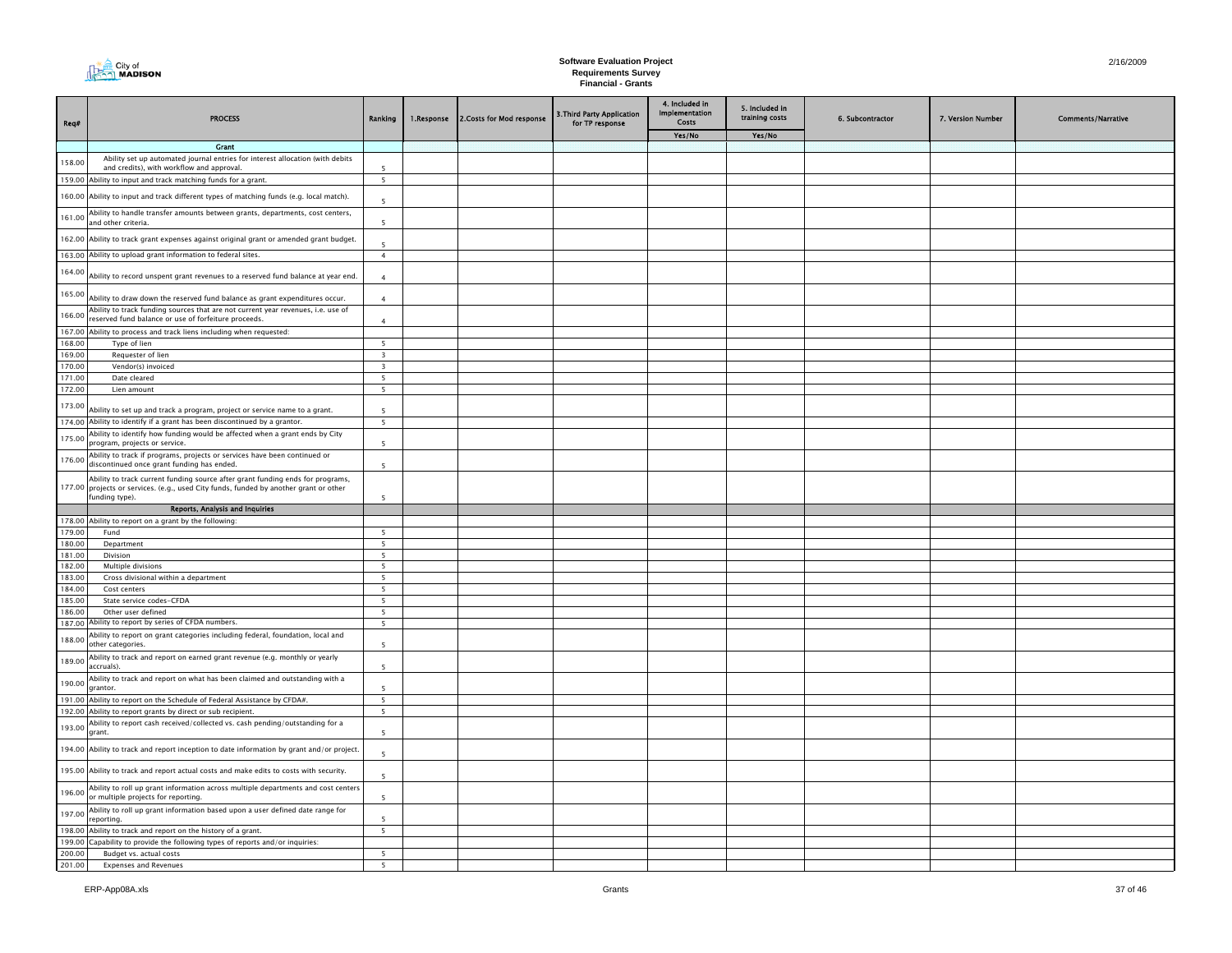

| Req#   | <b>PROCESS</b>                                                                                                                                                                     | Ranking I               | 1.Response | 2.Costs for Mod response | 3. Third Party Application<br>for TP response | 4. Included in<br><b>Implementation</b><br><b>Costs</b> | 5. Included in<br>training costs | 6. Subcontractor | 7. Version Number | <b>Comments/Narrative</b> |
|--------|------------------------------------------------------------------------------------------------------------------------------------------------------------------------------------|-------------------------|------------|--------------------------|-----------------------------------------------|---------------------------------------------------------|----------------------------------|------------------|-------------------|---------------------------|
|        | <b>Crant</b>                                                                                                                                                                       |                         |            |                          |                                               | Yes/No                                                  | Yes/No                           |                  |                   |                           |
| 202.00 | Expenses and Revenues by Grant                                                                                                                                                     |                         |            |                          |                                               |                                                         |                                  |                  |                   |                           |
| 203.00 | Expenses and Revenues by Grantor                                                                                                                                                   | 5                       |            |                          |                                               |                                                         |                                  |                  |                   |                           |
| 204.00 | Expenses and Revenues by Department and/or Grant                                                                                                                                   |                         |            |                          |                                               |                                                         |                                  |                  |                   |                           |
| 205.00 | Expenses and Revenues by Cost Center and/or Department and/or Grant                                                                                                                | 5                       |            |                          |                                               |                                                         |                                  |                  |                   |                           |
| 206.00 | Ability to report on grant personnel expenses by employee and/or position.                                                                                                         |                         |            |                          |                                               |                                                         |                                  |                  |                   |                           |
| 207.00 | Financial year end statements                                                                                                                                                      | 5                       |            |                          |                                               |                                                         |                                  |                  |                   |                           |
| 208.00 | Other user defined                                                                                                                                                                 |                         |            |                          |                                               |                                                         |                                  |                  |                   |                           |
|        | 209.00 Ability to generate project level or task level reports:                                                                                                                    |                         |            |                          |                                               |                                                         |                                  |                  |                   |                           |
| 210.00 | Cross project reporting                                                                                                                                                            |                         |            |                          |                                               |                                                         |                                  |                  |                   |                           |
| 211.00 | Ad hoc reporting                                                                                                                                                                   | 5                       |            |                          |                                               |                                                         |                                  |                  |                   |                           |
| 212.00 | Project status reporting                                                                                                                                                           |                         |            |                          |                                               |                                                         |                                  |                  |                   |                           |
| 213.00 | Project performance reporting                                                                                                                                                      |                         |            |                          |                                               |                                                         |                                  |                  |                   |                           |
| 214.00 | Reproduction (photos, drawings, and other)                                                                                                                                         | -3                      |            |                          |                                               |                                                         |                                  |                  |                   |                           |
| 215.00 | Real time project status reporting                                                                                                                                                 |                         |            |                          |                                               |                                                         |                                  |                  |                   |                           |
| 216.00 | Summary reports for resource allocation and status                                                                                                                                 | $\overline{3}$          |            |                          |                                               |                                                         |                                  |                  |                   |                           |
|        | Ability to provide real time reports on account information, project schedules,<br>217.00 status and assignments, time and expenses, and others and performance<br>against budget. |                         |            |                          |                                               |                                                         |                                  |                  |                   |                           |
|        | 218.00 Ability to provide statistical reports for management.                                                                                                                      | $\overline{\mathbf{3}}$ |            |                          |                                               |                                                         |                                  |                  |                   |                           |
| 219.00 | Ability to generate financial reports in various formats according to specific<br>requirements of grantors.                                                                        |                         |            |                          |                                               |                                                         |                                  |                  |                   |                           |
|        | 220.00 Ability to generate amended financial reports for grantors.                                                                                                                 |                         |            |                          |                                               |                                                         |                                  |                  |                   |                           |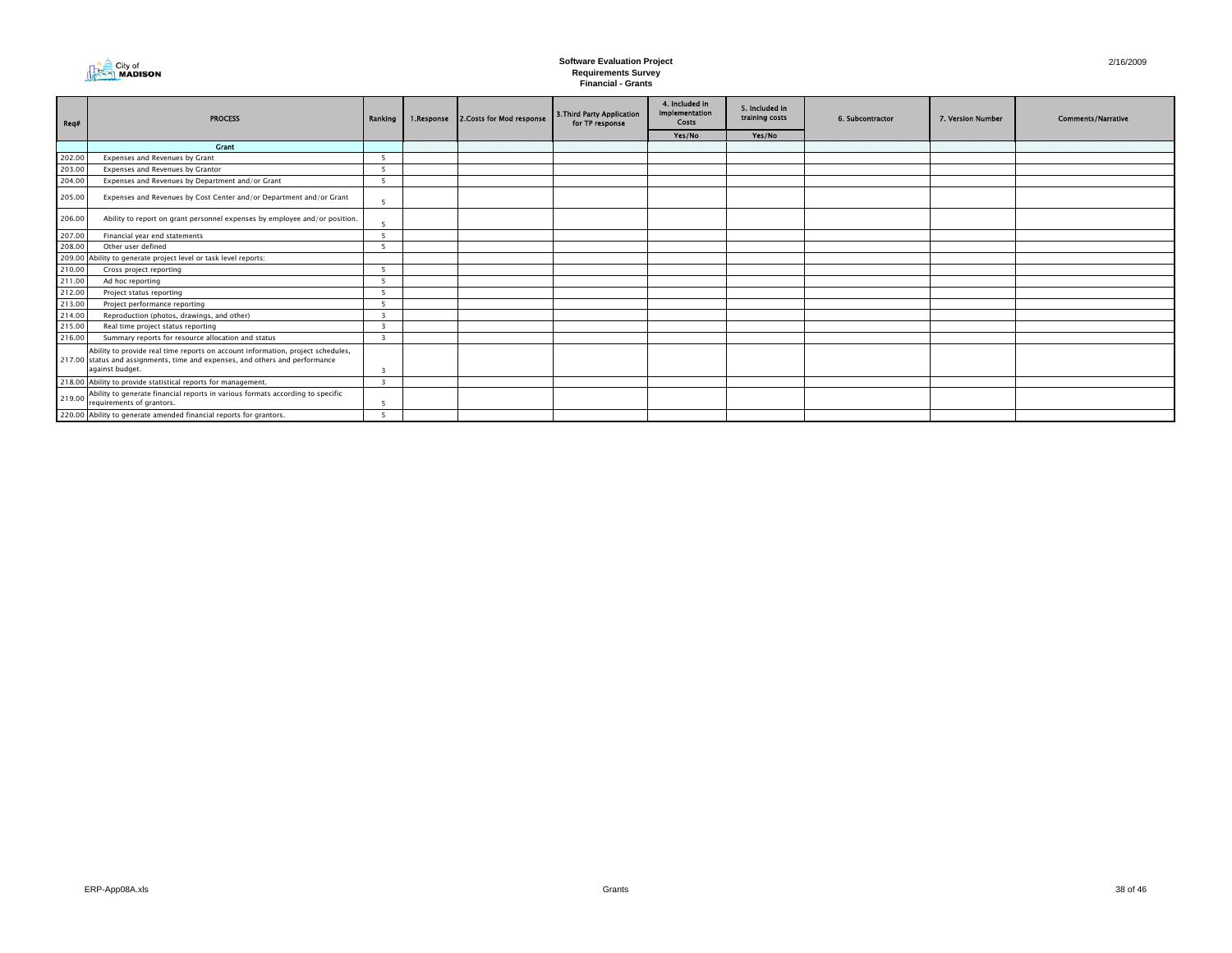**Requirements Survey Financial - Project**

|       | <b>Requirements Survey</b><br><b>Financial</b>                                                                                                                                                                                                                                                                                                                                                    |                         |            |                                                                                                                                                                                                                                                                                                                                                                                                                                                                                                                                                                                                                                                                                                                                                                                                                                                                                                                                                                                                                                                                                                                                                                                                                                                                                                                                                                           |                                               |                                                         | <b>Requirements Response Rules:</b> |                  |                   |                           |  |  |  |
|-------|---------------------------------------------------------------------------------------------------------------------------------------------------------------------------------------------------------------------------------------------------------------------------------------------------------------------------------------------------------------------------------------------------|-------------------------|------------|---------------------------------------------------------------------------------------------------------------------------------------------------------------------------------------------------------------------------------------------------------------------------------------------------------------------------------------------------------------------------------------------------------------------------------------------------------------------------------------------------------------------------------------------------------------------------------------------------------------------------------------------------------------------------------------------------------------------------------------------------------------------------------------------------------------------------------------------------------------------------------------------------------------------------------------------------------------------------------------------------------------------------------------------------------------------------------------------------------------------------------------------------------------------------------------------------------------------------------------------------------------------------------------------------------------------------------------------------------------------------|-----------------------------------------------|---------------------------------------------------------|-------------------------------------|------------------|-------------------|---------------------------|--|--|--|
|       | The following functional, technical, workflow and reporting needs provide the<br>minimum requirements of the City of Madison. Please review the items carefully<br>and respond in accordance with the requirements response rules provided. Any<br>partial response will be deemed as an invalid response. MANDATORY: EVERY<br>REQUIREMENT (Req#) MUST HAVE A RESPONSE TO BE CONSIDERED COMPLETE. |                         |            | Column #1. Mandatory: Proposers are required to input one response per requirement using the drop down list provided.<br><b>Response Types:</b><br>F=Fully provided out of the box, or fully provided out of the box through basic configuration<br>Mod= Provided through a technical modification of the software (i.e. a customization)<br>TP = Provided through a proposed third party application or capability<br>RT = Provided through a built in or proposed reporting tool<br>NA = Not Available<br>Column #2. Proposers are requested to itemize estimated costs for all modification requirements.<br>Column #3. Proposers are requested to list the third party product name for all Third Party Product requirements.<br>Column #4. Mandatory: Proposers are required to mark yes or no to whether the implementation costs of this functionality is included in their cost proposal.<br>Column #5. Mandatory: Proposers are required to mark yes or no to whether the training costs of this functionality is included in their cost proposal.<br>Column #6. If a subcontractor is implementing or providing training for this functionality, please indicate the name of the subcontracting firm responsible for this functionality.<br>Column #7. Mandatory: Proposers are required to list the version number for all functionality proposed to the City. |                                               |                                                         |                                     |                  |                   |                           |  |  |  |
| Req#  | <b>PROCESS</b>                                                                                                                                                                                                                                                                                                                                                                                    | Ranking                 | 1.Response | 2. Costs for Mod response                                                                                                                                                                                                                                                                                                                                                                                                                                                                                                                                                                                                                                                                                                                                                                                                                                                                                                                                                                                                                                                                                                                                                                                                                                                                                                                                                 | 3. Third Party Application<br>for TP response | 4. Included in<br><b>Implementation</b><br><b>Costs</b> | 5. Included in<br>training costs    | 6. Subcontractor | 7. Version Number | <b>Comments/Narrative</b> |  |  |  |
|       |                                                                                                                                                                                                                                                                                                                                                                                                   |                         |            |                                                                                                                                                                                                                                                                                                                                                                                                                                                                                                                                                                                                                                                                                                                                                                                                                                                                                                                                                                                                                                                                                                                                                                                                                                                                                                                                                                           |                                               | Yes/No                                                  | Yes/No                              |                  |                   |                           |  |  |  |
|       | <b>Project</b>                                                                                                                                                                                                                                                                                                                                                                                    |                         |            |                                                                                                                                                                                                                                                                                                                                                                                                                                                                                                                                                                                                                                                                                                                                                                                                                                                                                                                                                                                                                                                                                                                                                                                                                                                                                                                                                                           |                                               |                                                         |                                     |                  |                   |                           |  |  |  |
| M1    | <b>Critical &amp; Unique Requirements</b><br>Ability to interface with GIS to track costs by location                                                                                                                                                                                                                                                                                             | -6                      |            |                                                                                                                                                                                                                                                                                                                                                                                                                                                                                                                                                                                                                                                                                                                                                                                                                                                                                                                                                                                                                                                                                                                                                                                                                                                                                                                                                                           |                                               |                                                         |                                     |                  |                   |                           |  |  |  |
|       |                                                                                                                                                                                                                                                                                                                                                                                                   |                         |            |                                                                                                                                                                                                                                                                                                                                                                                                                                                                                                                                                                                                                                                                                                                                                                                                                                                                                                                                                                                                                                                                                                                                                                                                                                                                                                                                                                           |                                               |                                                         |                                     |                  |                   |                           |  |  |  |
|       | Project Set Up and Tracking<br>Ability to perform flexible budgeting for capital and operating projects while                                                                                                                                                                                                                                                                                     |                         |            |                                                                                                                                                                                                                                                                                                                                                                                                                                                                                                                                                                                                                                                                                                                                                                                                                                                                                                                                                                                                                                                                                                                                                                                                                                                                                                                                                                           |                                               |                                                         |                                     |                  |                   |                           |  |  |  |
| 1.00  | adhering to level of budgetary controls established in the General Ledger.                                                                                                                                                                                                                                                                                                                        | 5                       |            |                                                                                                                                                                                                                                                                                                                                                                                                                                                                                                                                                                                                                                                                                                                                                                                                                                                                                                                                                                                                                                                                                                                                                                                                                                                                                                                                                                           |                                               |                                                         |                                     |                  |                   |                           |  |  |  |
| 2.00  | Ability to conform to GAAP.                                                                                                                                                                                                                                                                                                                                                                       | $\overline{5}$          |            |                                                                                                                                                                                                                                                                                                                                                                                                                                                                                                                                                                                                                                                                                                                                                                                                                                                                                                                                                                                                                                                                                                                                                                                                                                                                                                                                                                           |                                               |                                                         |                                     |                  |                   |                           |  |  |  |
| 3.00  | Ability to integrate project accounting with the following modules:                                                                                                                                                                                                                                                                                                                               |                         |            |                                                                                                                                                                                                                                                                                                                                                                                                                                                                                                                                                                                                                                                                                                                                                                                                                                                                                                                                                                                                                                                                                                                                                                                                                                                                                                                                                                           |                                               |                                                         |                                     |                  |                   |                           |  |  |  |
| 4.00  | General Ledger                                                                                                                                                                                                                                                                                                                                                                                    | -5                      |            |                                                                                                                                                                                                                                                                                                                                                                                                                                                                                                                                                                                                                                                                                                                                                                                                                                                                                                                                                                                                                                                                                                                                                                                                                                                                                                                                                                           |                                               |                                                         |                                     |                  |                   |                           |  |  |  |
| 5.00  | Budget                                                                                                                                                                                                                                                                                                                                                                                            | 5                       |            |                                                                                                                                                                                                                                                                                                                                                                                                                                                                                                                                                                                                                                                                                                                                                                                                                                                                                                                                                                                                                                                                                                                                                                                                                                                                                                                                                                           |                                               |                                                         |                                     |                  |                   |                           |  |  |  |
| 6.00  | <b>Asset Management</b>                                                                                                                                                                                                                                                                                                                                                                           | $5 -$                   |            |                                                                                                                                                                                                                                                                                                                                                                                                                                                                                                                                                                                                                                                                                                                                                                                                                                                                                                                                                                                                                                                                                                                                                                                                                                                                                                                                                                           |                                               |                                                         |                                     |                  |                   |                           |  |  |  |
| 7.00  | <b>Cost Accounting</b>                                                                                                                                                                                                                                                                                                                                                                            | $\overline{\mathbf{3}}$ |            |                                                                                                                                                                                                                                                                                                                                                                                                                                                                                                                                                                                                                                                                                                                                                                                                                                                                                                                                                                                                                                                                                                                                                                                                                                                                                                                                                                           |                                               |                                                         |                                     |                  |                   |                           |  |  |  |
| 8.00  | Human Resources                                                                                                                                                                                                                                                                                                                                                                                   | $\overline{\mathbf{3}}$ |            |                                                                                                                                                                                                                                                                                                                                                                                                                                                                                                                                                                                                                                                                                                                                                                                                                                                                                                                                                                                                                                                                                                                                                                                                                                                                                                                                                                           |                                               |                                                         |                                     |                  |                   |                           |  |  |  |
| 9.00  | Pavroll                                                                                                                                                                                                                                                                                                                                                                                           | 5                       |            |                                                                                                                                                                                                                                                                                                                                                                                                                                                                                                                                                                                                                                                                                                                                                                                                                                                                                                                                                                                                                                                                                                                                                                                                                                                                                                                                                                           |                                               |                                                         |                                     |                  |                   |                           |  |  |  |
| 10.00 | Purchasing                                                                                                                                                                                                                                                                                                                                                                                        | 5                       |            |                                                                                                                                                                                                                                                                                                                                                                                                                                                                                                                                                                                                                                                                                                                                                                                                                                                                                                                                                                                                                                                                                                                                                                                                                                                                                                                                                                           |                                               |                                                         |                                     |                  |                   |                           |  |  |  |
| 11.00 | Accounts Payable                                                                                                                                                                                                                                                                                                                                                                                  | 5                       |            |                                                                                                                                                                                                                                                                                                                                                                                                                                                                                                                                                                                                                                                                                                                                                                                                                                                                                                                                                                                                                                                                                                                                                                                                                                                                                                                                                                           |                                               |                                                         |                                     |                  |                   |                           |  |  |  |
| 12.00 | <b>Grant Accounting</b>                                                                                                                                                                                                                                                                                                                                                                           | 5                       |            |                                                                                                                                                                                                                                                                                                                                                                                                                                                                                                                                                                                                                                                                                                                                                                                                                                                                                                                                                                                                                                                                                                                                                                                                                                                                                                                                                                           |                                               |                                                         |                                     |                  |                   |                           |  |  |  |
| 13.00 | Accounts Receivable                                                                                                                                                                                                                                                                                                                                                                               | $5^{\circ}$             |            |                                                                                                                                                                                                                                                                                                                                                                                                                                                                                                                                                                                                                                                                                                                                                                                                                                                                                                                                                                                                                                                                                                                                                                                                                                                                                                                                                                           |                                               |                                                         |                                     |                  |                   |                           |  |  |  |
| 14.00 | bility to distinguish between the board approved project budget and the total<br>project budget (including future years).                                                                                                                                                                                                                                                                         | $\overline{\mathbf{3}}$ |            |                                                                                                                                                                                                                                                                                                                                                                                                                                                                                                                                                                                                                                                                                                                                                                                                                                                                                                                                                                                                                                                                                                                                                                                                                                                                                                                                                                           |                                               |                                                         |                                     |                  |                   |                           |  |  |  |
|       | Ability to control project budgets with user defined combinations of the<br>15.00 following elements (note that controlling the project budget is separate from<br>controlling the appropriation budget):                                                                                                                                                                                         |                         |            |                                                                                                                                                                                                                                                                                                                                                                                                                                                                                                                                                                                                                                                                                                                                                                                                                                                                                                                                                                                                                                                                                                                                                                                                                                                                                                                                                                           |                                               |                                                         |                                     |                  |                   |                           |  |  |  |
| 16.00 | Fund                                                                                                                                                                                                                                                                                                                                                                                              | 5                       |            |                                                                                                                                                                                                                                                                                                                                                                                                                                                                                                                                                                                                                                                                                                                                                                                                                                                                                                                                                                                                                                                                                                                                                                                                                                                                                                                                                                           |                                               |                                                         |                                     |                  |                   |                           |  |  |  |
| 17.00 | Agency/Department                                                                                                                                                                                                                                                                                                                                                                                 | -5                      |            |                                                                                                                                                                                                                                                                                                                                                                                                                                                                                                                                                                                                                                                                                                                                                                                                                                                                                                                                                                                                                                                                                                                                                                                                                                                                                                                                                                           |                                               |                                                         |                                     |                  |                   |                           |  |  |  |
| 18.00 | Organization                                                                                                                                                                                                                                                                                                                                                                                      | 5                       |            |                                                                                                                                                                                                                                                                                                                                                                                                                                                                                                                                                                                                                                                                                                                                                                                                                                                                                                                                                                                                                                                                                                                                                                                                                                                                                                                                                                           |                                               |                                                         |                                     |                  |                   |                           |  |  |  |
| 19.00 | Program                                                                                                                                                                                                                                                                                                                                                                                           | 5                       |            |                                                                                                                                                                                                                                                                                                                                                                                                                                                                                                                                                                                                                                                                                                                                                                                                                                                                                                                                                                                                                                                                                                                                                                                                                                                                                                                                                                           |                                               |                                                         |                                     |                  |                   |                           |  |  |  |
| 20.00 | Appropriation                                                                                                                                                                                                                                                                                                                                                                                     | 5                       |            |                                                                                                                                                                                                                                                                                                                                                                                                                                                                                                                                                                                                                                                                                                                                                                                                                                                                                                                                                                                                                                                                                                                                                                                                                                                                                                                                                                           |                                               |                                                         |                                     |                  |                   |                           |  |  |  |
| 21.00 | Project                                                                                                                                                                                                                                                                                                                                                                                           | 5                       |            |                                                                                                                                                                                                                                                                                                                                                                                                                                                                                                                                                                                                                                                                                                                                                                                                                                                                                                                                                                                                                                                                                                                                                                                                                                                                                                                                                                           |                                               |                                                         |                                     |                  |                   |                           |  |  |  |
| 22.00 | Expenditure object                                                                                                                                                                                                                                                                                                                                                                                | $5 -$                   |            |                                                                                                                                                                                                                                                                                                                                                                                                                                                                                                                                                                                                                                                                                                                                                                                                                                                                                                                                                                                                                                                                                                                                                                                                                                                                                                                                                                           |                                               |                                                         |                                     |                  |                   |                           |  |  |  |
| 23.00 | Source of Revenue                                                                                                                                                                                                                                                                                                                                                                                 | 5                       |            |                                                                                                                                                                                                                                                                                                                                                                                                                                                                                                                                                                                                                                                                                                                                                                                                                                                                                                                                                                                                                                                                                                                                                                                                                                                                                                                                                                           |                                               |                                                         |                                     |                  |                   |                           |  |  |  |
| 24.00 | General Ledger Account                                                                                                                                                                                                                                                                                                                                                                            | $5 -$                   |            |                                                                                                                                                                                                                                                                                                                                                                                                                                                                                                                                                                                                                                                                                                                                                                                                                                                                                                                                                                                                                                                                                                                                                                                                                                                                                                                                                                           |                                               |                                                         |                                     |                  |                   |                           |  |  |  |
| 25.00 | Grant                                                                                                                                                                                                                                                                                                                                                                                             | 5                       |            |                                                                                                                                                                                                                                                                                                                                                                                                                                                                                                                                                                                                                                                                                                                                                                                                                                                                                                                                                                                                                                                                                                                                                                                                                                                                                                                                                                           |                                               |                                                         |                                     |                  |                   |                           |  |  |  |
| 26.00 | <b>Project Task</b>                                                                                                                                                                                                                                                                                                                                                                               | -5                      |            |                                                                                                                                                                                                                                                                                                                                                                                                                                                                                                                                                                                                                                                                                                                                                                                                                                                                                                                                                                                                                                                                                                                                                                                                                                                                                                                                                                           |                                               |                                                         |                                     |                  |                   |                           |  |  |  |
|       | Ability to control project budget at varying levels and combinations of the Chart<br>27.00 of Accounts (i.e. 4th level of fund; 4th level of organization, 2nd level of object<br>of expenditure).                                                                                                                                                                                                |                         |            |                                                                                                                                                                                                                                                                                                                                                                                                                                                                                                                                                                                                                                                                                                                                                                                                                                                                                                                                                                                                                                                                                                                                                                                                                                                                                                                                                                           |                                               |                                                         |                                     |                  |                   |                           |  |  |  |
|       | 28.00 Ability to establish project hierarchies                                                                                                                                                                                                                                                                                                                                                    | $\overline{4}$          |            |                                                                                                                                                                                                                                                                                                                                                                                                                                                                                                                                                                                                                                                                                                                                                                                                                                                                                                                                                                                                                                                                                                                                                                                                                                                                                                                                                                           |                                               |                                                         |                                     |                  |                   |                           |  |  |  |
| 29.00 | Ability to indicate if pre-encumbrances are included in the available project<br>budget.                                                                                                                                                                                                                                                                                                          | 5                       |            |                                                                                                                                                                                                                                                                                                                                                                                                                                                                                                                                                                                                                                                                                                                                                                                                                                                                                                                                                                                                                                                                                                                                                                                                                                                                                                                                                                           |                                               |                                                         |                                     |                  |                   |                           |  |  |  |
| 30.00 | Ability to indicate if encumbrances are included in the available project budget.                                                                                                                                                                                                                                                                                                                 | -5                      |            |                                                                                                                                                                                                                                                                                                                                                                                                                                                                                                                                                                                                                                                                                                                                                                                                                                                                                                                                                                                                                                                                                                                                                                                                                                                                                                                                                                           |                                               |                                                         |                                     |                  |                   |                           |  |  |  |
| 31.00 | Ability to edit pre-encumbrances, encumbrances and expenditures against the<br>agency project budget.                                                                                                                                                                                                                                                                                             | -5                      |            |                                                                                                                                                                                                                                                                                                                                                                                                                                                                                                                                                                                                                                                                                                                                                                                                                                                                                                                                                                                                                                                                                                                                                                                                                                                                                                                                                                           |                                               |                                                         |                                     |                  |                   |                           |  |  |  |
| 32.00 | Ability to distribute and control the project budget by the following periods:                                                                                                                                                                                                                                                                                                                    |                         |            |                                                                                                                                                                                                                                                                                                                                                                                                                                                                                                                                                                                                                                                                                                                                                                                                                                                                                                                                                                                                                                                                                                                                                                                                                                                                                                                                                                           |                                               |                                                         |                                     |                  |                   |                           |  |  |  |
| 33.00 | Annual                                                                                                                                                                                                                                                                                                                                                                                            | 5                       |            |                                                                                                                                                                                                                                                                                                                                                                                                                                                                                                                                                                                                                                                                                                                                                                                                                                                                                                                                                                                                                                                                                                                                                                                                                                                                                                                                                                           |                                               |                                                         |                                     |                  |                   |                           |  |  |  |
| 34.00 | Semi-Annual                                                                                                                                                                                                                                                                                                                                                                                       | $5 -$                   |            |                                                                                                                                                                                                                                                                                                                                                                                                                                                                                                                                                                                                                                                                                                                                                                                                                                                                                                                                                                                                                                                                                                                                                                                                                                                                                                                                                                           |                                               |                                                         |                                     |                  |                   |                           |  |  |  |

**City of**<br> **City of**<br> **MADISON** 

п.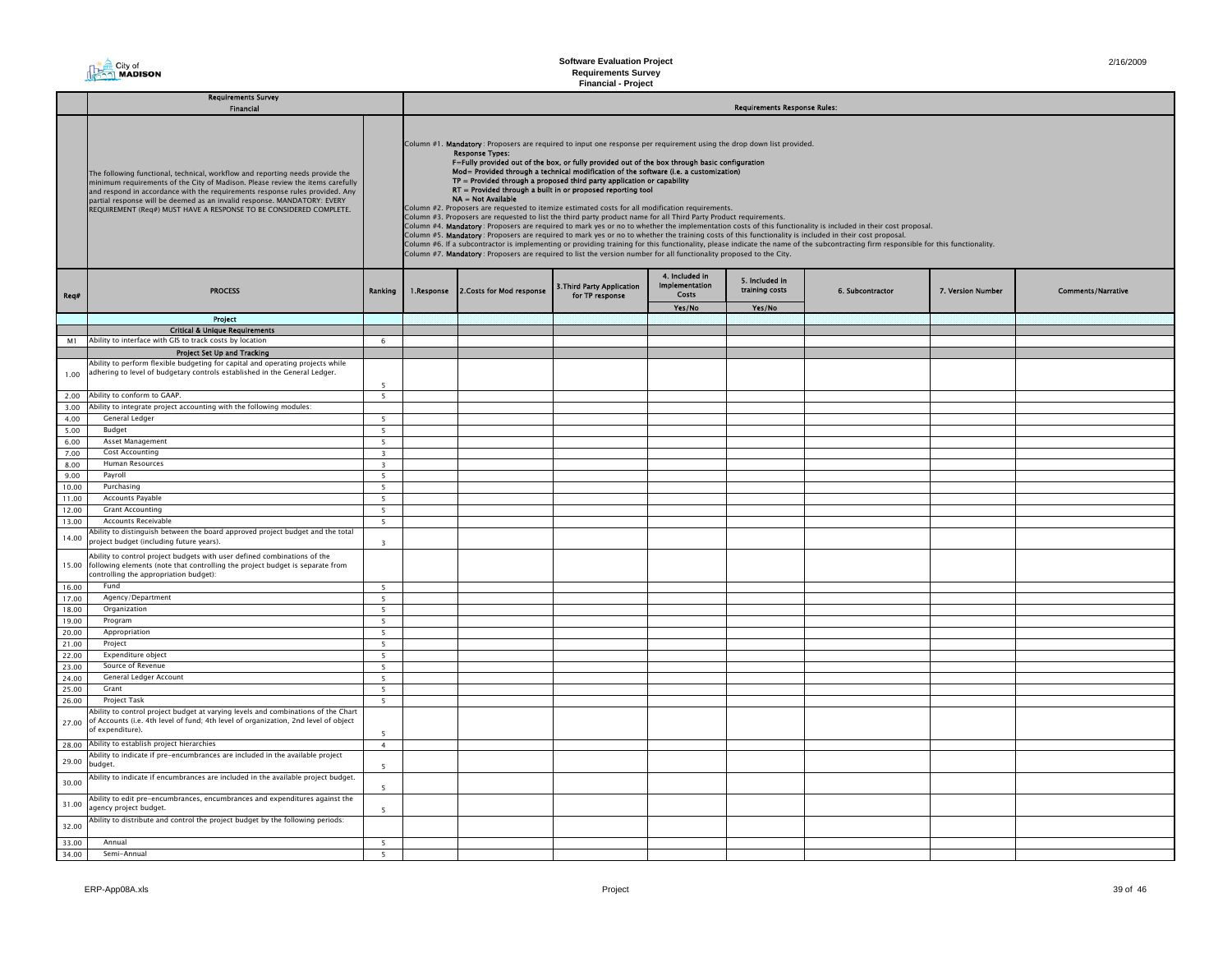| Req#           | <b>PROCESS</b>                                                                                                                                                                                                                                                                                | Ranking                                    | 1.Response | 2. Costs for Mod response | 3. Third Party Application<br>for TP response | 4. Included in<br>Implementation<br>Costs | 5. Included in<br>training costs | 6. Subcontractor | 7. Version Number | <b>Comments/Narrative</b> |
|----------------|-----------------------------------------------------------------------------------------------------------------------------------------------------------------------------------------------------------------------------------------------------------------------------------------------|--------------------------------------------|------------|---------------------------|-----------------------------------------------|-------------------------------------------|----------------------------------|------------------|-------------------|---------------------------|
|                |                                                                                                                                                                                                                                                                                               |                                            |            |                           |                                               | Yes/No                                    | Yes/No                           |                  |                   |                           |
|                | Project                                                                                                                                                                                                                                                                                       |                                            |            |                           |                                               |                                           |                                  |                  |                   |                           |
| 35.00<br>36.00 | Quarter<br>Month                                                                                                                                                                                                                                                                              | $\overline{\phantom{a}}$<br>5 <sup>5</sup> |            |                           |                                               |                                           |                                  |                  |                   |                           |
| 37.00          | Allocation based on seasonal trend                                                                                                                                                                                                                                                            | 5                                          |            |                           |                                               |                                           |                                  |                  |                   |                           |
| 38.00          | User defined period (manually input budget for each month)                                                                                                                                                                                                                                    | 5                                          |            |                           |                                               |                                           |                                  |                  |                   |                           |
| 39.00          | Ability to roll up project budget details to a user-defined summary level.                                                                                                                                                                                                                    | 5                                          |            |                           |                                               |                                           |                                  |                  |                   |                           |
| 40.00          | Ability to distribute the adopted project budget (summary level) to detail<br>Account and Organization levels.                                                                                                                                                                                | $\overline{\phantom{a}}$                   |            |                           |                                               |                                           |                                  |                  |                   |                           |
| 41.00          | Ability to edit all transactions to ensure that appropriated budget is available<br>before posting the transaction.                                                                                                                                                                           | 5                                          |            |                           |                                               |                                           |                                  |                  |                   |                           |
| 42.00          | Ability to prevent transactions which exceed the available appropriated budget<br>from being transmitted to the next approval stage.                                                                                                                                                          | $\overline{\phantom{a}}$                   |            |                           |                                               |                                           |                                  |                  |                   |                           |
|                | 43.00 Ability to include the following appropriated budget controls:                                                                                                                                                                                                                          |                                            |            |                           |                                               |                                           |                                  |                  |                   |                           |
| 44.00          | Absolute control - prevents transaction from processing without override<br>approval                                                                                                                                                                                                          | $\overline{\phantom{a}}$                   |            |                           |                                               |                                           |                                  |                  |                   |                           |
| 45.00          | Warning - provides warning message but allows transaction to process                                                                                                                                                                                                                          | 5                                          |            |                           |                                               |                                           |                                  |                  |                   |                           |
| 46.00          | No control - allows transaction to process without warning                                                                                                                                                                                                                                    | 5                                          |            |                           |                                               |                                           |                                  |                  |                   |                           |
| 47.00          | Ability to flag and set the default appropriated budget control option (absolute,<br>varning, none).                                                                                                                                                                                          | -5                                         |            |                           |                                               |                                           |                                  |                  |                   |                           |
| 48.00          | Ability to manage multiple levels of appropriated budget control (none,<br>absolute, warning) within one agency.                                                                                                                                                                              | 5                                          |            |                           |                                               |                                           |                                  |                  |                   |                           |
| 49.00          | Ability to manage multiple levels of appropriated budget (level one and level 3<br>of the organization) within the same organizational branch.                                                                                                                                                | $\overline{5}$                             |            |                           |                                               |                                           |                                  |                  |                   |                           |
| 50.00          | Ability to carry forward project budget and appropriated budget allotments to<br>the next allotment period based on the funding source.                                                                                                                                                       | 5                                          |            |                           |                                               |                                           |                                  |                  |                   |                           |
| 51.00          | Ability to drill down from the appropriated budget error message to the budget<br>inquiry screen and automatically retrieve budget data.                                                                                                                                                      | 5                                          |            |                           |                                               |                                           |                                  |                  |                   |                           |
| 52.00          | Ability to report an on-line inquiry screen that displays project budget,<br>appropriated budget, adjustments, freezes, pre-encumbrances, encumbrances,<br>expenditures, revenue, and available budget. The numbers displayed should be<br>the same balances used by the budget edit program. | 5                                          |            |                           |                                               |                                           |                                  |                  |                   |                           |
| 53.00          | Ability to provide on-line inquiry screens that display the project budget,<br>appropriated budget, pre-encumbrances, encumbrances, expenditures, and<br>available budget data at varying levels of the classification structure.                                                             | 5                                          |            |                           |                                               |                                           |                                  |                  |                   |                           |
|                | 54.00 Ability to set up projects, with unique project numbers.                                                                                                                                                                                                                                | 5                                          |            |                           |                                               |                                           |                                  |                  |                   |                           |
| 55.00          | Ability to set up projects by fund, account and cost center.                                                                                                                                                                                                                                  | 5                                          |            |                           |                                               |                                           |                                  |                  |                   |                           |
| 56.00          | Ability to set up projects over multiple calendar and fiscal years, with start and<br>end dates over multiple years.                                                                                                                                                                          | $\overline{\phantom{a}}$                   |            |                           |                                               |                                           |                                  |                  |                   |                           |
| 57.00          | Ability to set up project budgets, estimated revenues, expenses, retainage and<br>other financial information to a project.                                                                                                                                                                   | $\overline{5}$                             |            |                           |                                               |                                           |                                  |                  |                   |                           |
| 58.00          | Ability to set up project budgets and control revenues and expenditures against<br>the budget.                                                                                                                                                                                                | 5                                          |            |                           |                                               |                                           |                                  |                  |                   |                           |
| 59.00          | Ability to set up sub-projects and sub-project budgets for each project.                                                                                                                                                                                                                      | $\overline{\mathbf{3}}$                    |            |                           |                                               |                                           |                                  |                  |                   |                           |
| 60.00          | Ability to set up line item budget amounts by projects and sub projects (e.g.<br>phase) that roll up into a total project budget.                                                                                                                                                             | $\overline{\mathbf{3}}$                    |            |                           |                                               |                                           |                                  |                  |                   |                           |
| 61.00          | Ability to flag the reimbursable portions of the project budget and appropriated<br>budget.                                                                                                                                                                                                   | $\overline{4}$                             |            |                           |                                               |                                           |                                  |                  |                   |                           |
| 62.00          | Ability to set up and track non financial data to a project, including:                                                                                                                                                                                                                       |                                            |            |                           |                                               |                                           |                                  |                  |                   |                           |
| 63.00          | Unique Project Number                                                                                                                                                                                                                                                                         | 5                                          |            |                           |                                               |                                           |                                  |                  |                   |                           |
| 64.00          | External or other Project Number                                                                                                                                                                                                                                                              | 5                                          |            |                           |                                               |                                           |                                  |                  |                   |                           |
| 65.00          | Project Manager-Agency Contact<br>Project Start and End Dates                                                                                                                                                                                                                                 | 5                                          |            |                           |                                               |                                           |                                  |                  |                   |                           |
| 66.00          | Multiple Project Phases                                                                                                                                                                                                                                                                       | 5<br>5                                     |            |                           |                                               |                                           |                                  |                  |                   |                           |
| 67.00<br>68.00 | <b>Project Milestones</b>                                                                                                                                                                                                                                                                     | 5                                          |            |                           |                                               |                                           |                                  |                  |                   |                           |
| 69.00          | Project Deliverables                                                                                                                                                                                                                                                                          | 5                                          |            |                           |                                               |                                           |                                  |                  |                   |                           |
| 70.00          | <b>Fiscal Year</b>                                                                                                                                                                                                                                                                            | 5                                          |            |                           |                                               |                                           |                                  |                  |                   |                           |
| 71.00          | <b>Funding Fiscal Year</b>                                                                                                                                                                                                                                                                    | 5                                          |            |                           |                                               |                                           |                                  |                  |                   |                           |
| 72.00          | Fund                                                                                                                                                                                                                                                                                          | 5                                          |            |                           |                                               |                                           |                                  |                  |                   |                           |
| 73.00          | Account                                                                                                                                                                                                                                                                                       | 5 <sub>1</sub>                             |            |                           |                                               |                                           |                                  |                  |                   |                           |
| 74.00          | Cost Center/Agency                                                                                                                                                                                                                                                                            | 5 <sub>1</sub>                             |            |                           |                                               |                                           |                                  |                  |                   |                           |
| 75.00          | Program                                                                                                                                                                                                                                                                                       |                                            |            |                           |                                               |                                           |                                  |                  |                   |                           |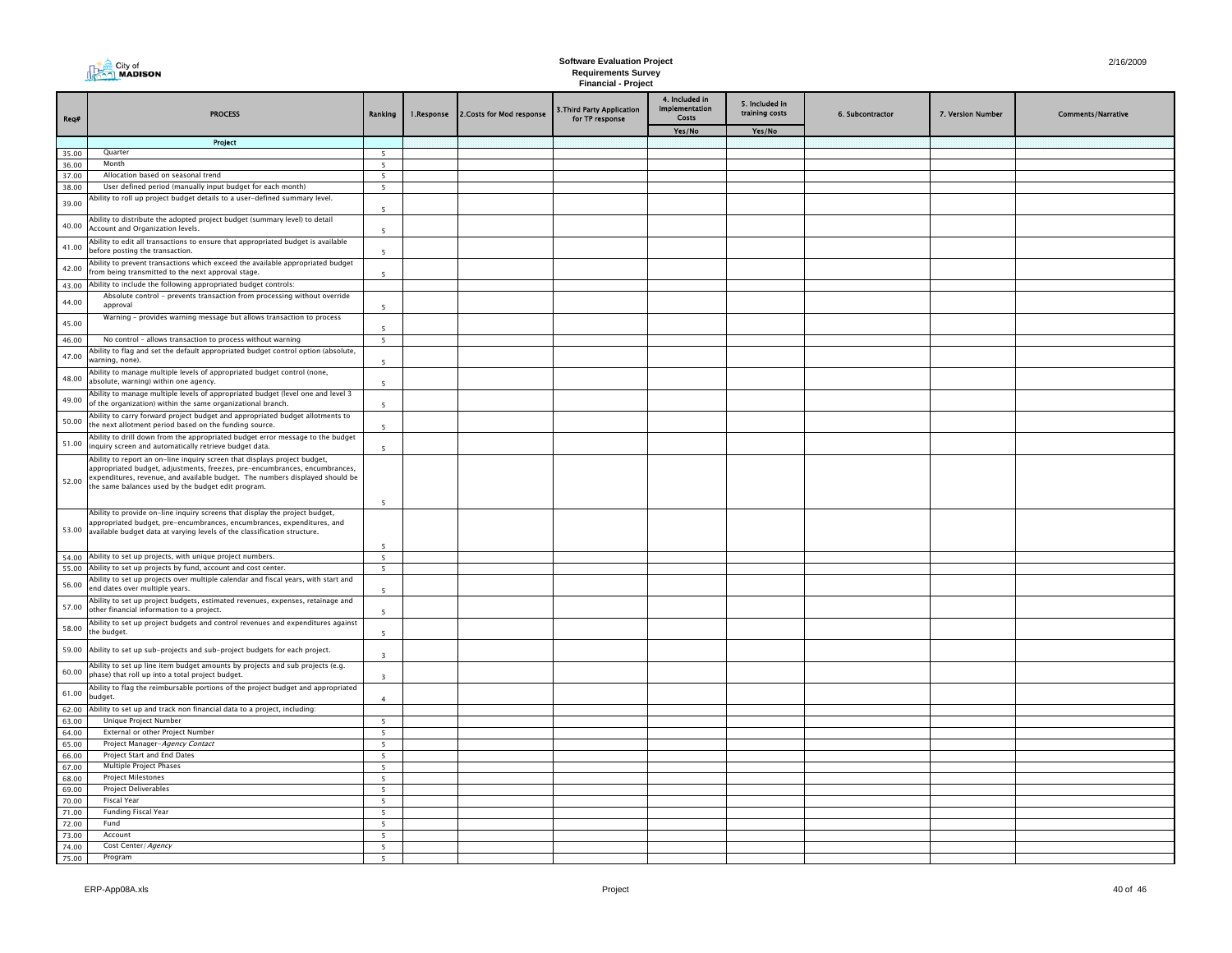| Req#           | <b>PROCESS</b>                                                                                                                                                                            | Ranking                                            | 1.Response | 2. Costs for Mod response | 3. Third Party Application<br>for TP response | 4. Included in<br>Implementation<br>Costs | 5. Included in<br>training costs | 6. Subcontractor | 7. Version Number | <b>Comments/Narrative</b> |
|----------------|-------------------------------------------------------------------------------------------------------------------------------------------------------------------------------------------|----------------------------------------------------|------------|---------------------------|-----------------------------------------------|-------------------------------------------|----------------------------------|------------------|-------------------|---------------------------|
|                |                                                                                                                                                                                           |                                                    |            |                           |                                               | Yes/No                                    | Yes/No                           |                  |                   |                           |
|                | Project                                                                                                                                                                                   |                                                    |            |                           |                                               |                                           |                                  |                  |                   |                           |
| 76.00          | Activity                                                                                                                                                                                  | 5                                                  |            |                           |                                               |                                           |                                  |                  |                   |                           |
| 77.00          | Task                                                                                                                                                                                      | 5                                                  |            |                           |                                               |                                           |                                  |                  |                   |                           |
| 78.00          | Contract                                                                                                                                                                                  | 5                                                  |            |                           |                                               |                                           |                                  |                  |                   |                           |
| 79.00<br>80.00 | Project Title<br><b>Project Description</b>                                                                                                                                               | 5<br>5                                             |            |                           |                                               |                                           |                                  |                  |                   |                           |
| 81.00          | Multiple Revenue Sources                                                                                                                                                                  | 5 <sup>5</sup>                                     |            |                           |                                               |                                           |                                  |                  |                   |                           |
| 82.00          | Long Description                                                                                                                                                                          | 5                                                  |            |                           |                                               |                                           |                                  |                  |                   |                           |
| 83.00          | <b>Short Description</b>                                                                                                                                                                  | 5                                                  |            |                           |                                               |                                           |                                  |                  |                   |                           |
| 84.00          | Other narrative                                                                                                                                                                           | 5                                                  |            |                           |                                               |                                           |                                  |                  |                   |                           |
| 85.00          | Other user defined fields (project plans)                                                                                                                                                 | 5                                                  |            |                           |                                               |                                           |                                  |                  |                   |                           |
| 86.00          | Ability to upload and download various data from Excel, Word, Access or other<br>document publishing.                                                                                     | $\overline{\phantom{a}}$                           |            |                           |                                               |                                           |                                  |                  |                   |                           |
| 87.00          | Ability to link multiple contracts to a project.                                                                                                                                          | 5                                                  |            |                           |                                               |                                           |                                  |                  |                   |                           |
| 88.00<br>89.00 | Ability to link one contract to multiple projects.<br>Ability to set up billing requirements for internal billing for a project.                                                          | 5                                                  |            |                           |                                               |                                           |                                  |                  |                   |                           |
| 90.00          | Ability to set up billing requirements for external billing for a project.                                                                                                                | $\overline{\mathbf{3}}$<br>$\overline{\mathbf{3}}$ |            |                           |                                               |                                           |                                  |                  |                   |                           |
| 91.00          | Ability to track time against a project that can be turned into an invoice.                                                                                                               | $\overline{3}$                                     |            |                           |                                               |                                           |                                  |                  |                   |                           |
| 92.00          | Ability to set up multiple workflows, based upon project, amounts, cost center,<br>program, activity, funding source, or other user defined criteria.                                     |                                                    |            |                           |                                               |                                           |                                  |                  |                   |                           |
|                |                                                                                                                                                                                           | $\overline{\mathbf{3}}$                            |            |                           |                                               |                                           |                                  |                  |                   |                           |
|                | <b>Project Transactions</b>                                                                                                                                                               |                                                    |            |                           |                                               |                                           |                                  |                  |                   |                           |
|                | 93.00 Ability to track the application of funding to actual expenditure.                                                                                                                  | $\overline{\mathbf{3}}$                            |            |                           |                                               |                                           |                                  |                  |                   |                           |
| 94.00          | Ability to associate multiple funding sources with projects.                                                                                                                              | 5 <sup>5</sup>                                     |            |                           |                                               |                                           |                                  |                  |                   |                           |
| 95.00          | Ability to associate multiple funding sources to multiple phases within projects.                                                                                                         | $\overline{3}$                                     |            |                           |                                               |                                           |                                  |                  |                   |                           |
| 96.00          | Ability to perform multiple revisions and amendments to the budget line item<br>detail.                                                                                                   | $\overline{\mathbf{3}}$                            |            |                           |                                               |                                           |                                  |                  |                   |                           |
| 97.00          | Ability to transfer funding with a project (e.g. from one phase to another phase),<br>with security.                                                                                      | $\overline{\mathbf{3}}$                            |            |                           |                                               |                                           |                                  |                  |                   |                           |
| 98.00          | Ability to transfer funding from one project to another project, with security.                                                                                                           | $\overline{3}$                                     |            |                           |                                               |                                           |                                  |                  |                   |                           |
| 99.00          | Ability to increase or decrease project funding, with security.                                                                                                                           | $\overline{\mathbf{3}}$                            |            |                           |                                               |                                           |                                  |                  |                   |                           |
| 100.00         | Ability to carry forward fiscal year appropriation and cash balances for multi-<br>year projects.                                                                                         | $\overline{5}$                                     |            |                           |                                               |                                           |                                  |                  |                   |                           |
|                | 101.00 Ability to accommodate resource scheduling on projects.<br>102.00 Ability to assign resources (people) to a project.                                                               | $\overline{2}$                                     |            |                           |                                               |                                           |                                  |                  |                   |                           |
|                | 103.00 Ability to perform change orders for a project.                                                                                                                                    | $\overline{2}$<br>5                                |            |                           |                                               |                                           |                                  |                  |                   |                           |
| 104.00         | Ability to input and track indirect and direct costs to a project.                                                                                                                        | $\overline{\mathbf{3}}$                            |            |                           |                                               |                                           |                                  |                  |                   |                           |
| 105.00         | Ability to input and track invoices related to projects.                                                                                                                                  | $\overline{\mathbf{3}}$                            |            |                           |                                               |                                           |                                  |                  |                   |                           |
|                | 106.00 Ability to track unpaid vs. paid reimbursable invoices.                                                                                                                            | $\overline{\mathbf{3}}$                            |            |                           |                                               |                                           |                                  |                  |                   |                           |
| 107.00         | Ability to define interest allocation requirements (e.g. Allocation Based on<br>Average Balance of a certain fund).                                                                       | -5                                                 |            |                           |                                               |                                           |                                  |                  |                   |                           |
|                | Ability to define the interest rate based upon user defined factors (e.g. average<br>108.00 of prior month's balance and end month balance against total earned on overall<br>portfolio). | 5                                                  |            |                           |                                               |                                           |                                  |                  |                   |                           |
| 109.00         | Ability to factor in the number of days in a month to define interest allocations<br>for a project.                                                                                       | - 5                                                |            |                           |                                               |                                           |                                  |                  |                   |                           |
| 110.00         | Ability set up automated journal entries for interest allocation (with debits and<br>credits), with workflow and approval.                                                                | - 5                                                |            |                           |                                               |                                           |                                  |                  |                   |                           |
| 111.00         | Ability to charge time to a project, phase, sub project, or other element of a<br>project.                                                                                                | 5                                                  |            |                           |                                               |                                           |                                  |                  |                   |                           |
| 112.00         | Ability to charge time in various increments (days, hours, minutes) to a project<br>budget at various levels                                                                              | $\overline{\phantom{0}}$                           |            |                           |                                               |                                           |                                  |                  |                   |                           |
|                | 113.00 Ability to charge expenses to a project budget at various levels.                                                                                                                  | 5                                                  |            |                           |                                               |                                           |                                  |                  |                   |                           |
| 114.00         | Ability to track joint funding agreements and partnerships                                                                                                                                | $\overline{\mathbf{3}}$                            |            |                           |                                               |                                           |                                  |                  |                   |                           |
| 115.00         | Ability to charge employee salaries to a project budget at various levels.                                                                                                                | $\overline{\phantom{a}}$                           |            |                           |                                               |                                           |                                  |                  |                   |                           |
| 116.00         | Ability to charge employee benefits to a project budget at various levels.                                                                                                                | 5                                                  |            |                           |                                               |                                           |                                  |                  |                   |                           |
|                | 117.00 Ability to exclude certain benefits from a project (e.g., overtime).                                                                                                               | 5                                                  |            |                           |                                               |                                           |                                  |                  |                   |                           |
| 118.00         | Ability to allocate employee benefits to multiple projects based upon the time<br>nput                                                                                                    | 5                                                  |            |                           |                                               |                                           |                                  |                  |                   |                           |
| 119.00         | Ability to allocate and split employee benefits to project and non project<br>charges.                                                                                                    |                                                    |            |                           |                                               |                                           |                                  |                  |                   |                           |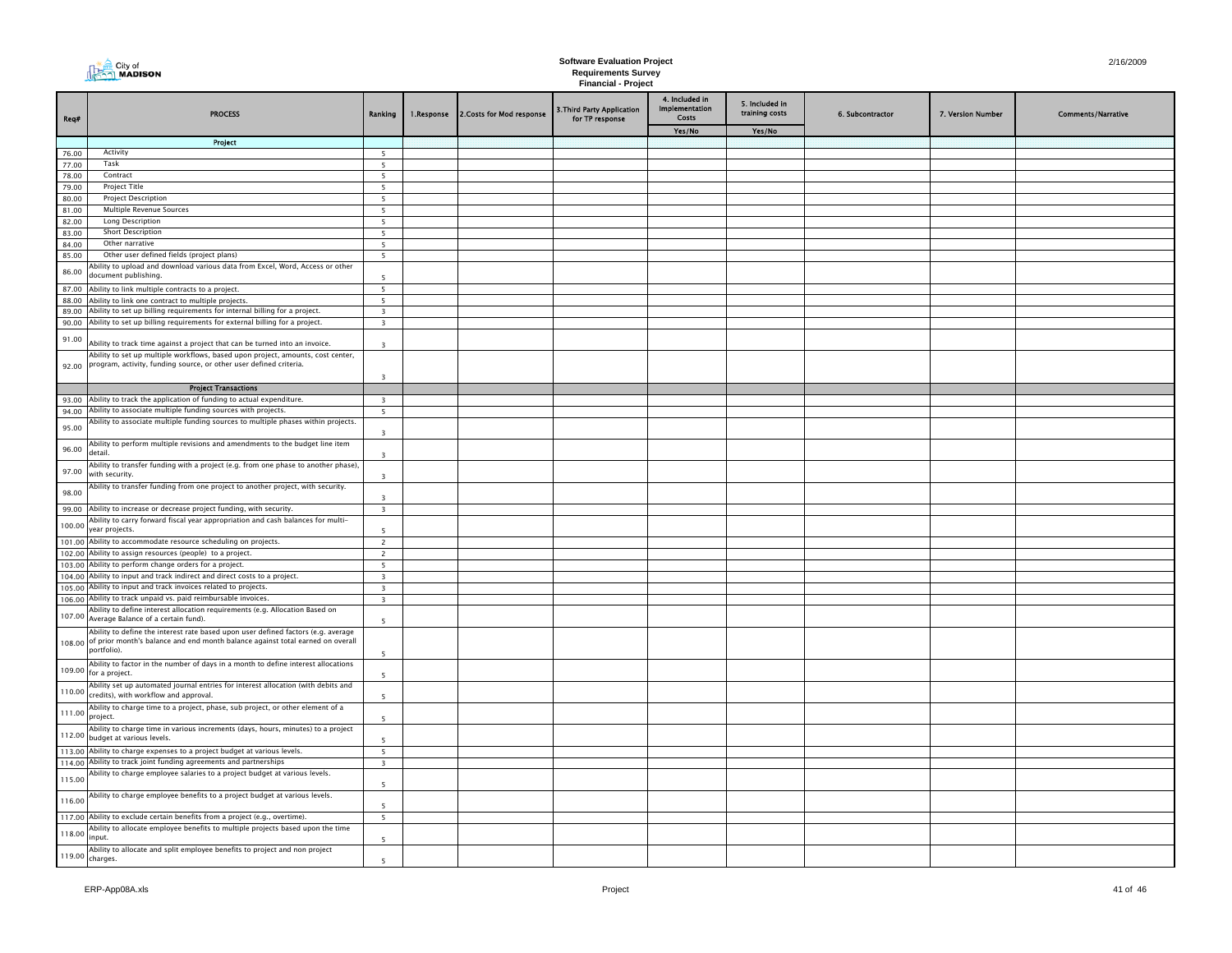|                  | $\triangleq$ City of<br><b>THE City of</b> City of                                                                                                                                  |                                                    |            |                           | <b>Software Evaluation Project</b><br><b>Requirements Survey</b> |                                           |                                  |                  |                   | 2/16/2009                 |
|------------------|-------------------------------------------------------------------------------------------------------------------------------------------------------------------------------------|----------------------------------------------------|------------|---------------------------|------------------------------------------------------------------|-------------------------------------------|----------------------------------|------------------|-------------------|---------------------------|
|                  |                                                                                                                                                                                     |                                                    |            |                           | <b>Financial - Project</b>                                       |                                           |                                  |                  |                   |                           |
| Req#             | <b>PROCESS</b>                                                                                                                                                                      | Ranking                                            | 1.Response | 2. Costs for Mod response | 3. Third Party Application<br>for TP response                    | 4. Included in<br>Implementation<br>Costs | 5. Included in<br>training costs | 6. Subcontractor | 7. Version Number | <b>Comments/Narrative</b> |
|                  |                                                                                                                                                                                     |                                                    |            |                           |                                                                  | Yes/No                                    | Yes/No                           |                  |                   |                           |
|                  | <b>Project</b><br>Ability to attribute time to non-project activities (e.g. training, administration,                                                                               |                                                    |            |                           |                                                                  |                                           |                                  |                  |                   |                           |
| 120.00           | CIP and other user defined).                                                                                                                                                        | -5                                                 |            |                           |                                                                  |                                           |                                  |                  |                   |                           |
|                  | Ability for an employee's time sheet to be populated with projects specific to<br>121.00 that individual over consecutive pay periods without having to re-enter each<br>project.   | $\overline{\mathbf{3}}$                            |            |                           |                                                                  |                                           |                                  |                  |                   |                           |
|                  | 122.00 Ability to edit/override the pre-populated time sheet.                                                                                                                       | $\overline{\mathbf{3}}$                            |            |                           |                                                                  |                                           |                                  |                  |                   |                           |
| 123.00           | Ability to have user defined lists by employees of projects the employee can<br>charge to, as needed.                                                                               | $\overline{z}$                                     |            |                           |                                                                  |                                           |                                  |                  |                   |                           |
| 124.00           | Ability to track time on different phases or components of the same project.                                                                                                        | $\overline{z}$                                     |            |                           |                                                                  |                                           |                                  |                  |                   |                           |
| 125.00           | Ability to roll up and summarize employee time across projects, project<br>managers, biddings, or other user defined criteria.                                                      | $\overline{z}$                                     |            |                           |                                                                  |                                           |                                  |                  |                   |                           |
|                  | 126.00 Ability to perform staff allocations (projected hours).                                                                                                                      | $\overline{\mathbf{3}}$                            |            |                           |                                                                  |                                           |                                  |                  |                   |                           |
| 127.00           | Ability to monitor project progress and milestone accomplishments against a<br>project-specific schedule.                                                                           | $\overline{3}$                                     |            |                           |                                                                  |                                           |                                  |                  |                   |                           |
| 128.00           | Ability to project project expenses against original project budget or amended<br>project budget.                                                                                   | $\overline{\phantom{a}}$                           |            |                           |                                                                  |                                           |                                  |                  |                   |                           |
|                  | Ability to set up alerts or warnings when a project budget, phase, subproject, or<br>129.00 other project component is within a certain amount or percentage.                       | $\overline{\mathbf{3}}$                            |            |                           |                                                                  |                                           |                                  |                  |                   |                           |
| 130.00           | Ability to set up alerts or warnings when project important dates are near.                                                                                                         | $\overline{3}$                                     |            |                           |                                                                  |                                           |                                  |                  |                   |                           |
| 131.00           | Ability to set up alerts or warnings when project budget is overcharged.                                                                                                            | $\overline{3}$                                     |            |                           |                                                                  |                                           |                                  |                  |                   |                           |
|                  | Ability to track project pre-encumbrances, encumbrances, revenues, and<br>132.00 expenditures by project, sub project, date range, phase or other user defined<br>criteria.         | 5                                                  |            |                           |                                                                  |                                           |                                  |                  |                   |                           |
| 133.00           | Ability to input and track a project by open, closed, inactive, and other user<br>defined status.                                                                                   | $\overline{\mathbf{3}}$                            |            |                           |                                                                  |                                           |                                  |                  |                   |                           |
| 134.00           | Ability to monitor budget to actuals by project, phase, or other user defined<br>project components.                                                                                | 5                                                  |            |                           |                                                                  |                                           |                                  |                  |                   |                           |
| 135.00           | Ability to track retainage and release by user-defined percentages.                                                                                                                 | 5                                                  |            |                           |                                                                  |                                           |                                  |                  |                   |                           |
| 136.00           | Ability to automatically set aside retainage by multiple user-defined percentages<br>and release formulas.                                                                          | $\overline{\phantom{0}}$                           |            |                           |                                                                  |                                           |                                  |                  |                   |                           |
| 137.00           | Ability to generate on-line, user defined warning when project and phase<br>expenditures approach or exceed the original project estimates.                                         | $\overline{3}$                                     |            |                           |                                                                  |                                           |                                  |                  |                   |                           |
|                  | Ability to maintain multiple types of project completions/status. (i.e., project<br>138.00 may be complete from a performance viewpoint but still open for accounting<br>purposes.) | $\overline{3}$                                     |            |                           |                                                                  |                                           |                                  |                  |                   |                           |
| 139.00           | Ability to carry project amounts, information, and rules forward to another<br>fiscal/calendar year, based upon project rules and important dates (e.g. end<br>date).               | $\overline{\phantom{a}}$                           |            |                           |                                                                  |                                           |                                  |                  |                   |                           |
|                  | 140.00 Ability to track project historical data.                                                                                                                                    | $\overline{\phantom{a}}$                           |            |                           |                                                                  |                                           |                                  |                  |                   |                           |
|                  | 141.00 Ability to effective date the project close date.                                                                                                                            | $\overline{\mathbf{3}}$                            |            |                           |                                                                  |                                           |                                  |                  |                   |                           |
| 142.00           | Ability to close projects partially or completely.                                                                                                                                  | 5                                                  |            |                           |                                                                  |                                           |                                  |                  |                   |                           |
|                  | 143.00 Ability to archive project data for closed projects.                                                                                                                         | $\overline{\mathbf{3}}$                            |            |                           |                                                                  |                                           |                                  |                  |                   |                           |
|                  | 144.00 Ability to identify and flag inactive projects for possible close.                                                                                                           | $\overline{\mathbf{3}}$                            |            |                           |                                                                  |                                           |                                  |                  |                   |                           |
| 146.00           | 145.00 Ability to close and capitalize or expense each project.<br>Ability to prevent charges from being allocated to a closed project, sub-project,<br>or phase.                   | $\overline{\mathbf{3}}$                            |            |                           |                                                                  |                                           |                                  |                  |                   |                           |
|                  | 147.00 Ability to re-open a closed project, with security.                                                                                                                          | 5 <sup>5</sup>                                     |            |                           |                                                                  |                                           |                                  |                  |                   |                           |
|                  | Reports, Analysis and Inquiries                                                                                                                                                     |                                                    |            |                           |                                                                  |                                           |                                  |                  |                   |                           |
|                  | 148.00 Ability to provide the following reports, by user defined dates:                                                                                                             |                                                    |            |                           |                                                                  |                                           |                                  |                  |                   |                           |
| 149.00           | Project expenditures by type of expenditure (i.e. fixed asset, component,<br>other types of expenditures).                                                                          | -5                                                 |            |                           |                                                                  |                                           |                                  |                  |                   |                           |
| 150.00           | Project expenditures by vendor and invoice number.                                                                                                                                  | 5                                                  |            |                           |                                                                  |                                           |                                  |                  |                   |                           |
| 151.00           | Project Revenues                                                                                                                                                                    | 5                                                  |            |                           |                                                                  |                                           |                                  |                  |                   |                           |
| 152.00           | <b>Budget to Actuals</b>                                                                                                                                                            | $\overline{\phantom{a}}$                           |            |                           |                                                                  |                                           |                                  |                  |                   |                           |
| 153.00           | <b>Indirect and Direct Costs</b>                                                                                                                                                    | $\overline{\mathbf{3}}$                            |            |                           |                                                                  |                                           |                                  |                  |                   |                           |
| 154.00           | Ability to view summary amounts for actual cost, commitments, revenue and<br>budgeted amounts summarized by the following:                                                          |                                                    |            |                           |                                                                  |                                           |                                  |                  |                   |                           |
| 155.00           | Project                                                                                                                                                                             | 5 <sup>5</sup>                                     |            |                           |                                                                  |                                           |                                  |                  |                   |                           |
| 156.00<br>157.00 | Task<br>Resource                                                                                                                                                                    | $\overline{\mathbf{3}}$<br>$\overline{\mathbf{3}}$ |            |                           |                                                                  |                                           |                                  |                  |                   |                           |
| 158.00           | Period-to Date                                                                                                                                                                      | 5                                                  |            |                           |                                                                  |                                           |                                  |                  |                   |                           |
|                  |                                                                                                                                                                                     |                                                    |            |                           |                                                                  |                                           |                                  |                  |                   |                           |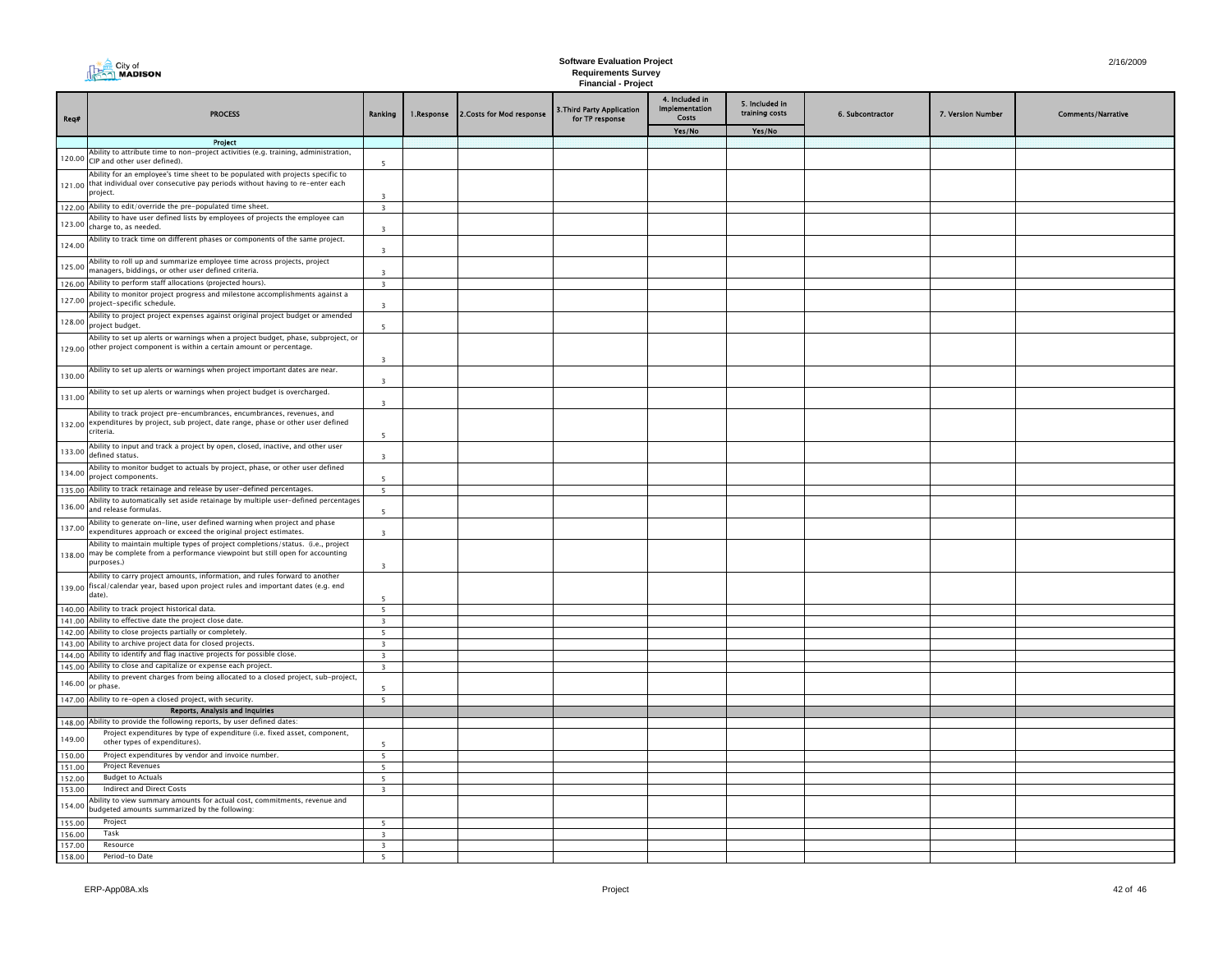| City of<br><b>NADISON</b> |
|---------------------------|
|                           |

|                  |                                                                                                    |         |            |                           | $\ldots$                                      |                                                  |                                  |                  |                   |                           |
|------------------|----------------------------------------------------------------------------------------------------|---------|------------|---------------------------|-----------------------------------------------|--------------------------------------------------|----------------------------------|------------------|-------------------|---------------------------|
| <br> <br>  Req#  | <b>PROCESS</b>                                                                                     | Ranking | 1.Response | 2. Costs for Mod response | 3. Third Party Application<br>for TP response | 4. Included in<br>Implementation<br><b>Costs</b> | 5. Included in<br>training costs | 6. Subcontractor | 7. Version Number | <b>Comments/Narrative</b> |
|                  |                                                                                                    |         |            |                           |                                               | Yes/No                                           | Yes/No                           |                  |                   |                           |
|                  | Project                                                                                            |         |            |                           |                                               |                                                  |                                  |                  |                   |                           |
| 159.00           | <b>Prior Period</b>                                                                                |         |            |                           |                                               |                                                  |                                  |                  |                   |                           |
| 160.00           | Year-to-Date                                                                                       |         |            |                           |                                               |                                                  |                                  |                  |                   |                           |
| 161.00           | Inception-to-Date                                                                                  |         |            |                           |                                               |                                                  |                                  |                  |                   |                           |
|                  | Ability to produce project status reports for current month, YTD and inception-<br>162.00 to-date. |         |            |                           |                                               |                                                  |                                  |                  |                   |                           |
|                  | 163.00 Ability to report on federal and state fiscal year.                                         |         |            |                           |                                               |                                                  |                                  |                  |                   |                           |
| 164.00           | Ability to report summary and detailed capital and operating project budgets by:                   |         |            |                           |                                               |                                                  |                                  |                  |                   |                           |
| 165.00           | Project                                                                                            |         |            |                           |                                               |                                                  |                                  |                  |                   |                           |
| 166.00           | Project Phase                                                                                      |         |            |                           |                                               |                                                  |                                  |                  |                   |                           |
| 167.00           | Agency (Department)                                                                                |         |            |                           |                                               |                                                  |                                  |                  |                   |                           |
| 168.00           | Fund                                                                                               |         |            |                           |                                               |                                                  |                                  |                  |                   |                           |
| 169.00           | Organization (Allotment, Division, Cost Center)                                                    |         |            |                           |                                               |                                                  |                                  |                  |                   |                           |
| 170.00           | Geographical breakdown                                                                             |         |            |                           |                                               |                                                  |                                  |                  |                   |                           |
| 171.00           | Program                                                                                            |         |            |                           |                                               |                                                  |                                  |                  |                   |                           |
| 172.00<br>173.00 | <b>Expenditure Object</b>                                                                          |         |            |                           |                                               |                                                  |                                  |                  |                   |                           |
|                  | Job Level                                                                                          |         |            |                           |                                               |                                                  |                                  |                  |                   |                           |
| 174.00           | Source of Revenue                                                                                  |         |            |                           |                                               |                                                  |                                  |                  |                   |                           |
|                  | 175.00 Ability to run a report on status of projects, e.g. active/inactive/closed.                 |         |            |                           |                                               |                                                  |                                  |                  |                   |                           |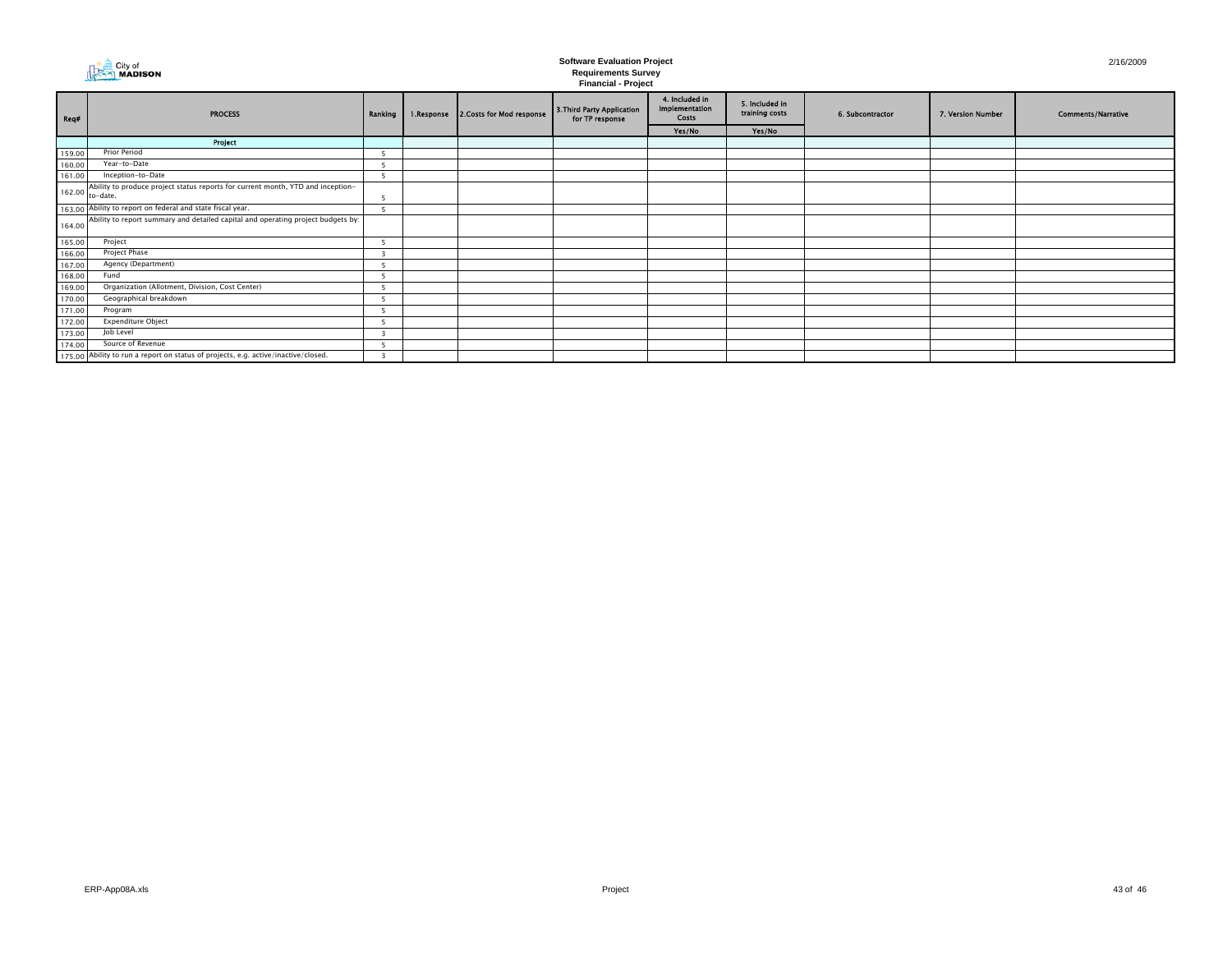# **Software Evaluation Project**

**Requirements Survey Financial - Banking**

|                | <b>Requirements Survey</b>                                                                                                                                                                                                                                                                                                                                                                        |                          |            |                                                                                                                                                                                                                                                                                                                                                                                                                                                                                                                                                                                                                                                                                                                                                                                                                                                                                                                                                                                                                                                                                                                                                                                                                                                                                                                                                                           |                                               |                                                         |                                     |                  |                   |                           |  |  |
|----------------|---------------------------------------------------------------------------------------------------------------------------------------------------------------------------------------------------------------------------------------------------------------------------------------------------------------------------------------------------------------------------------------------------|--------------------------|------------|---------------------------------------------------------------------------------------------------------------------------------------------------------------------------------------------------------------------------------------------------------------------------------------------------------------------------------------------------------------------------------------------------------------------------------------------------------------------------------------------------------------------------------------------------------------------------------------------------------------------------------------------------------------------------------------------------------------------------------------------------------------------------------------------------------------------------------------------------------------------------------------------------------------------------------------------------------------------------------------------------------------------------------------------------------------------------------------------------------------------------------------------------------------------------------------------------------------------------------------------------------------------------------------------------------------------------------------------------------------------------|-----------------------------------------------|---------------------------------------------------------|-------------------------------------|------------------|-------------------|---------------------------|--|--|
|                | Financial                                                                                                                                                                                                                                                                                                                                                                                         |                          |            |                                                                                                                                                                                                                                                                                                                                                                                                                                                                                                                                                                                                                                                                                                                                                                                                                                                                                                                                                                                                                                                                                                                                                                                                                                                                                                                                                                           |                                               |                                                         | <b>Requirements Response Rules:</b> |                  |                   |                           |  |  |
|                | The following functional, technical, workflow and reporting needs provide the<br>minimum requirements of the City of Madison. Please review the items carefully<br>and respond in accordance with the requirements response rules provided. Any<br>partial response will be deemed as an invalid response. MANDATORY: EVERY<br>REQUIREMENT (Req#) MUST HAVE A RESPONSE TO BE CONSIDERED COMPLETE. |                          |            | Column #1. Mandatory: Proposers are required to input one response per requirement using the drop down list provided.<br><b>Response Types:</b><br>F=Fully provided out of the box, or fully provided out of the box through basic configuration<br>Mod= Provided through a technical modification of the software (i.e. a customization)<br>TP = Provided through a proposed third party application or capability<br>RT = Provided through a built in or proposed reporting tool<br>NA = Not Available<br>Column #2. Proposers are requested to itemize estimated costs for all modification requirements.<br>Column #3. Proposers are requested to list the third party product name for all Third Party Product requirements.<br>Column #4. Mandatory: Proposers are required to mark yes or no to whether the implementation costs of this functionality is included in their cost proposal.<br>Column #5. Mandatory: Proposers are required to mark yes or no to whether the training costs of this functionality is included in their cost proposal.<br>Column #6. If a subcontractor is implementing or providing training for this functionality, please indicate the name of the subcontracting firm responsible for this functionality.<br>Column #7. Mandatory: Proposers are required to list the version number for all functionality proposed to the City. |                                               |                                                         |                                     |                  |                   |                           |  |  |
| Req#           | <b>PROCESS</b>                                                                                                                                                                                                                                                                                                                                                                                    | Ranking                  | 1.Response | 2. Costs for Mod response                                                                                                                                                                                                                                                                                                                                                                                                                                                                                                                                                                                                                                                                                                                                                                                                                                                                                                                                                                                                                                                                                                                                                                                                                                                                                                                                                 | 3. Third Party Application<br>for TP response | 4. Included in<br><b>Implementation</b><br><b>Costs</b> | 5. Included in<br>training costs    | 6. Subcontractor | 7. Version Number | <b>Comments/Narrative</b> |  |  |
|                |                                                                                                                                                                                                                                                                                                                                                                                                   |                          |            |                                                                                                                                                                                                                                                                                                                                                                                                                                                                                                                                                                                                                                                                                                                                                                                                                                                                                                                                                                                                                                                                                                                                                                                                                                                                                                                                                                           |                                               | Yes/No                                                  | Yes/No                              |                  |                   |                           |  |  |
|                | <b>Banking</b>                                                                                                                                                                                                                                                                                                                                                                                    |                          |            |                                                                                                                                                                                                                                                                                                                                                                                                                                                                                                                                                                                                                                                                                                                                                                                                                                                                                                                                                                                                                                                                                                                                                                                                                                                                                                                                                                           |                                               |                                                         |                                     |                  |                   |                           |  |  |
|                | <b>Critical &amp; Unique Requirements</b>                                                                                                                                                                                                                                                                                                                                                         |                          |            |                                                                                                                                                                                                                                                                                                                                                                                                                                                                                                                                                                                                                                                                                                                                                                                                                                                                                                                                                                                                                                                                                                                                                                                                                                                                                                                                                                           |                                               |                                                         |                                     |                  |                   |                           |  |  |
|                | Inclusion of a debt module - 1) ability to allocate debt to capital projects                                                                                                                                                                                                                                                                                                                      | 6                        |            |                                                                                                                                                                                                                                                                                                                                                                                                                                                                                                                                                                                                                                                                                                                                                                                                                                                                                                                                                                                                                                                                                                                                                                                                                                                                                                                                                                           |                                               |                                                         |                                     |                  |                   |                           |  |  |
| M <sub>2</sub> | Inclusion of a debt module - 2) Calculation of debt payment schedule                                                                                                                                                                                                                                                                                                                              | 6                        |            |                                                                                                                                                                                                                                                                                                                                                                                                                                                                                                                                                                                                                                                                                                                                                                                                                                                                                                                                                                                                                                                                                                                                                                                                                                                                                                                                                                           |                                               |                                                         |                                     |                  |                   |                           |  |  |
|                | Inclusion of a debt module - 3) Integration to AP for debt payments                                                                                                                                                                                                                                                                                                                               | 6                        |            |                                                                                                                                                                                                                                                                                                                                                                                                                                                                                                                                                                                                                                                                                                                                                                                                                                                                                                                                                                                                                                                                                                                                                                                                                                                                                                                                                                           |                                               |                                                         |                                     |                  |                   |                           |  |  |
| M3             |                                                                                                                                                                                                                                                                                                                                                                                                   |                          |            |                                                                                                                                                                                                                                                                                                                                                                                                                                                                                                                                                                                                                                                                                                                                                                                                                                                                                                                                                                                                                                                                                                                                                                                                                                                                                                                                                                           |                                               |                                                         |                                     |                  |                   |                           |  |  |
|                | <b>Manage Electronic Banking</b>                                                                                                                                                                                                                                                                                                                                                                  |                          |            |                                                                                                                                                                                                                                                                                                                                                                                                                                                                                                                                                                                                                                                                                                                                                                                                                                                                                                                                                                                                                                                                                                                                                                                                                                                                                                                                                                           |                                               |                                                         |                                     |                  |                   |                           |  |  |
| 1.00           | Ability to provide treasury workstation functionality, such as forecasting cash<br>balances by fund.                                                                                                                                                                                                                                                                                              | 5                        |            |                                                                                                                                                                                                                                                                                                                                                                                                                                                                                                                                                                                                                                                                                                                                                                                                                                                                                                                                                                                                                                                                                                                                                                                                                                                                                                                                                                           |                                               |                                                         |                                     |                  |                   |                           |  |  |
| 2.00           | Ability to manage cash flow and investments.                                                                                                                                                                                                                                                                                                                                                      | 5                        |            |                                                                                                                                                                                                                                                                                                                                                                                                                                                                                                                                                                                                                                                                                                                                                                                                                                                                                                                                                                                                                                                                                                                                                                                                                                                                                                                                                                           |                                               |                                                         |                                     |                  |                   |                           |  |  |
| 3.00           | Ability to input, track and report on cash and investments.                                                                                                                                                                                                                                                                                                                                       | $\overline{\mathbf{3}}$  |            |                                                                                                                                                                                                                                                                                                                                                                                                                                                                                                                                                                                                                                                                                                                                                                                                                                                                                                                                                                                                                                                                                                                                                                                                                                                                                                                                                                           |                                               |                                                         |                                     |                  |                   |                           |  |  |
| 4.00           | Ability to generate, accept, transmit and receive data in current standard bank                                                                                                                                                                                                                                                                                                                   |                          |            |                                                                                                                                                                                                                                                                                                                                                                                                                                                                                                                                                                                                                                                                                                                                                                                                                                                                                                                                                                                                                                                                                                                                                                                                                                                                                                                                                                           |                                               |                                                         |                                     |                  |                   |                           |  |  |
|                | ile formats such as XML, CSV, ACH.                                                                                                                                                                                                                                                                                                                                                                | 5                        |            |                                                                                                                                                                                                                                                                                                                                                                                                                                                                                                                                                                                                                                                                                                                                                                                                                                                                                                                                                                                                                                                                                                                                                                                                                                                                                                                                                                           |                                               |                                                         |                                     |                  |                   |                           |  |  |
| 5.00           | Ability to interface with banking systems to show intra-day bank balance<br>changes.                                                                                                                                                                                                                                                                                                              | $\mathbf{R}$             |            |                                                                                                                                                                                                                                                                                                                                                                                                                                                                                                                                                                                                                                                                                                                                                                                                                                                                                                                                                                                                                                                                                                                                                                                                                                                                                                                                                                           |                                               |                                                         |                                     |                  |                   |                           |  |  |
| 6.00           | Ability to facilitate multiple bank accounts including demand depository<br>accounts, zero-balance accounts, positive pay disbursement accounts, savings<br>accounts.                                                                                                                                                                                                                             | 5                        |            |                                                                                                                                                                                                                                                                                                                                                                                                                                                                                                                                                                                                                                                                                                                                                                                                                                                                                                                                                                                                                                                                                                                                                                                                                                                                                                                                                                           |                                               |                                                         |                                     |                  |                   |                           |  |  |
| 7.00           | Ability to facilitate current banking remote deposit strategies such as imaged<br>documents deposits, lockbox, and ACH conversion.                                                                                                                                                                                                                                                                | $\overline{\phantom{a}}$ |            |                                                                                                                                                                                                                                                                                                                                                                                                                                                                                                                                                                                                                                                                                                                                                                                                                                                                                                                                                                                                                                                                                                                                                                                                                                                                                                                                                                           |                                               |                                                         |                                     |                  |                   |                           |  |  |
| 8.00           | Ability to support imaged checks.                                                                                                                                                                                                                                                                                                                                                                 | 5 <sup>5</sup>           |            |                                                                                                                                                                                                                                                                                                                                                                                                                                                                                                                                                                                                                                                                                                                                                                                                                                                                                                                                                                                                                                                                                                                                                                                                                                                                                                                                                                           |                                               |                                                         |                                     |                  |                   |                           |  |  |
| 9.00           | Ability to interface with current bank(s) to support positive pay.                                                                                                                                                                                                                                                                                                                                | $5\overline{ }$          |            |                                                                                                                                                                                                                                                                                                                                                                                                                                                                                                                                                                                                                                                                                                                                                                                                                                                                                                                                                                                                                                                                                                                                                                                                                                                                                                                                                                           |                                               |                                                         |                                     |                  |                   |                           |  |  |
| 10.00          | Ability to utilize and track multiple bank accounts per bank.                                                                                                                                                                                                                                                                                                                                     | 5                        |            |                                                                                                                                                                                                                                                                                                                                                                                                                                                                                                                                                                                                                                                                                                                                                                                                                                                                                                                                                                                                                                                                                                                                                                                                                                                                                                                                                                           |                                               |                                                         |                                     |                  |                   |                           |  |  |
| 11.00          | Ability to utilize and track multiple banks.                                                                                                                                                                                                                                                                                                                                                      | $\overline{\phantom{a}}$ |            |                                                                                                                                                                                                                                                                                                                                                                                                                                                                                                                                                                                                                                                                                                                                                                                                                                                                                                                                                                                                                                                                                                                                                                                                                                                                                                                                                                           |                                               |                                                         |                                     |                  |                   |                           |  |  |
| 12.00          | Ability to set up and link bank account transactions and balances for multiple<br>panks.                                                                                                                                                                                                                                                                                                          | 5                        |            |                                                                                                                                                                                                                                                                                                                                                                                                                                                                                                                                                                                                                                                                                                                                                                                                                                                                                                                                                                                                                                                                                                                                                                                                                                                                                                                                                                           |                                               |                                                         |                                     |                  |                   |                           |  |  |
| 13.00          |                                                                                                                                                                                                                                                                                                                                                                                                   |                          |            |                                                                                                                                                                                                                                                                                                                                                                                                                                                                                                                                                                                                                                                                                                                                                                                                                                                                                                                                                                                                                                                                                                                                                                                                                                                                                                                                                                           |                                               |                                                         |                                     |                  |                   |                           |  |  |
|                | Ability to download transaction and balance information for multiple accounts.                                                                                                                                                                                                                                                                                                                    | 5                        |            |                                                                                                                                                                                                                                                                                                                                                                                                                                                                                                                                                                                                                                                                                                                                                                                                                                                                                                                                                                                                                                                                                                                                                                                                                                                                                                                                                                           |                                               |                                                         |                                     |                  |                   |                           |  |  |
| 14.00          | Ability to match transactions and reconcile, based upon user defined criteria.                                                                                                                                                                                                                                                                                                                    | $\overline{5}$           |            |                                                                                                                                                                                                                                                                                                                                                                                                                                                                                                                                                                                                                                                                                                                                                                                                                                                                                                                                                                                                                                                                                                                                                                                                                                                                                                                                                                           |                                               |                                                         |                                     |                  |                   |                           |  |  |
| 15.00          | Ability to support electronic transfers, (wires and ACH).                                                                                                                                                                                                                                                                                                                                         | 5                        |            |                                                                                                                                                                                                                                                                                                                                                                                                                                                                                                                                                                                                                                                                                                                                                                                                                                                                                                                                                                                                                                                                                                                                                                                                                                                                                                                                                                           |                                               |                                                         |                                     |                  |                   |                           |  |  |
| 16.00          | Ability to import bank transactions and electronic funds transfers.                                                                                                                                                                                                                                                                                                                               | 5 <sup>5</sup>           |            |                                                                                                                                                                                                                                                                                                                                                                                                                                                                                                                                                                                                                                                                                                                                                                                                                                                                                                                                                                                                                                                                                                                                                                                                                                                                                                                                                                           |                                               |                                                         |                                     |                  |                   |                           |  |  |
| 17.00          | Ability to set up cash receipts and reconcile                                                                                                                                                                                                                                                                                                                                                     | 5 <sup>5</sup>           |            |                                                                                                                                                                                                                                                                                                                                                                                                                                                                                                                                                                                                                                                                                                                                                                                                                                                                                                                                                                                                                                                                                                                                                                                                                                                                                                                                                                           |                                               |                                                         |                                     |                  |                   |                           |  |  |
| 18.00          | Ability to set up cash disbursements and reconcile.                                                                                                                                                                                                                                                                                                                                               | 5                        |            |                                                                                                                                                                                                                                                                                                                                                                                                                                                                                                                                                                                                                                                                                                                                                                                                                                                                                                                                                                                                                                                                                                                                                                                                                                                                                                                                                                           |                                               |                                                         |                                     |                  |                   |                           |  |  |
| 19.00          | Ability to set up transfers between cost centers, by fund, account, or program.                                                                                                                                                                                                                                                                                                                   | $\overline{3}$           |            |                                                                                                                                                                                                                                                                                                                                                                                                                                                                                                                                                                                                                                                                                                                                                                                                                                                                                                                                                                                                                                                                                                                                                                                                                                                                                                                                                                           |                                               |                                                         |                                     |                  |                   |                           |  |  |
| 20.00          | Ability to set up interface with General Ledger module.                                                                                                                                                                                                                                                                                                                                           | $5\overline{5}$          |            |                                                                                                                                                                                                                                                                                                                                                                                                                                                                                                                                                                                                                                                                                                                                                                                                                                                                                                                                                                                                                                                                                                                                                                                                                                                                                                                                                                           |                                               |                                                         |                                     |                  |                   |                           |  |  |
|                | <b>Investment Setup and Tracking</b>                                                                                                                                                                                                                                                                                                                                                              |                          |            |                                                                                                                                                                                                                                                                                                                                                                                                                                                                                                                                                                                                                                                                                                                                                                                                                                                                                                                                                                                                                                                                                                                                                                                                                                                                                                                                                                           |                                               |                                                         |                                     |                  |                   |                           |  |  |
| 21.00          | Ability to calculate and generate analytical and scenario-testing reports on<br>portfolio.                                                                                                                                                                                                                                                                                                        | $\overline{3}$           |            |                                                                                                                                                                                                                                                                                                                                                                                                                                                                                                                                                                                                                                                                                                                                                                                                                                                                                                                                                                                                                                                                                                                                                                                                                                                                                                                                                                           |                                               |                                                         |                                     |                  |                   |                           |  |  |
| 22.00          | Ability to track various types of financial instruments including:                                                                                                                                                                                                                                                                                                                                |                          |            |                                                                                                                                                                                                                                                                                                                                                                                                                                                                                                                                                                                                                                                                                                                                                                                                                                                                                                                                                                                                                                                                                                                                                                                                                                                                                                                                                                           |                                               |                                                         |                                     |                  |                   |                           |  |  |
| 23.00          | U.S. Treasury Notes                                                                                                                                                                                                                                                                                                                                                                               | $\overline{3}$           |            |                                                                                                                                                                                                                                                                                                                                                                                                                                                                                                                                                                                                                                                                                                                                                                                                                                                                                                                                                                                                                                                                                                                                                                                                                                                                                                                                                                           |                                               |                                                         |                                     |                  |                   |                           |  |  |
| 24.00          | U.S. Treasury Bills                                                                                                                                                                                                                                                                                                                                                                               | $\overline{\mathbf{3}}$  |            |                                                                                                                                                                                                                                                                                                                                                                                                                                                                                                                                                                                                                                                                                                                                                                                                                                                                                                                                                                                                                                                                                                                                                                                                                                                                                                                                                                           |                                               |                                                         |                                     |                  |                   |                           |  |  |
| 25.00          | U.S. Treasury Bonds, and other bonds issued by a federal City or a U.S.<br>government-sponsored enterprise, (i.e. FHLB, FANNIE MAE, and other)                                                                                                                                                                                                                                                    | $\mathbf{R}$             |            |                                                                                                                                                                                                                                                                                                                                                                                                                                                                                                                                                                                                                                                                                                                                                                                                                                                                                                                                                                                                                                                                                                                                                                                                                                                                                                                                                                           |                                               |                                                         |                                     |                  |                   |                           |  |  |
| 26.00          | Bonds, notes, warrants issued by local and state agencies                                                                                                                                                                                                                                                                                                                                         | $\overline{\mathbf{3}}$  |            |                                                                                                                                                                                                                                                                                                                                                                                                                                                                                                                                                                                                                                                                                                                                                                                                                                                                                                                                                                                                                                                                                                                                                                                                                                                                                                                                                                           |                                               |                                                         |                                     |                  |                   |                           |  |  |
| 27.00          | <b>Certificates of Deposits</b>                                                                                                                                                                                                                                                                                                                                                                   | $\overline{\mathbf{3}}$  |            |                                                                                                                                                                                                                                                                                                                                                                                                                                                                                                                                                                                                                                                                                                                                                                                                                                                                                                                                                                                                                                                                                                                                                                                                                                                                                                                                                                           |                                               |                                                         |                                     |                  |                   |                           |  |  |
| 28.00          | Commercial Paper                                                                                                                                                                                                                                                                                                                                                                                  | $\overline{\mathbf{3}}$  |            |                                                                                                                                                                                                                                                                                                                                                                                                                                                                                                                                                                                                                                                                                                                                                                                                                                                                                                                                                                                                                                                                                                                                                                                                                                                                                                                                                                           |                                               |                                                         |                                     |                  |                   |                           |  |  |
| 29.00          | <b>Banker's Acceptances</b>                                                                                                                                                                                                                                                                                                                                                                       | $\overline{3}$           |            |                                                                                                                                                                                                                                                                                                                                                                                                                                                                                                                                                                                                                                                                                                                                                                                                                                                                                                                                                                                                                                                                                                                                                                                                                                                                                                                                                                           |                                               |                                                         |                                     |                  |                   |                           |  |  |
|                |                                                                                                                                                                                                                                                                                                                                                                                                   |                          |            |                                                                                                                                                                                                                                                                                                                                                                                                                                                                                                                                                                                                                                                                                                                                                                                                                                                                                                                                                                                                                                                                                                                                                                                                                                                                                                                                                                           |                                               |                                                         |                                     |                  |                   |                           |  |  |

**City of**<br> **City of**<br> **MADISON**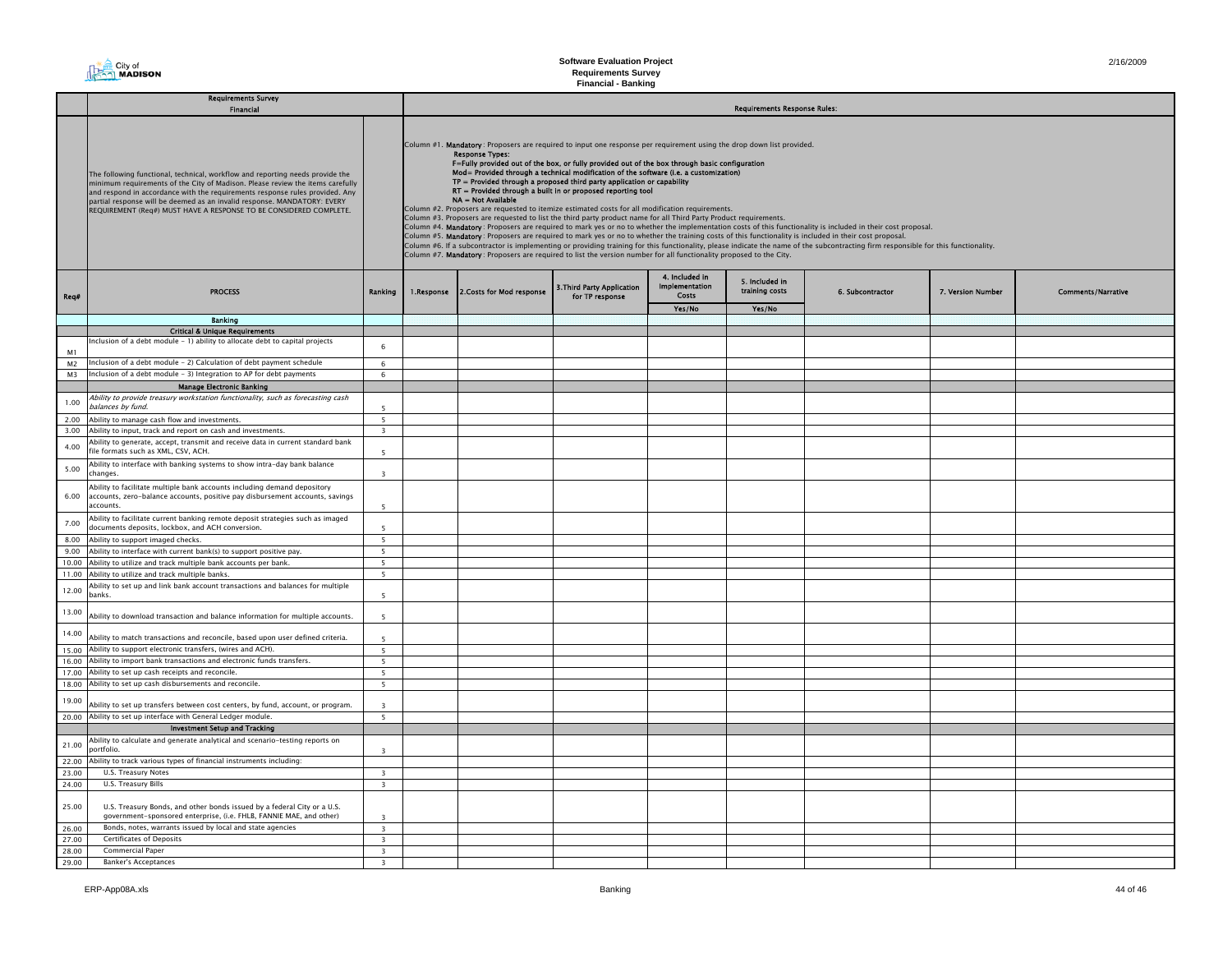| Req#           | <b>PROCESS</b>                                                                                | Ranking                                            | 1.Response | 2.Costs for Mod response | 3. Third Party Application<br>for TP response | 4. Included in<br>Implementation<br>Costs | 5. Included in<br>training costs | 6. Subcontractor | 7. Version Number | <b>Comments/Narrative</b> |
|----------------|-----------------------------------------------------------------------------------------------|----------------------------------------------------|------------|--------------------------|-----------------------------------------------|-------------------------------------------|----------------------------------|------------------|-------------------|---------------------------|
|                |                                                                                               |                                                    |            |                          |                                               | Yes/No                                    | Yes/No                           |                  |                   |                           |
|                | <b>Banking</b>                                                                                |                                                    |            |                          |                                               |                                           |                                  |                  |                   |                           |
| 30.00          | Investment Pools (such as LAIF)<br>Negotiable Certificates of Deposit                         | $\overline{\mathbf{3}}$                            |            |                          |                                               |                                           |                                  |                  |                   |                           |
| 31.00<br>32.00 | Money Market Funds                                                                            | $\overline{\mathbf{3}}$<br>$\overline{\mathbf{3}}$ |            |                          |                                               |                                           |                                  |                  |                   |                           |
| 33.00          | Repurchase Agreements                                                                         | $\overline{\mathbf{3}}$                            |            |                          |                                               |                                           |                                  |                  |                   |                           |
| 34.00          | Passbook Savings Accounts                                                                     | $\overline{\mathbf{3}}$                            |            |                          |                                               |                                           |                                  |                  |                   |                           |
| 35.00          | <b>Demand Deposits</b>                                                                        | $\overline{\mathbf{3}}$                            |            |                          |                                               |                                           |                                  |                  |                   |                           |
| 36.00          | Other user defined options                                                                    | $\overline{\mathbf{3}}$                            |            |                          |                                               |                                           |                                  |                  |                   |                           |
| 37.00          | bility to track the following elements for each investment:                                   | $\overline{\phantom{a}}$                           |            |                          |                                               |                                           |                                  |                  |                   |                           |
| 38.00          | <b>CUSIP Number</b>                                                                           | $\overline{\mathbf{3}}$                            |            |                          |                                               |                                           |                                  |                  |                   |                           |
| 39.00          | Description                                                                                   | $\overline{\mathbf{3}}$                            |            |                          |                                               |                                           |                                  |                  |                   |                           |
| 40.00          | Broker/Institution                                                                            | $\overline{\mathbf{3}}$                            |            |                          |                                               |                                           |                                  |                  |                   |                           |
| 41.00          | Date Issued                                                                                   | $\overline{\mathbf{3}}$                            |            |                          |                                               |                                           |                                  |                  |                   |                           |
| 42.00          | <b>Maturity Date</b>                                                                          | $\overline{\mathbf{3}}$                            |            |                          |                                               |                                           |                                  |                  |                   |                           |
| 43.00          | Term: stated in number of days                                                                | $\overline{\mathbf{3}}$                            |            |                          |                                               |                                           |                                  |                  |                   |                           |
| 44.00          | Rating                                                                                        | $\overline{3}$                                     |            |                          |                                               |                                           |                                  |                  |                   |                           |
| 45.00          | Amount                                                                                        | $\overline{\mathbf{3}}$                            |            |                          |                                               |                                           |                                  |                  |                   |                           |
| 46.00          | <b>Interest Rate</b>                                                                          | $\overline{\mathbf{3}}$                            |            |                          |                                               |                                           |                                  |                  |                   |                           |
| 47.00          | Step interest rates<br>Interest purchased                                                     | $\overline{\mathbf{3}}$                            |            |                          |                                               |                                           |                                  |                  |                   |                           |
| 48.00          | Interest accrued                                                                              | $\overline{\mathbf{3}}$                            |            |                          |                                               |                                           |                                  |                  |                   |                           |
| 49.00<br>50.00 | Interest paid                                                                                 | $\overline{\mathbf{3}}$                            |            |                          |                                               |                                           |                                  |                  |                   |                           |
| 51.00          | Premium amount                                                                                | $\overline{\mathbf{3}}$<br>$\overline{\mathbf{3}}$ |            |                          |                                               |                                           |                                  |                  |                   |                           |
| 52.00          | Discount amount                                                                               | $\overline{\mathbf{3}}$                            |            |                          |                                               |                                           |                                  |                  |                   |                           |
| 53.00          | Interest payment dates                                                                        | $\overline{\mathbf{3}}$                            |            |                          |                                               |                                           |                                  |                  |                   |                           |
| 54.00          | Call dates                                                                                    | $\overline{\mathbf{3}}$                            |            |                          |                                               |                                           |                                  |                  |                   |                           |
| 55.00          | <b>Effective Yield Rate</b>                                                                   | $\overline{\mathbf{3}}$                            |            |                          |                                               |                                           |                                  |                  |                   |                           |
| 56.00          | Investment Type                                                                               | $\overline{\mathbf{3}}$                            |            |                          |                                               |                                           |                                  |                  |                   |                           |
| 57.00          | <b>Investment Group</b>                                                                       | $\overline{\mathbf{3}}$                            |            |                          |                                               |                                           |                                  |                  |                   |                           |
| 58.00          | Investment portfolio                                                                          | $\overline{\mathbf{3}}$                            |            |                          |                                               |                                           |                                  |                  |                   |                           |
| 59.00          | <b>Libor Rate</b>                                                                             | $\overline{\mathbf{3}}$                            |            |                          |                                               |                                           |                                  |                  |                   |                           |
| 60.00          | <b>Interest Swaps</b>                                                                         | $\overline{\mathbf{3}}$                            |            |                          |                                               |                                           |                                  |                  |                   |                           |
| 61.00          | <b>State Codes</b>                                                                            | $\overline{\mathbf{3}}$                            |            |                          |                                               |                                           |                                  |                  |                   |                           |
| 62.00          | Current Market Value                                                                          | $\overline{\mathbf{3}}$                            |            |                          |                                               |                                           |                                  |                  |                   |                           |
| 63.00          | And other user allowable investments governed by the Investment Policy.                       | $\overline{\mathbf{3}}$                            |            |                          |                                               |                                           |                                  |                  |                   |                           |
| 64.00          | Ability to support multiple investment portfolios by fund, program, or<br>organization.       | $\overline{\mathbf{z}}$                            |            |                          |                                               |                                           |                                  |                  |                   |                           |
| 65.00          | Ability to track investment interest earnings on a cash or accrual basis.                     | $\overline{\mathbf{3}}$                            |            |                          |                                               |                                           |                                  |                  |                   |                           |
| 66.00          | Ability to track dividend earnings.                                                           | $\overline{\mathbf{3}}$                            |            |                          |                                               |                                           |                                  |                  |                   |                           |
| 67.00          | Ability to input journal entries by type of activity for investment and debt<br>transactions. | $\overline{3}$                                     |            |                          |                                               |                                           |                                  |                  |                   |                           |
| 68.00          | Ability to distribute earnings by user defined criteria.                                      | $\overline{\mathbf{3}}$                            |            |                          |                                               |                                           |                                  |                  |                   |                           |
| 69.00          | Ability to set up distribution formulas or amounts, by user defined criteria.                 | $\mathbf{R}$                                       |            |                          |                                               |                                           |                                  |                  |                   |                           |
| 70.00          | Ability to track call dates for callable securities.                                          | $\overline{\mathbf{3}}$                            |            |                          |                                               |                                           |                                  |                  |                   |                           |
|                | Ability to calculate the Weighted Average Life, Weighted Rate of Return, Average              |                                                    |            |                          |                                               |                                           |                                  |                  |                   |                           |
| 71.00          | Weighted Yield, and Average Days to Maturity, and Duration.                                   | $\overline{\mathbf{3}}$                            |            |                          |                                               |                                           |                                  |                  |                   |                           |
|                | <b>Debt Management</b>                                                                        |                                                    |            |                          |                                               |                                           |                                  |                  |                   |                           |
|                | 72.00 Ability to manage the following payments:                                               |                                                    |            |                          |                                               |                                           |                                  |                  |                   |                           |
| 73.00          | General fixed principal                                                                       | $5\phantom{.0}$                                    |            |                          |                                               |                                           |                                  |                  |                   |                           |
| 74.00          | General fixed interest                                                                        | $\overline{\mathbf{5}}$                            |            |                          |                                               |                                           |                                  |                  |                   |                           |
| 75.00          | General variable rate interest                                                                | $5\overline{ }$                                    |            |                          |                                               |                                           |                                  |                  |                   |                           |
| 76.00          | Ability to calculate the cost of refunding the following:                                     |                                                    |            |                          |                                               |                                           |                                  |                  |                   |                           |
| 77.00          | All prior bonds                                                                               | $\overline{\mathbf{3}}$                            |            |                          |                                               |                                           |                                  |                  |                   |                           |
| 78.00          | A portion of prior bonds                                                                      | $\overline{3}$                                     |            |                          |                                               |                                           |                                  |                  |                   |                           |
| 79.00          | Ability to calculate the cost of advance refunding the following:<br>All prior bonds          |                                                    |            |                          |                                               |                                           |                                  |                  |                   |                           |
| 80.00<br>81.00 | A portion of prior bonds                                                                      | $\overline{\mathbf{3}}$<br>$\overline{\mathbf{3}}$ |            |                          |                                               |                                           |                                  |                  |                   |                           |
|                | Ability to generate amortization schedules for the following by fund, activity,               |                                                    |            |                          |                                               |                                           |                                  |                  |                   |                           |
| 82.00          | and purpose:                                                                                  |                                                    |            |                          |                                               |                                           |                                  |                  |                   |                           |
| 83.00          | Principal                                                                                     | 5                                                  |            |                          |                                               |                                           |                                  |                  |                   |                           |
| 84.00          | Interest                                                                                      | 5                                                  |            |                          |                                               |                                           |                                  |                  |                   |                           |
| 85.00          | <b>Discounts</b>                                                                              | 5 <sub>1</sub>                                     |            |                          |                                               |                                           |                                  |                  |                   |                           |
| 86.00          | Premium issuance costs                                                                        | 5                                                  |            |                          |                                               |                                           |                                  |                  |                   |                           |